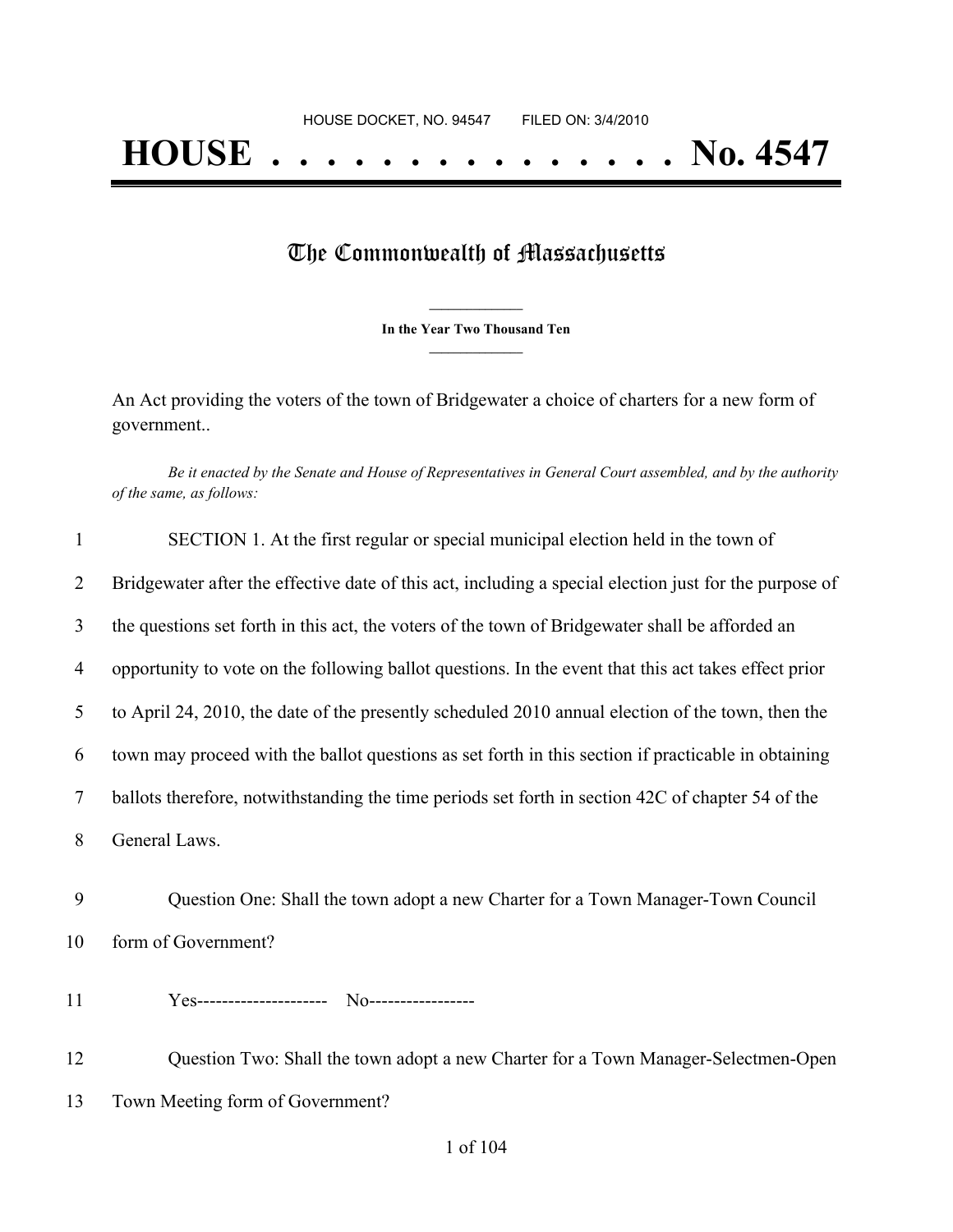- Yes---------------- No-------------------
- A summary of each form of government shall be provided with the ballot questions, as may be prepared by attorneys for the town.

 SECTION 2. If neither question one nor question two set forth in section 1 passes by a majority of the votes cast, then neither form of government shall take effect and the town of Bridgewater shall continue with the present form of town meeting-selectmen government. If either question one or question two set forth in section 1 passes by a majority of the votes cast, the form of government that has obtained the majority favorable vote shall take effect in accordance with the terms set forth in the charter so approved.

 If both question one and question two pass by a majority of the votes cast, the charter for a new form of government that obtains the highest number of votes cast in favor shall take effect in accordance with the terms set forth in the charter so approved.

- SECTION 3. Charter for a TOWN MANAGER TOWN COUNCIL form of government. In the event that the voters of the town of Bridgewater adopt the charter for a town manager – town council form of government pursuant to sections 1 and 2, the following charter
- shall become effective in accordance with its terms:-
- ARTICLE 1-INCORPORATION AND AUTHORITY
- Section 1-1. Incorporation

 The inhabitants of the town of Bridgewater, within its territorial limits as now or may hereafter be established by law, shall continue to be a body politic and corporate, known as the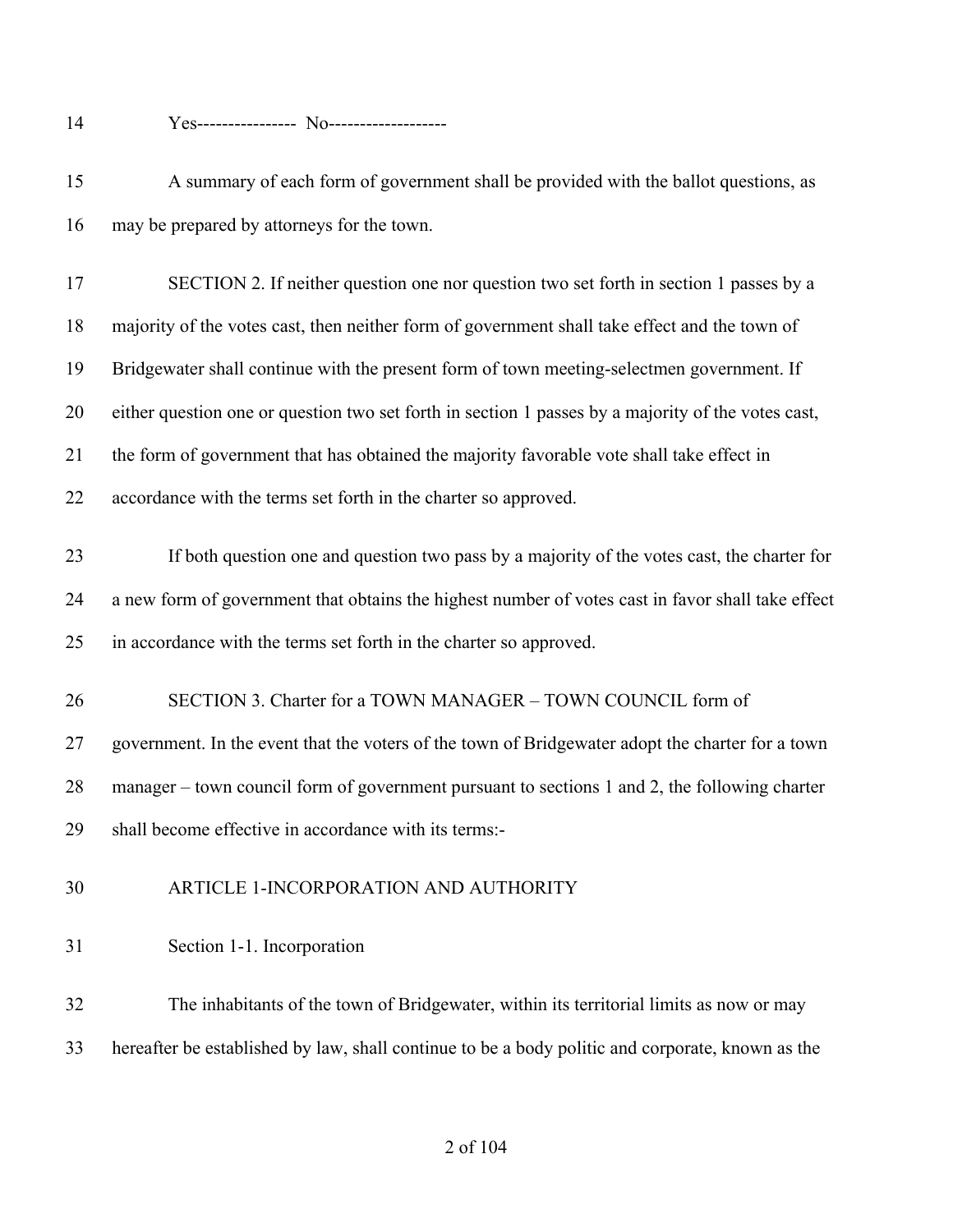| 34 | "Town of Bridgewater." The town of Bridgewater shall constitutionally have a city form of          |
|----|----------------------------------------------------------------------------------------------------|
| 35 | government.                                                                                        |
| 36 | Section 1-2. Short Title                                                                           |
| 37 | This instrument may be cited and shall be known as the Bridgewater home rule charter.              |
| 38 | Section 1-3. Division of Powers                                                                    |
| 39 | All legislative powers of the town shall be exercised by a town council. The                       |
| 40 | administration of all town fiscal, business and municipal affairs shall be vested in the executive |
| 41 | branch headed by the town manager.                                                                 |
| 42 | Section 1-4. Powers of the Town                                                                    |
| 43 | The intent and purpose of this charter is to secure for the voters of the town of                  |
| 44 | Bridgewater, through the adoption of this charter, all the powers possible to secure for their     |
| 45 | government under Article LXXXIX of the Amendments to the Constitution and laws of the              |
| 46 | commonwealth.                                                                                      |
| 47 | Section 1-5. Interpretation of Powers                                                              |
| 48 | The powers of the town under the charter shall be construed and interpreted liberally in           |
| 49 | favor of the town, and the specific mention of a particular power is not intended to limit in any  |
| 50 | way the general powers of the town as enumerated in section 1-4.                                   |
| 51 | Section 1-6. Intergovernmental Relations                                                           |
| 52 | The town may enter into agreements with any other unit of government to perform jointly            |
| 53 | or in cooperation, by contract or otherwise, any of its powers or functions.                       |

### of 104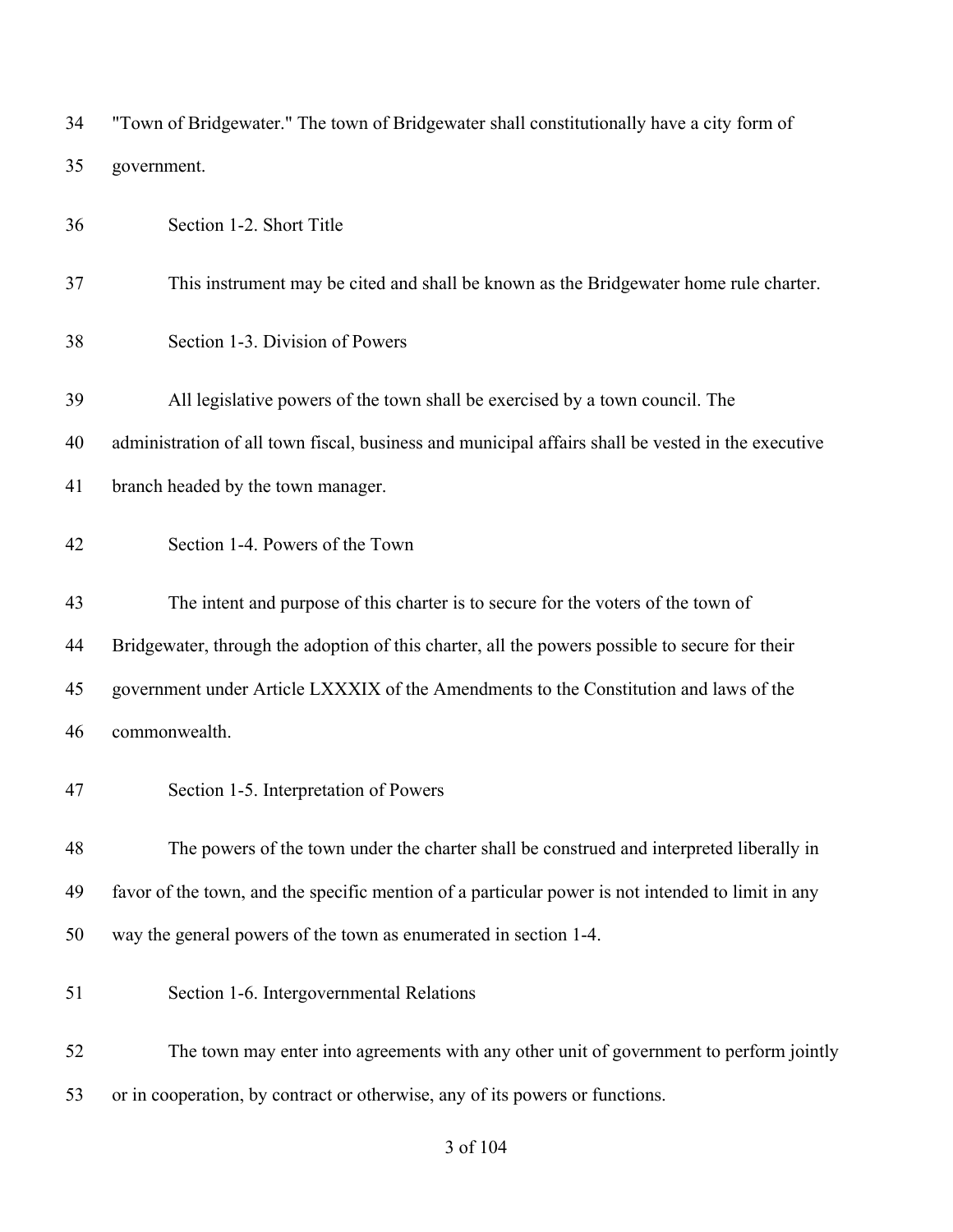Section 1-7. Town Seal and Town Flag

 The town seal and town flag in existence at the time this charter is adopted, unless the town council shall adopt another seal or flag, shall continue to be the town seal and town flag and shall be kept in the custody of the elected town clerk. Papers or documents issued from any office or board of the town may be attested by use of the town seal. The town flag shall be displayed within the town council chambers.

Section 1-8. Ethical Standards

 Elected and appointed officers and employees of the town are expected to demonstrate the highest ethical standards, which shall be in compliance with all state and federal laws. Elected and appointed officers and employees are expected to recognize that they act as agents of the public, that they hold offices or positions for the benefit of the public, that the public interest is their primary concern and that they are expected to faithfully discharge the duties of their offices or positions regardless of personal considerations. Elected officers and employees shall not use their official positions to secure or to grant special consideration, treatment, advantage, privilege or exemption to themselves or to any other person beyond that which is available to every other person.

Section 1-9. Definitions

 As used in the charter, the following words shall, unless the context clearly requires otherwise, have the following meanings:-

 "Administrative code", a written description of the administrative organization of town offices, departments and multiple member bodies. The administrative code shall state the mode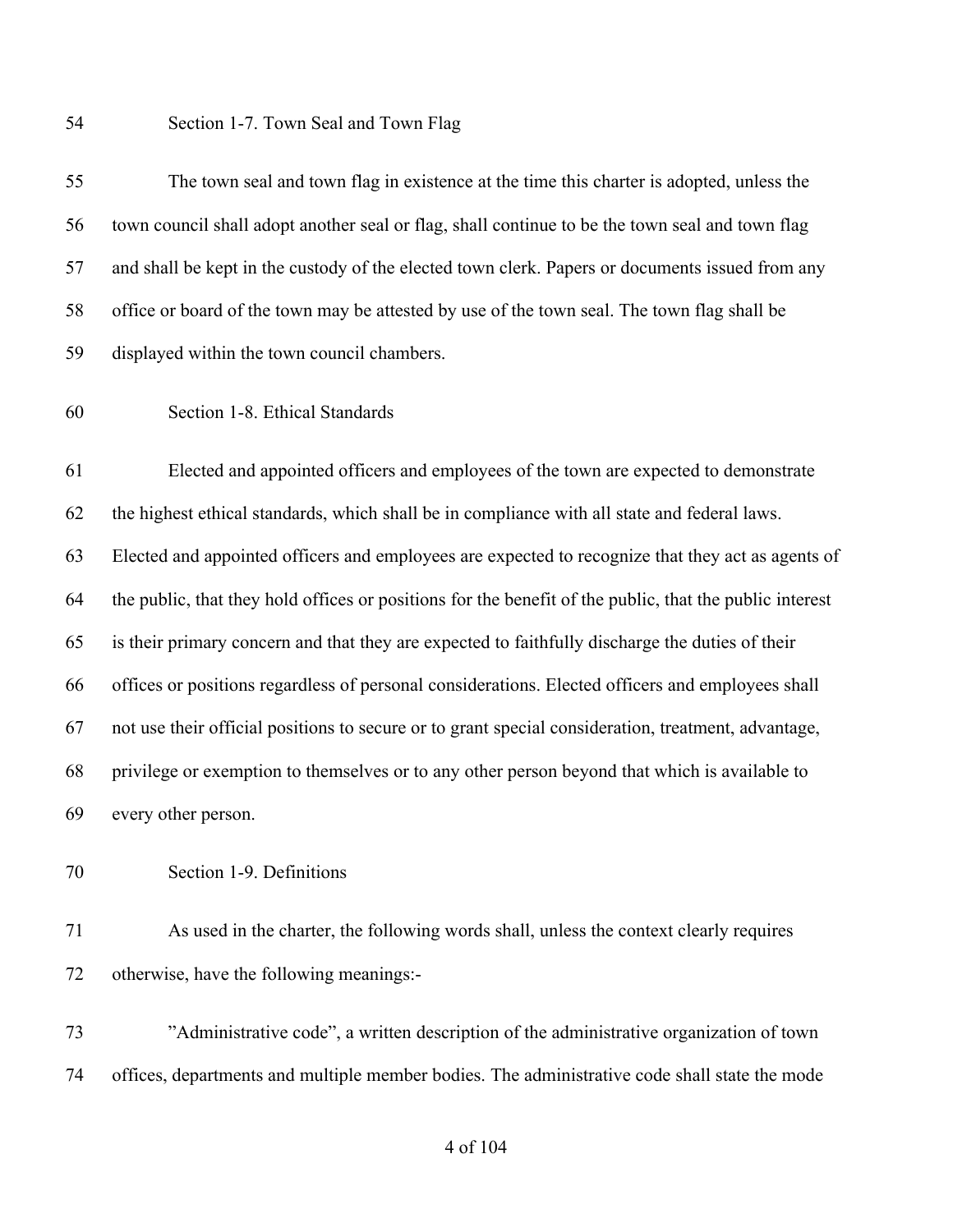| 75 | of selection, either appointed or elected, term of office and general powers and duties of each |
|----|-------------------------------------------------------------------------------------------------|
| 76 | town office, department and multiple member body consistent with this charter and applicable    |
| 77 | state law.                                                                                      |

 "Charter", this charter and any amendments to it made through any methods provided under Article LXXXIX of the Amendments to the Constitution.

 "Emergency", a sudden, unexpected, unforeseen happening, occurrence or condition which necessitates immediate action.

 "Majority vote", a majority of those present and voting, provided a quorum is present when a vote is taken, unless a higher number is required by law, this charter, or by the town council's own rules.

 "Measure", an ordinance, order, resolution or other vote or proceeding adopted, or which may be adopted by the town council.

"Multiple member body", any board, commission or committee in the town.

"Town", the body politic and corporate called the town of Bridgewater.

 "Town agency or agency", a board, commission, committee, department or office of town government, whether elected, appointed or otherwise constituted.

| 91 | "Voters", registered voters of the town. |  |  |
|----|------------------------------------------|--|--|
|    |                                          |  |  |

- "Town officer", an individual who has been elected or appointed to exercise the
- functions of a town office for the benefit of the public. Town officers are distinguishable from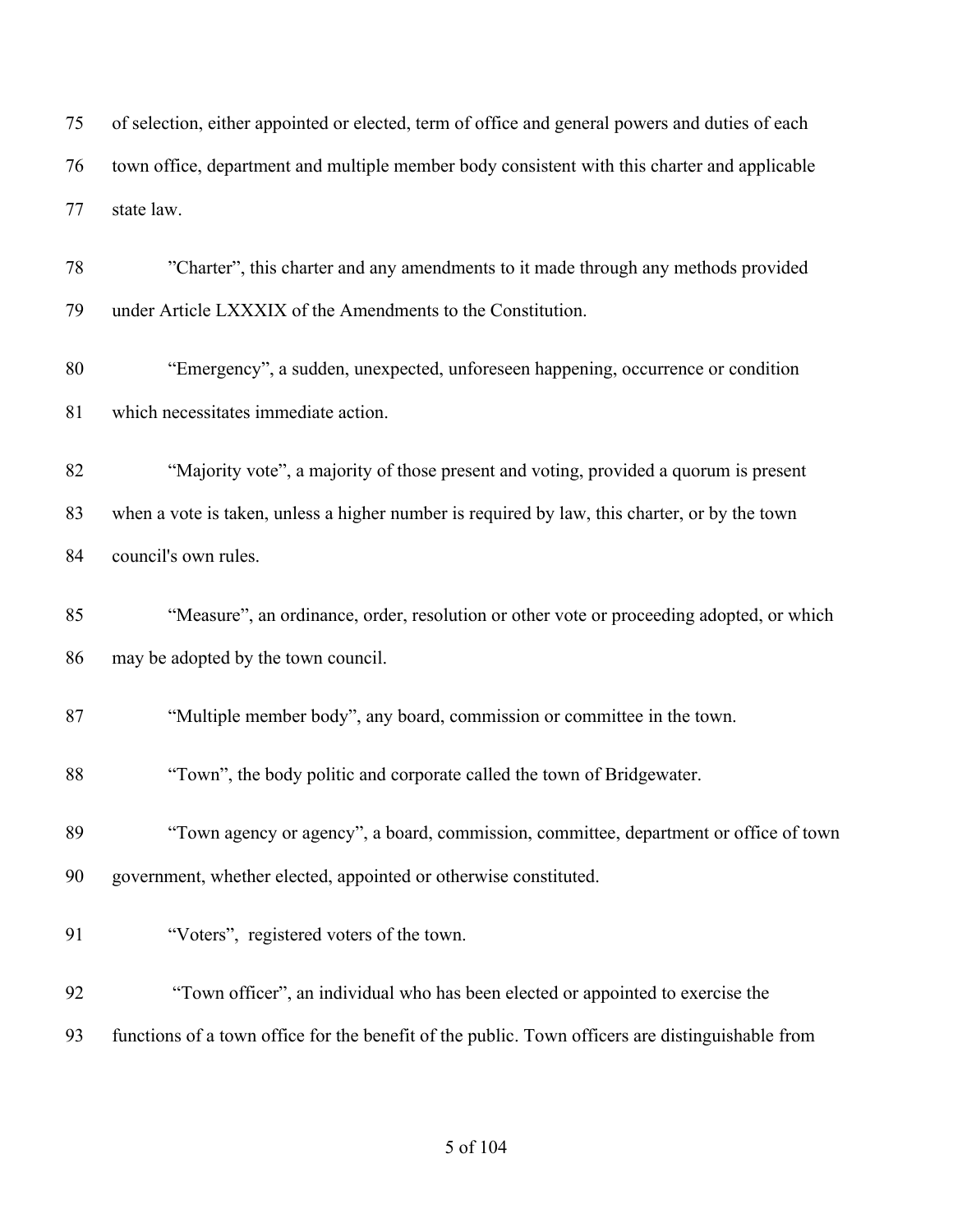employees in that they are required to take an oath of office and are appointed or elected to specified terms of office.

#### ARTICLE II- LEGISLATIVE BRANCH

Section 2-1. Composition; Eligibility; Term of Office

 (a) Composition - There shall be a town council consisting of 9 members which shall exercise the legislative powers of the town. Seven of these members, to be known as district councilors, shall be nominated and elected by and from the voters of the 7 districts into which the town is divided, and 2 of the members, to be known as councilors-at-large, shall be nominated and elected by and from the voters at large.

 (b) Eligibility - Any voter shall be eligible to hold the office of councilor-at-large. A district councilor must be a voter and resident of the district in which election is sought. If a district councilor or a councilor-at-large moves out of the town during the term for which elected, such office shall immediately be deemed vacant and filled in the manner provided in section 2-5. If a district councilor moves from the district from which the councilor is elected, or is removed by a change in district lines, and more than 14 months remains of the term for which elected, the office shall be deemed vacant and shall be filled in the manner provided in section 2- 5. If less than 6 months of the term remains, the district councilor who remains a resident of the town may continue to serve during the term for which elected.

 (c) Term of Office - The term of office of district councilors and councilors-at-large shall be staggered terms of 3 years each, beginning on the second Monday following election and continuing until their successors are qualified.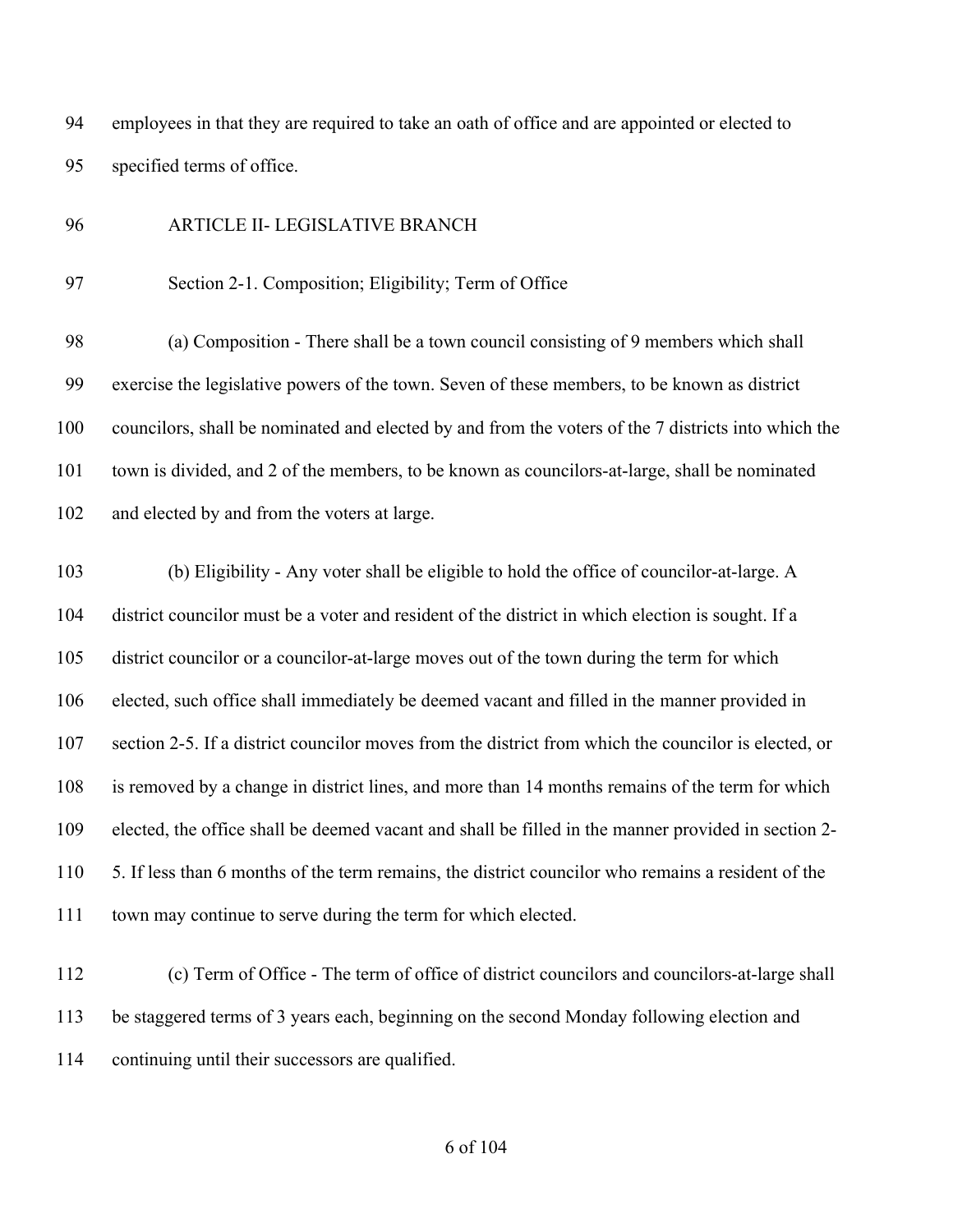Section 2-2. General Powers and Duties

| 116 | Except as otherwise provided by law or by the charter, all powers of the town shall be           |
|-----|--------------------------------------------------------------------------------------------------|
| 117 | vested in the town council which shall provide for their exercise and for the performance of all |
| 118 | duties and obligations imposed on the town by law.                                               |

- Section 2-3. Council President; Election; Eligibility; Term of Office; Powers and Duties
- (a) Election After the councilors-elect have been sworn, the town council shall be called together by the elected town clerk for the purpose of conducting an election among town council members for the office of town council president and vice-president to serve at the pleasure of the town council. The president shall preside at all meetings of the town council and perform such other functions as may be assigned by the charter, by ordinance or by vote of the town council.
- (b) Term of Office The term of the council president shall be for 1 year beginning on the second Monday following election and continuing until a successor is qualified.
- (c) Powers and Duties The powers, duties and responsibilities of the council president shall include, but not be limited to, the following:
- (1) The council president shall preside at all meetings of the town council, regulate its proceedings and shall decide all questions of order.
- (2) The council president shall have the same powers to vote upon all measures coming before the town council as any other member of the town council, but shall have no veto power.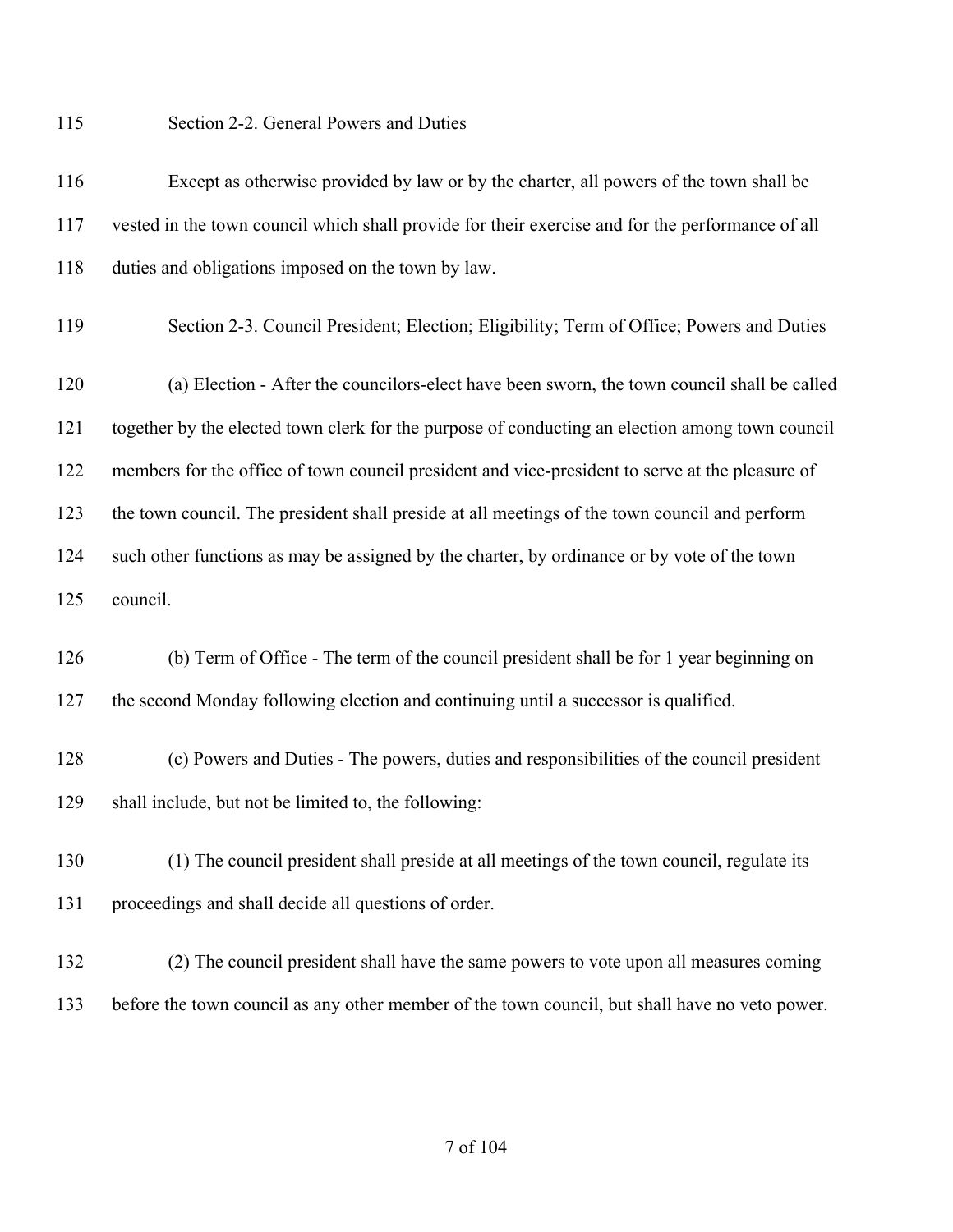(3) The council president shall be recognized as the official head of the town for all ceremonial purposes and the council president, or his designee, shall represent the town in its relations with other units of government.

 (4) In time of public danger or emergency the council president may, subject to the review of the action by the town council, temporarily exercise the town council's supervisory powers over the town manager, but such delegation shall not exceed 7 days unless the town council votes to extend the temporary powers not to exceed another 7 days. The town council may extend the period of delegation by successive extensions of not more than 7 days each.

 (5) The council president in conjunction with the town manager shall prepare and deliver a yearly state of the town message to the town council and citizens of the town describing the state of the town. The message will address the financial state of the town, strengths of the town and areas that need attention, as well as potential opportunities for the betterment of the town. The state of the town message should also set the agenda and goals for the town council and town manager for the ensuing year.

 (6) The council president shall call no less than 2 meetings of the general public each fiscal year for the purpose of obtaining public input to the policies of the town. The meeting agenda and format shall be determined by the town council but shall be designed to obtain public input to the policies of the town. Members of the public may submit potential items for the agenda of the meetings in accordance with rules adopted by the town council. The public shall be given at least 14 days notice of the date and time of such meetings. The notices shall be published in a newspaper of general circulation within the town and posted on the town bulletin board. The town council may provide for additional venues for such postings.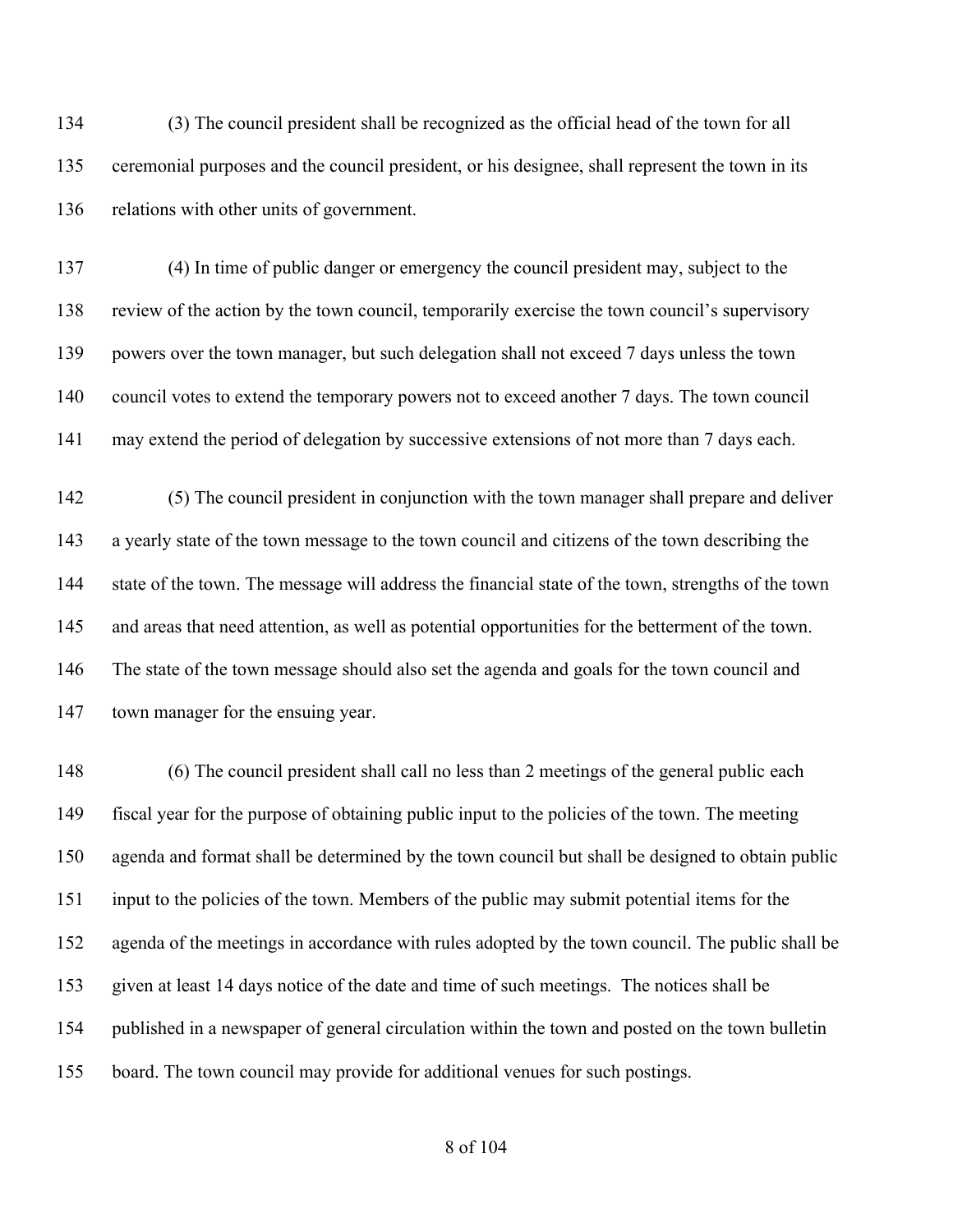Section 2-4. Council Vice President

 The town council shall elect from among its members a council vice president who shall act as council president during the absence or disability of the council president and, if a vacancy occurs, shall become acting council president until a successor is qualified. The powers of an acting council president shall be limited to only those powers of the office indispensably essential to the performance of the duties of the office during the period of the temporary absence or disability and no others.

Section 2-5. Filling of Vacancies

 (a) Councilor-at-Large - If a vacancy occurs in the office of councilor-at-large during the first 18 months of the term for which a councilor was elected, the vacancy shall be filled in descending order of votes received by the candidate for the office of councilor-at-large at the preceding town election who received the largest number of votes without being elected, provided such person remains eligible and willing to serve and provided such person received votes at least equal to 30 per cent of the vote total received by the person receiving the largest number of votes for the office of councilor-at-large at the election. The elected town clerk shall certify such candidate to the office of councilor-at-large to serve for the balance of the then unexpired term.

 If a vacancy occurs in the office of councilor-at-large during the last 6 months of the term for the councilor-at-large was elected, the vacancy shall be filled by the person at the most recent annual town election who received the highest number of votes for the office of councilor-at-large and who is not then serving as a member of the town council. The person shall be certified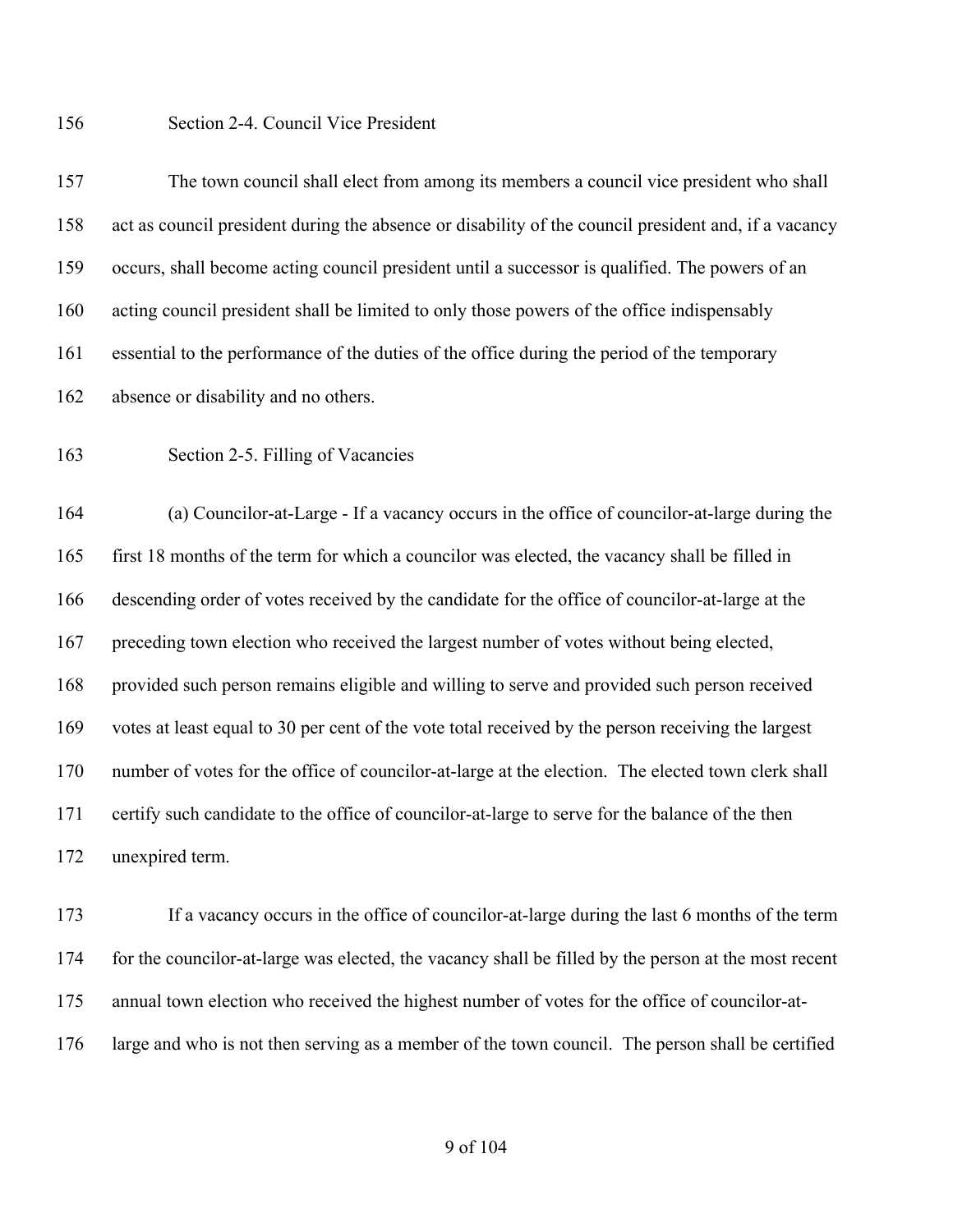by the town clerk and shall serve for the remaining months of the term which the person was elected.

 (b) District Councilor - If a vacancy occurs in the office of district councilor it shall be filled in the same manner as provided in subsection (a) of section 2-5 for the office of councilor- at-large except that the list shall be of the candidates for the office of district councilor in the district in which the vacancy occurs; provided, however, that if there is no candidate on the list who remains eligible and willing to serve, the next highest ranking candidate from among the candidates for election to the council-at-large who is a resident of the district in which the vacancy exists shall be certified and shall serve until the next regular election provided the candidate remains a resident of the district, is willing to serve as a district councilor and received votes in the district at least equal to 30 per cent of the vote total received by the person receiving the largest number of votes for the office of district councilor at the election. The elected town clerk shall certify such candidate to the office of district councilor to serve for the balance of the then unexpired term.

 (c) Filling of Vacancies By Town Council - If a vacancy occurs in the office of councilor- at-large or district councilor and there is no available candidate to fill the vacancy in the manner provided in subsection (a) or (b) of section 2-5, the vacancy shall be filled by the remaining members of the town council. To be eligible for election by the town council, a person shall be a registered voter of the town and, in the case of a district councilor, a resident of such district Persons elected to fill a vacancy by the town council shall serve only until the next regular election, or if so decided, a special election, at which time the vacancy shall be filled by the voters and the person chosen to fill the vacancy shall be sworn and shall serve for the remainder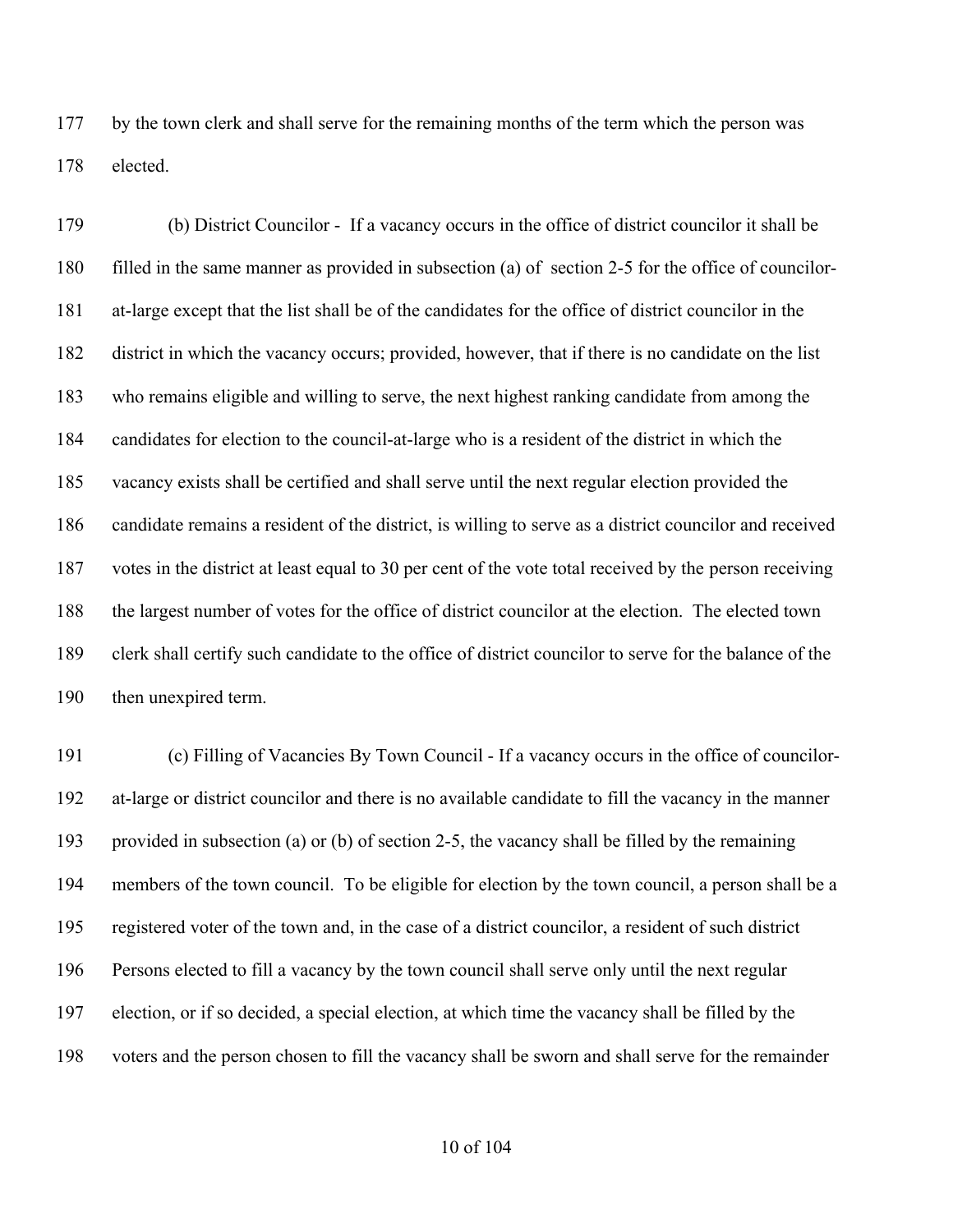of the unexpired term. Persons serving as town councilors under this section shall not be entitled to have the words "candidate for re-election" printed against their names on the election ballot.

Section 2-6. Exercise of Powers; Quorum; Rules of Procedure

 (a) Exercise of Powers - Except as otherwise provided by any general or special law or the charter, the legislative powers of the town council may be exercised in a manner determined by it.

 (b) Quorum - The presence of 5 members shall constitute a quorum for the transaction of business. Except as otherwise provided by-law or this charter, the affirmative vote of 5 members shall be required to adopt any ordinance or appropriation order.

 (c) Rules of Procedure - The town council shall from time to time establish written rules for its proceedings. The rules shall be available for public inspection at the office of the elected town clerk and copies of the rules shall be available in the office of the town council during regular and special meetings of the town council. Regular meetings of the town council shall be held at a time and place fixed by ordinance but shall be at least monthly. Special meetings may be held on the call of the president of the town council, or on the call of 3 or more members, by written notice delivered to each member of the town council by the elected town clerk at least 48 hours before the time set. Except as otherwise authorized by a general or special law all sessions of the town council shall be open to the public. Every matter coming before the town council for action shall be put to a vote, the result of which shall be duly recorded. All town council votes on ordinances, appropriation orders or loan authorizations shall be taken by roll call vote, and shall be duly recorded by the clerk of the council. A full, accurate, and up-to-date record of the proceedings of the town council shall be kept and shall be open to inspection by the public. All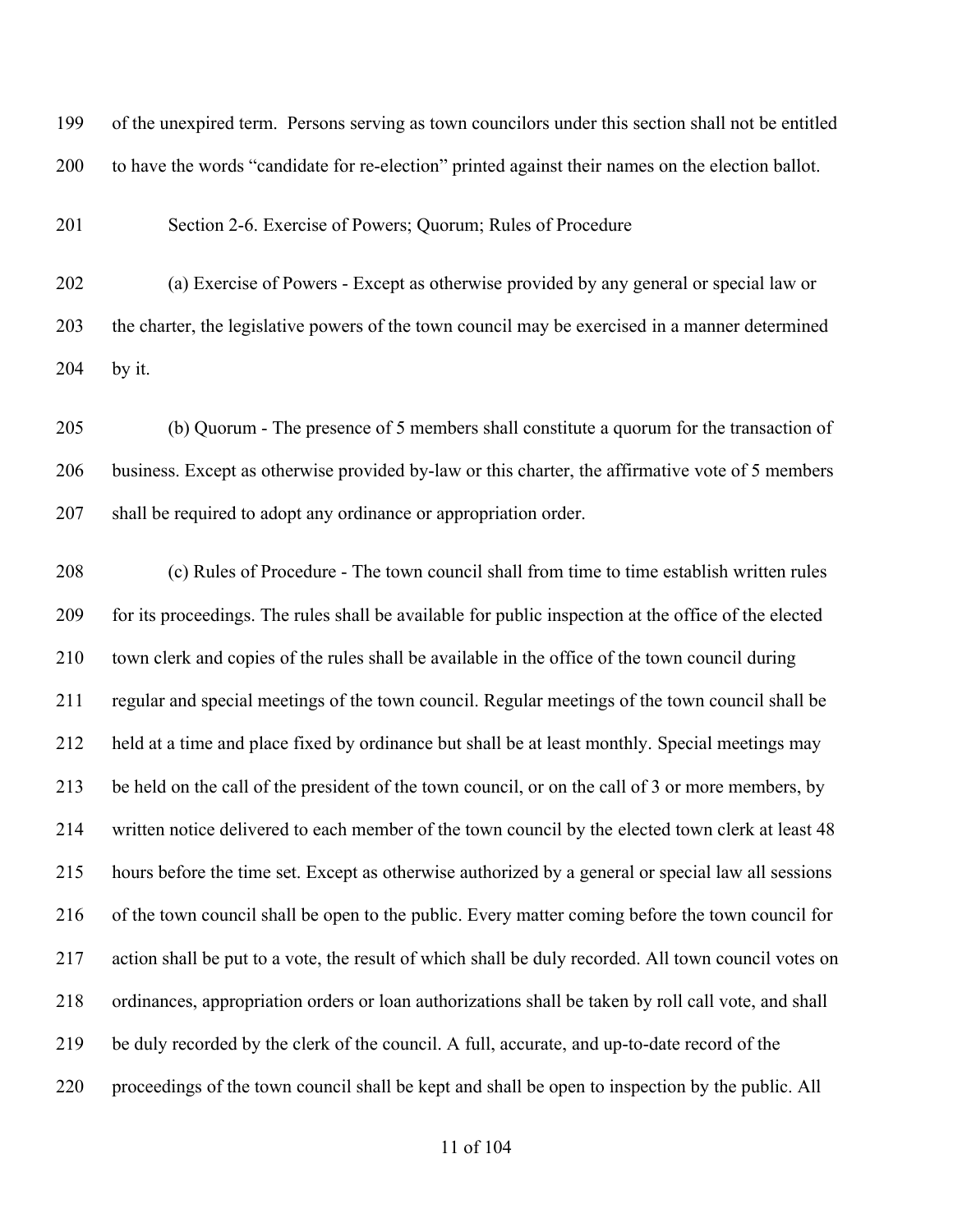meetings of the town council shall provide for a period of public comment. Regular meetings of the town council shall provide for a period of public comment, provided however, that the town council may promulgate rules that regulate such period of public comment as deemed appropriate.

 (1) Any council member may, from time to time, submit to the town council proposed town policies, goals and other objectives for its consideration. The town council may amend, modify or reject any proposal submitted by the council president before adopting the same in its final form. Nothing in this subsection shall preclude any member of the town council from recommending town policies, goals and other objectives to the town council.

 (2) The town council shall be responsible for ensuring that the charter, the laws, the ordinances and other plans, policies and orders for the government of the town are properly implemented and enforced.

 (3) The town council shall not direct or request the appointment or employment of any person, or the removal of any person, or in any manner attempt to participate in the appointment or removal of a person in the administrative service of the town for which the town manager is responsible.

 (4) The town council shall deal with the officers and employees serving under the town manager solely through the town manager and the council president shall not give any orders or directions to any such officer or employee, either publicly or privately.

 (5) The town council shall perform such other duties consistent with the office as may be provided by charter or by ordinance.

#### of 104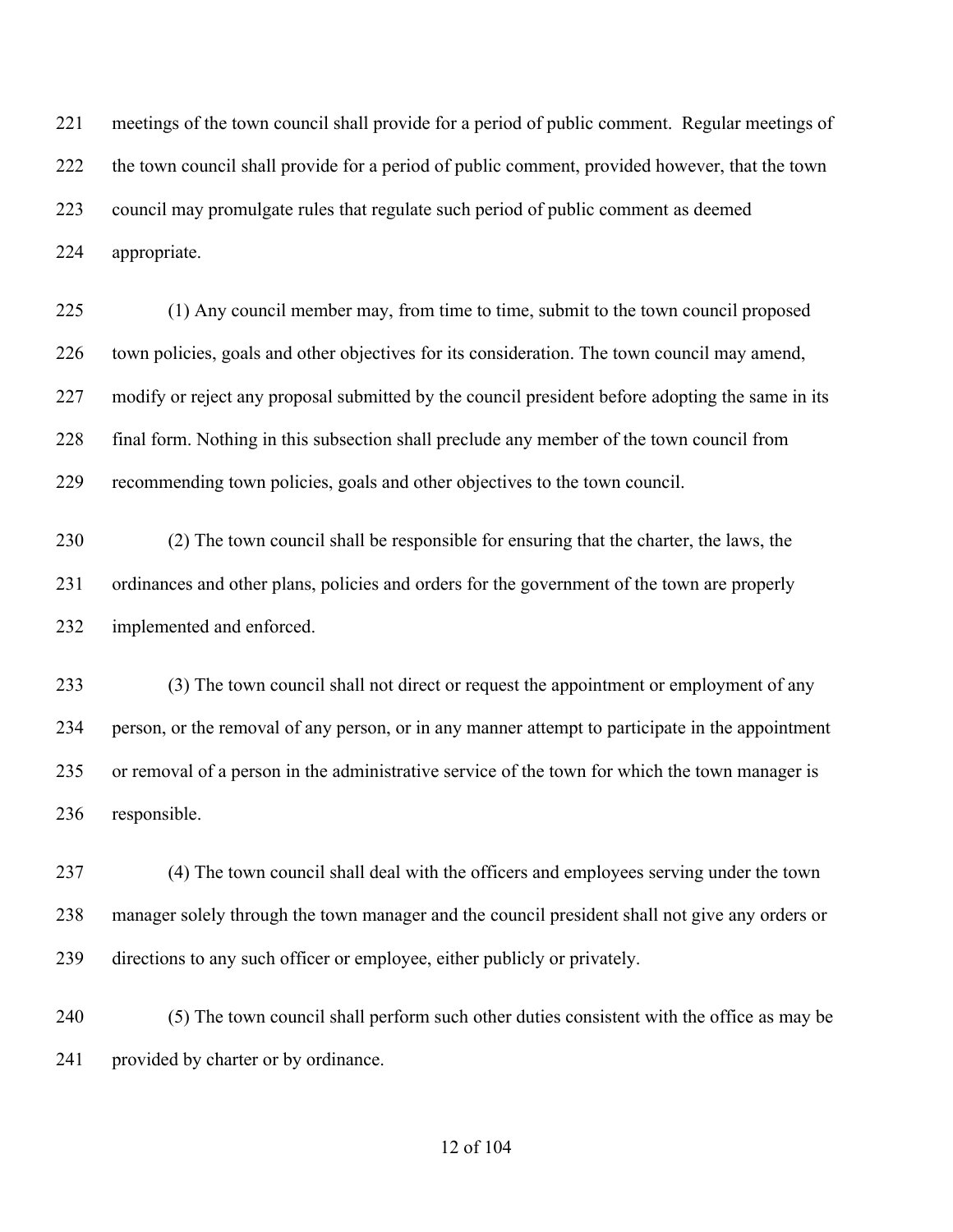Section 2-7. Measures; Emergency Measures; Charter Objection

 (a) Measures - No measure shall be passed finally on the date on which it is introduced, except in the case of an emergency. Except as otherwise provided by the charter, every adopted measure shall become effective at the expiration of 30 days after adoption or at any later date specified therein. Measures not subject to referendum, as defined in section 8-4, shall become effective upon adoption. No ordinance shall be amended or repealed except by another ordinance adopted in accordance with the charter or as provided in the initiative and referendum procedures.

 (b) Emergency Measures - An emergency measure shall be introduced in the form and manner prescribed for measures generally except that it shall be plainly designated as an emergency measure and shall contain statements after the enacting clause declaring that an emergency exists and describing its scope and nature in clear and specific terms. A preamble which declares and defines the emergency shall be separately voted on and shall require the affirmative vote of two-thirds of the town council. An emergency measure may be passed with or without amendment or rejected at the meeting at which it is introduced. No measure making a grant, renewal or extension, whatever its kind or nature, or a franchise or special privilege shall be passed as an emergency measure, and except as provided by any general or special law, no such grant, renewal or extension shall be made otherwise than by ordinance. After its adoption, an emergency measure shall be published as prescribed for other adopted measures. An emergency measure shall become effective upon adoption or at such later time as it may specify. (c) Charter Objection - On the first occasion that the question on adoption of a measure is

put to the town council, if a single member objects to the taking of the vote, the vote shall be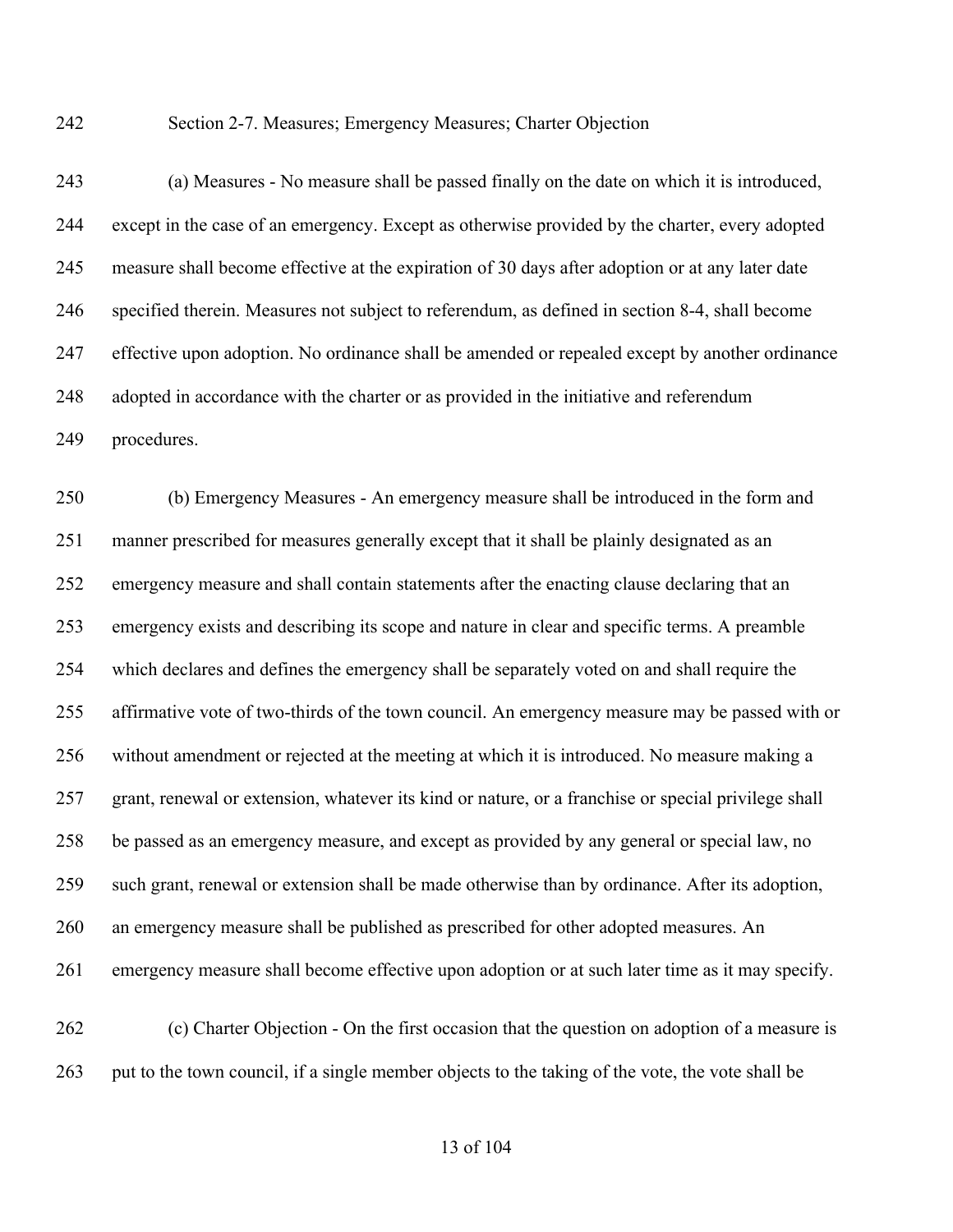| 264 | postponed until the next meeting of the town council whether regular or special. If 2 members        |
|-----|------------------------------------------------------------------------------------------------------|
| 265 | shall object, such postponement shall be until the next regular meeting; provided, however, that     |
| 266 | for a postponement of an emergency measure at least 4 members, in all, must object, and the          |
| 267 | postponement shall be until the next regular meeting. This procedure shall not be used more than     |
| 268 | once for any matter bearing a single docket number notwithstanding any amendment to the              |
| 269 | original matter. Before taking a vote on any measure the council president or councilor acting as    |
| 270 | the presiding officer shall ask if there is a charter objection to the measure. A charter objection  |
| 271 | shall have privilege over all motions but must be raised prior to or at the call for a vote by the   |
| 272 | presiding officer and all debate shall cease.                                                        |
| 273 | Section 2-8. Council Staff                                                                           |
| 274 | The town council may employ such staff and experts as are necessary to conduct the                   |
| 275 | business of the town council. The town council shall set the salaries of such staff.                 |
| 276 | (a) Clerk of the Council - The town council shall appoint an officer of the town who shall           |
| 277 | have the title of council clerk. The council clerk shall give notice of town council meetings to its |
| 278 | members and the public, keep the journal of its proceedings and perform such other duties as are     |
| 279 | assigned by this charter, by the town council or by general or special law.                          |
| 280 | Section 2-9. Publication Requirements                                                                |
| 281 | Every proposed ordinance or loan order, except emergency measures as hereinbefore                    |
| 282 | defined and revenue loan orders, shall be published once in full in at least 1 newspaper of general  |
| 283 | circulation within the town, and in any additional manner that may be provided by ordinance, at      |
| 284 | least 10 days before its final passage; provided, however, that if any ordinance or proposed         |
| 285 | ordinance or codification of ordinances or proposed ordinances, shall exceed 8 octavo pages of       |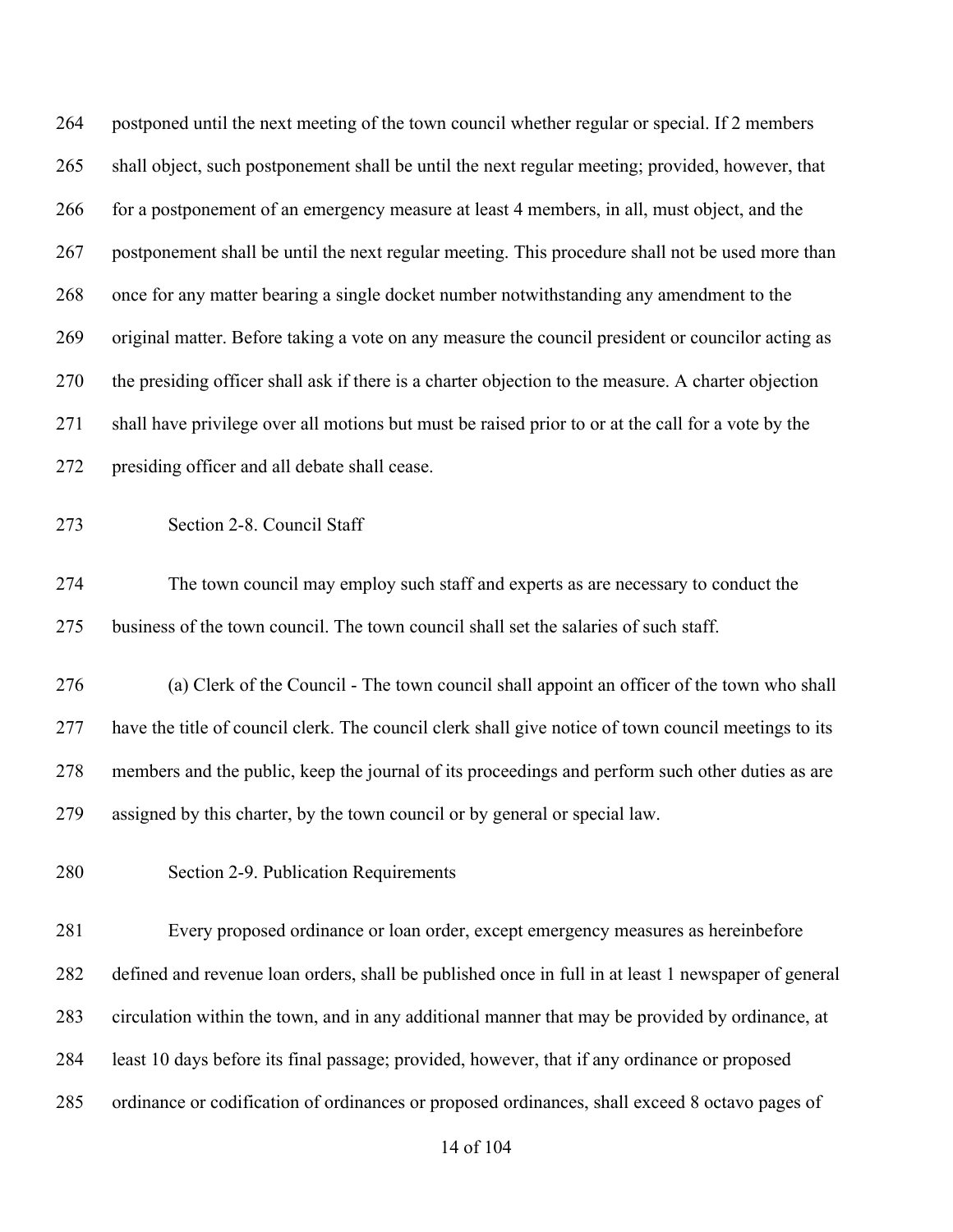| 286 | ordinary book print, then, in lieu of the advertising required by this section, the same may be       |
|-----|-------------------------------------------------------------------------------------------------------|
| 287 | published by the town council in a municipal bulletin or printed pamphlet, and if so published in     |
| 288 | full at least 10 days before its final passage, the publication shall be deemed sufficient without    |
| 289 | the newspaper publication as herein required.                                                         |
| 290 | Section 2-10. Delegation of Powers                                                                    |
| 291 | The town council may delegate to 1 or more town agencies, the powers vested in the                    |
| 292 | town council by general or special law to grant and issue licenses and permits and may regulate       |
| 293 | the granting and issuing of licenses and permits by any such town agency, and may in its              |
| 294 | discretion, rescind any such delegation without prejudice to any prior action which has been          |
| 295 | taken.                                                                                                |
| 296 | Section 2-11. Inquiries and Investigations                                                            |
| 297 | The town council may require any town officer or member of a board or commission to                   |
| 298 | appear before it and give such information as it may require in relation to an office held by such    |
| 299 | person, its function and performance. The town council shall give at least 48 hours written notice    |
| 300 | of the general scope of the inquiry to any person it requires to appear before it under this section. |
| 301 | The town council may make investigation into the affairs of the town and into the conduct of any      |
| 302 | town agency, and for this purpose may subpoena witnesses, administer oaths and require the            |
| 303 | production of evidence. The town council shall adopt rules of procedure to conduct the                |
| 304 | investigations.                                                                                       |
|     |                                                                                                       |

Section 2-12. Prohibitions; Term Limits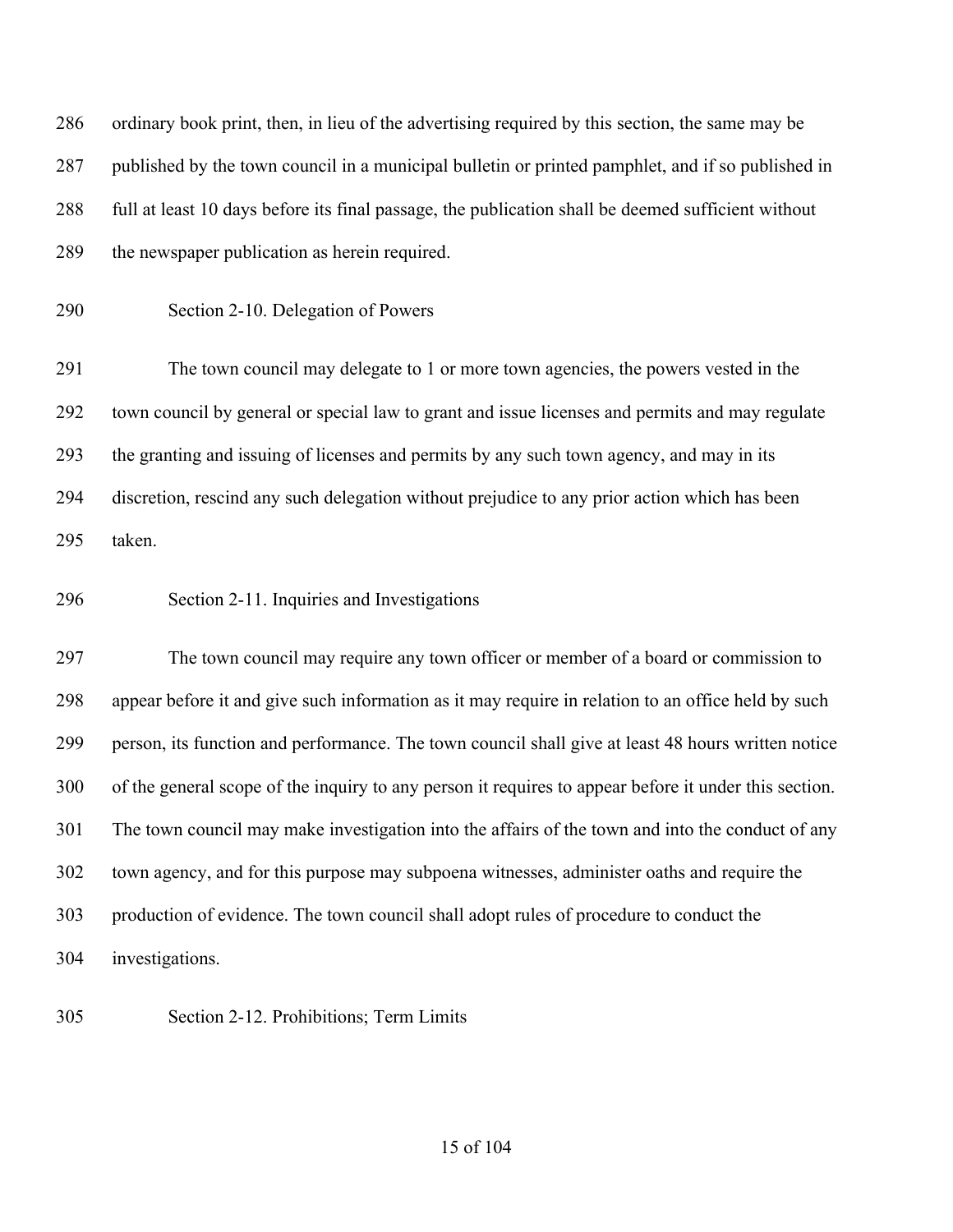| 306 | (a) Prohibitions - No councilor shall, while a member of the town council, hold any other           |
|-----|-----------------------------------------------------------------------------------------------------|
| 307 | town office or position. Elected charter commission membership shall not be considered to be a      |
| 308 | town office or position. No former councilor shall hold any compensated appointive town office      |
| 309 | or town employment until 1 year after the expiration of his service on the town council. This       |
| 310 | provision shall not prevent a town officer or employee who has taken a leave of absence from        |
| 311 | such duties in order to serve as a member of the town council from returning to such office or      |
| 312 | employment following service as a member of the town council. Any councilor who has been            |
| 313 | finally convicted of a criminal offense involving misconduct in any elective or appointive public   |
| 314 | office, trust or employment at any time held by him shall be deemed to have vacated office and      |
| 315 | shall not be eligible to serve in any other elective or appointive office or position in the town.  |
| 316 | (b) Term Limits - No person shall be eligible to be elected as a member of the town                 |
| 317 | council if, at any point during the term of office for which the person may be elected, the service |
| 318 | of the eligible person would exceed 12 consecutive years on the town council.                       |
| 319 | Section 2-13. Compensation; Expenses                                                                |
| 320 | (a) Salary - The town council shall serve without compensation.                                     |
| 321 | (b) Expenses - Subject to appropriation, the town council members shall be entitled to              |
| 322 | reimbursement of their actual and necessary expenses incurred in the performance of their duties.   |
| 323 | ARTICLE III- ELECTED OFFICIALS                                                                      |
| 324 | Section 3-1. General Provisions                                                                     |
| 325 | The offices to be filled by ballot of the voters of the entire town shall be town council,          |
| 326 | regional school committee, an elected town clerk, a board of library trustees and members of        |

# of 104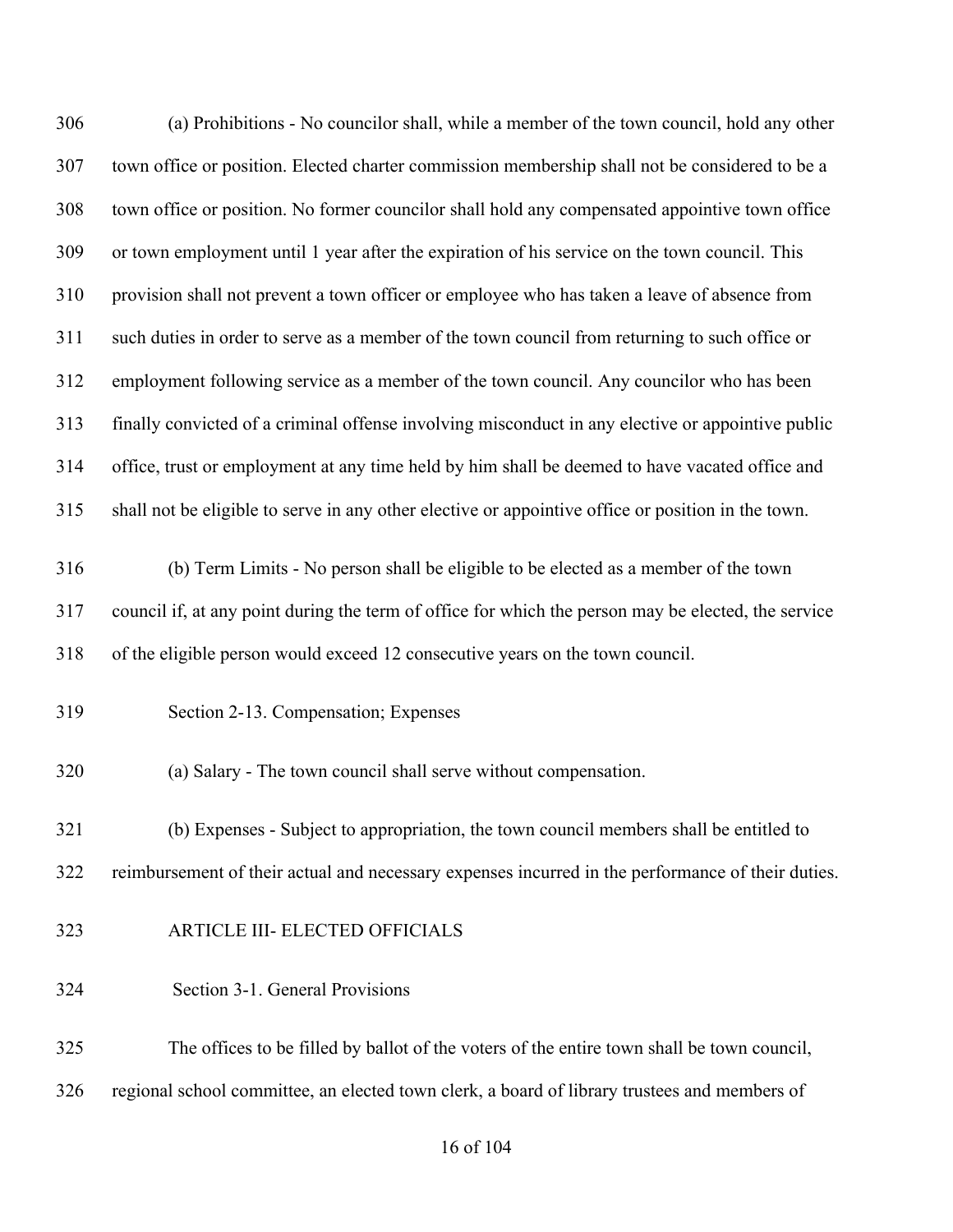| 327 | regional authorities or districts as may be established by general or special law,               |
|-----|--------------------------------------------------------------------------------------------------|
| 328 | intergovernmental agreement or otherwise. All other offices, boards, committees and agencies     |
| 329 | shall be appointed by the town manager as defined in section 4-3 and as detailed in the          |
| 330 | administrative code.                                                                             |
| 331 | Any voter shall be eligible to hold any elective town office; provided, however, that to be      |
| 332 | eligible a person shall not simultaneously hold any other elected or appointed town office or be |
| 333 | employed by the town or the Bridgewater-Raynham regional school district in any capacity.        |
| 334 | The regular town election of town officers shall be held annually on the Saturday                |
| 335 | preceding the last Monday in April.                                                              |
| 336 | Notwithstanding their election by the voters, the town officers named in this section shall      |
| 337 | be subject to the call of the town council or the town manager, at all reasonable times, for     |
| 338 | consultation, conference and discussion on any matter relating to their respective offices.      |
| 339 | Section 3-2. Library Trustees                                                                    |
| 340 | (a) Composition, Election - There shall be a board of library trustees composed of 9             |
| 341 | members, all elected by and from the voters at large.                                            |
| 342 | (b) Term of Office - The terms of library trustee members shall be for 3 years beginning         |
| 343 | on the second Monday following election and continuing until a successor is qualified.           |
| 344 | (c) Powers and Duties - The library trustees shall insure that members of the Bridgewater        |
| 345 | community have the right and means to free and open access to information and ideas. The         |
| 346 | library protects intellectual freedom, promotes literacy and encourages life-long learning.      |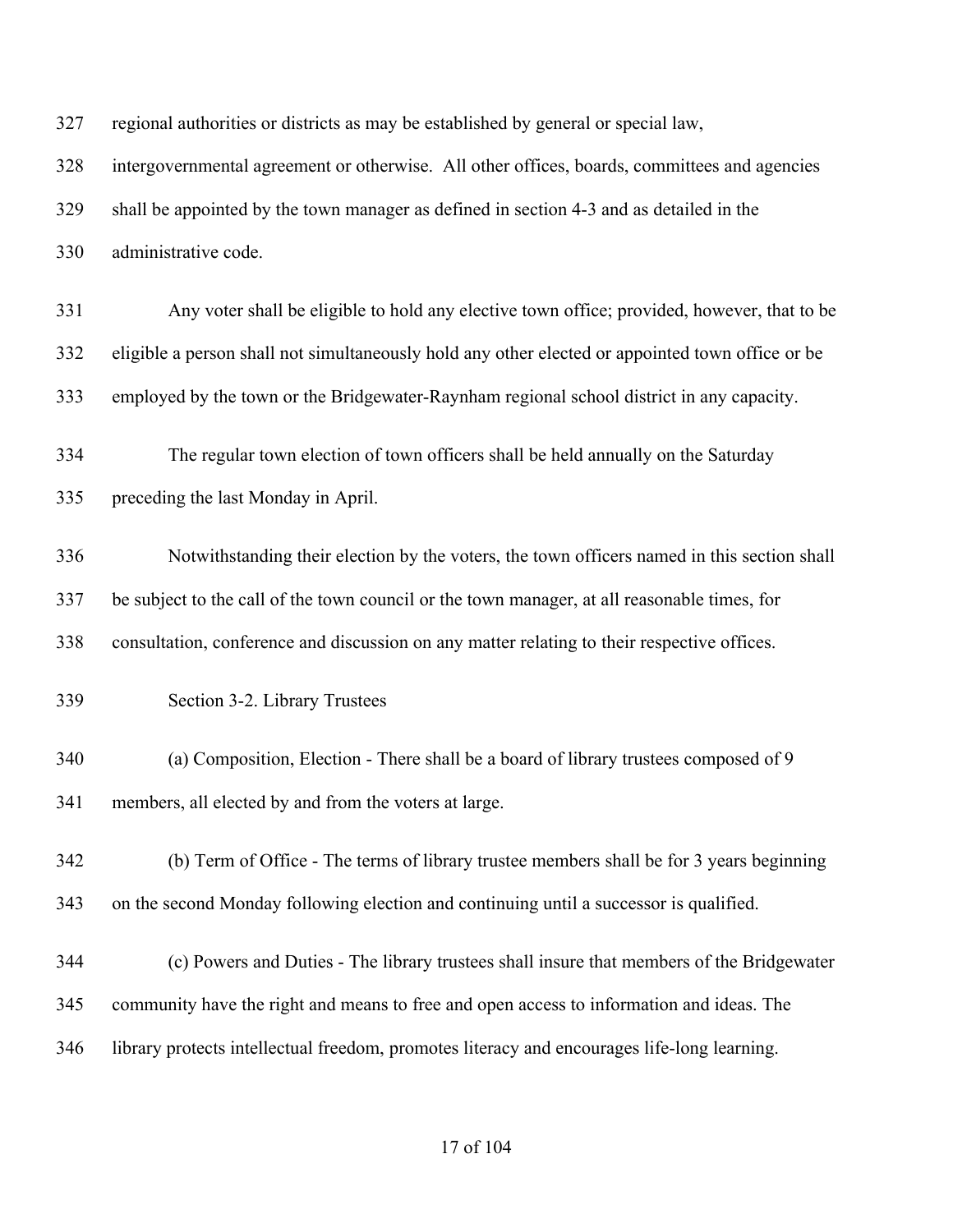| 347 | (d) Filling of Vacancies - If a vacancy occurs in the membership of the library trustees             |
|-----|------------------------------------------------------------------------------------------------------|
| 348 | whether by failure to elect or otherwise, the library trustees have 30 days from the date the        |
| 349 | vacancy is declared to exist by the town clerk under section 109 of chapter 41 of the General        |
| 350 | Laws, to act to appoint a person to fill the vacancy. The appointments will be approved by the       |
| 351 | town council. If the vacancy is not filled within 30 days after the vacancy is declared to exist the |
| 352 | appointment will defer to the town council. The appointee will serve for the balance of the          |
| 353 | unexpired term. A person so chosen shall be sworn and commence to serve forthwith. Library           |
| 354 | trustees or town council shall give consideration to whichever of the defeated candidates for the    |
| 355 | seat in which the vacancy is declared to exist received the highest number of votes at the last      |
| 356 | regular town election immediately preceding the date the vacancy is declared to exist.               |
| 357 | Section 3-4. Town Clerk                                                                              |
| 358 | (a) Composition, Election - A town clerk shall be elected by and from the voters at large.           |
| 359 | (b) Term of Office - The term of office for a town clerk shall be for 3 years beginning on           |
| 360 | the second Monday following election and continuing until a successor is qualified.                  |
| 361 | (c) Powers and Duties - The town clerk shall: (1) be the keeper of vital statistics of the           |
| 362 | town; (2) be the custodian of the town seal and of all records of the town; (3) administer the oath  |
| 363 | of office to all town officers; (4) issue licenses and permits as may be provided by-law and (5) be  |
| 364 | responsible for the conduct of elections and all matters relating thereto. The town clerk shall      |
| 365 | have the powers and duties provided under any general or special law, the charter, ordinance or      |
| 366 | other town council vote.                                                                             |
|     |                                                                                                      |

## ARTICLE IV- TOWN MANAGER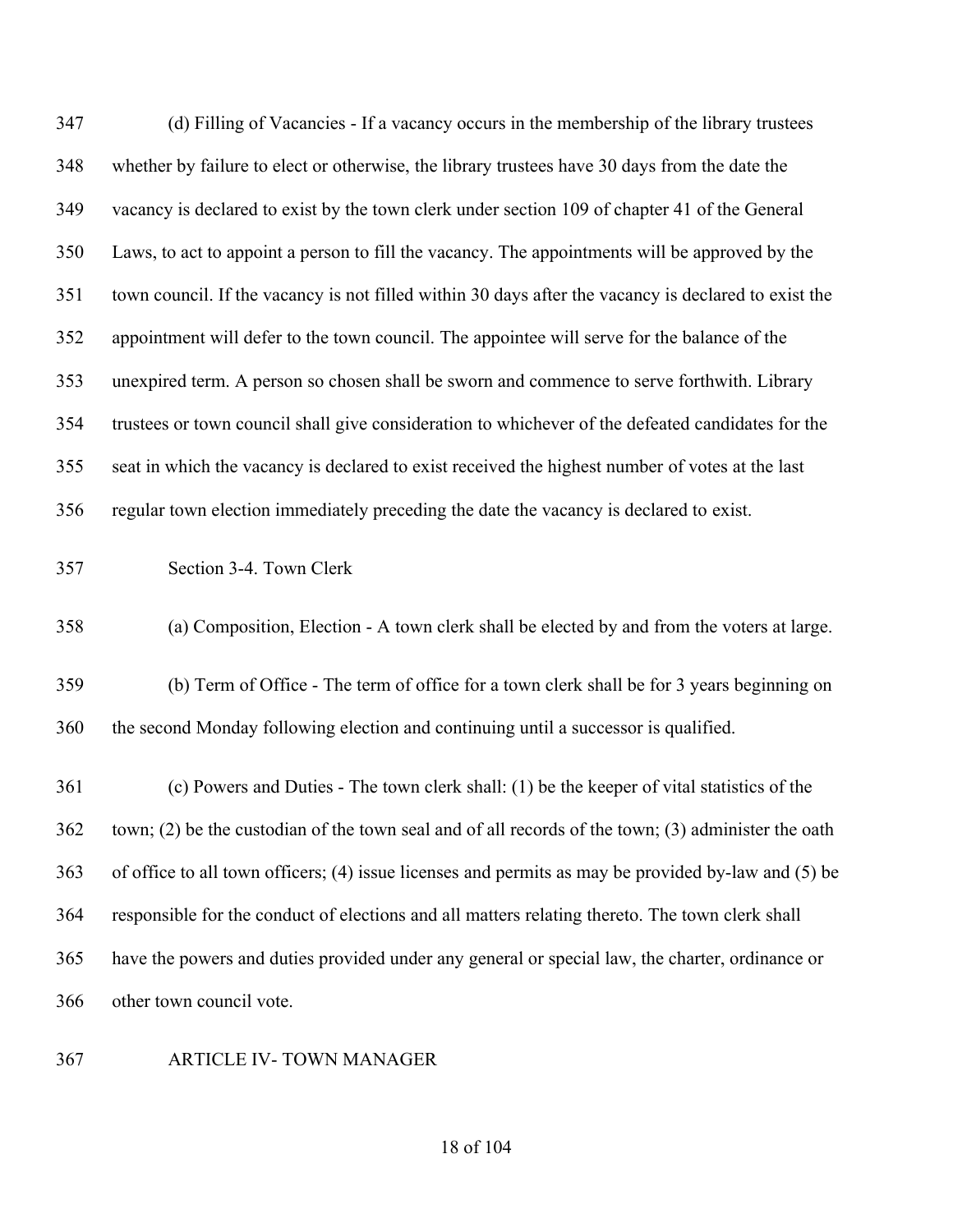Section 4-1. Appointment, Qualifications, Term of Office

 The town council shall appoint by a majority vote of the full town council, a town manager. The town manager shall be a person of proven administrative ability, especially qualified by education and training with prior experience as a city or town manager or an assistant city or town manager or the equivalent public or private sector level experience. The town council may from time to time establish additional qualifications as deemed necessary and appropriate. The town manager shall devote full-time to the duties of the office and shall not hold any other elective or appointive office in the town, nor shall the town manager engage in other business unless such business is approved in advance by a majority vote in public session of the town council. The town manager need not be a resident of the town, but must be a United States citizen.

Section 4-2. Administrative Powers and Duties

 The town manager shall be the chief administrative officer of the town and shall be responsible to the town council for the proper operation of town affairs for which the town manager is given responsibility under this charter. The powers, duties and responsibilities of the town manager shall apply to all municipal departments excluding the Bridgewater Raynham Regional School District, and shall include, but shall not be limited to, the following:

 (a) to supervise, direct and be responsible for the efficient administration of all officers appointed by the town manager and their respective departments and of all functions for which the town manager is given responsibility under this charter, by ordinance or by vote of the town council;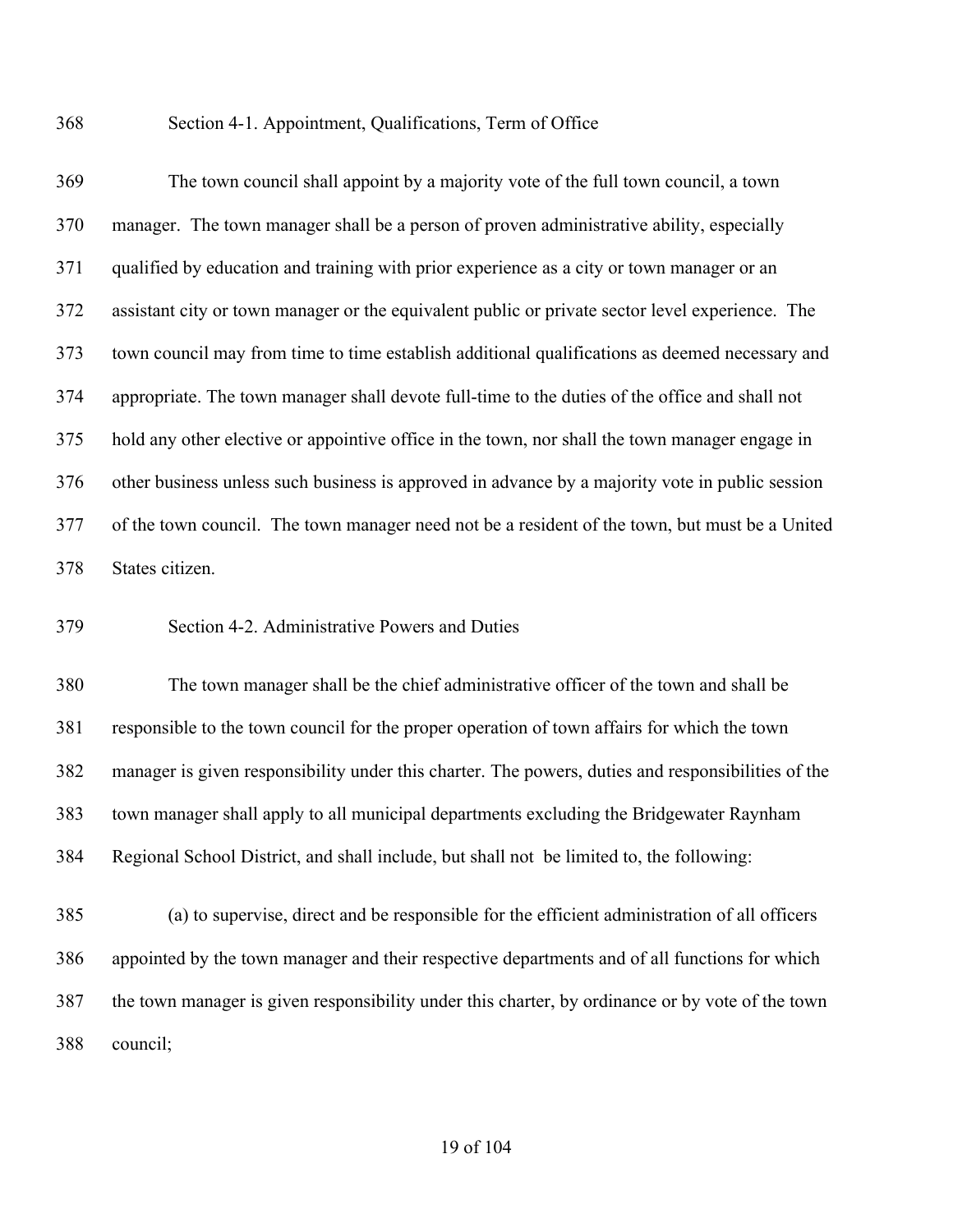(1) With the consent of town council, the town manager may serve as the head of 1 or more departments, offices or agencies or may appoint 1 person as the head of 2 or more of them;

 (b) to administer either directly or through a person supervised by the town manager, in accordance with this charter, all provisions of any general or special law applicable to the town, all ordinances and all regulations established by the town council;

 (c) to coordinate all activities of town departments or appointed boards, committees or agencies;

(d) to provide consultative services to elected boards, committees or agencies;

 (e) to attend all regular and special meetings of the town council, unless excused, and answer all questions addressed to the town manager which are related to matters under the general supervision of the town manager;

(f) to have the right to take part in discussions of the town council, but not vote;

 (g) to keep the town council fully informed as to the needs of the town, and to recommend to the town council for adoption, such measures requiring action by them as the town manager deems necessary or expedient;

 (h) to make recommendations to the town council concerning the affairs of the town and facilitate the work of the town council in developing policy;

 (i) to ensure that complete and full records of the financial and administrative activity of the town are maintained and to render reports to the town council and finance committee as may be required;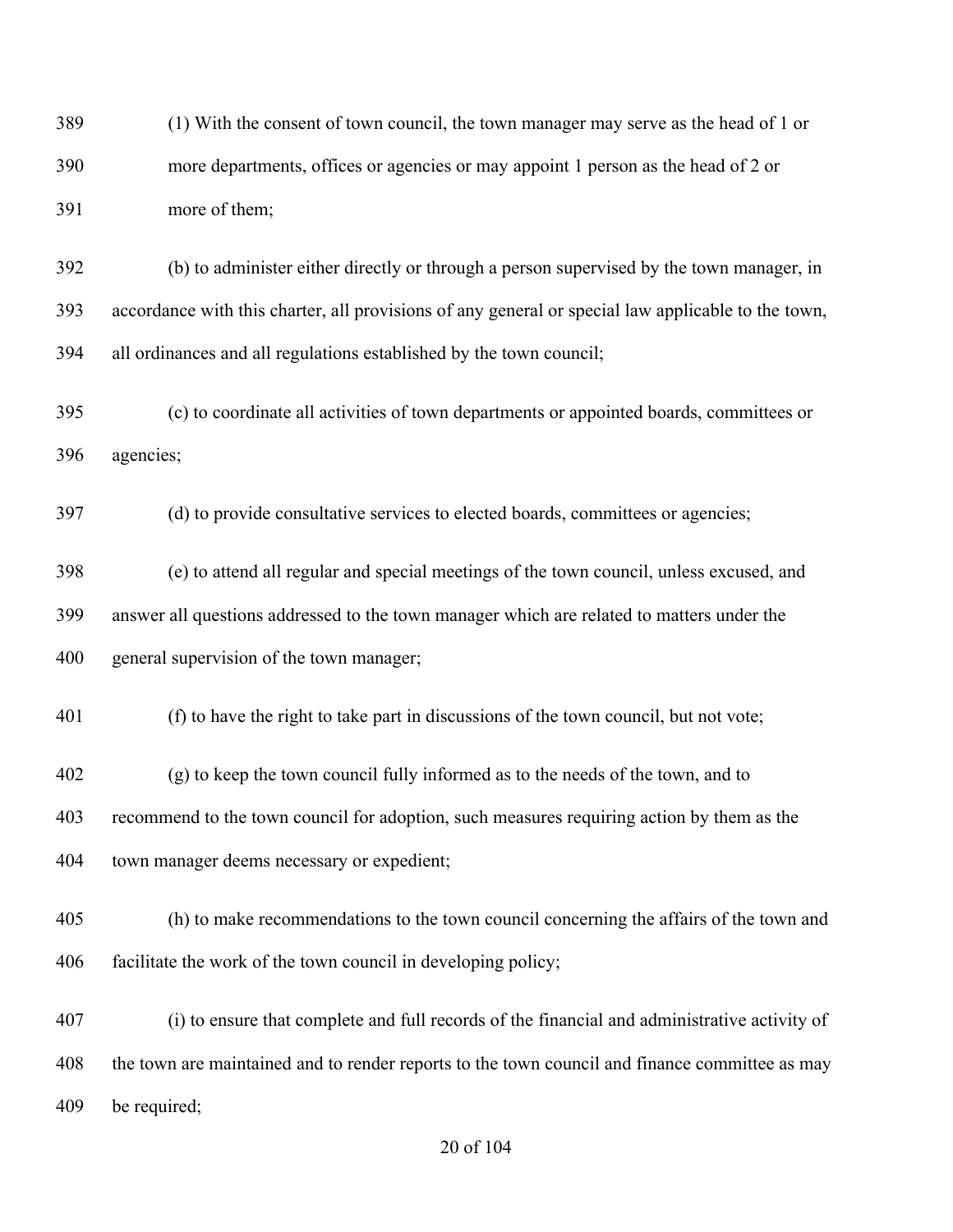| 410 | (i) to be responsible for the rental, use, maintenance and repair of all town facilities;             |
|-----|-------------------------------------------------------------------------------------------------------|
| 411 | (k) to be responsible for the purchase of all supplies, materials and equipment and                   |
| 412 | approve the award of all contracts;                                                                   |
| 413 | (1) to develop and maintain a full and complete inventory of all town-owned real and                  |
| 414 | personal property;                                                                                    |
| 415 | (m) to administer personnel policies, practices or rules and regulations, any compensation            |
| 416 | plan and related matters for all town employees and to administer all collective bargaining           |
| 417 | agreements entered into by the town;                                                                  |
| 418 | (n) to fix the compensation of all town employees and officers appointed by the town                  |
| 419 | manager within the limits established by appropriation and applicable compensation plan;              |
| 420 | (o) to be responsible for the negotiation of all contracts with town employees over wages,            |
| 421 | and other terms and conditions of employment. The town manager may employ special counsel             |
| 422 | to assist in the performance of these duties. Insofar as they require appropriations, contracts shall |
| 423 | be subject to the approval of the town council.                                                       |
| 424 | (p) to prepare and submit an annual operating budget, capital improvement program and a               |
| 425 | long term financial forecast as provided in Article VI;                                               |
| 426 | (q) to ensure that the council president is kept fully informed of and fully involved in the          |
| 427 | town's emergency preparedness planning and preparation;                                               |
| 428 | (r) to keep the town council fully informed as to the financial condition of the town and             |
| 429 | to make recommendations to the town council as the town manager determines necessary or               |
| 430 | expedient;                                                                                            |
|     |                                                                                                       |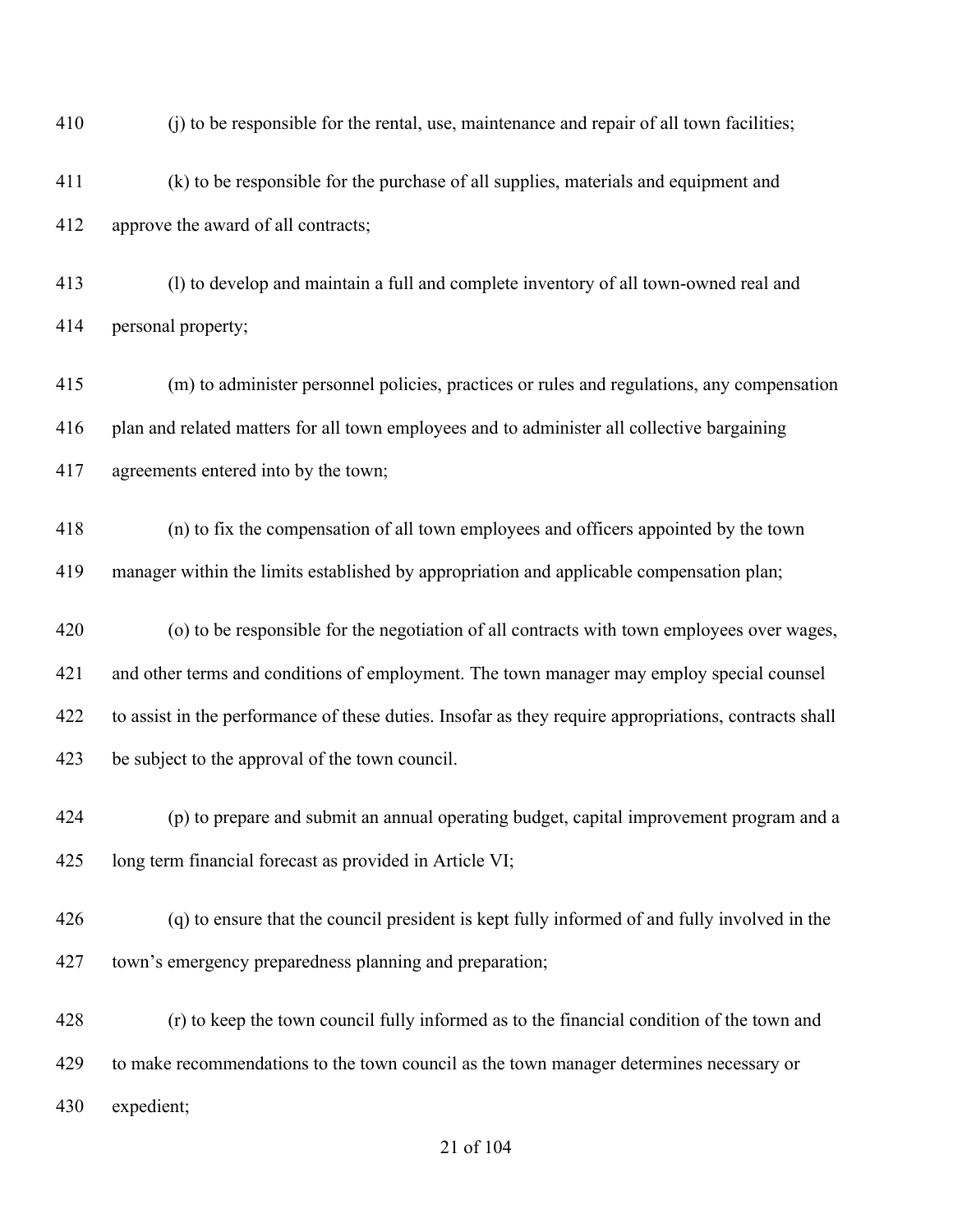(s) to assist the town council to develop long-term goals for the town and strategies to implement these goals;

(t) to investigate or inquire into the affairs of any town department, agency or office;

(u) to delegate, authorize or direct a subordinate or employee of the town to exercise any

power, duty or responsibility which the office of town manager may exercise; provided,

however, that all acts that are performed under the delegation shall be considered to be the acts

of the town manager;

 (v) to perform such other duties as necessary or as may be assigned by this charter, by ordinance or by vote of the town council;

(w) to provide staff support services for the council president and town council members;

 (x) to serve as the town's liaison to any regional entity of which the town is a member and to explore opportunities for intergovernmental cooperation;

 (y) to promote partnerships among town council, staff, citizens and businesses in developing public policy and building a sense of community; and

 (z) to hold regular informational sessions with departments and community-based organizations.

#### Section 4-3. Powers of Appointment

 (a) Department Heads - Except as otherwise provided by this charter, the town manager shall appoint, based upon merit and fitness alone, all department heads. All appointments of department heads, as defined within the administrative code, shall be subject to the ratification of

#### of 104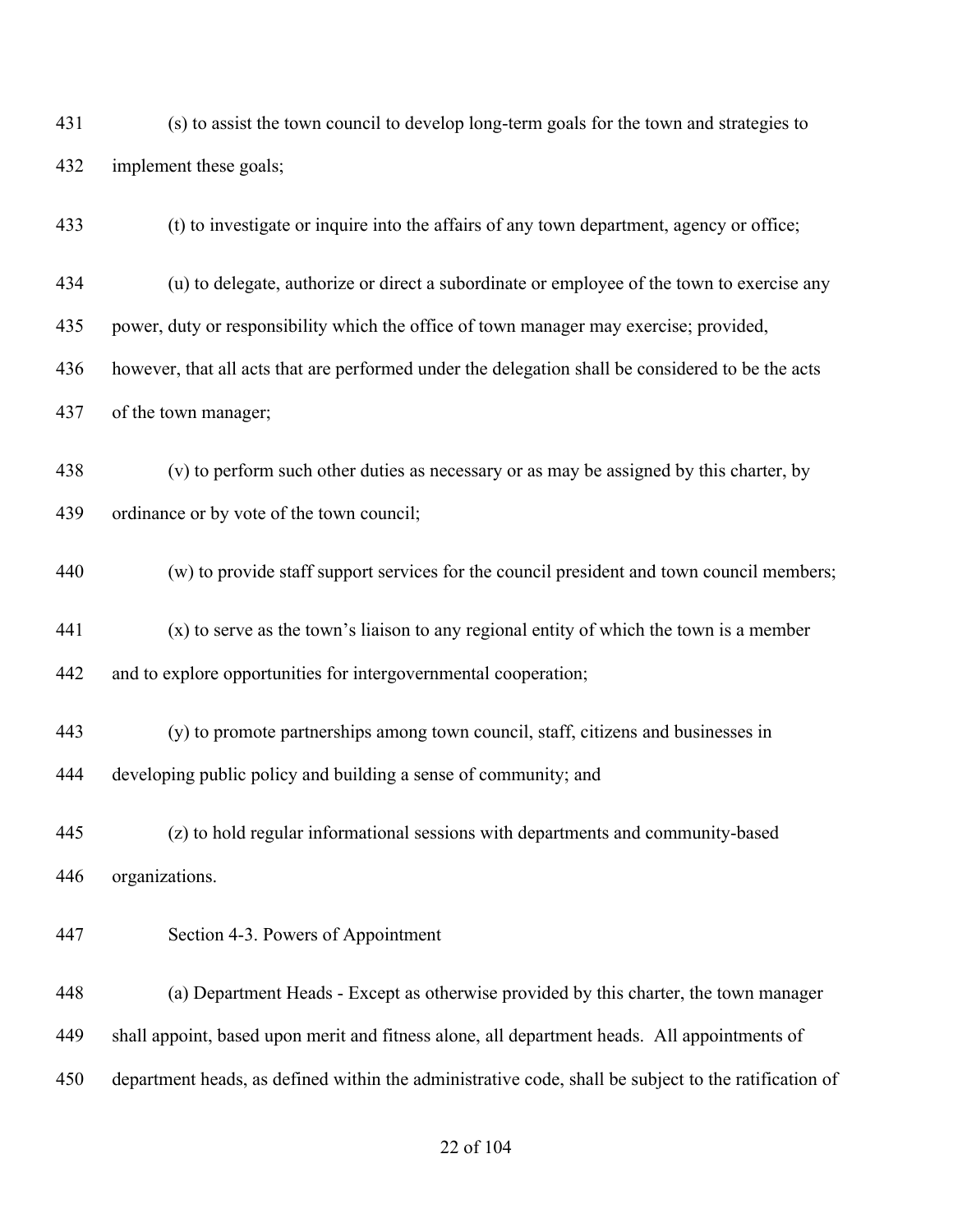the town council. The town manager shall also appoint officers, subordinates and employees for whom no other method of selection is provided in this charter; provided, however, that the town manager shall not appoint employees of the regional school district and persons serving under officers elected directly by the voters of Bridgewater. In accordance with the procedures set forth in section 5-2, the town manager may be required to consult with or engage in a joint recruitment and selection process with multiple member bodies, before the appointment of department heads or employees who perform tasks under the jurisdiction of the multiple member bodies.

 (b) Boards, Committees, and Agencies - Except as otherwise provided by this charter, the town manager shall appoint all boards, committees and agencies. Members of all appointed boards and committees shall be residents of the town. All appointments of boards, committees and agencies, as defined within the administrative code, shall be subject to the ratification of the town council. The town manager shall form a citizen's advisory committee to help in evaluating and selecting those individuals for appointment. The number and terms of office of the committee shall be established by ordinance.

Section 4-4. Powers of Suspension, Removal

 The town manager shall have the authority to suspend or remove department heads and appointive administrative officers provided for by or under this charter, except as otherwise provided by-law, collective bargaining agreements, this charter or personnel rules adopted pursuant to this charter. The town manager may authorize an administrative officer subject to the manager's direction and supervision to exercise these powers with respect to subordinates in that officer's department, office or agency.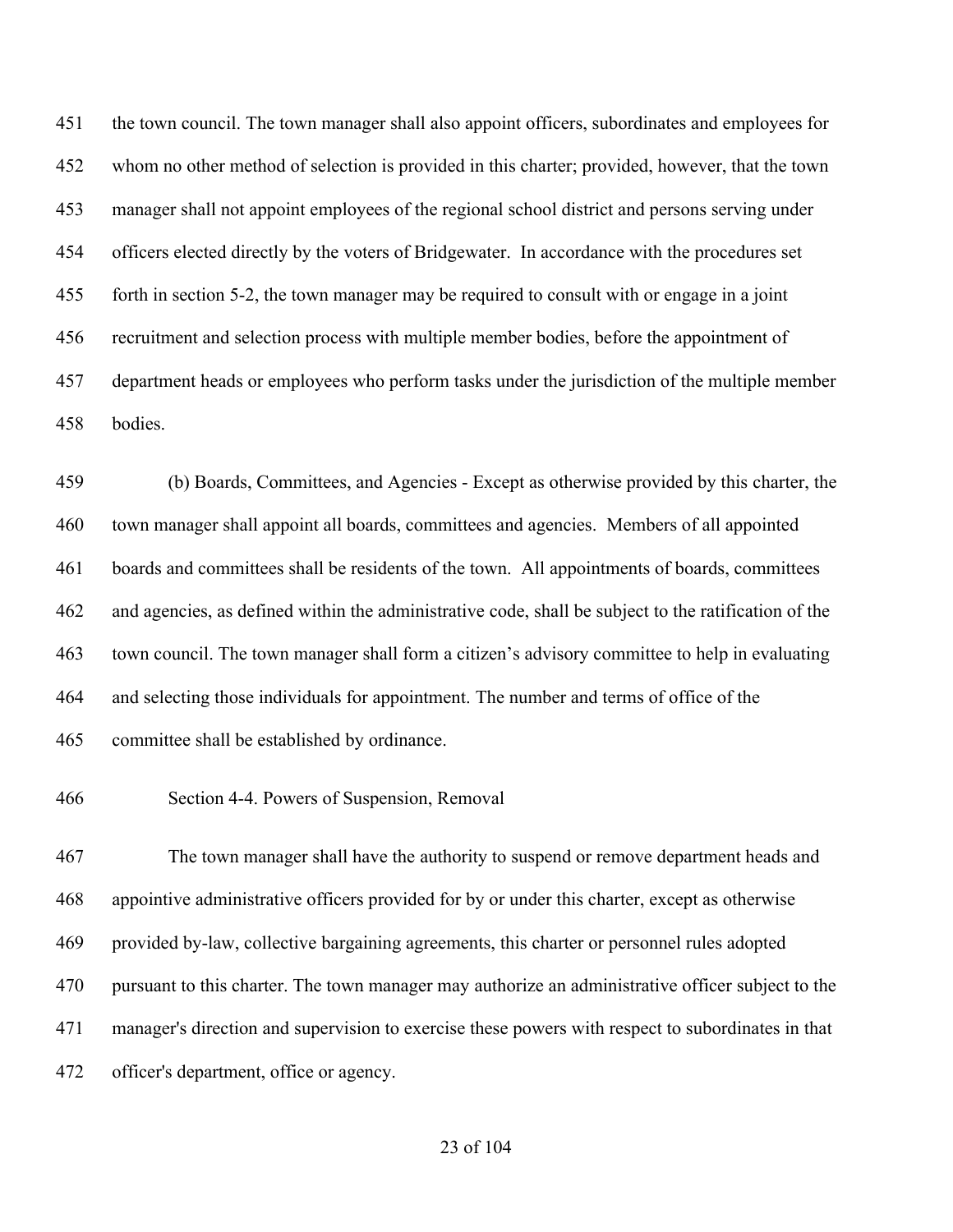Section 4-5. Compensation

 The town manager shall receive such compensation for services as the town council shall determine, but such compensation shall be within the limits of available appropriations.

Section 4-6. Vacancy in Office

 A vacancy in the office of town manager shall be filled as soon as possible by the town council. Pending appointment of the town manager or the filling of any vacancy, the town council shall forthwith appoint some other qualified person to perform the duties of the town 480 manager. The appointment of the acting town manager shall be for a term not to exceed 3 months; provided, however, that a renewal, not to exceed an additional 3 months may be provided.

Section 4-7. Temporary Absence

 The town manager shall designate by letter filed with the town council and elected town clerk, a qualified officer of the town to perform the duties of the town manager during a temporary absence or disability. The town council may not revoke such designation until at least 14 days have elapsed whereupon it may appoint such other person to perform the duties of the town manager. In the event of failure of the town manager to make such designation or if the person so designated is for any reason unable to serve, or is deemed not qualified by the town council, the town council may designate some other qualified person to perform the duties of the town manager until the town manager returns.

Section 4-8. Removal of Town Manager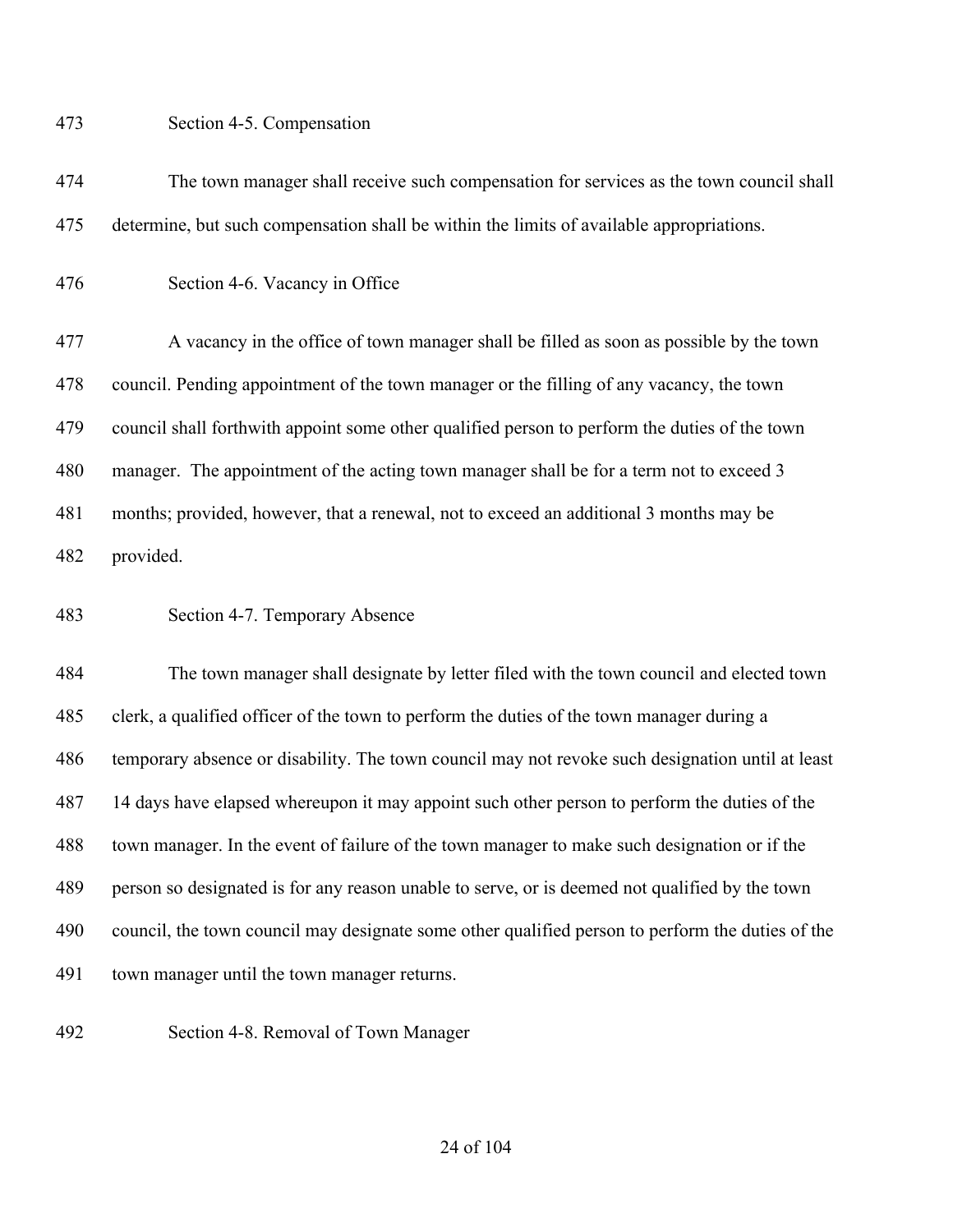The town council, by affirmative vote of a majority of the full town council, may vote to terminate, remove or suspend the town manager from office in accordance with the following procedure: Before removal or termination the town council shall adopt a preliminary resolution of removal by the affirmative vote of a majority of the full town council. The preliminary resolution may suspend the town manager for a period not to exceed 30 days. A copy of the resolution shall be delivered to the town manager forthwith. If so requested by the town manager, the town council shall provide a written statement setting forth the reasons for the removal or termination. Within 5 days after the receipt of the preliminary resolution, the town manager may request a public hearing by filing a written request for such hearing with the town council. If such a hearing is requested, the hearing shall be held at a meeting of the town council not later than 20 days from the date of request. At such hearing the town manager shall be entitled to address the town council and make comments related to the preliminary resolution. If a public hearing has not been requested by the town manager, the town council may adopt a final resolution of removal, which may be effective immediately, by the affirmative vote of a majority of the full town council at any time after 10 days following the date of delivery of a copy of the preliminary resolution to the town manager. If the town manager requests a public hearing, the town council may, at the conclusion of the hearing or within 5 days of the conclusion of the hearing, adopt a final resolution of removal by an affirmative vote of majority of the full town council. The town council may suspend by an affirmative vote of the majority of the full town council, the town manager pending and during any public hearing as requested by the town manager. The town manager shall continue to receive a salary until the final date of removal becomes effective unless provided otherwise. The action of the town council in terminating, removing or suspending the town manager shall be final.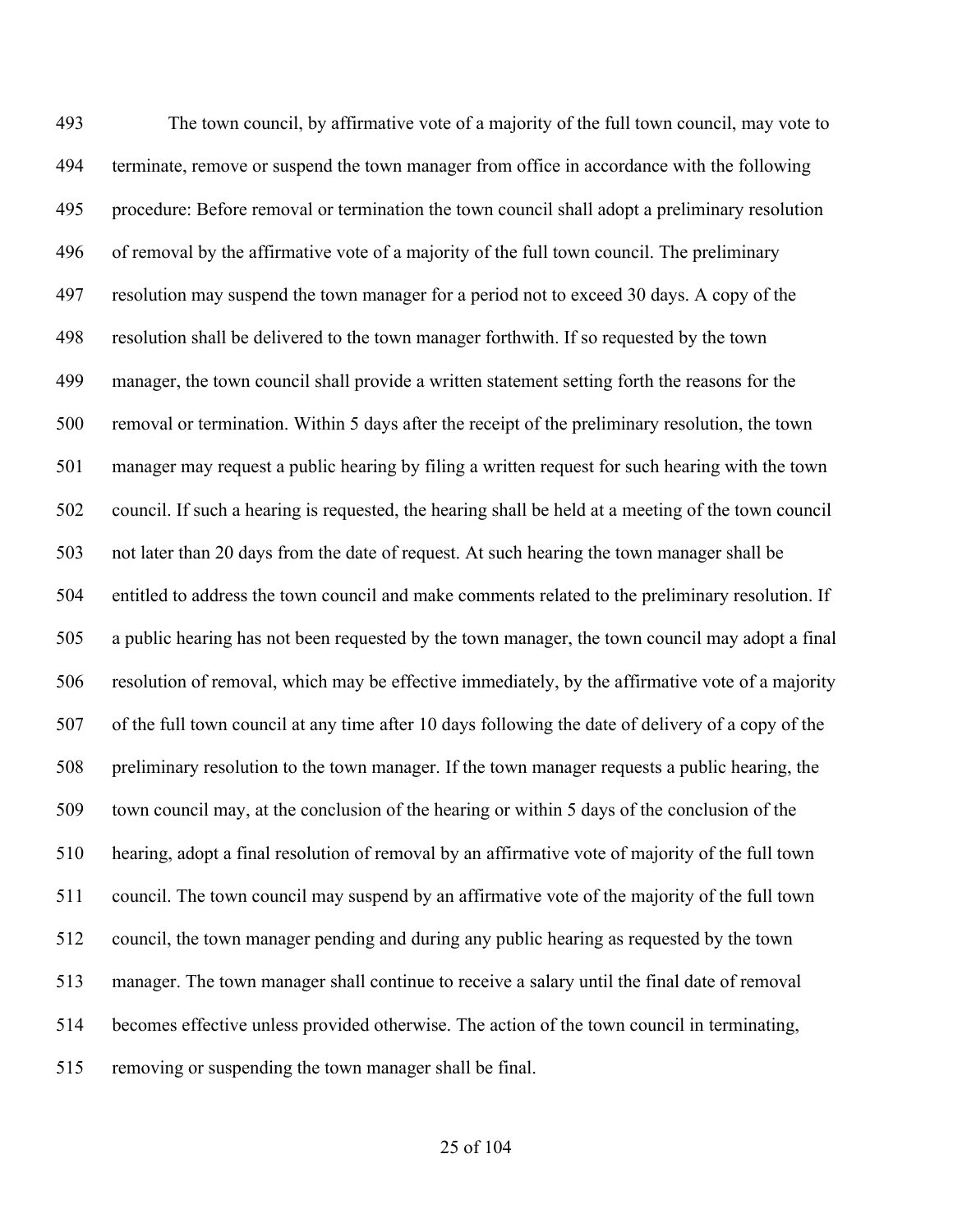Section 4-9. Annual Review of the Town Manager

 Annually, the council president shall cause the town council to prepare and deliver to the town manager a written evaluation of the town manager's performance. The evaluation shall be conducted in accordance with any applicable general or special law.

#### ARTICLE V- ADMINISTRATIVE ORGANIZATION

Section 5-1. Organization of Town Agencies; Adoption of Administrative Code

 The organization of the town into operating agencies for the provision of services and the administration of government may, under charter powers granted in section 20 of chapter 43B of the General Laws, be accomplished through either of 2 methods provided in this section. For the convenience of the public, the administrative code and any amendments thereto shall be printed as an appendix to, but not an integral part, of the ordinances of the town.

 (a) Ordinance - Subject only to the express prohibitions in any general or special law or the provisions of this charter, the town council may by ordinance, reorganize, consolidate, create, merge, divide or abolish any town agency, in whole or in part, establish such new town agencies as it deems necessary or advisable, determine the manner of selection, the term of office and prescribe the functions of all such agencies.

 (b) Executive Reorganizations - The town manager may from time to time prepare and submit to the town council a plan of organization or reorganization which establishes operating divisions for the orderly, efficient or convenient conduct of business of the town. Whenever the town manager prepares such plan, the town manager shall hold 1 or more public hearings on the proposal giving notice by publication in a local newspaper, which notice shall describe the scope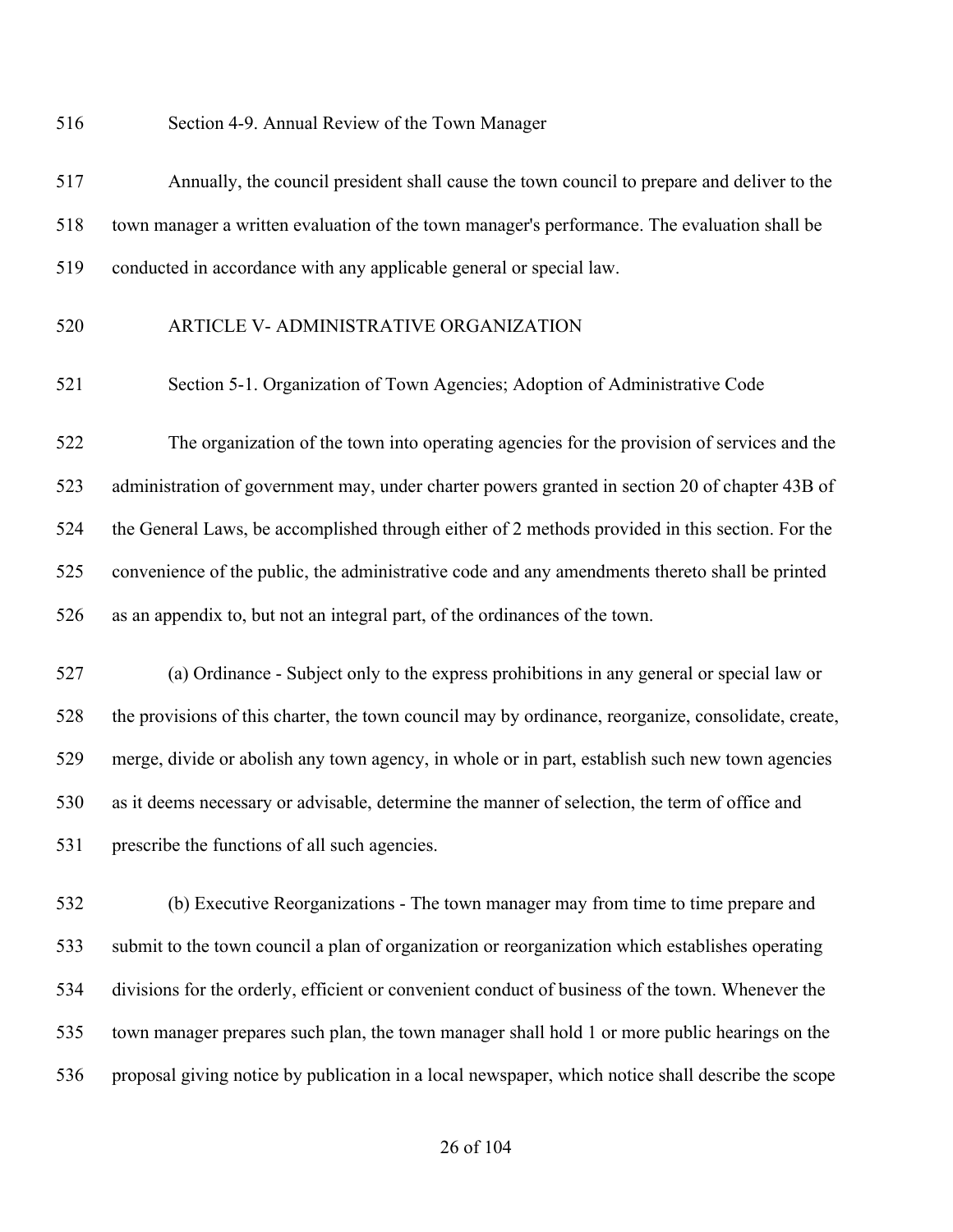537 of the proposal and the time and place at which the public hearing will be held, not less than 7 nor more than 14 days following the date of the publication. Following the public hearing, the proposal, which may be amended by the town manager subsequent to the public hearing, shall be submitted to the town council. An organization or reorganization plan shall become effective at the expiration of the 60 days following the date of submission of the proposal to the town council unless the town council shall, by a majority vote, vote to disapprove the plan. The town council may vote only to approve or disapprove the plan and no vote to amend or alter it shall be deemed in order. The town manager may propose reorganization plans and subject only to express prohibitions of any general or special or this charter, reorganize, consolidate or abolish in whole or in part town agencies or establish such new town agencies as is deemed necessary to the same extent as is provided in subsection (1) of section 5-1, for ordinances; and for such purpose may transfer the duties and powers and so far as is consistent with the use for which the funds were voted by the town council, transfer the appropriation of 1 town agency to another. Whenever a reorganization proposal becomes effective, whether under the provisions of subsection (a) or (b), no proposal to again reorganize which deals with substantially the same subject matter shall be acted upon within 18 months following the first reorganization, except on the petition of the town manager.

#### Section 5-2. Personnel Administration

 The town manager shall adopt rules and regulations establishing a personnel system. The personnel system shall make use of modern concepts of personnel management and may include, but not be limited to, the following elements:

(a) a method of administration;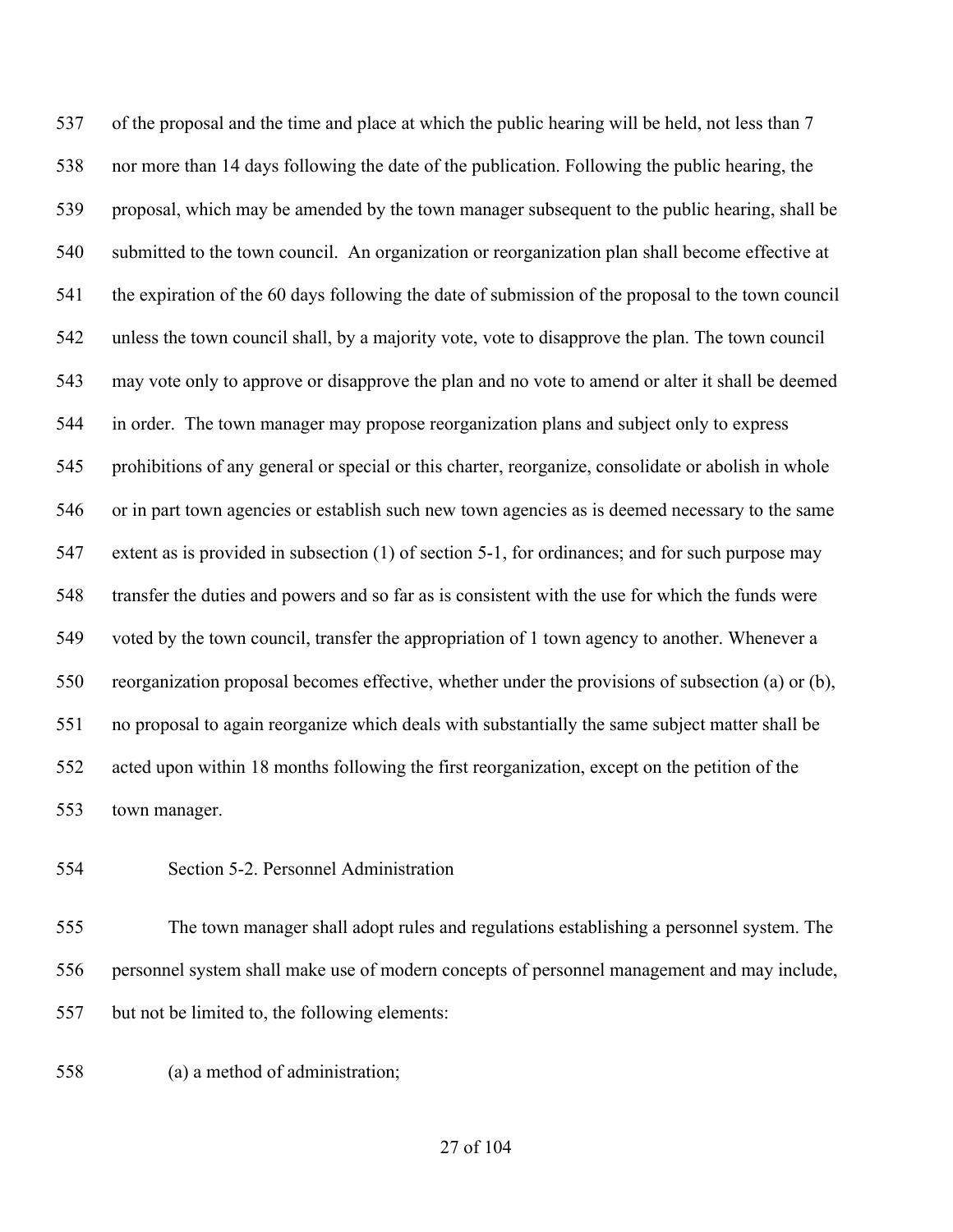| 559 | (b) personnel policies indicating the rights, obligations and benefits of employees;            |
|-----|-------------------------------------------------------------------------------------------------|
| 560 | (c) a classification plan;                                                                      |
| 561 | (d) a compensation plan;                                                                        |
| 562 | (e) a method of recruiting and selecting employees based upon merit principles;                 |
| 563 | (f) a centralized record keeping system;                                                        |
| 564 | (g) a merit based performance evaluation system;                                                |
| 565 | (h) disciplinary procedures; and                                                                |
| 566 | (i) other elements that are determined necessary.                                               |
| 567 | All town agencies and positions shall be subject to the rules and regulations adopted           |
| 568 | under this section; provided, however, that this shall not include employees of the regional    |
| 569 | school department.                                                                              |
| 570 | Department heads shall have the authority to appoint, suspend and remove based upon             |
| 571 | merit and fitness alone all department subordinates and employees, except as otherwise provided |
| 572 | by-law, collective bargaining agreements, this charter or personnel rules adopted under this    |
| 573 | charter. Employees of the regional school department and persons serving under officers         |
| 574 | elected directly by the voters of the town are excluded.                                        |
| 575 | Section 5-3. Town Attorney                                                                      |
| 576 | (a) Appointment - There shall be a legal officer of the town appointed by the town              |
| 577 | manager subject to confirmation by the town council.                                            |

## of 104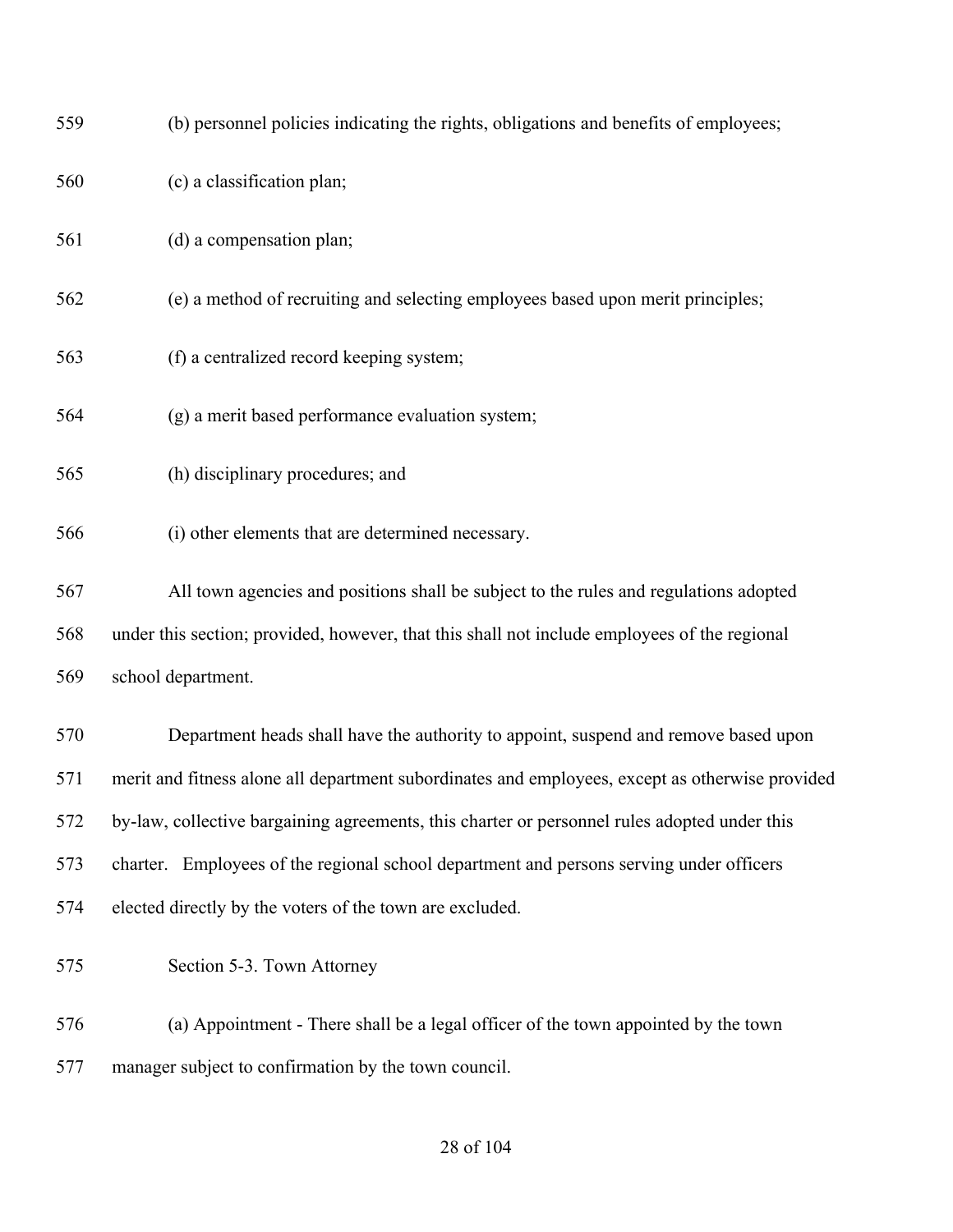(b) Role - The legal officer shall serve as chief legal adviser to the town council, the town manager and all town departments, offices and agencies, shall represent the town in all legal proceedings and shall perform other duties prescribed by any general or special law, by this charter or by ordinance.

#### ARTICLE VI- FINANCIAL MANAGEMENT

Section 6-1. Annual Budget Policy

 The council president shall call a joint meeting of the town council, the regional school committee chairman, or his designee, the finance committee, the town manager and any other committee established for the budget process, before the commencement of the budget process to review the financial condition of the town, revenue and expenditure forecasts and other relevant information in order to develop a coordinated budget.

 The fiscal year of the town shall begin annually on the first day of July and end on the last day of June.

#### Section 6-2. Submission of Budget; Budget Message

 Within the period prescribed by any general or special law and the regional school district agreement, the town manager shall submit to the town council a proposed operating budget for all town agencies. The budget message submitted by the town manager shall explain the budget in fiscal terms and in terms of work programs for all town agencies. It shall outline the proposed fiscal policies of the town for the ensuing fiscal year and shall describe important features of the proposed budget and indicate any major variations from the current budget, fiscal policies, expenditures and revenues together with reasons for such change. The proposed budget shall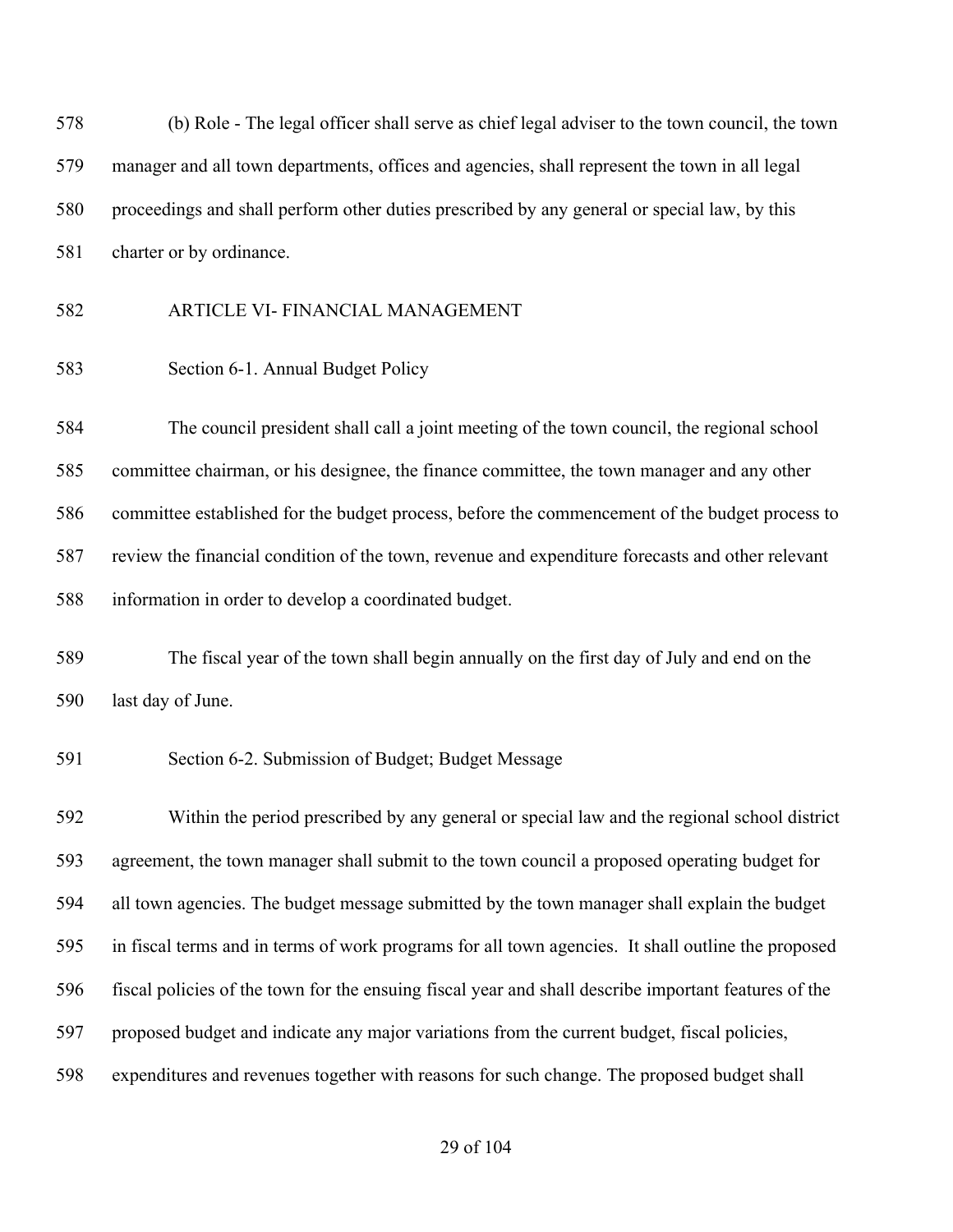provide a complete fiscal plan of all town funds and activities and shall be in the form the town manager deems desirable.

 The regional school district proposed budget, as adopted by the school committee for the ensuing fiscal year, with an accompanying budget message and supporting documents will be presented to the town council by the town manager.

 On a date as determined from time to time by ordinance, but not later than February 1st of each year, the town manager shall submit to the town council a preliminary budget for the ensuing fiscal year and an accompanying message. The final budget should be submitted by the first town council meeting in April, unless the town manager shall request an extension of time. The extension may be granted at the discretion of the town council, but must provide for a reasonable and timely review of the proposed budget.

 (a) Budget - The budget shall provide a complete financial plan of all town funds and activities for the ensuing fiscal year and, except as required by-law or this charter, shall be in the form as the town manager deems desirable or the town council may require for effective management and an understanding of the relationship between the budget and the town's strategic goals. The budget shall be realistic and based on a forecast of those scenarios most likely to occur in the coming year. The budget shall begin with a clear general summary of its contents, shall show in detail all estimated income, indicating the proposed property tax levy and all proposed expenditures, including debt service, for the ensuing fiscal year and shall show comparative figures for actual and estimated income and expenditures of the current fiscal year and actual income and expenditures of the preceding fiscal year. It shall indicate in separate sections: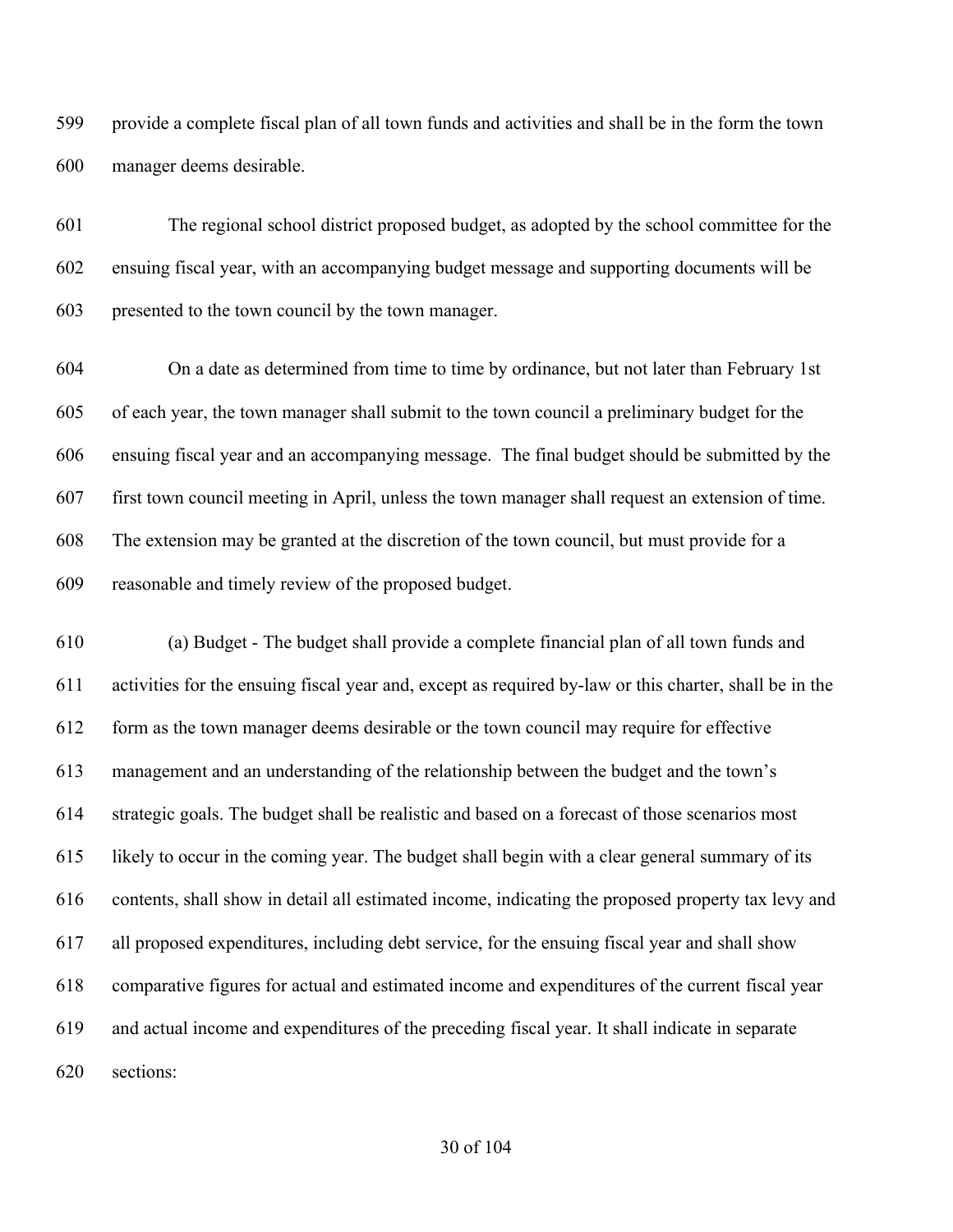(1) The proposed goals and expenditures for current operations during the ensuing fiscal year, detailed for each fund by department or by other organization unit, and program, purpose or activity, method of financing such expenditures and methods to measure outcomes and performance related to the goals;

 (2) Proposed longer-term goals and capital expenditures during the ensuing fiscal year, detailed for each fund by department or by other organization unit when practical, the proposed method of financing each such capital expenditure and methods to measure outcomes and performance related to the goals; and

 (3) The proposed goals, anticipated income and expense, profit and loss for the ensuing year for each utility or other enterprise fund or internal service fund operated by the town and methods to measure outcomes and performance related to the goals; provided, however, that for any fund, the total of proposed expenditures shall not exceed the total of estimated income plus carried forward fund balance exclusive of reserves.

 (b) Budget Message - The town manager's message shall explain the budget both in fiscal terms and in terms of the work programs, linking those programs to organizational goals and community priorities. It shall outline the proposed financial policies of the town for the ensuing fiscal year and the impact of those policies on future years. It shall describe the important features of the budget, indicate any major changes from the current year in financial policies, expenditures and revenues together with the reasons for such changes, summarize the town's debt position, including factors affecting the ability to raise resources through debt issues and include such other material as the town manager deems desirable.

Section 6-3. Action of the Budget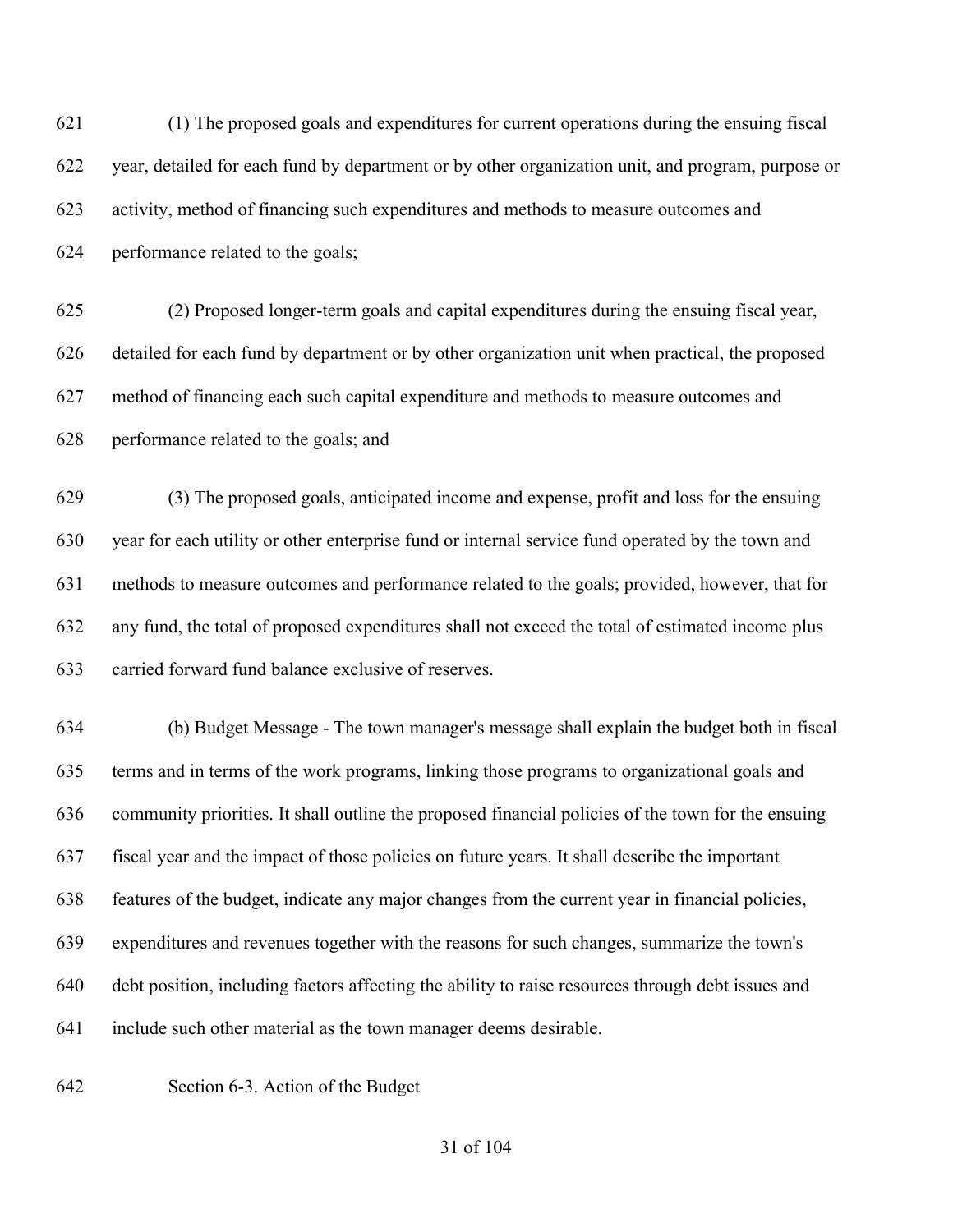(a) Public Hearing - The town council shall publish in a newspaper of general circulation in the town, a summary of the proposed operating budget as submitted by the town manager by a notice stating: (1) the times and places where copies of the entire proposed budget are available for inspection by the public; and (2) the date, time and place not less than 14 days after the publication, when a public hearing on the proposed budget will be held by the town council. For the purpose of this section, the summary of the proposed operating budget that is required to be published shall contain proposed appropriations, funding sources and any narrative summary deemed necessary by the town council. The proposed budget will be published on the town's website not less than 14 days before the date of the public hearing.

 (b) Adoption of the Budget – The town council shall adopt the budget, with or without amendments, within 45 days following the date the budget if filed with the clerk of the town council. In amending the budget, the town council may delete or decrease any programs or amounts except expenditures required by-law or for debt service. The town council shall not increase any line item without a corresponding decrease in an identified line item and the total proposed budget may not be increased from what was proposed unless otherwise authorized by any general or special law. If the town council fails to take action with respect to any item in the budget within 45 days after receipt of the budget, the amount shall, without any action by the town council become a part of the appropriations for the year and be available for the purposes specified. The adopted budget will be published on the town's website not less than 14 days after adoption.

 (c) Budget to Actual Assessments - The town manager shall conduct a mid-year budget to actual comparison, showing significant variances, for review and presentation to the public. The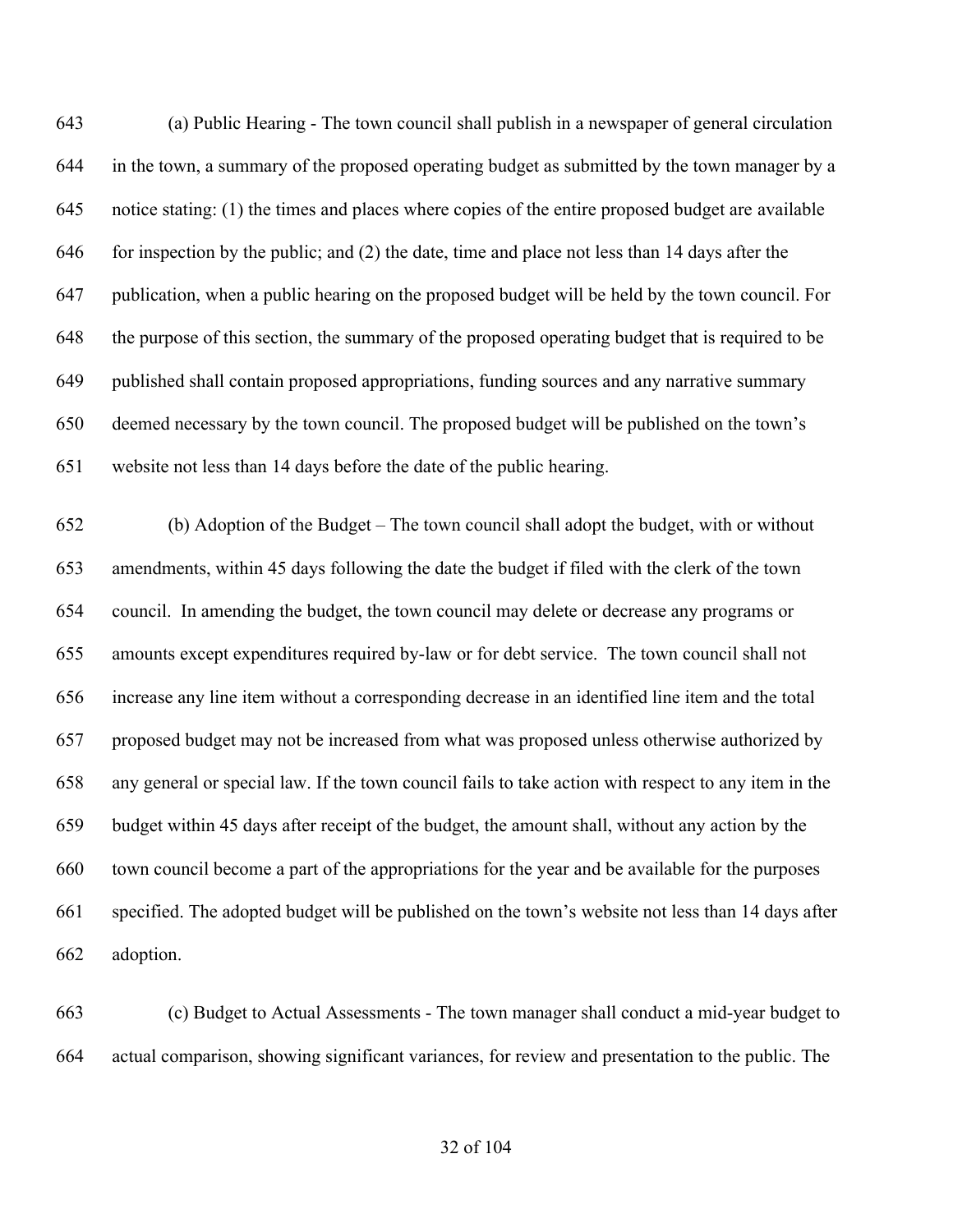mid-year assessment will be published on the town's website not less than 14 days after review with the public.

Section 6-4. Supplementary Budgets and Appropriations

 Whenever the town manager submits to the town council a request for an appropriation of any sum of money, whether as a supplement to the annual operating budget or for an item not included therein, the town council shall not act upon the request until it has given notice by publication in a local newspaper of the request and held a public hearing concerning the request. The publication and the public hearing shall be in conformity with the provisions of subsection (a) of section 6-3 concerning the proposed annual operating budget.

 (a) Supplemental Appropriations - If during or before the fiscal year begins, the town manager certifies that there are available for appropriation, revenues in excess of those estimated in the budget, town council by ordinance may make supplemental appropriations for the year up to the amount of the excess.

 (b) Emergency Appropriations - To address a public emergency affecting life, health, property or the public peace, the town council may make emergency appropriations. The appropriations may be made by emergency ordinance in accordance with Article II. To the extent that there are no available unappropriated revenues or a sufficient fund balance to meet the appropriations, the town council may by an emergency ordinance authorize the issuance of emergency notes, which may be renewed from time to time, but the emergency notes and renewals of any fiscal year shall be paid or refinanced as long-term debt not later than the last day of the fiscal year next succeeding that in which the emergency appropriation was made.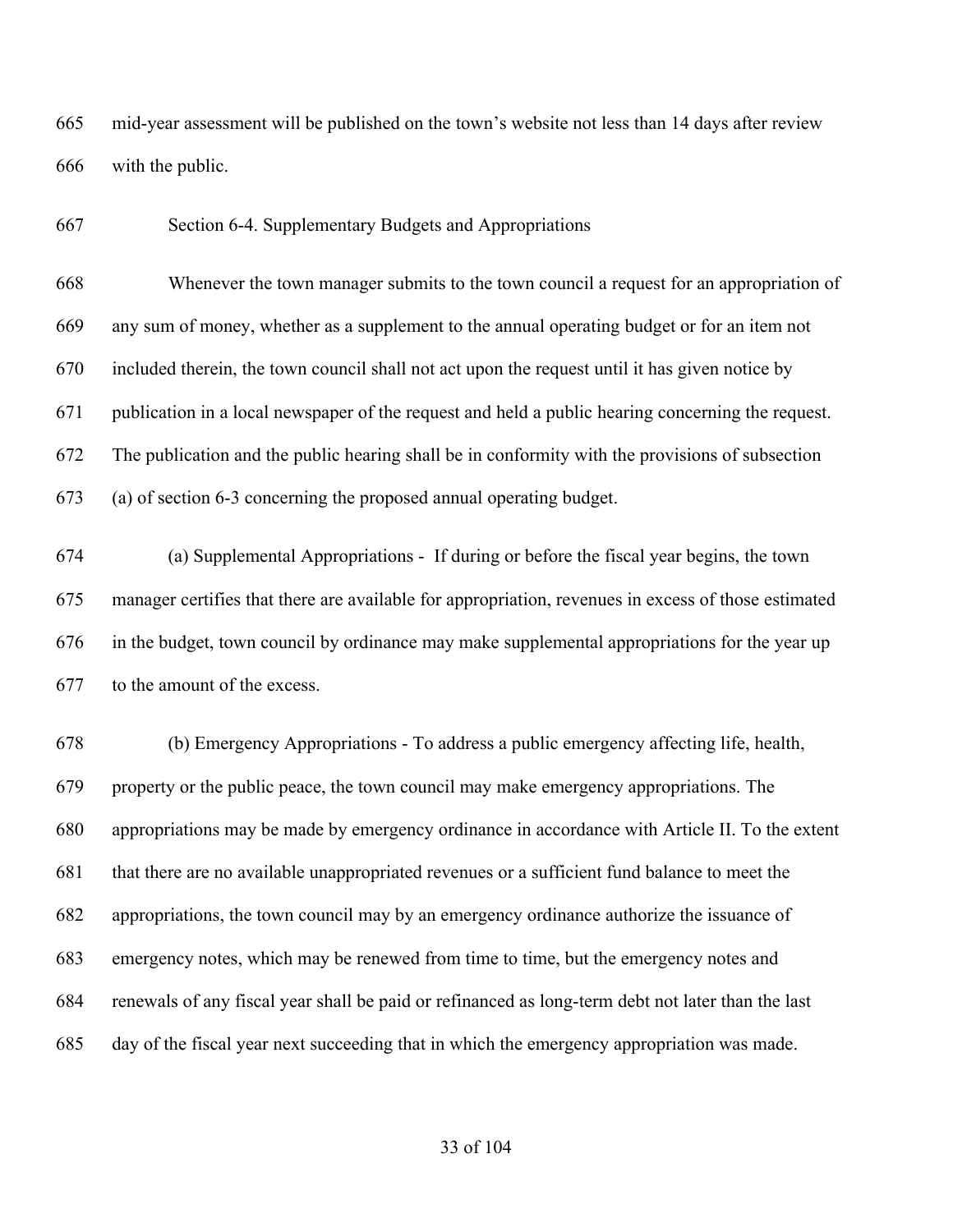(c) Reduction of Appropriations - If at any time during the fiscal year it appears probable to the town manager that the revenues or fund balances available will be insufficient to finance the expenditures for which appropriations have been authorized, the manager shall report to the town council without delay, indicating the estimated amount of the deficit, any remedial action taken by the town manager and recommendations as to any other steps to be taken. The town council shall then take the further action as it deems necessary to prevent or reduce any deficit and for that purpose it may by ordinance reduce or eliminate 1 or more appropriations.

 (d) Transfer of Appropriations - At any time during or before the fiscal year, the town manager, with concurrence from the finance committee and the town council, may transfer up to a maximum of \$25,000 of the unencumbered appropriation balance from 1 department, fund, service, strategy or organizational unit to the appropriation for other departments or organizational units or a new appropriation and shall report the transfers to the town council in writing within a 14-day period. The town manager may also, with concurrence from the finance committee and town council, transfer funds among line items within a department, fund, service, strategy or organizational unit and shall report the transfers to the town council in writing within a 14-day period.

 (e) Limitation; Effective Date - No appropriation for debt service may be reduced or transferred, except to the extent that the debt is refinanced and less debt service is required and no appropriation may be reduced below an amount required by-law to be appropriated or by more than the amount of the unencumbered balance thereof. The supplemental and emergency appropriations and reduction or transfer of appropriations authorized by this section may be made effective immediately upon adoption.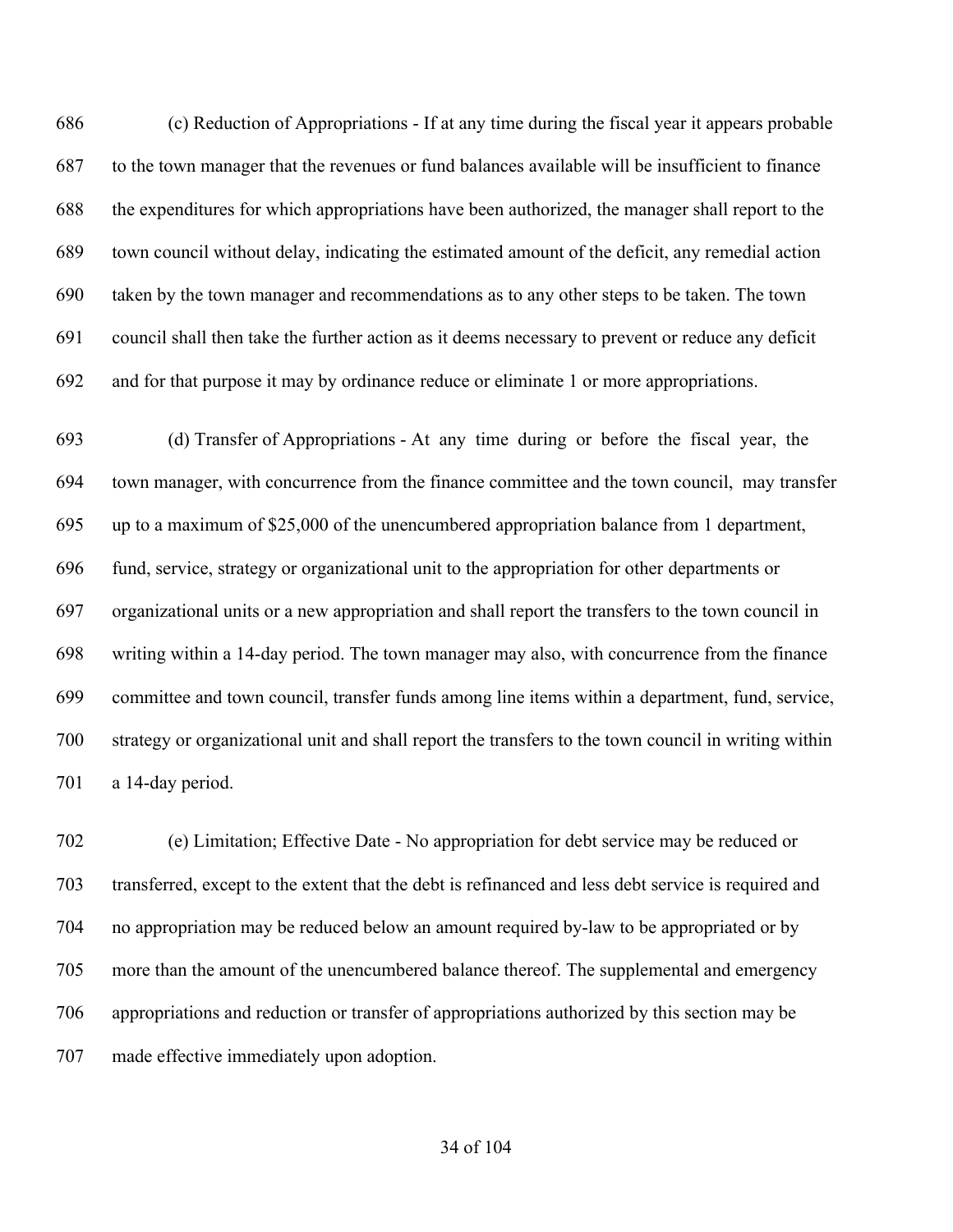| 708 | Section 6-5. Administration and Fiduciary Oversight of the Budget                               |
|-----|-------------------------------------------------------------------------------------------------|
| 709 | The town council shall provide by ordinance the procedures for administration and               |
| 710 | fiduciary oversight of the budget.                                                              |
| 711 | Section 6-6. Capital Improvements Program                                                       |
| 712 | (a) Preparation - The town manager shall, in conjunction with any committee established         |
| 713 | for such purpose, annually submit a 5-year capital improvement program to the town council at   |
| 714 | least 30 days before the date for submission of the operating budget, unless some other time is |
| 715 | provided by ordinance.                                                                          |
| 716 | (b) Contents - The capital improvement program shall include:                                   |
| 717 | (1) A clear general summary of its contents;                                                    |
| 718 | (2) Identification of the long-term goals of the community;                                     |
| 719 | (3) A list of all capital improvements and other capital expenditures proposed to be            |
| 720 | undertaken during the fiscal years next ensuing, with appropriate supporting information as to  |
| 721 | the necessity for each;                                                                         |
| 722 | (4) Cost estimates and recommended time schedules for each improvement or other                 |
| 723 | capital expenditure;                                                                            |
| 724 | (5) Method of financing upon which each capital expenditure is to be reliant;                   |
| 725 | (6) The estimated annual cost of operating and maintaining the facilities to be constructed     |
| 726 | or acquired;                                                                                    |
|     |                                                                                                 |

### of 104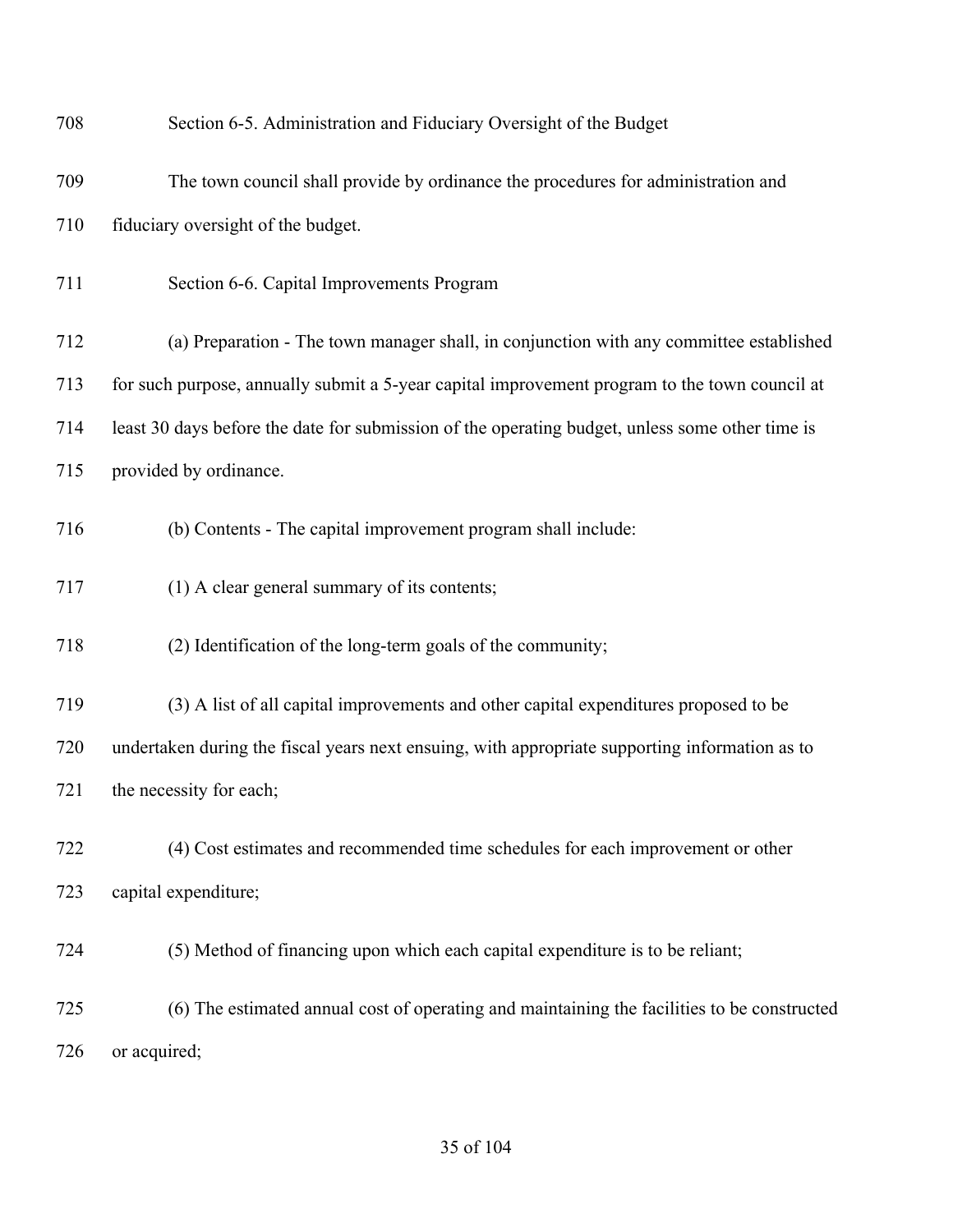(7) A commentary on how the plan addresses the sustainability of the community and the region of which it is a part; and

 (8) Methods to measure outcomes and performance of the capital plan related to the long-term goals of the community.

 The above shall be revised and extended each year with regard to capital improvements still pending or in process of construction or acquisition.

 (d) Public Hearing - The town council shall publish in a newspaper of general circulation in the town a summary of the proposed capital improvement plan as submitted by the town manager by a notice stating: (1) the times and places where copies of the entire proposed capital improvement plan are available for inspection by the public; and (2) the date, time and place not less than 14 days after the publication, when a public hearing on the proposed capital improvement plan will be held by the town council. The proposed capital improvement plan will be published on the town's website not less than 14 days before the date of the public hearing.

 (e) Adoption of the Capital Improvement Program - Town council shall adopt the capital improvement plan, with or without amendments, , provided that each amendment must be voted separately and that any increase in the capital improvement plan as submitted must clearly identify and approve the method of financing proposed to accomplish the increase. The proposed capital improvement plan will be published on the town's website upon adoption.

Section 6-7. Long Term Financial Forecast

 (a) The town manager shall annually prepare a 5-year financial forecast of town revenue, expenditures and the general financial condition of the town. The forecast shall include, but not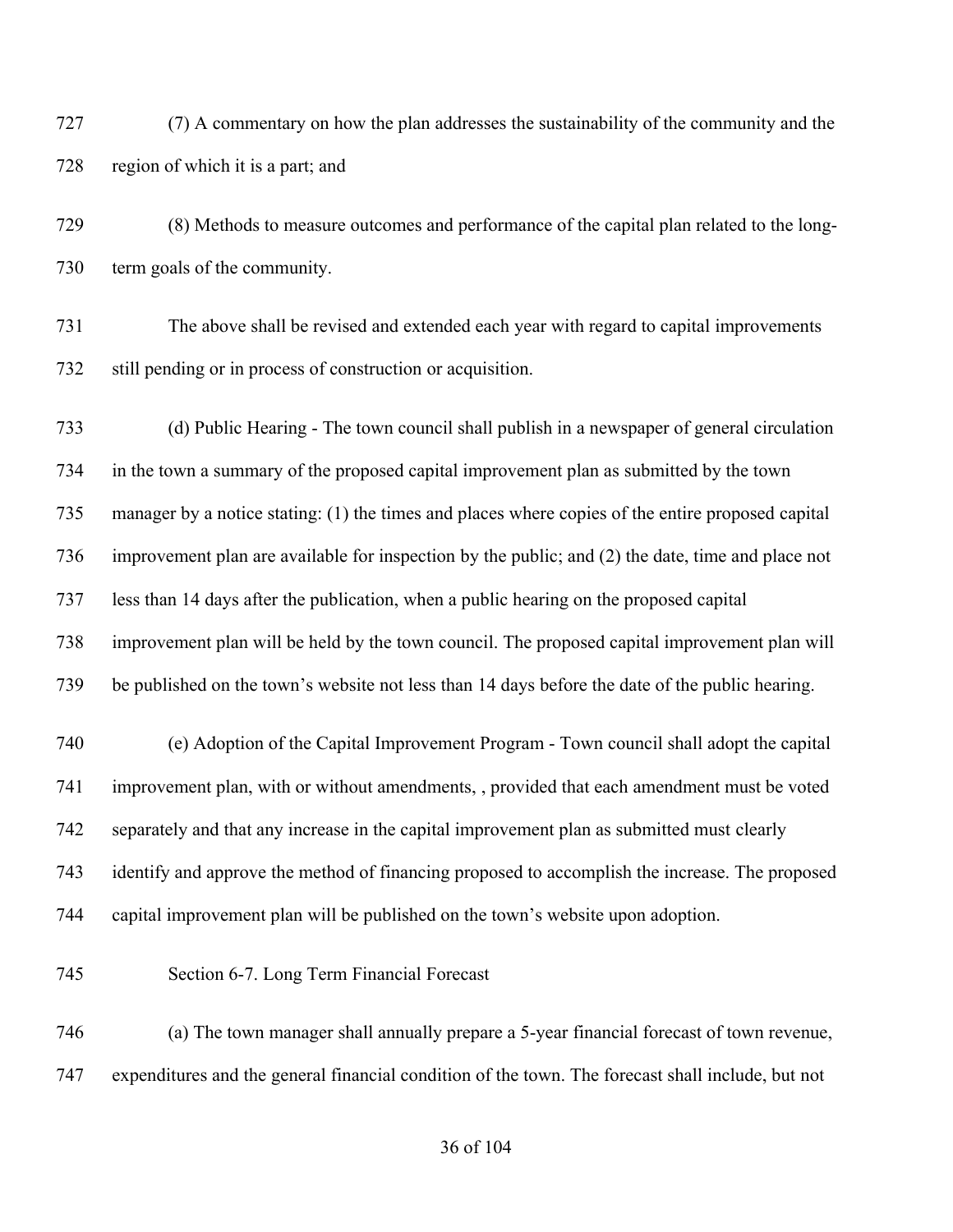be limited to: (1) an identification of factors which will impact on the financial condition of the town; (2) revenue and expenditure trends; and (3) potential sources of new or expanded revenues and any long or short-term actions which may be taken that may enhance the financial condition of the town. The forecast shall be submitted to the town council and finance committee and shall be available to the public for inspection. The long-term financial forecast shall be published on the town's website and when updates occur, they shall be posted in a timely manner.

Section 6-8. Annual Independent Audit

 The town council shall provide for an independent annual audit of all town accounts and may provide for more frequent audits as it deems necessary. An independent certified public accountant or firm of such accountants shall make the audits. The audits should be performed in accordance with generally-accepted auditing standards and generally-accepted governmental auditing standards.

 The town council shall designate no fewer than 3 of its members to serve as an audit committee. The committee shall:

(1) Lead the process of selecting an independent auditor;

 (2) Direct the work of the independent auditor as to the scope of the annual audit and any matters of concern with respect to internal controls; and

 (3) Receive the report of the internal auditor and present that report to the town council with any recommendations from the committee.

 The town council shall, using competitive bidding, designate such accountant or firm annually or for a period not exceeding 5 years, but the designation for a particular fiscal year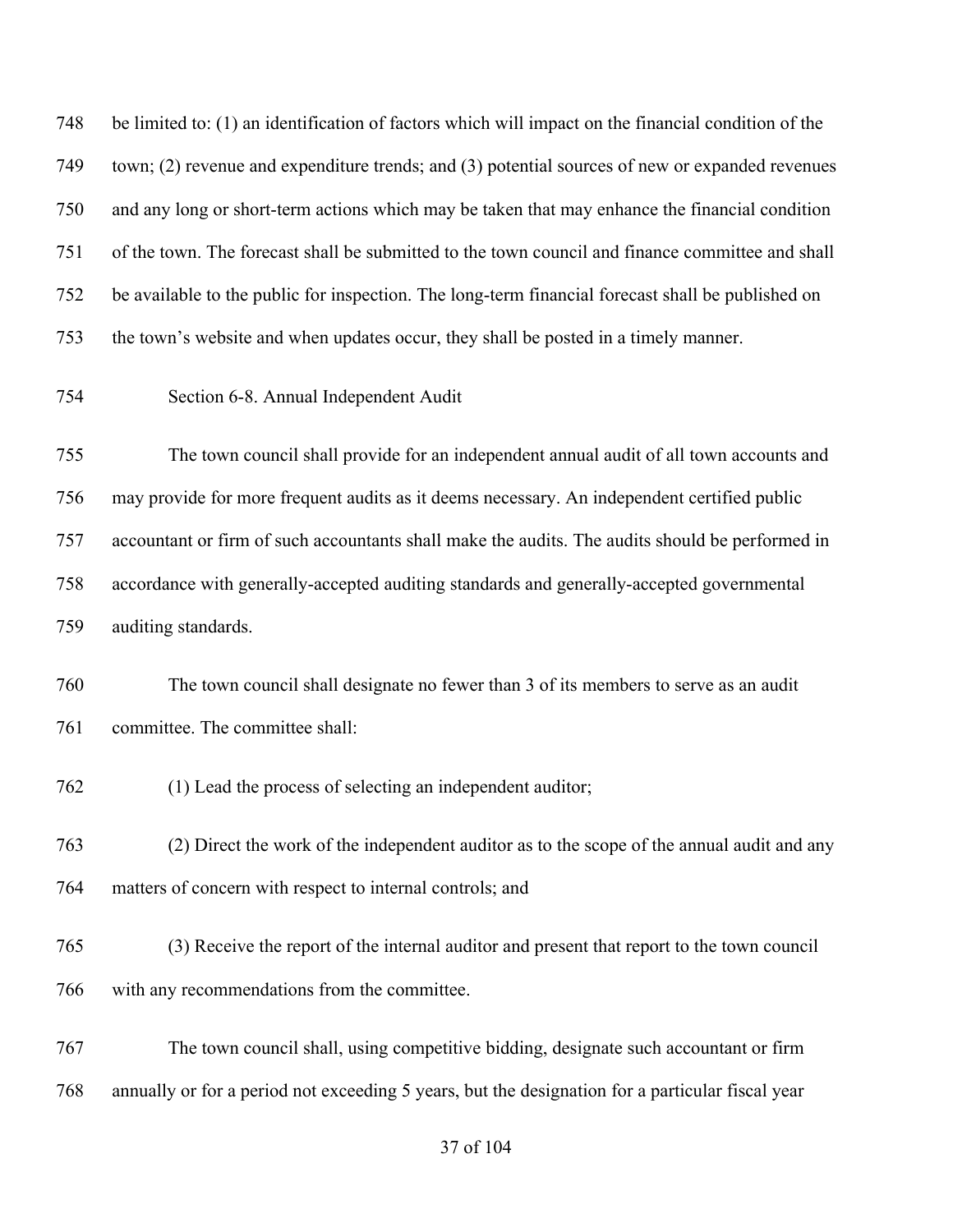shall be made not later than 30 days after the beginning of the fiscal year. The standard for independence is that the auditor must be capable of exercising objective and impartial judgment on all issues encompassed within the audit engagement. No accountant or firm may provide other services to the town during the time it is retained to provide independent audits to the town. The town council may waive this requirement by a majority vote at a public hearing. If the commonwealth makes such an audit, the council may accept it as satisfying the requirements of this section.

## Section 6-9. Financial Committee

 (a) There shall be a finance committee consisting of 9 members, appointed each for a 3- year staggered term, the members of which shall be appointed as follows: 3 members by the town manager, 3 members by the town council and 3 members by the elected town clerk. The finance committee shall report its recommendations on finance related matters before the town council, in writing, at least 10 days before a scheduled town council meeting. Before preparing its recommendations, the finance committee shall hold 1 or more public meetings to permit discussion of all finance matters before the town council, except those matters subject to public hearings by other multiple-member town bodies and not containing appropriations. The finance committee shall have such additional powers and duties as may be provided by the General Laws, by this charter or by by-law.

 (b) The finance committee, town accountant and town treasurer-collector shall support the overall budget process. The town accountant and town treasurer-collector shall have ex- officio membership, without voting rights on the committee. The finance committee shall carry out its duties in accordance with the provisions of general law, this charter and by-law and it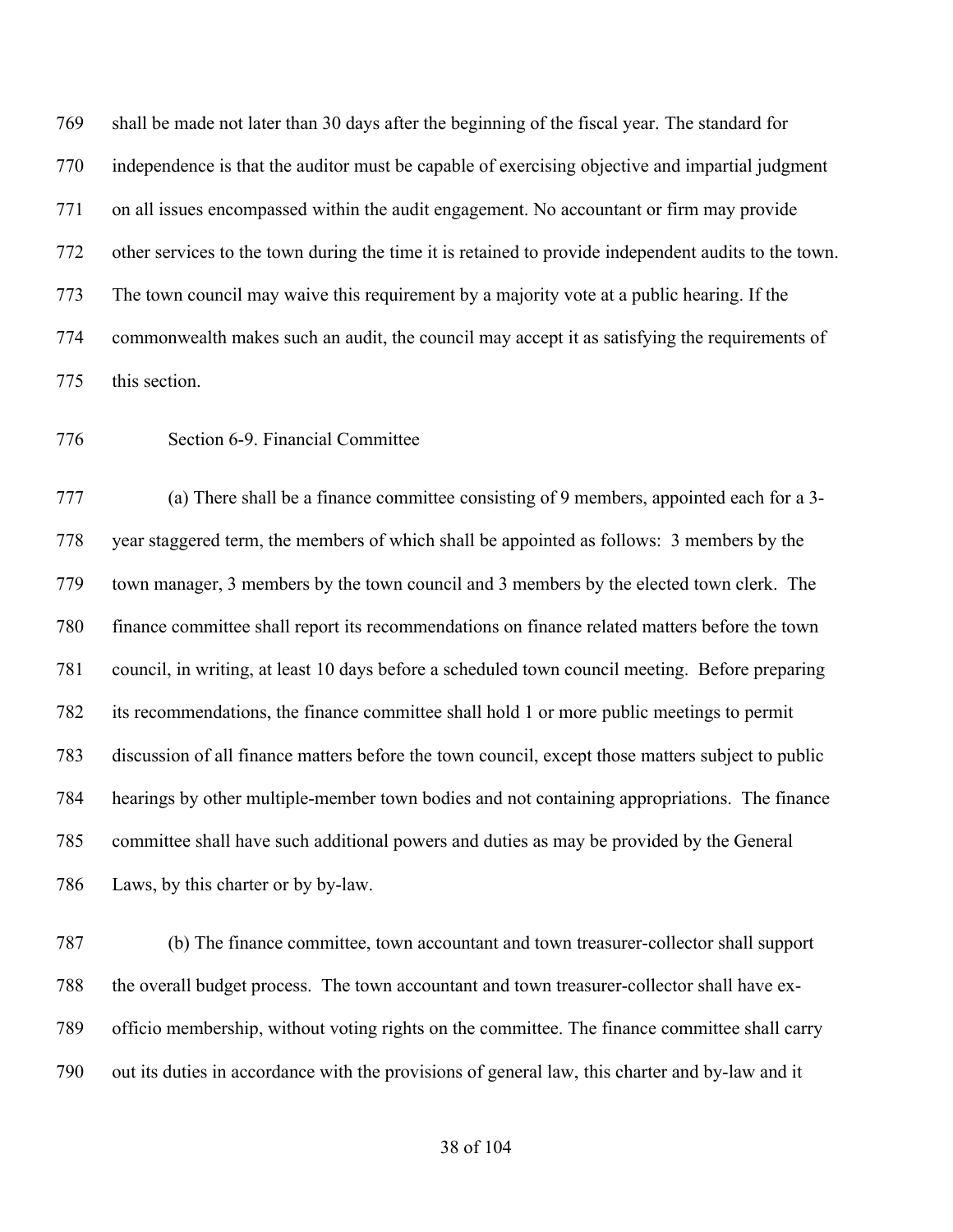| 791 | shall have regular and free access and inspection rights to all books and accounts of any town |
|-----|------------------------------------------------------------------------------------------------|
| 792 | department or office. The committee shall carefully examine all budget and appropriations      |
| 793 | proposals and shall issue its review thereon before consideration, debate and vote by the town |
| 794 | council.                                                                                       |
| 795 | Section 6-10. Financial Management Standards                                                   |
| 796 | The town council may by ordinance establish reasonable standards relating to the               |
| 797 | management of financial systems and practices. Any standards adopted shall conform to modern   |
| 798 | concepts of financial management.                                                              |
| 799 | Section 6-11. Public Records                                                                   |
| 800 | Copies of the budget, capital program, independent audits and appropriation and revenue        |
| 801 | ordinances shall be public records and shall be published on the town's website.               |
| 802 | ARTICLE VII- ELECTIONS AND; RELATED MATTERS                                                    |
| 803 | Section 7-1. Town Elections                                                                    |
| 804 | The regular town election of town officers shall be held annually on the Saturday              |
| 805 | preceding the last Monday in April.                                                            |
| 806 | Section 7-2. Non-Partisan Elections                                                            |
| 807 | All elections for town offices shall be non-partisan and election ballots shall be printed     |
| 808 | without any party mark, emblem or other designation whatsoever                                 |
| 809 | Section 7-3. Signature Requirements; Information to Voters; Ballot Position                    |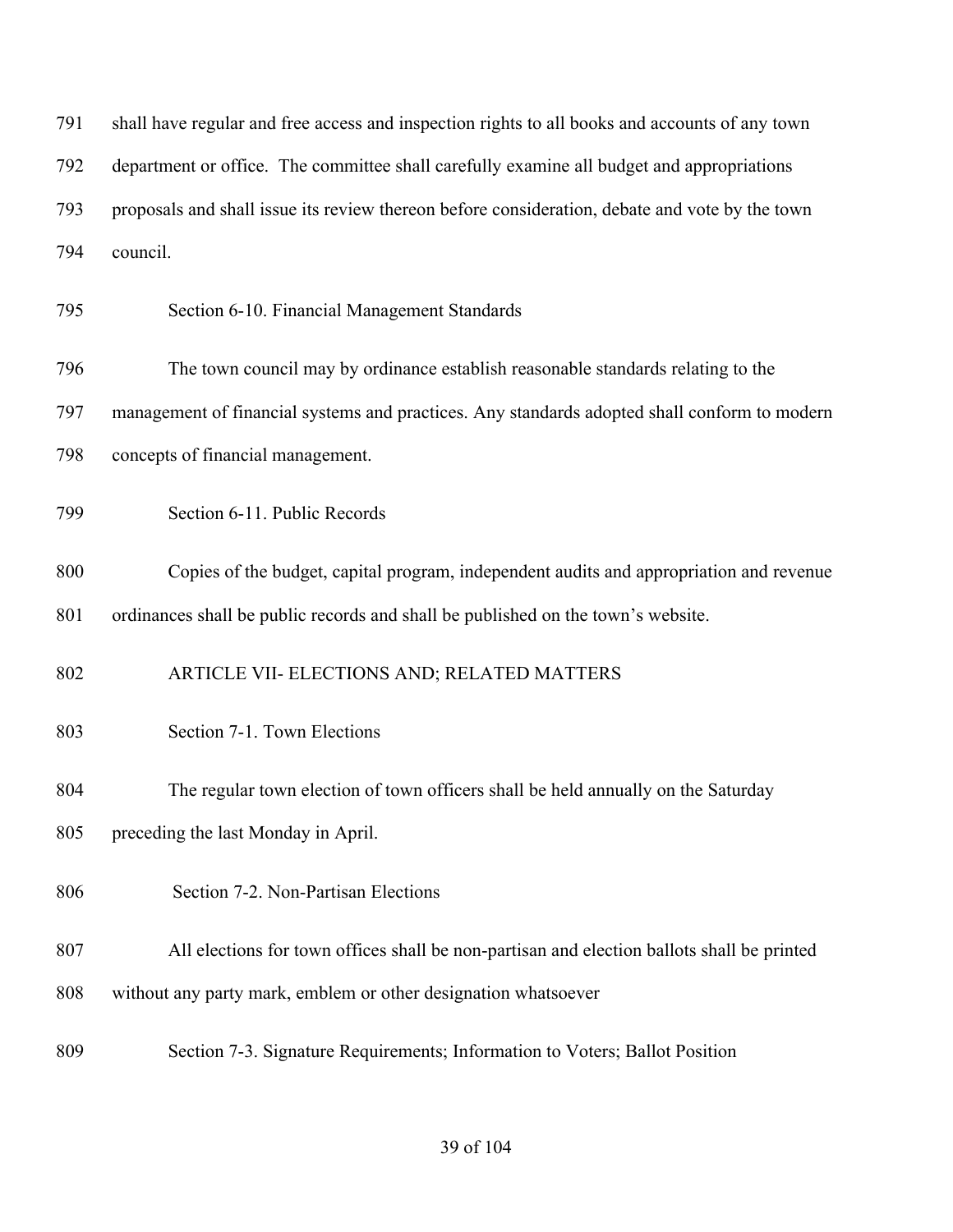(a) Signature Requirements - The number of signatures of voters required to place the name of a candidate on the official ballot to be used at an election shall be as follows: For an office which is to be filled by the voters of the whole town, not less than 150. For an office which is to be filled by the voters of a district, not less than 100 from such district.

 (b) Information to Voters - If the candidate in a regular town election is an incumbent elected by the voters to the office to which the candidate seeks election, against the candidate's name shall appear the phrase "candidate for re-election".

 (c) Ballot Position - The order in which names of candidates appear on the ballot for each office in a regular town election shall be determined by a drawing by lot conducted by the elected town clerk. At least 35 days before the date of the election, the town clerk shall post in a conspicuous place in the town hall the names and residences of the candidates for election who have duly qualified as candidates for election. The order of the names as to appear on the ballot shall be drawn by the town clerk. In drawing by lot for position on the ballot the candidates shall have an opportunity to be present in person or by one representative each.

Section 7-4. Districts

 The territory of the town shall be divided into 7 districts so established as to consist of as nearly an equal number of inhabitants as it is possible to achieve based on compact and contiguous territory, bounded insofar as possible by the center line of known streets or ways or 828 by other well defined limits. Each such district shall be composed of 1 or more voting precincts established in accordance with general laws. The town council shall from time to time, but at least once in each 10 years, review such districts to insure their uniformity in number of inhabitants.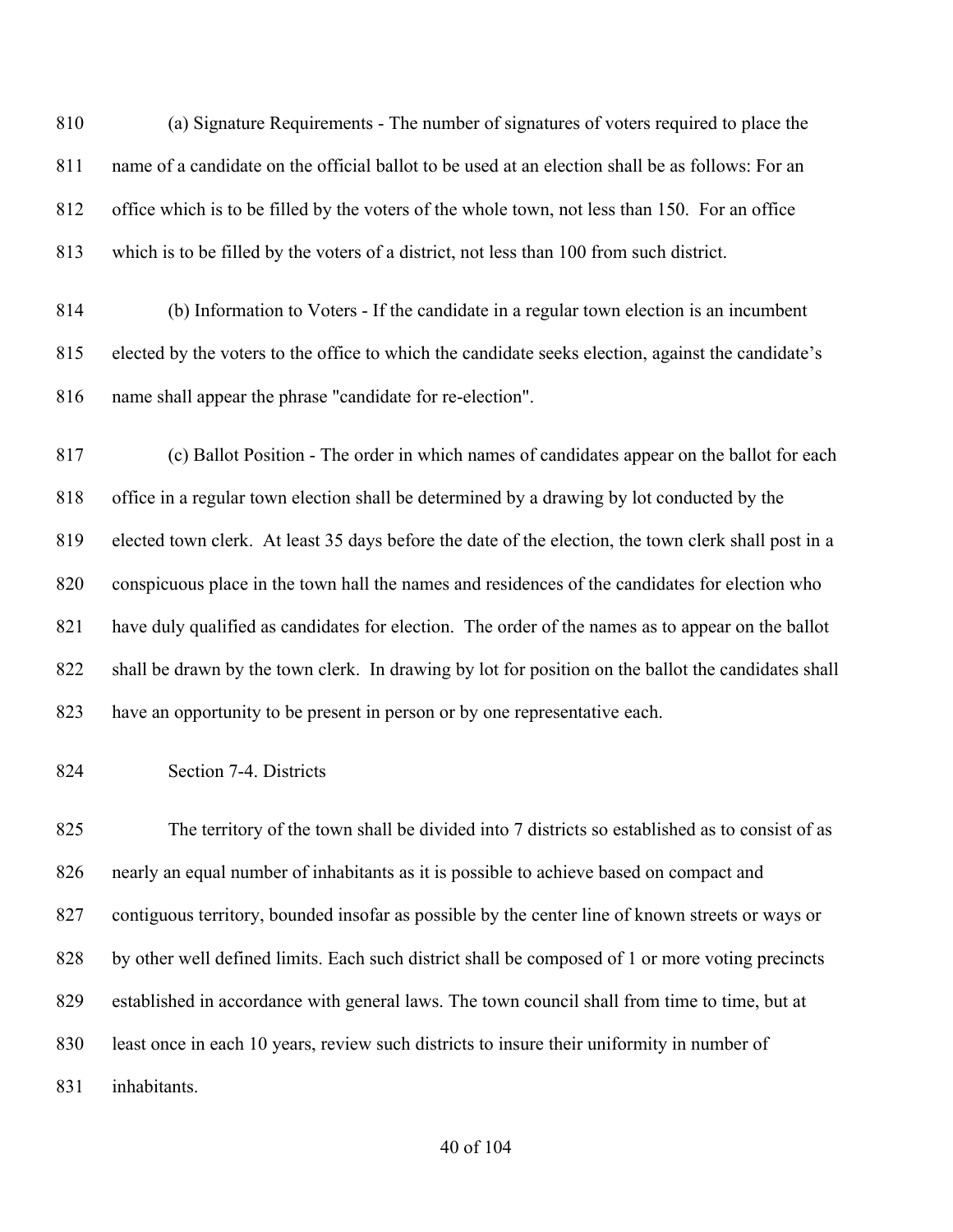Section 7-5. Application of State Laws

 Except as expressly provided in the charter and authorized by any general or special law, all town elections shall be governed by federal, state and local laws relating to the right to vote, the registration of voters, the nomination of candidates, the conduct of elections, the submission of charter amendments and other propositions, the counting of votes and the declaration of results.

### ARTICLE VIII- CITIZEN PARTICIPATION MECHANISMS

Section 8-1. Citizen Initiative Measures

 (a) Commencement - Initiative procedures shall be started by the filing of a proposed initiative petition with the elected town clerk. The petition shall be addressed to the town council, shall contain a request for the passage of a particular measure which shall be set forth in full in the petition and shall be signed by at least 50 voters. The petition shall be accompanied by an affidavit signed by 10 voters and containing their residential addresses stating they will constitute the petitioners' committee and be responsible for circulating the petition and filing it in 846 proper form. The person whose signature appears first on the affidavit accompanying such petition petitioner shall be designated as clerk.

 (b) Referral to Town Attorney - The elected town clerk shall, forthwith following receipt of each such proposed petition, deliver a copy of the petition to the town attorney. The town attorney shall, within 15 days following receipt of a copy of the petition, in writing, advise the elected town clerk whether the measure as proposed may lawfully be proposed by the initiative process and whether, in its present form, it may be lawfully adopted by the town council. If the opinion of the town attorney is that the measure is not in proper form, the reply shall state the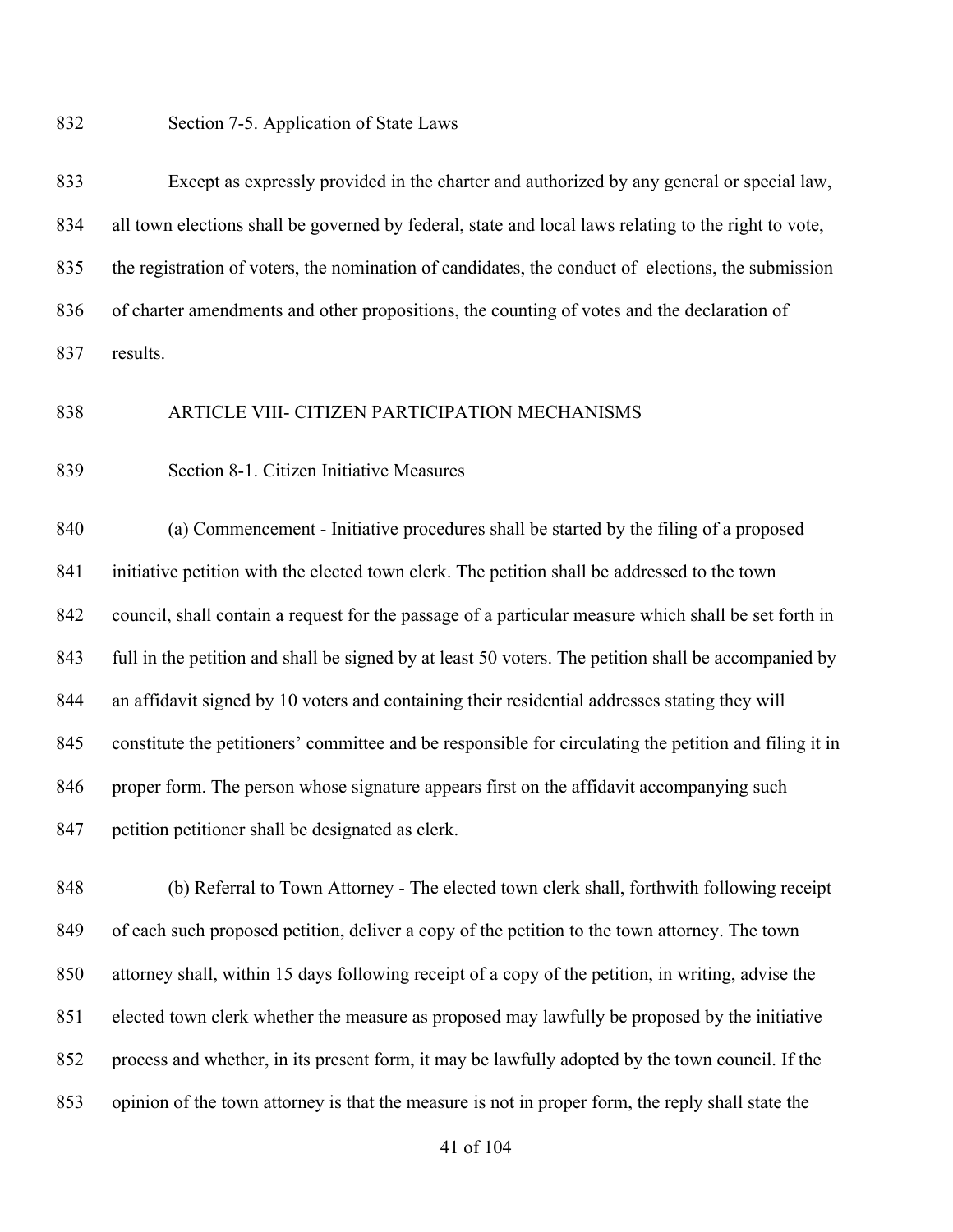reasons for such opinion, in full. A copy of the opinion of the town attorney shall also be mailed by the elected town clerk to the clerk of the petitioners' committee.

 (c) Submission to elected Town Clerk - If the opinion of the town attorney is that the petition is in proper form, the elected town clerk shall provide blank forms for the use of subsequent signers and shall print at the top of each blank a fair, concise summary of the proposed measure, as determined by the town attorney, together with the names and addresses of the first 10 voters who signed the originating petition. Within 10 days following the date the blank forms are issued by the elected town clerk the petitions shall be returned and filed with the elected town clerk signed by at least 10 per cent of the total number of voters as of the date of the most recent town election. Signatures to an initiative petition need not all be on 1 paper, but all such papers pertaining to any 1 measure shall be fastened together and shall be filed as a single instrument, with the endorsement thereon of the name and residence address of the person designated as filing the same. With each signature on the petition there shall also appear the street and number of the residence of each signer. Within 10 days following the filing of the petition the board of registrars of voters shall ascertain by what number of voters the petition has been signed and what percentage that number is of the total number of voters as of the date of the most recent town election and shall return the petition along with a certificate showing the results of the examination of the registrars of voters to the elected town clerk. A copy of the certificate of the board of registrars of voters shall also be mailed to the person designated as clerk of the petitioners' committee.

 (d) Action on Petitions - Within 30 days following the date a petition has been returned to the elected town clerk and after publication in accordance with this section, the town council may pass the measure without alteration, subject to the referendum vote provided by this charter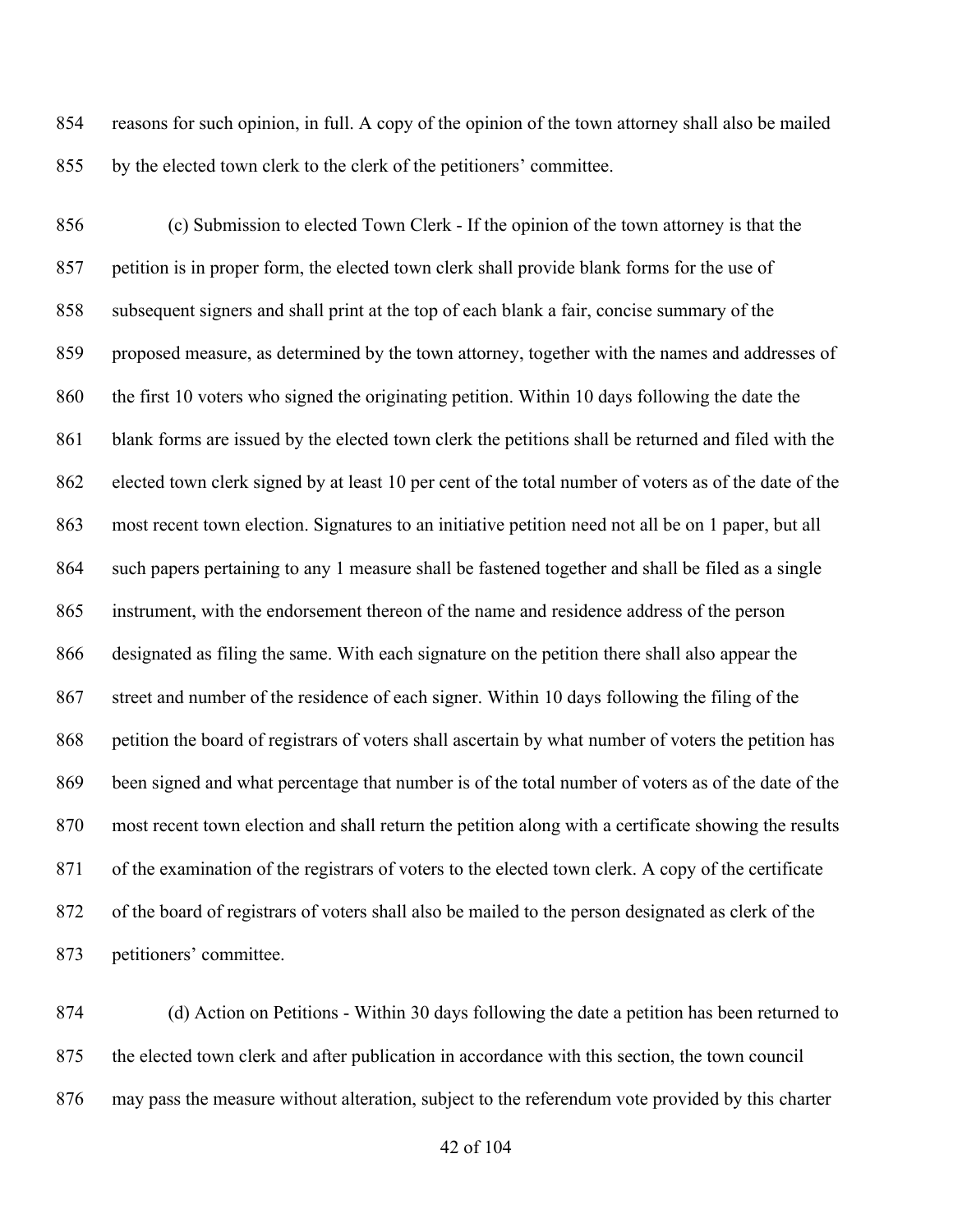or, the town council shall call a special election to be held on a date fixed by it not less than 35 nor more than 60 days after the date of the certificate hereinbefore mentioned and shall submit the proposed measure without alteration to a vote of the voters at that election; provided, however, that if a town election is otherwise to occur within 120 days after the date of the 881 certificate, the town council may, at its discretion, omit the calling of a special election and submit the proposed measure to the voters at the approaching election. The ballots used when voting upon a proposed measure under this section shall state the nature of the measure in terms sufficient to show the substance thereof as set forth in subsection (f).

 (e) Publication - The full text of any initiative measure which is submitted to the voters shall be published in a local newspaper and on the town's website not less than 7 nor more than 14 days preceding the date of the election at which the question is to be voted upon. Additional copies of the full text shall be available for distribution to the public in the office of the elected town clerk and on the town's website.

 (f) Form of Question - The ballots used when voting on a measure proposed by the voters under this section shall contain a question in substantially the following form:

Shall the following measure which was proposed by an initiative petition take effect?

(Here insert a fair, concise summary prepared by the town attorney.)

YES NO

 (g) Time of Taking Effect - If a majority of the votes cast on the question is in the affirmative, the measure shall be deemed to be effective forthwith, unless a later date is specified in the measure.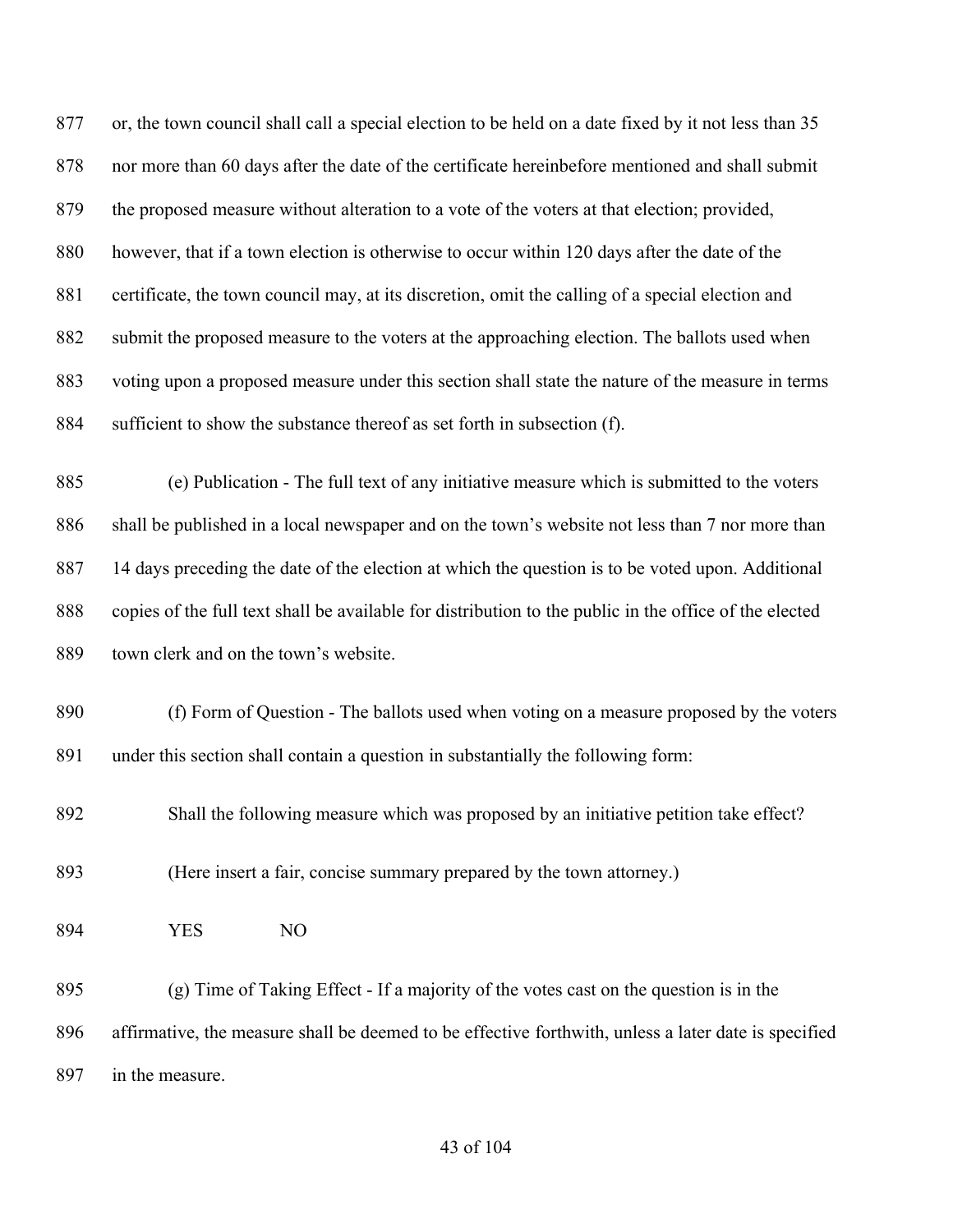Section 8-2. Citizen Referendum Procedures; Referendum Petition; Effect on Final Passage

 If within 10 days after the final passage of a measure, a petition signed by voters equal in number to at least 5 per cent of the total number of voters and addressed to the town council, protesting against the measure or any part thereof taking effect, is filed with the elected town clerk, the same shall thereupon and thereby be suspended from taking effect and the town council, as the case may be, shall immediately reconsider the measure or part thereof and if such measure or part thereof is not entirely rescinded, the town council shall submit the same, to a vote of the voters either at the next regular town election or at a special election which may, in its discretion, be called for the purpose and the measure or part thereof shall forthwith become null and void unless a majority of the voters voting on the same at the election vote in favor thereof. Section 8-3. Required Voter Participation For a measure to be effective under the initiative procedure and for any measure to be declared null and void under a referendum procedure, at least 20 per cent of the voters shall vote at an election upon which an initiative or referendum question is submitted to the voters. Section 8-4. Measures Not Subject to Initiative and Referendum Measures which include the following subject matter shall not be subject to initiative and referendum procedures: (1) Revenue loan orders; (2) Appropriations for the payment of debt or debt service; (3) Internal operational procedures of the town council;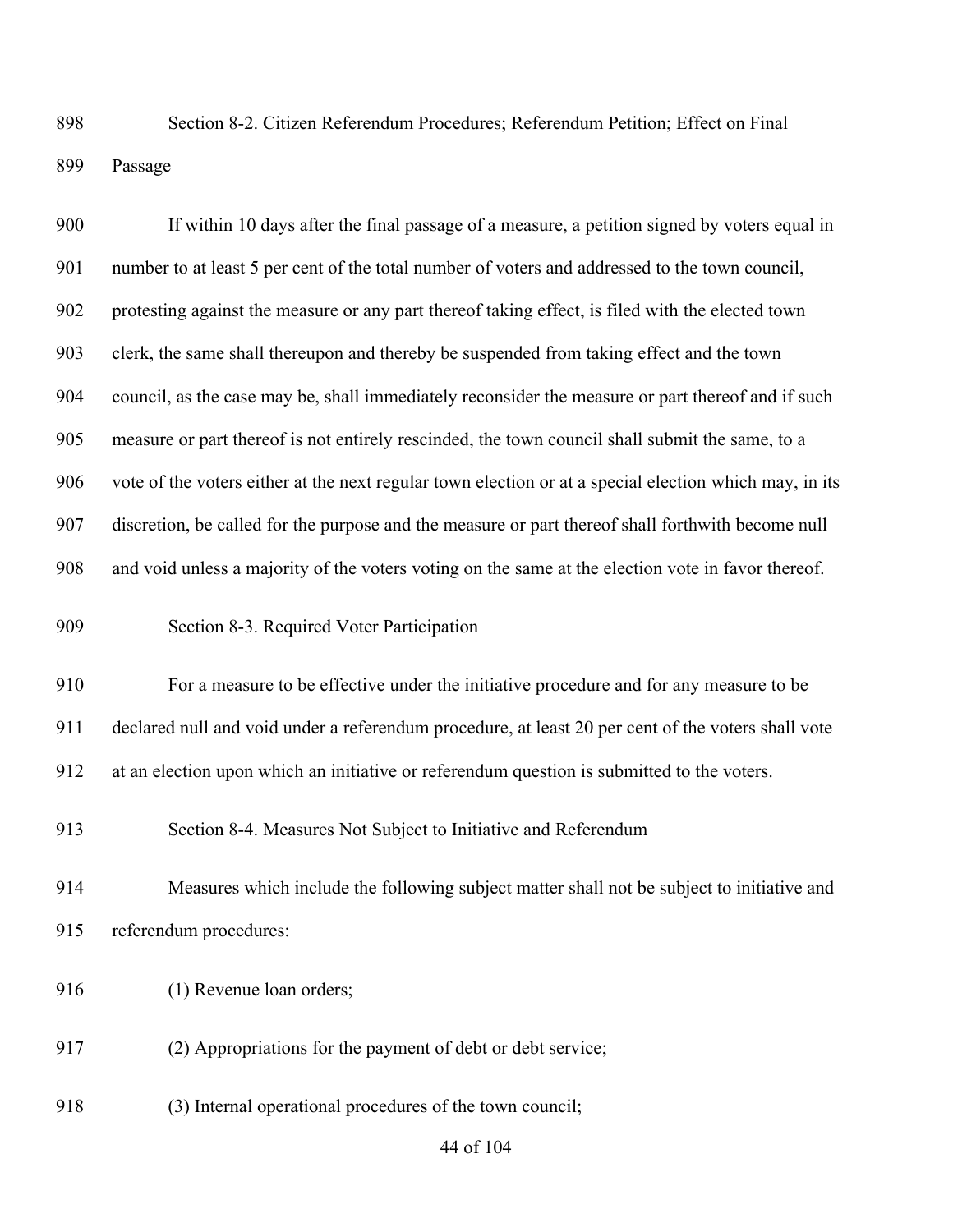| 919 | (4) Emergency measures;                                                                            |
|-----|----------------------------------------------------------------------------------------------------|
| 920 | (5) The town budget as a whole or the school committee budget as a whole;                          |
| 921 | (6) Appropriation of funds to implement a collective bargaining agreement;                         |
| 922 | (7) Procedures relating to election, appointment, removal, discharge or other personnel            |
| 923 | action; and                                                                                        |
| 924 | (8) Proceedings providing for the submission or referral of a matter to the voters at an           |
| 925 | election.                                                                                          |
| 926 | Section 8-5. Submission of Proposed Measure to Voters                                              |
| 927 | The town council may, of its own motion, submit any proposed measure or a proposition              |
| 928 | for the repeal or amendment of any measure, to a vote of the voters for adoption or rejection at a |
| 929 | general or special town election. The town council shall also allow for the submissions upon       |
| 930 | request of the regional school committee if a measure originates with the committee and pertains   |
| 931 | to the affairs under its administration. Such action of the town council shall have the same force |
| 932 | and effect as are provided herein for submission of the measures on petition by the voters.        |
| 933 | Section 8-6. Measures with Conflicting Provisions                                                  |
| 934 | If 2 or more proposed measures passed at the same election contain conflicting                     |
| 935 | provisions, only the one receiving the greater number of affirmative votes shall take effect.      |
| 936 | Section 8-7. Free Petition                                                                         |
| 937 | (a) Individual Petitions, Action Discretionary - The town council shall receive all                |
| 938 | petitions which are addressed to them and signed by a voter, as certified by the town board of     |
|     |                                                                                                    |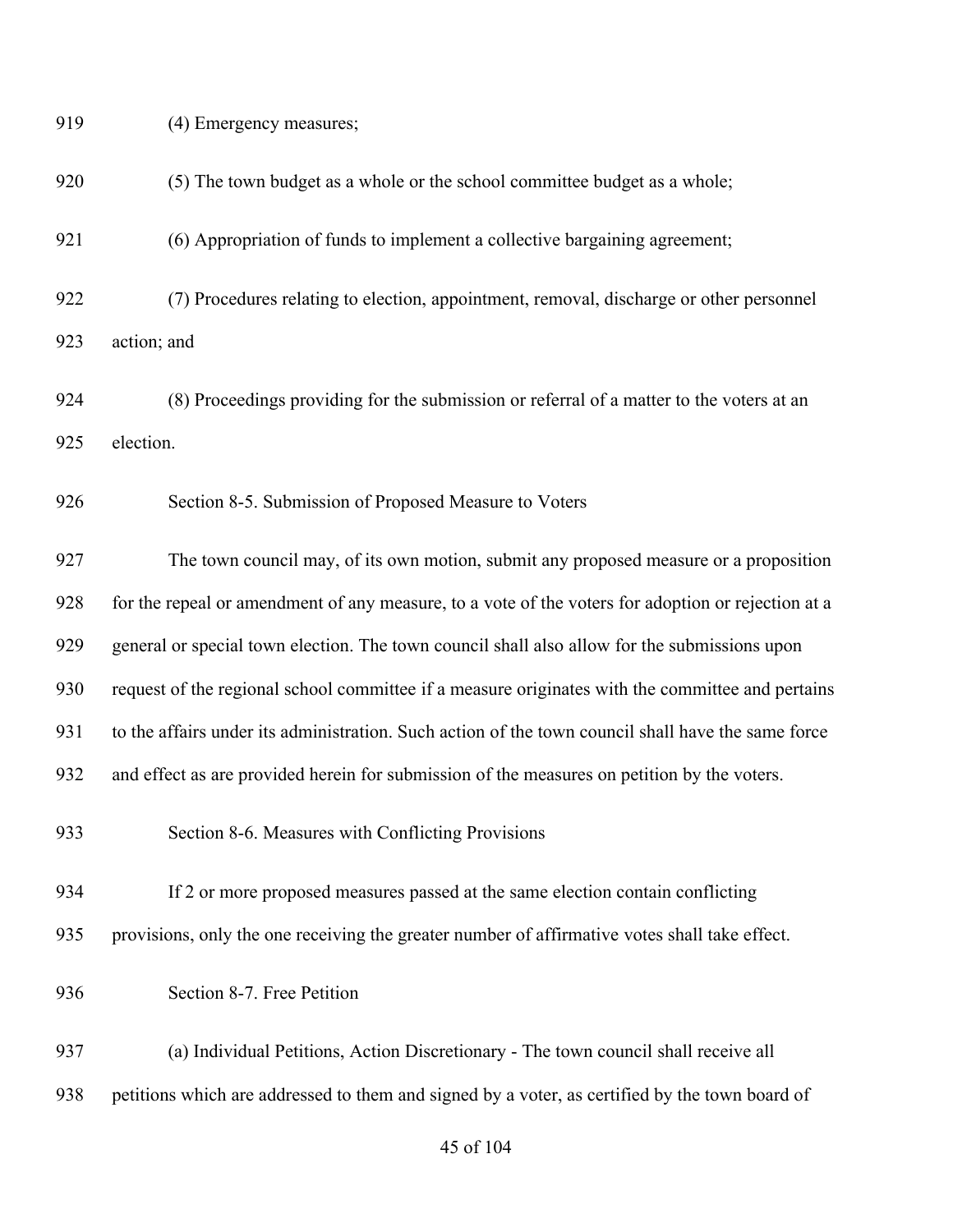registrars of voters, or its successor, and may, at their discretion, take such action with regard to 940 the petitions as they deem necessary and appropriate.

 (b) Group Petitions; Action Required - The town council shall hold a public hearing and act by taking a vote on the merits of every petition which is addressed to it and is signed by at least 150 voters, as certified by the Town Board of Registrars of Voters, or its successor. The hearing shall be held by the town council or by a committee or subcommittee thereof and the action by the town council shall be taken not later than 2 months after the petition is filed with the elected town clerk. Hearings on 2 or more petitions filed under this section may be held at the same time and place. The elected town clerk shall mail notice of the hearing to the 10 petitioners whose names first appear on each petition at least 7 days before the hearing. Notice by 949 publication at least 7 days before such hearings shall also be made and shall be at the public expense. No hearing shall be heard upon any one subject more than once in any given 12 month period. All papers with signatures shall be filed in the office of elected town clerk as one instrument on one date and time.

# ARTICLE IX- GENERAL PROVISIONS

Section 9-1. Conflicts of Interest

 (a) Conflicts of Interest - The use of public office for private gain is prohibited. The town council shall implement this prohibition by ordinance, the terms of which shall include, but not be limited to: (1) acting in an official capacity on matters in which the official has a private financial interest clearly separate from that of the general public; (2) the acceptance of gifts and other things of value; (3) acting in a private capacity on matters dealt with as a public official; (4) the use of confidential information; and (5) appearances by town officials before other town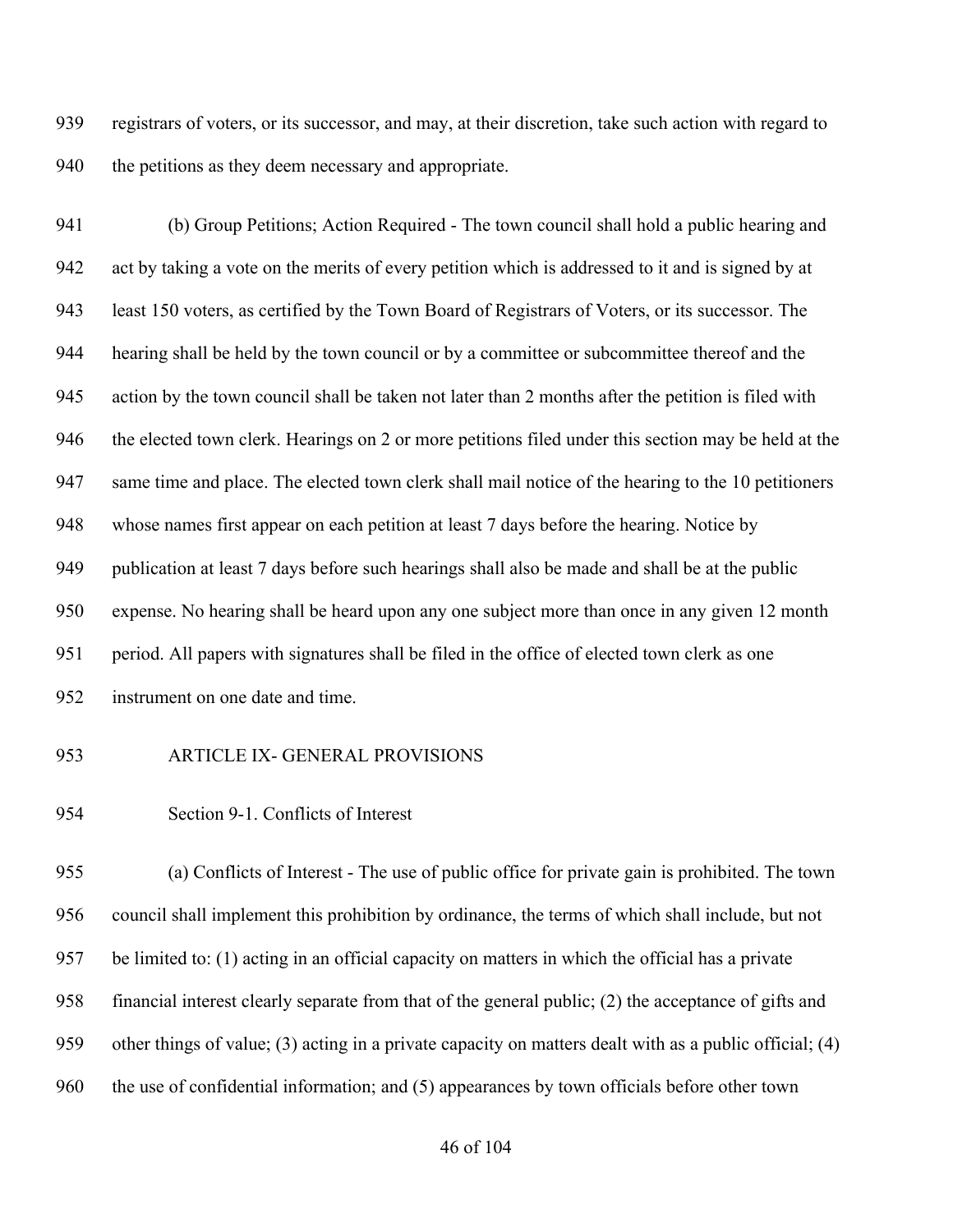| 961 | agencies on behalf of private interests. This ordinance shall include a statement of purpose and       |
|-----|--------------------------------------------------------------------------------------------------------|
| 962 | shall provide for reasonable public disclosure of finances by officials with major decision-           |
| 963 | making authority over monetary expenditures and contractual and regulatory matters and, insofar        |
| 964 | as permissible under state law, shall provide for fines and imprisonment for violations.               |
| 965 | Section 9-2- Prohibitions                                                                              |
| 966 | (a) Activities Prohibited - The following activities are prohibited:                                   |
| 967 | (1) No person shall be appointed to or removed from, or in any way favored or                          |
| 968 | discriminated against with respect to a town position or appointive town administrative office         |
| 969 | because of race, gender, age, sexual orientation, disability, religion, country of origin or political |
| 970 | affiliation;                                                                                           |
| 971 | (2) No person shall willfully make a false statement, certificate, mark, rating or report in           |
| 972 | regard to a test, certification or appointment under the provisions of this charter or the rules and   |
| 973 | regulations made there under or in any manner commit or attempt to commit any fraud                    |
| 974 | preventing the impartial execution of the provisions, rules and regulations;                           |
| 975 | (3) No person who seeks appointment or promotion with respect to a town position or                    |
| 976 | appointive town administrative office shall directly or indirectly give, render or pay any money,      |
| 977 | service or other valuable thing to a person for or in connection with the applicant or employee's,     |
| 978 | appointment, proposed appointment, promotion or proposed promotion.                                    |

 (4) During working hours, no town employee shall knowingly or willfully participate in any aspect of a political campaign on behalf of, or opposition to, a candidate for town office. This section shall not be construed to limit a person's right to exercise rights as a citizen to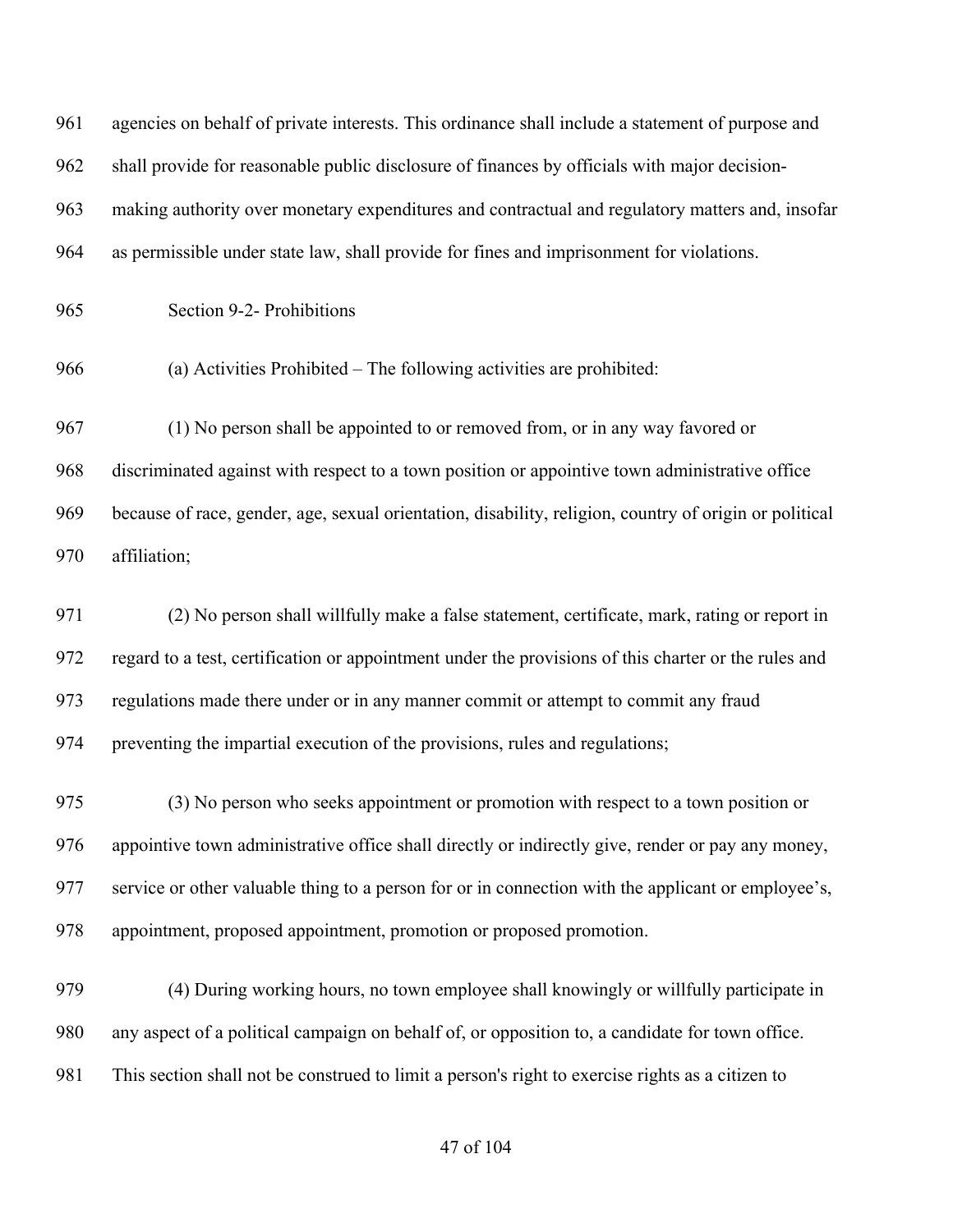express opinions or to cast a vote, nor shall it be construed to prohibit a person from active participation in political campaigns at any other level of government.

 (b) Penalties - A person found to be in of a violation of this section shall be ineligible for a period 5 years following such conviction to hold a town office or position and, if an officer or employee of the town, shall immediately forfeit the employee's office or position. The town council shall establish by ordinance such further penalties as it may deem appropriate.

Section 9-3. Campaign Finance

 (a) Disclosure - The town council shall enact ordinances to protect the ability of town residents to be informed of the financing used in support of, or against, campaigns for locally- elected office. The terms of the ordinances shall include, but not be limited to, requirements upon candidates and candidate committees to report in a timely manner to the appropriate town office: contributions received, including the name, address, employer, and occupation of each contributor who has contributed \$200 or more; expenditures made; and obligations entered into by the candidate or candidate committee. In so far as is permissible under general or special law, the regulations shall also provide for fines and imprisonment for violations. The ordinance shall provide for convenient public disclosurepursuant to section 26 of chapter 55.

 (b) Contribution and Spending Limitations - In order to combat the potential for, and appearance of, corruption and to preserve the ability of all qualified citizens to run for public office, the town shall, in so far as is permitted by general or special law and federal law, have the authority to enact ordinances designed to limit contributions and expenditures by, or on behalf of, candidates for locally-elected office. Ordinances under this section may include, but are not limited to: limitations on candidate and candidate committees that affect the amount, time, place,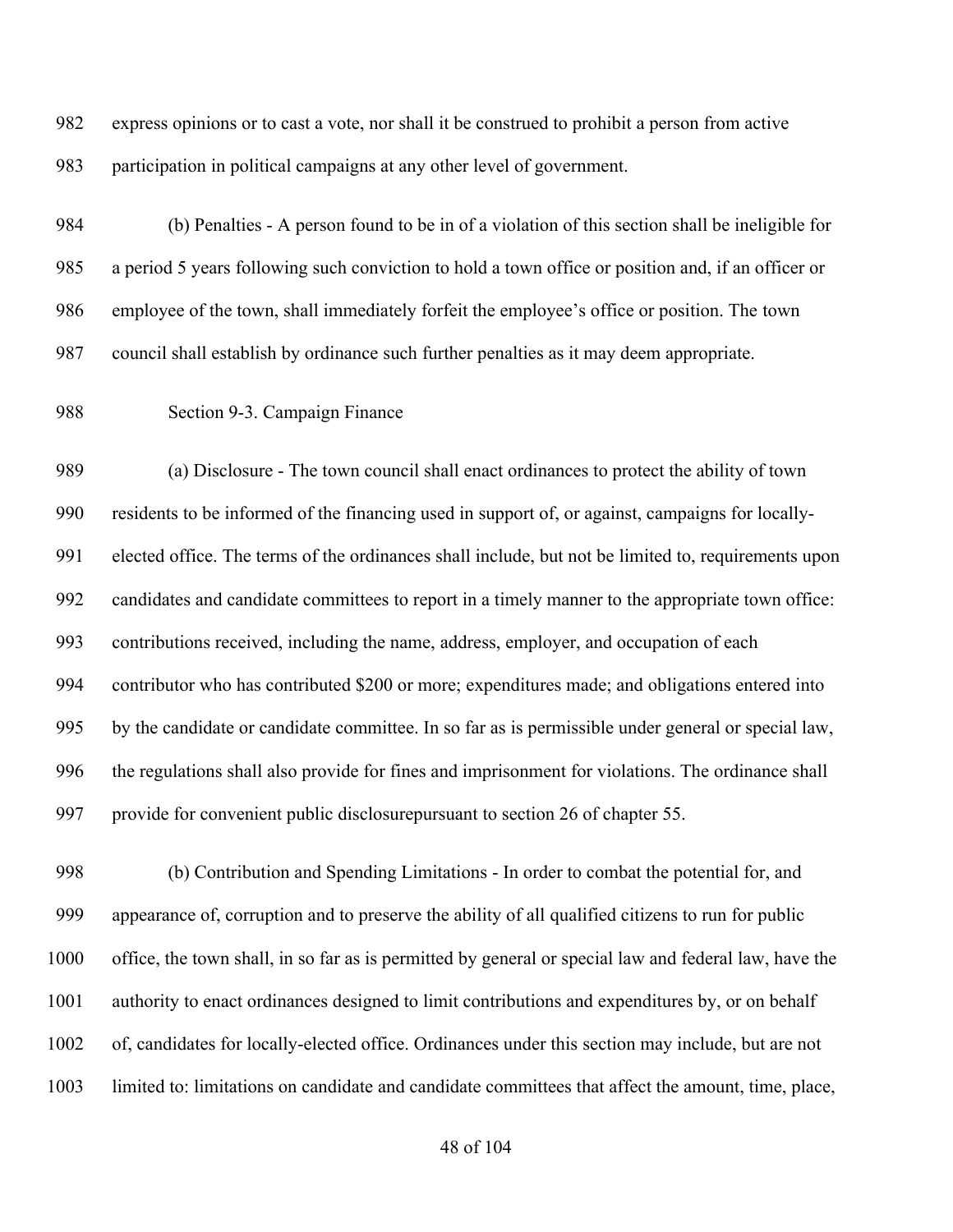and source of financial and in-kind contributions; and, voluntary limitations on candidate and candidate committee expenditures tied to financial or non-financial incentives.

Section 9-4. Charter Revision or Amendment

 (a) In General - The charter may be replaced, revised or amended in accordance with any 1008 procedure made available by Article LXXXIX of the Amendments to the Constitution and any general or special law enacted to implement the constitutional amendment.

 (b) Periodic Review - Not later than the first day of July, at 6-year intervals, the town council shall provide for a review and propose revisions to the town charter. The review shall be conducted by a special committee to consist of 7 residents of the town appointed by the council president with the approval of the town council. The committee shall file a report within the year recommending any changes in the charter which it may deem to be necessary or desirable, unless an extension is granted by vote of the town council.

#### Section 9-5. Severability

 The provisions of this charter are severable. If any of the provisions of this charter are held to be unconstitutional, or invalid, the remaining provisions of this charter shall not be affected thereby. If the application of this charter, or any of its provisions, to any person or circumstances is held to be invalid, the application of the charter and its provisions to other persons or circumstances shall not be affected thereby.

- Section 9-6. Rules of Interpretation
- The following rules shall apply when interpreting the charter: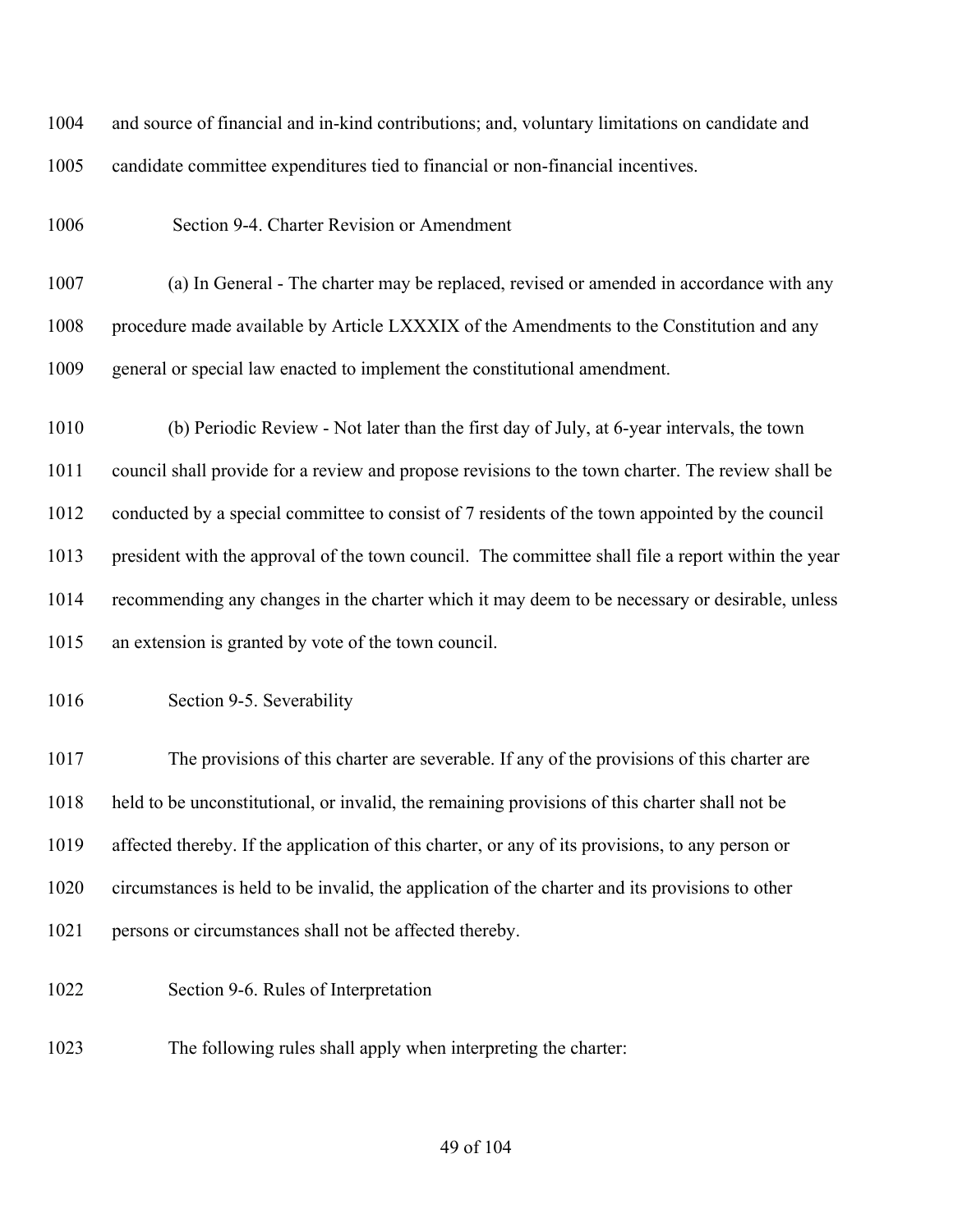(a) Specific Provisions to Prevail - To the extent that a specific provision of the charter shall conflict with any provision expressed in general terms, the specific provision shall prevail;

 (b) Number and Gender - Words imparting the singular number may extend and be applied to several persons or things, words imparting the plural number may include the singular and words imparting the masculine gender shall include the feminine gender;

 (c) References to General Laws - All references to the general or special laws contained in the charter refer to the general laws of the commonwealth and are intended to include any amendments or revisions to the chapters and sections or to the corresponding chapters and sections of any rearrangement of the general laws enacted subsequent to the adoption of the charter; and

 (d) Computation of Time - Unless otherwise specified by the General Laws, in computing time under the charter, if 7 days or less, only business days, not including Saturdays, Sundays or legal holidays shall be counted; if more than 7 days, every day shall be counted.

Section 9-7. Removal of Member of Multiple Member Appointed Bodies

 An official appointed by the town manager to a multiple-member body, may be removed from office by the town manager if the official fails to attend regularly scheduled meetings for a period of 3 consecutive months without express leave from the chairman of the multiple member 1041 body, unless the town manager shall determine otherwise. The appointed official shall be automatically removed from office if the official is convicted of a felony or if the official is absent from the duties for the period of 6 months notwithstanding the permission from the council president to be absent.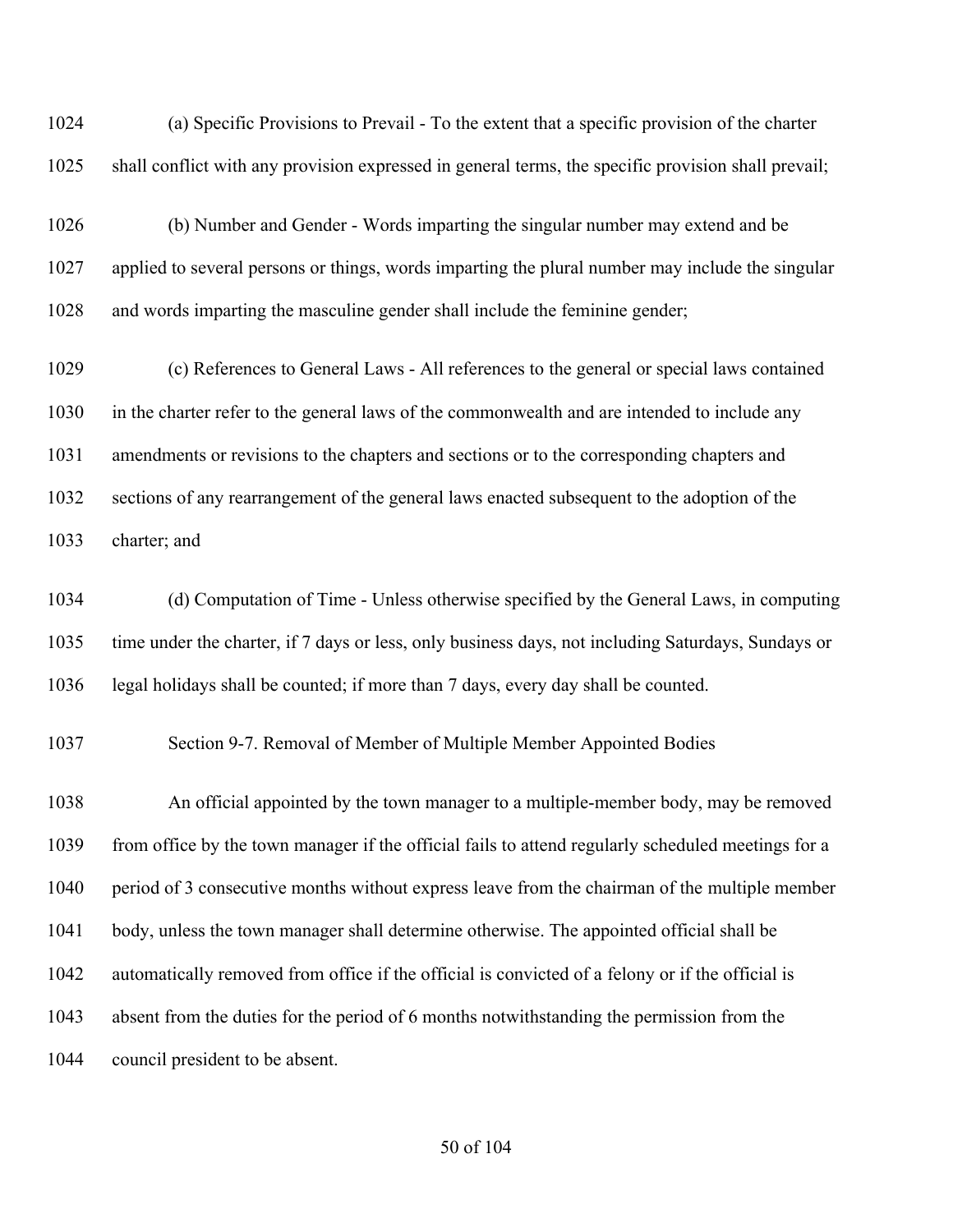A removal shall be accomplished in accordance with the following procedure:

 (a) A written notice of the intent to remove and a statement of the reasons therefore shall be delivered by registered mail to the last known address of the appointed official sought to be removed.

 (b) Within 14 days of delivery of the notice the appointed official may request a public hearing before the appointing authority;

 (c) If the appointed official fails to request a public hearing, then the appointed official shall be discharged forthwith;

 (d) The appointed official may be represented by private counsel at the hearing and shall be entitled to present evidence, to call witnesses and to examine any witness appearing at the hearing;

 (e) Within 10 days after the public hearing is adjourned, the appointing authority may, by a majority vote, remove the appointed official for good cause;

 (f) A notice of a decision to remove the appointed official and the reasons therefore shall be delivered by registered mail to the last known address of the appointed official;

 (g) Within 14 days of delivery of the notice, the appointed official may request a public 1061 hearing before the town council;

 (h) If the appointed official fails to request a public hearing, then the appointed official shall be discharged forthwith;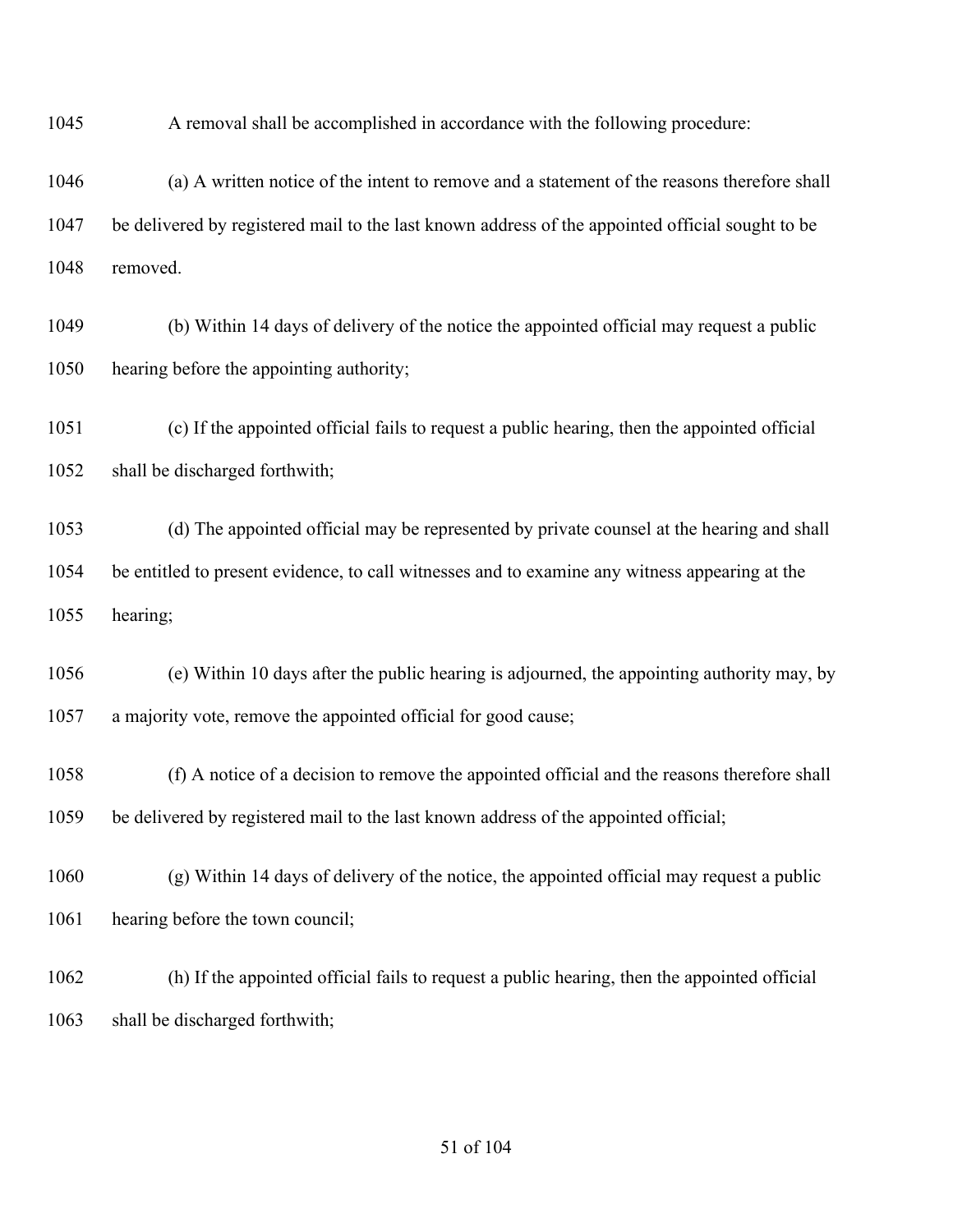(i) The appointed official may be represented by private counsel at the hearing and shall be entitled to present evidence, to call witnesses and to examine any witness appearing at the hearing; and

 (j) Within 10 days after the public hearing is adjourned, the town council may, by a two-thirds vote, reinstate the appointed official, but the appointed official shall otherwise be removed.

 Nothing is this section shall be construed as granting a right to a hearing when an appointed official who has been appointed to a fixed term is not reappointed when the appointed official's original term expires.

Section 9-8. Posting of Public Documents

 The board of selectmen and town manager shall ensure that all pertinent, public town documents be posted to the town website. Examples of these documents include, but are not limited to, the following: administrative code, audit results, budget, financial management policies, ordinances and personnel policies and procedures.

- ARTICLE X- TRANSITIONAL PROVISIONS
- Section 10-1. Continuation of Existing Laws

 All by-laws, resolutions, rules, regulations and votes of the town meeting which are in 1080 force at the time this charter is adopted, not inconsistent with the provisions of this charter, shall continue in full force until amended or repealed.

Where provisions of this charter conflict with provisions of town by-laws, rules,

regulations, orders or special acts or acceptances of laws, the charter provisions shall govern. All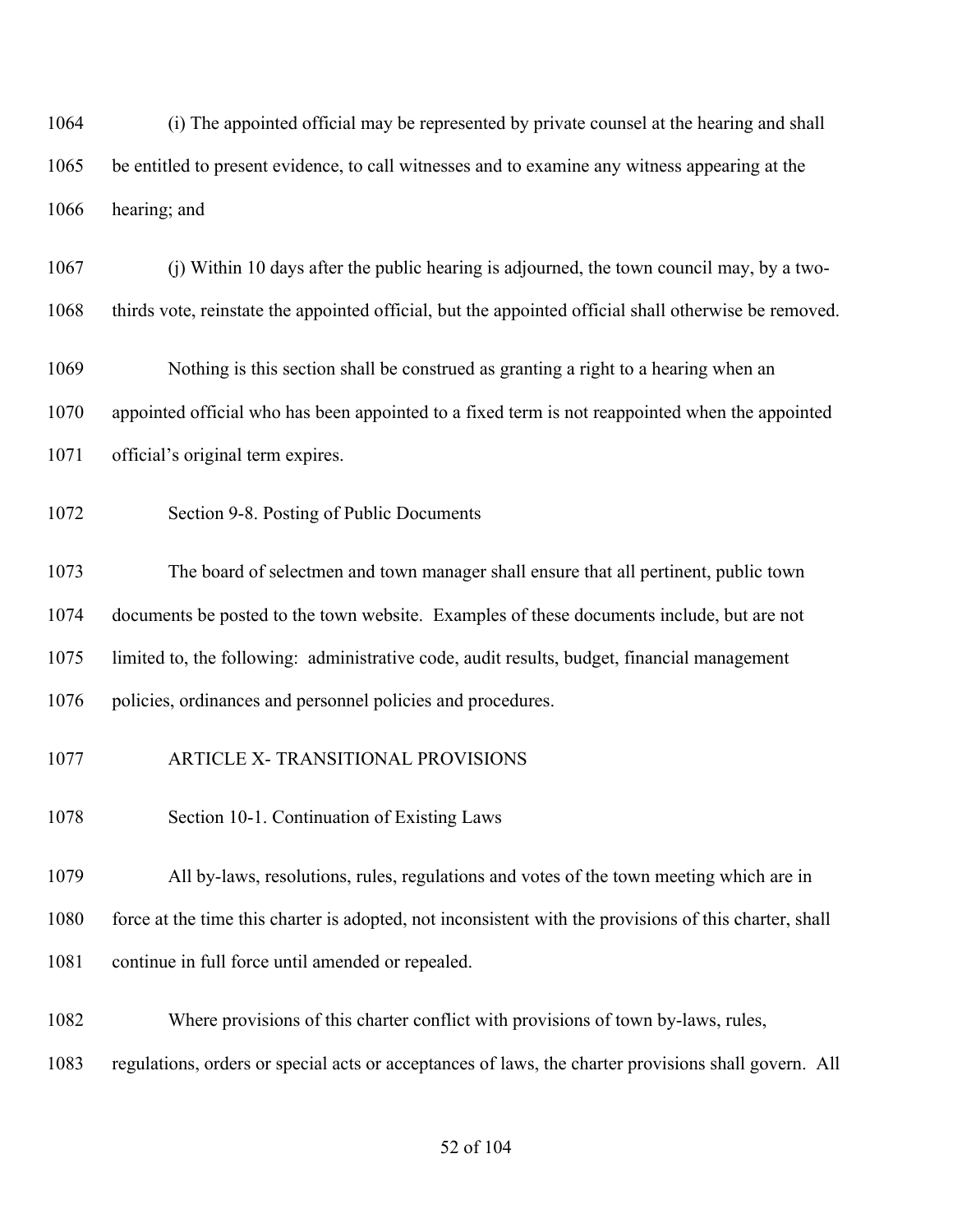provisions of town by-laws, rules, regulations, orders and special acts not superseded by this charter shall remain in force.

Section 10-2. Existing Officials and Employees

 A person holding a town office or employment under the town, shall retain the office or employment and shall continue to perform the duties of the office until provisions shall have been made in accordance with this charter for the performance of the duties by another person or agency.

Section 10-3. Continuation of Government

 All town offices, boards, commissions or agencies shall continue to perform their duties until re-appointed or re-elected, or until successors to their respective positions are fully appointed or elected or until their duties have been transferred and assumed by another town office, board, commission or agency.

Section 10-4. Transfer of Records and Property

All records, property and equipment whatsoever of an office, board, commission,

committee or agency or part thereof, the powers and duties of which are assigned in whole or in

part to another town office, board, commission or agency, shall be transferred forthwith to the

- office, board, commission or agency.
- Section 10-5. Continuation of Personnel
- A person holding a town office or a position in the administrative service of the town, or a person holding full-time employment under the town, shall retain the office, position or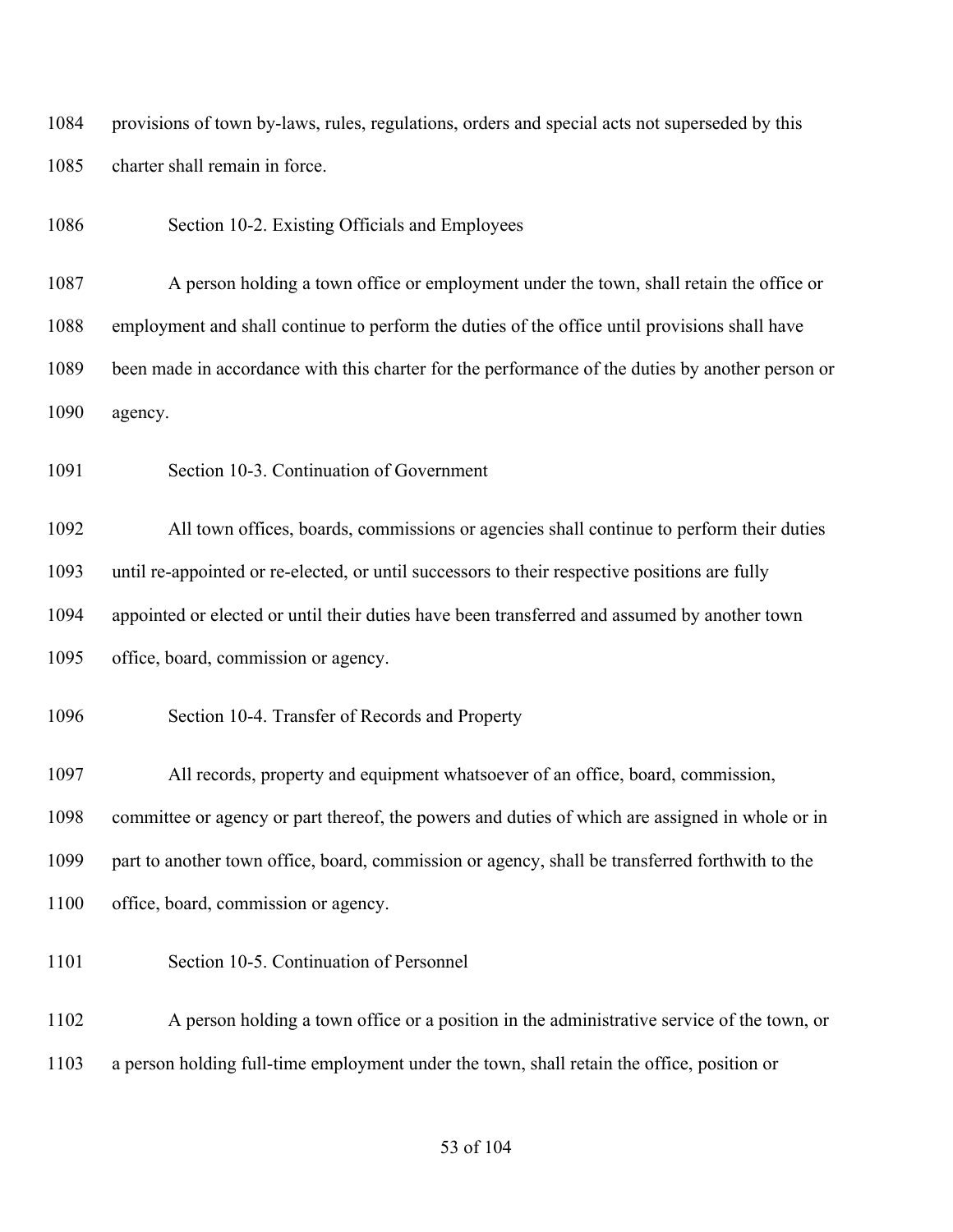employment or be retained in a capacity as similar to their former capacity as it is practical to do so.

 The person shall continue to perform the duties of the office, position or employment until provisions have been made for the performance of those duties by another person or agency; provided, however, that no person in the permanent full-time service of the town shall forfeit the person's pay grade or time in service of the town.

Section 10-6. Effect on Obligations, Taxes, Etc.

 All official bonds, recognizances, obligations, contracts and other instruments entered into or executed by or to the town before the adoption of this charter and all taxes, assessments, fines, penalties, forfeitures, incurred or imposed, due or owing to the town, shall be enforced and collected and all writs, prosecutions, actions and cause of action, except as herein otherwise provided, shall continue without abatement and remain unaffected by the charter and no legal act done by or in favor of the town shall be rendered invalid by reason of the adoption of this charter.

Section 10-7. Time of Taking Effect

 This charter shall become fully effective upon ratification by the voters as provided for by the General Laws, except as provided in this section:

 (a) The election to elect the first town council under this charter shall be scheduled as promptly as possible by the board of selectmen then in office, as a special transition election, not later than 180 days after adoption of the charter.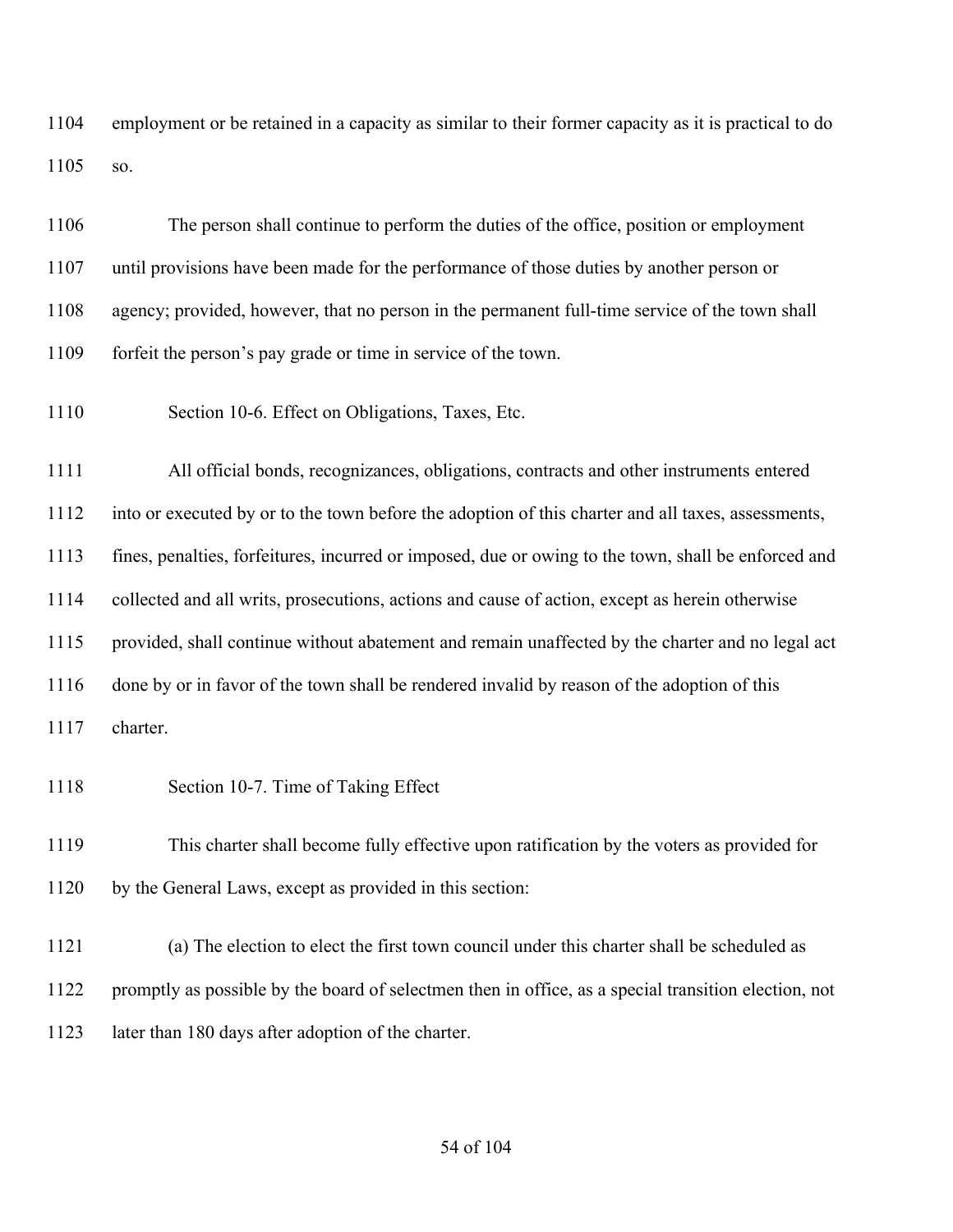| 1124 | (b) The officials so elected shall take office on the first day in January that does not fall    |
|------|--------------------------------------------------------------------------------------------------|
| 1125 | on a weekend or holiday, of the year after adoption by the voters of the town. The expiration of |
| 1126 | the initial transitional terms shall be determined by random draw conducted by the town clerk at |
| 1127 | least 35 days before the date of the election subject to the following.                          |
| 1128 | If the charter is approved by the voters at an annual town election:                             |
| 1129 | Three council members shall expire at the 2nd anniversary of the approval of the charter         |
| 1130 | by the voters;                                                                                   |
| 1131 | Three council members shall expire at the 3rd anniversary of approval of the charter by          |
| 1132 | the voters;                                                                                      |
| 1133 | Three council members shall expire at the 4th anniversary of approval of the charter by          |
| 1134 | the voters.                                                                                      |
| 1135 | If the charter is approved by the voters at an election other than an annual election:           |
| 1136 | Three council members shall expire at the annual town election next prior to the 2nd             |
| 1137 | anniversary of approval of the charter by the voters;                                            |
| 1138 | Three council members shall expire at the annual town election next prior to 3rd                 |
| 1139 | anniversary of approval of the charter by the voters;                                            |
| 1140 | Three council members shall expire at the annual town election next prior to the 4th             |
| 1141 | anniversary of approval of the charter by the voters.                                            |
| 1142 | Section 10-8. Transition from Municipal Administrator to Town Manager                            |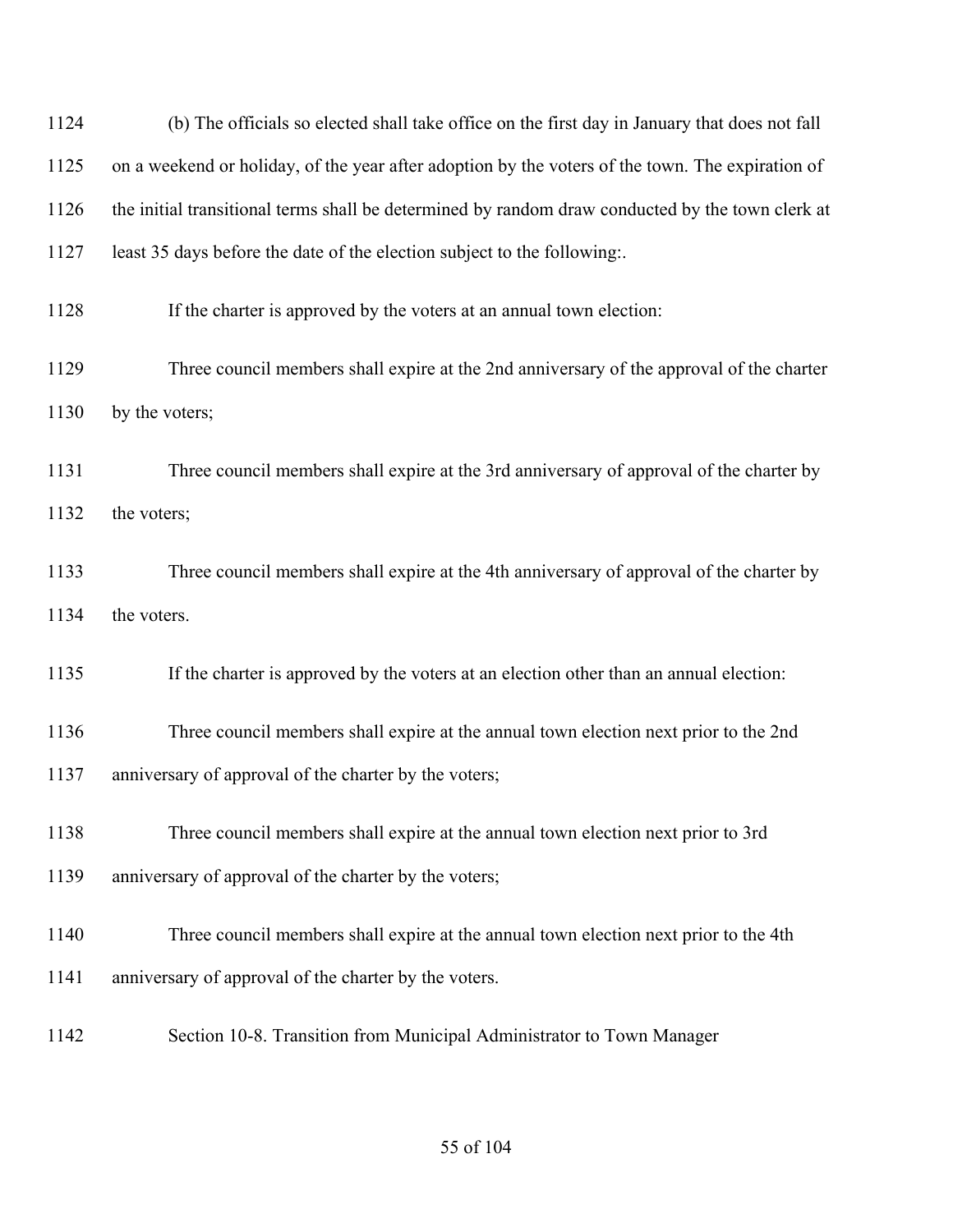| 1143 | Upon the effective date of this charter, the person serving in the position of municipal         |
|------|--------------------------------------------------------------------------------------------------|
| 1144 | administrator shall be deemed the appointed town manager as described in this charter in Article |
| 1145 | 4 to serve for the remaining term of the person's contract with the town.                        |
| 1146 | Section 10-9. Town Council / Town Manager Transition Duties                                      |
| 1147 | (a) As one of its first priorities during the transition period, the town manager working        |
| 1148 | with the town council shall begin development of the administrative code structure, which shall  |
| 1149 | describe the details of the departmental organization and associated operating rules and         |
| 1150 | regulations.                                                                                     |
| 1151 | A key input source to the creation of the administrative code shall be the final report of       |
| 1152 | the town government study committee, published in May 2009. This report shall guide the          |
| 1153 | functional re-alignment of all town offices, agencies, boards, and committees, as well as any    |
| 1154 | changes to elected or appointed positions, boards or committees.                                 |
| 1155 | (b) The town council shall also begin a review of all town by-laws, to analyze and amend         |
| 1156 | as necessary, as a result of charter implementation.                                             |
| 1157 | SECTION 4. Charter for a TOWN MANAGER - SELECTMEN - OPEN TOWN                                    |
| 1158 | MEETING form of government. In the event that the voters of the town of Bridgewater adopt the    |
| 1159 | charter for a town manager – selectmen – open town meeting form of government pursuant to        |
| 1160 | sections 1 and 2, the following charter shall become effective in accordance with its terms:-    |
| 1161 | ARTICLE 1- INCORPORATION AND AUTHORITY                                                           |
| 1162 | Section 1-1. Incorporation                                                                       |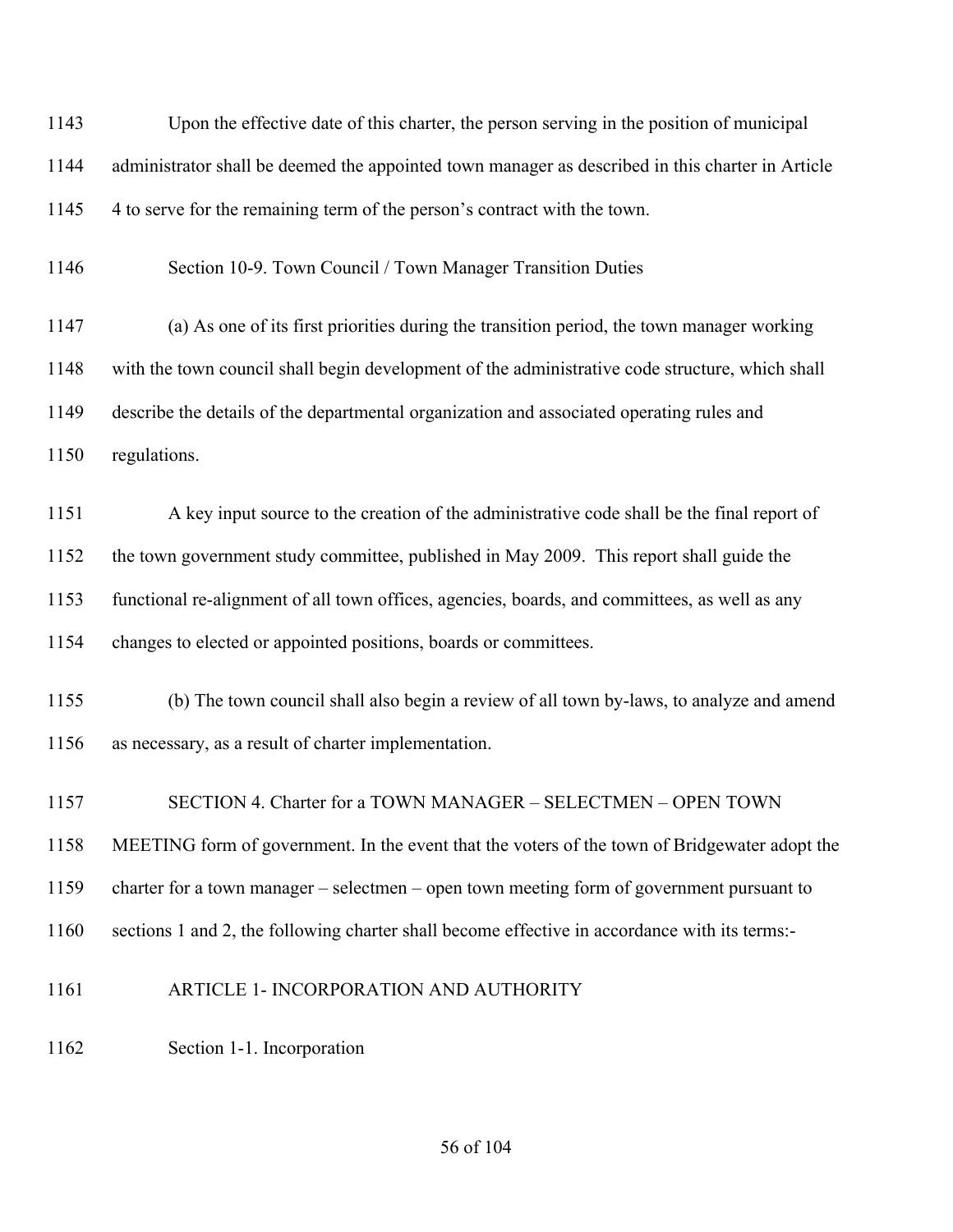| 1163 | The inhabitants of the town of Bridgewater, within its territorial limits as now or may            |
|------|----------------------------------------------------------------------------------------------------|
| 1164 | hereafter be established by law, shall continue to be a body politic and corporate, known as the   |
| 1165 | "Town of Bridgewater."                                                                             |
| 1166 | Section 1-2. Short Title                                                                           |
| 1167 | This instrument may be cited and shall be known as the Bridgewater home rule charter.              |
| 1168 | Section 1-3. Division of Powers                                                                    |
| 1169 | All legislative powers of the town shall be exercised by town meeting. The administration          |
| 1170 | of all town fiscal, business and municipal affairs shall be vested in the executive branch headed  |
| 1171 | by the town manager and a board of selectmen.                                                      |
| 1172 | Section 1-4. Powers of the Town                                                                    |
| 1173 | The intent and purpose of this charter is to secure for the voters of the town of                  |
| 1174 | Bridgewater, through the adoption of this charter, all the powers possible to secure for their     |
| 1175 | government under Article LXXXIX of the Amendments to the Constitution and laws of the              |
| 1176 | commonwealth, as fully and as though each such power were specifically and individually            |
| 1177 | enumerated herein.                                                                                 |
| 1178 | Section 1-5. Interpretation of Powers                                                              |
| 1179 | The powers of the town under the charter shall be construed and interpreted liberally in           |
| 1180 | favor of the town and the specific mention of any particular power is not intended to limit in any |
| 1181 | way the general powers of the town as stated in section 1-4.                                       |
| 1182 | Section 1-6. Intergovernmental Relations                                                           |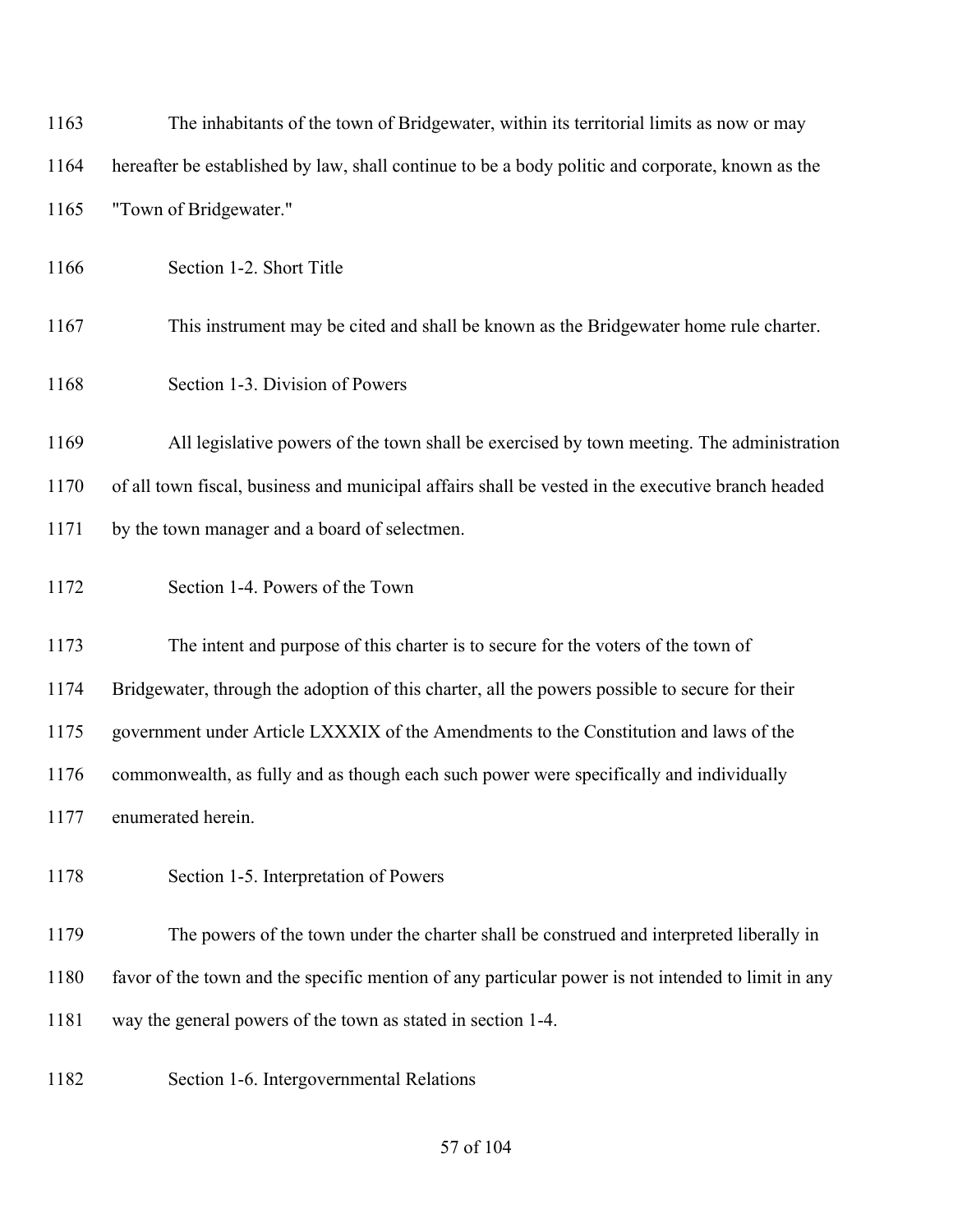The town may enter into agreements with any other unit of government to perform jointly or in cooperation, by contract or otherwise, any of its powers or functions.

Section 1-7. Town Seal and Town Flag

 The town seal and town flag in existence at the time this charter is adopted, unless the board of selectmen shall adopt another, shall continue to be the town seal and town flag and shall be kept in the custody of the elected town clerk. Papers or documents issued from any office or board of the town may be attested by use of the town seal. The town flag shall be displayed within the board of selectmen chambers.

Section 1-8 Ethical Standards

 Elected and appointed officers and employees of the town are expected to demonstrate the highest ethical standards, which shall be in compliance with all state and federal laws. Elected and appointed officers and employees are expected to recognize that they act as agents of the public, that they hold offices or positions for the benefit of the public, that the public interest is their primary concern and that they are expected to faithfully discharge the duties of their offices or positions regardless of personal considerations. Elected officers and employees shall not use their official positions to secure or to grant special consideration, treatment, advantage, privilege or exemption to themselves or to any other person beyond that which is available to 1200 every other person.

Section 1-9. Definitions

 As used in the charter, the following words shall, unless the context clearly requires otherwise, have the following meanings:-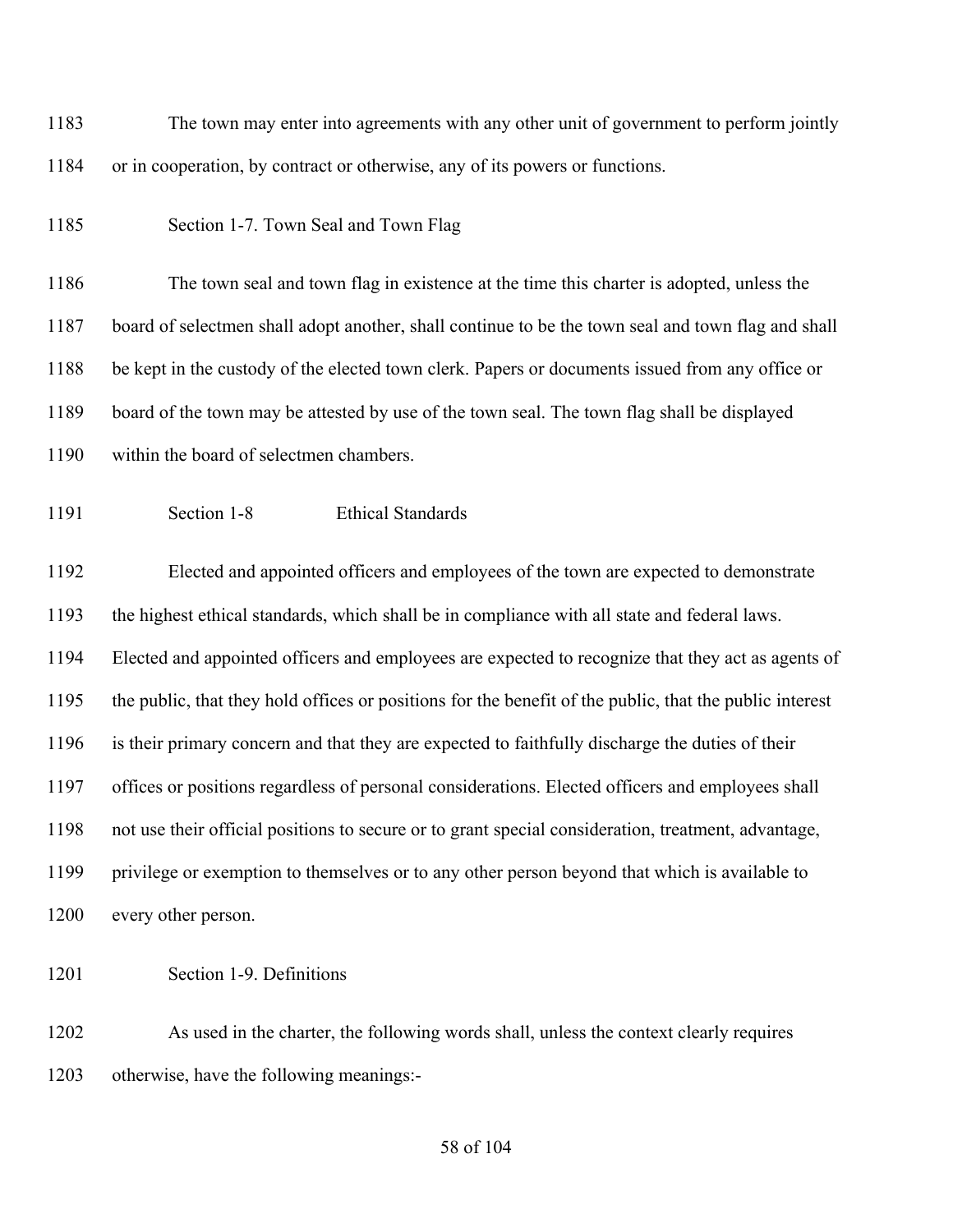"Administrative Code", a written description of the administrative organization of town offices, departments and multiple member bodies. The administrative code shall state the mode of selection, either appointed or elected, term of office and general powers and duties of each town office, department and multiple member body consistent with this charter and applicable state law.

- "Charter", this charter and any amendments to it made through any methods provided under Article LXXXIX of the Amendments to the Constitution.
- "Emergency", a sudden, unexpected, unforeseen happening, occurrence or condition which necessitates immediate action.
- "Majority vote", a majority of those present and voting, provided a quorum is present when a vote is taken, unless a higher number is required by-law, this charter or by the board of selectmen's rules.
- "Measure", an ordinance, order, resolution or other vote or proceeding adopted, or which may be adopted by the board of selectmen.
- "Multiple member body", a board, commission or committee.
- "Town", the body politic and corporate called the town of Bridgewater.
- "Town agency or agency", a board, commission, committee, department or office of town government, whether elected, appointed or otherwise constituted.
- "Voters", a registered voter of the town.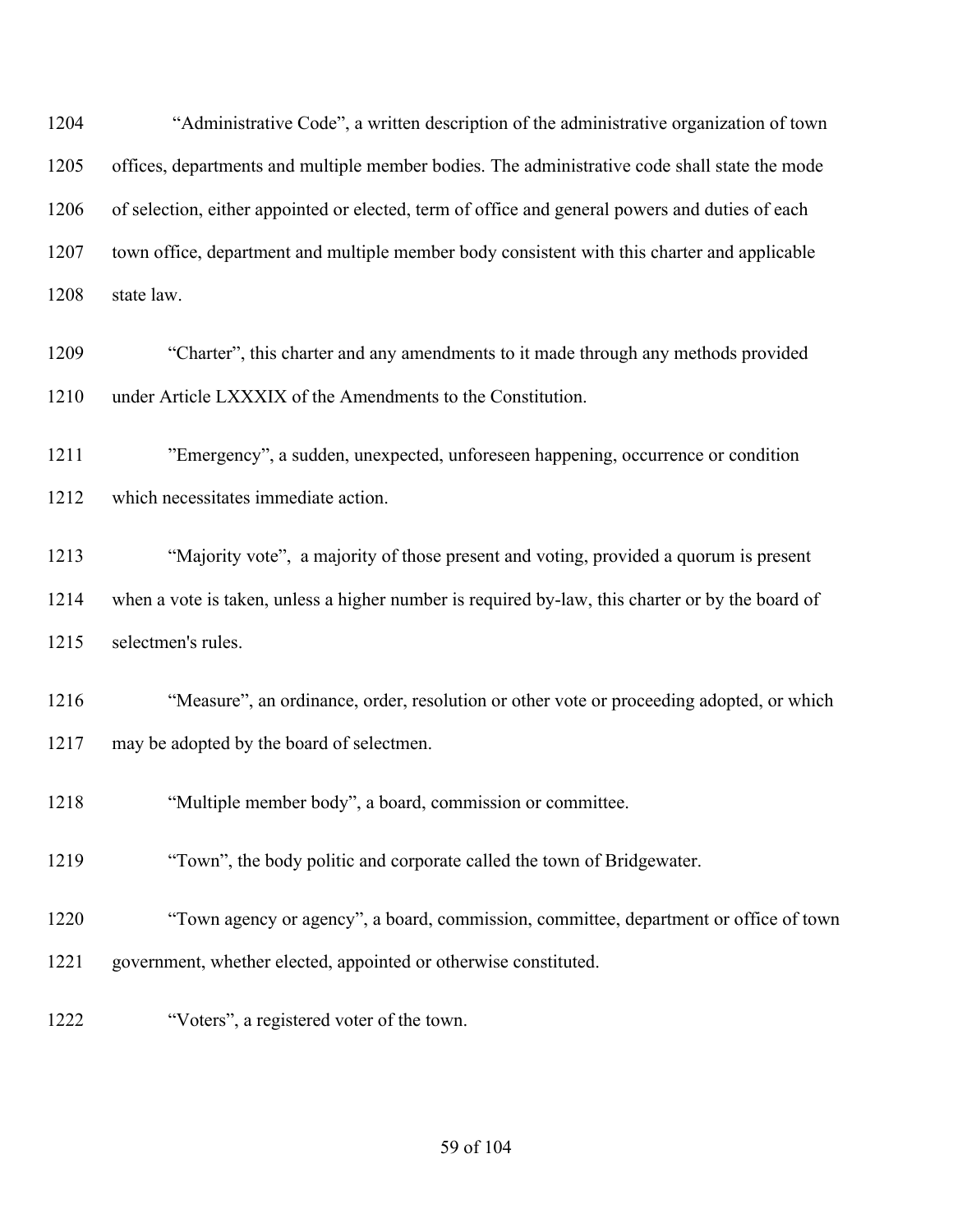"Town officer", an individual who has been elected or appointed to exercise the functions of a town office for the benefit of the public. Town officers are distinguishable from employees in that they are required to take an oath of office and are appointed or elected to specified terms of office.

- ARTICLE II- LEGISLATIVE BRANCH
- Section 2-1. Open Town Meeting

 The legislative powers of the town shall continue to be exercised by a town meeting open 1230 to all registered voters of the town.

Section 2-2. Presiding Officer

 The moderator, as provided for in Article III, shall preside at all sessions of the town meeting using town meeting times, but the moderator shall have no vote unless those voters present and voting are equally divided. The moderator shall, at the first session of the town meeting following each annual town election, appoint a deputy moderator to serve in the event of the moderator's absence or disability, provided that the town meeting ratifies the appointment. In the event of the absence or disability of the moderator and deputy moderator, the town meeting shall elect from those voters present at the town meeting a temporary moderator to act during the absences or disabilities. The moderator shall perform the duties as may from time to 1240 time be assigned to the office of moderator by by-law, rule or other vote of town meeting.

Section 2-3. Committees

 Subject to the provisions of this charter and to by-laws or other town meeting votes regarding committees as may be provided, the town manager with the concurrence of the board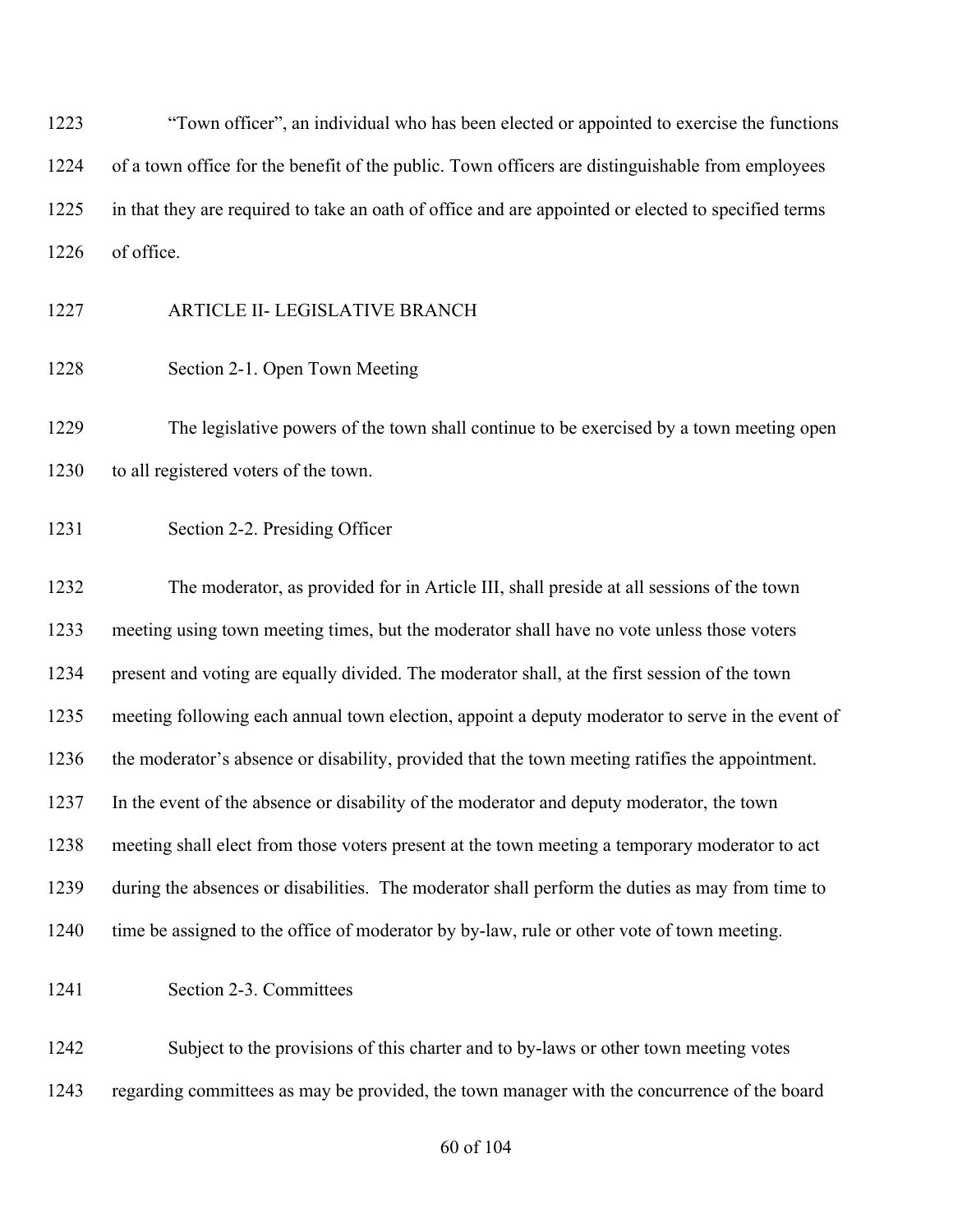| 1244 | of selectmen shall appoint for fixed terms the members of the committees of the town meeting,       |
|------|-----------------------------------------------------------------------------------------------------|
| 1245 | special or standing, as may from time to time be established, other than those appointed by vote    |
| 1246 | of the town meeting.                                                                                |
| 1247 | Section 2-4. Annual Town Meeting                                                                    |
| 1248 | There shall yearly be held an annual town meeting, to transact business relating to the             |
| 1249 | prudential affairs of the town, which shall be held on the date fixed in the by-laws of the town.   |
| 1250 | Section 2-5. Special Town Meetings                                                                  |
| 1251 | Special town meetings shall be held at the call of the board of selectmen at such times as          |
| 1252 | it may deem appropriate and whenever a special town meeting is requested by the voters of the       |
| 1253 | town in accordance with procedures made available by any applicable general or special law.         |
| 1254 | Section 2-6. Clerk of the Meeting                                                                   |
| 1255 | The elected town clerk shall serve as the clerk of the town meeting. In the event of                |
| 1256 | unavoidable absence, the elected town clerk shall designate a substitute; otherwise, the            |
| 1257 | moderator shall appoint a clerk pro tempore, subject to the approval of a majority of the town      |
| 1258 | meeting members present. The elected town clerk shall give notice of all meetings to the public,    |
| 1259 | keep a journal of its proceedings and perform such other functions as may be provided by any        |
| 1260 | general or special law, by the charter, by by-law or by other town meeting vote.                    |
| 1261 | Section 2-7. Warrant Articles                                                                       |
| 1262 | The board of selectmen shall at all times receive all petitions which are addressed to it           |
| 1263 | and which request the insertion of subjects in a warrant for a town meeting and are filed by: $(1)$ |
| 1264 | an individual elected town officer; (2) an appointed multiple member body, acting by a majority     |
|      | 61 of 104                                                                                           |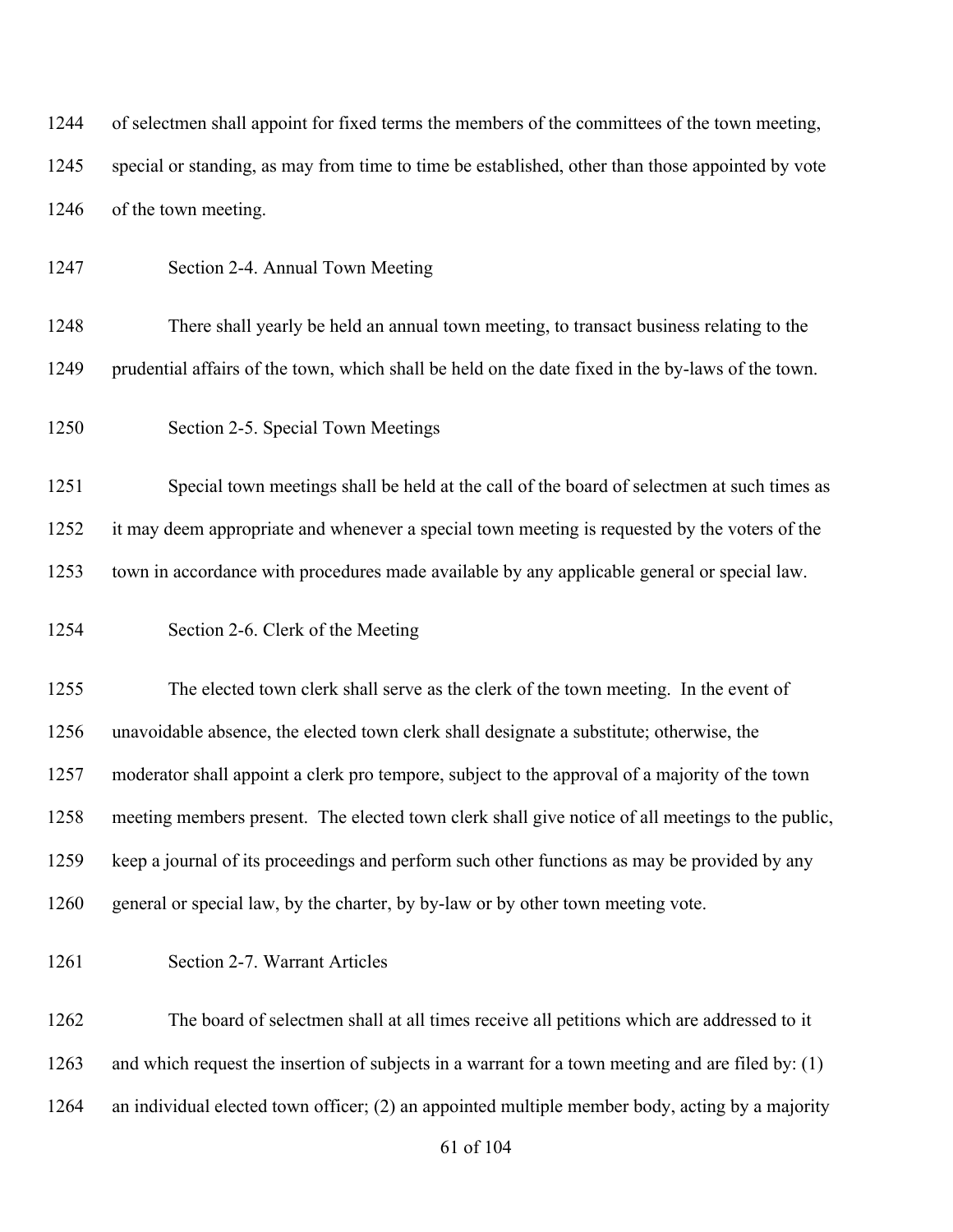of its members; (3) any 10 voters for a regular town meeting and any 100 voters for a special town meeting; or (4) any other person or entity who may be authorized by law. All submitted petitions shall be reviewed by the town attorney, to determine whether the article as proposed, may lawfully be proposed in its present form or may require amending. The original copy of each petition filed hereunder shall be retained by the board of selectmen until at least 90 days following the completion of the town meeting at which the petition is acted upon.

### Section 2-8. Warrants

 Every town meeting shall be called by a warrant issued by the board of selectmen which shall state the date, time and place at which the meeting is to be convened and, by separate articles, the subject matter to be acted upon. In addition to any notice required by any general or special law, the board of selectmen shall cause the annual and any special town meeting warrant to be posted on the official town website at least 14 days before the town meeting and make available printed copies of the warrant in the board of selectmen's office. The original copies of all warrants for town meeting shall be kept in the office of the elected town clerk in a record book maintained for that purpose.

Section 2-9. Availability of Town Officials at Town Meetings

 Every town officer, or in the case of a multiple member body, a designated representative of such multiple member body and every town department head shall attend all sessions of the annual town, meeting and any and all special town meetings for the purpose of providing the town meeting with information pertinent to matters appearing on the warrant, unless deterred for reasonable cause as determined by the town manager. If a person described above is so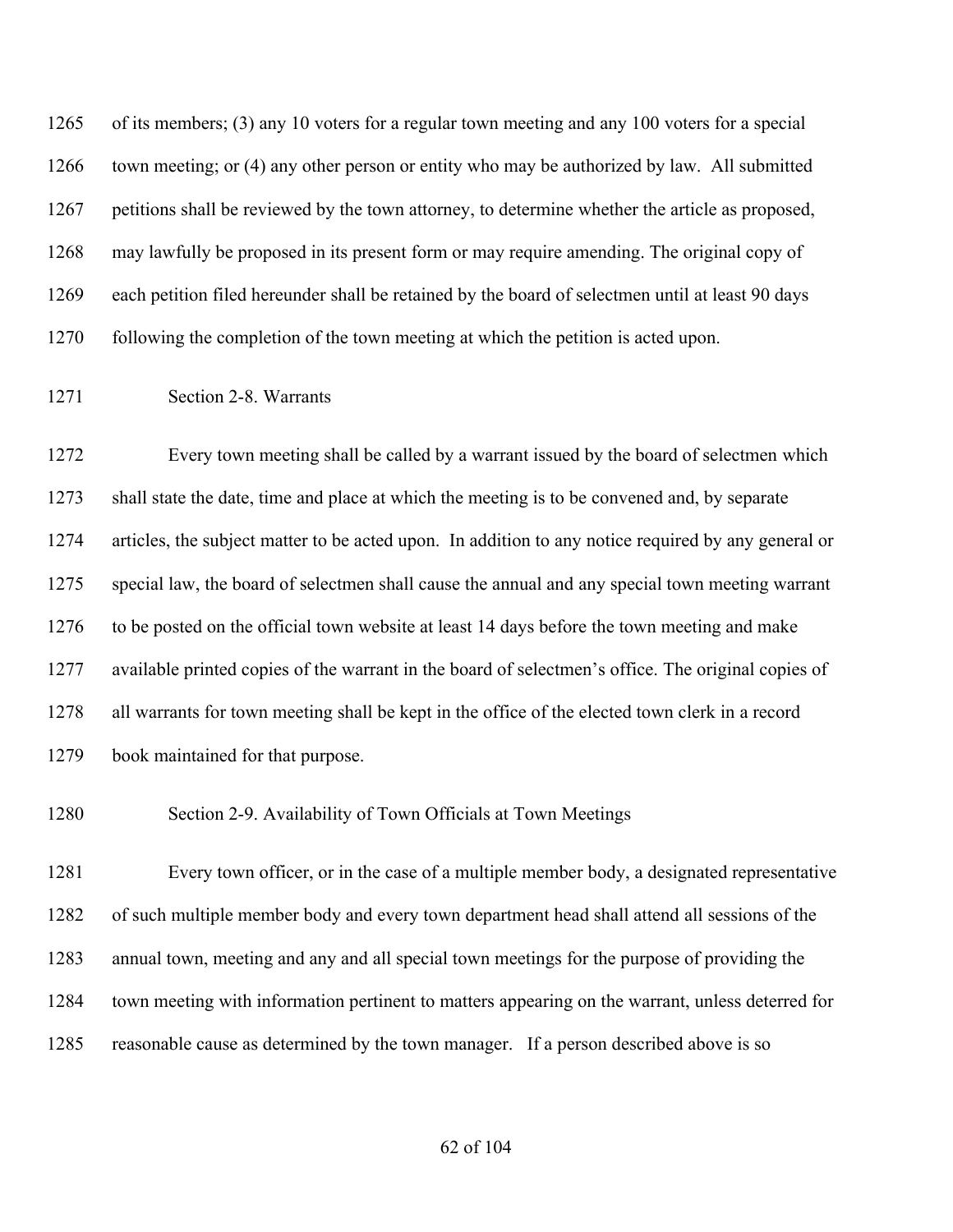deterred, the person shall designate a designee to attend the town meeting in the person's place, and shall notify the town manager of the designee.

 If any person required to attend the sessions of the town meeting under this section is not a voter, the person shall, notwithstanding, be entitled to speak in order to provide the town meeting with information on pertinent warrant articles.

- ARTICLE III- ELECTED OFFICIALS
- Section 3-1. General Provisions

 The offices to be filled by ballot of the voters of the entire town shall be a board of selectmen, moderator, regional school committee members, elected town clerk and board of library trustees and the members of regional authorities or districts as may be established by general or special law, intergovernmental agreement or otherwise.

 Any voter shall be eligible to hold any elective town office, but no elected town official shall simultaneously hold any other elected or appointed town office or be employed by the town or the Bridgewater- Raynham regional school district in any capacity.

 The regular town election of town officers shall be held annually on the Saturday preceding the last Monday in April.

- Notwithstanding their election by the voters, the town officers named in this section shall
- be subject to the call of the board of selectmen or of the town manager, at all reasonable times,
- for consultation, conference and discussion on any matter relating to their respective offices.
- 

Section 3-2. Board of Selectmen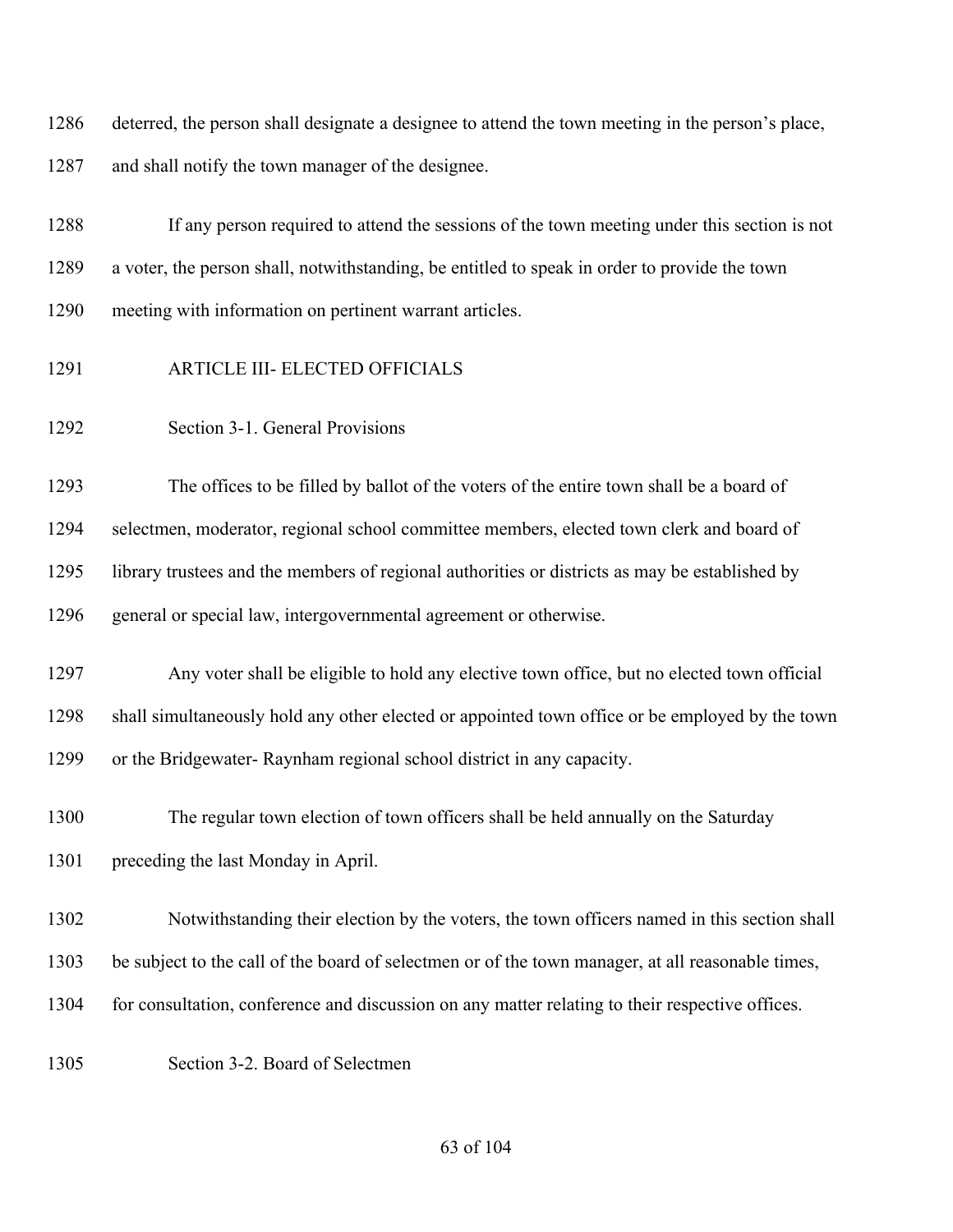(a) Composition, Election - There shall be a board of selectmen consisting of 5 members, all elected by and from the voters at large.

 (b) Term of Office - The terms of the members of the board of selectmen shall be staggered for 3 years each beginning on the second Monday following election and continuing until a successor is qualified.

 (c) Powers and Duties - The executive powers of the town shall be vested in the board of selectmen which shall be deemed to be the chief executive office of the town. The board of selectmen shall have all of the executive powers it is possible for a board of selectmen to have and to exercise. The board of selectmen shall serve as the chief policy-making agency of the town. The board of selectmen shall be responsible for the formulation and promulgation of 1316 policy directives and guidelines to be followed by all town agencies serving under it, and in conjunction with other elected town officers and multiple member bodies to develop and 1318 promulgate policy guidelines designed to bring the operation of all town agencies into harmony; provided, however, nothing in this section shall be construed to authorize any member of the board of selectmen or a majority of the members, to become involved in the day-to-day administration of any town agency. It is the intention of this provision that the board of selectmen shall act only through the adoption of broad policy guidelines, which are to be implemented by officers and employees serving under it.

 The board of selectmen shall cause the charter, by-laws and rules and regulations for the government of the town to be enforced and shall cause an up-to-date record of all its official acts 1326 to be kept.

The board of selectmen shall appoint a town manager as provided for in Article IV.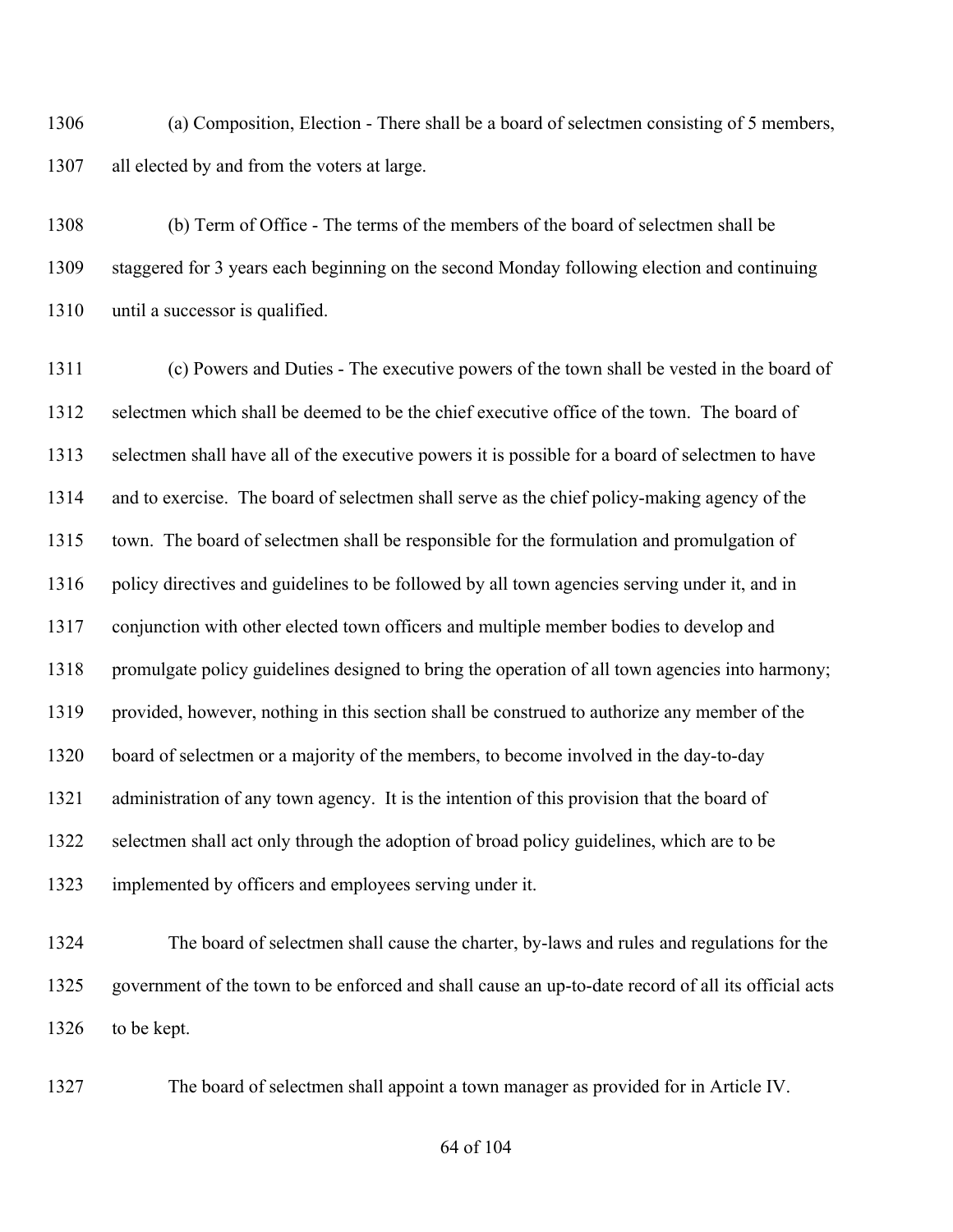The board of selectmen may investigate the affairs of the mown and the conduct of a town agency including any doubtful claims against the town and for this purpose may subpoena witnesses, administer oaths, take testimony and require the production of evidence. The report of the results of the investigation shall be placed on file in the office of the town manager and a report summarizing the results of the investigation shall be printed in the next annual town report.

 The board of selectmen shall be the licensing board of the town and shall have the power to issue licenses, to make all necessary rules and regulations regarding the issuance of the licenses and to attach conditions and restrictions thereto as it deems to be in the public interest. The board of selectmen shall enforce the laws relating to all businesses for which it issues 1338 licenses. The board of selectmen may delegate the licensing authority unless specifically prohibited by any general or special law.

 (d) Filling of Vacancies - Vacancies in the office of selectmen shall be filled by a special election in accordance with the provisions of the General Laws.

- (e) Compensation; Expenses The board of selectmen shall serve without compensation.
- Subject to appropriation, members of the board of selectmen shall be entitled to
- reimbursement of their actual and necessary expenses incurred in the performance of their duties.
- Section 3-3. Moderator
- (a) Composition, Election There shall be a moderator elected from the voters of the town at large.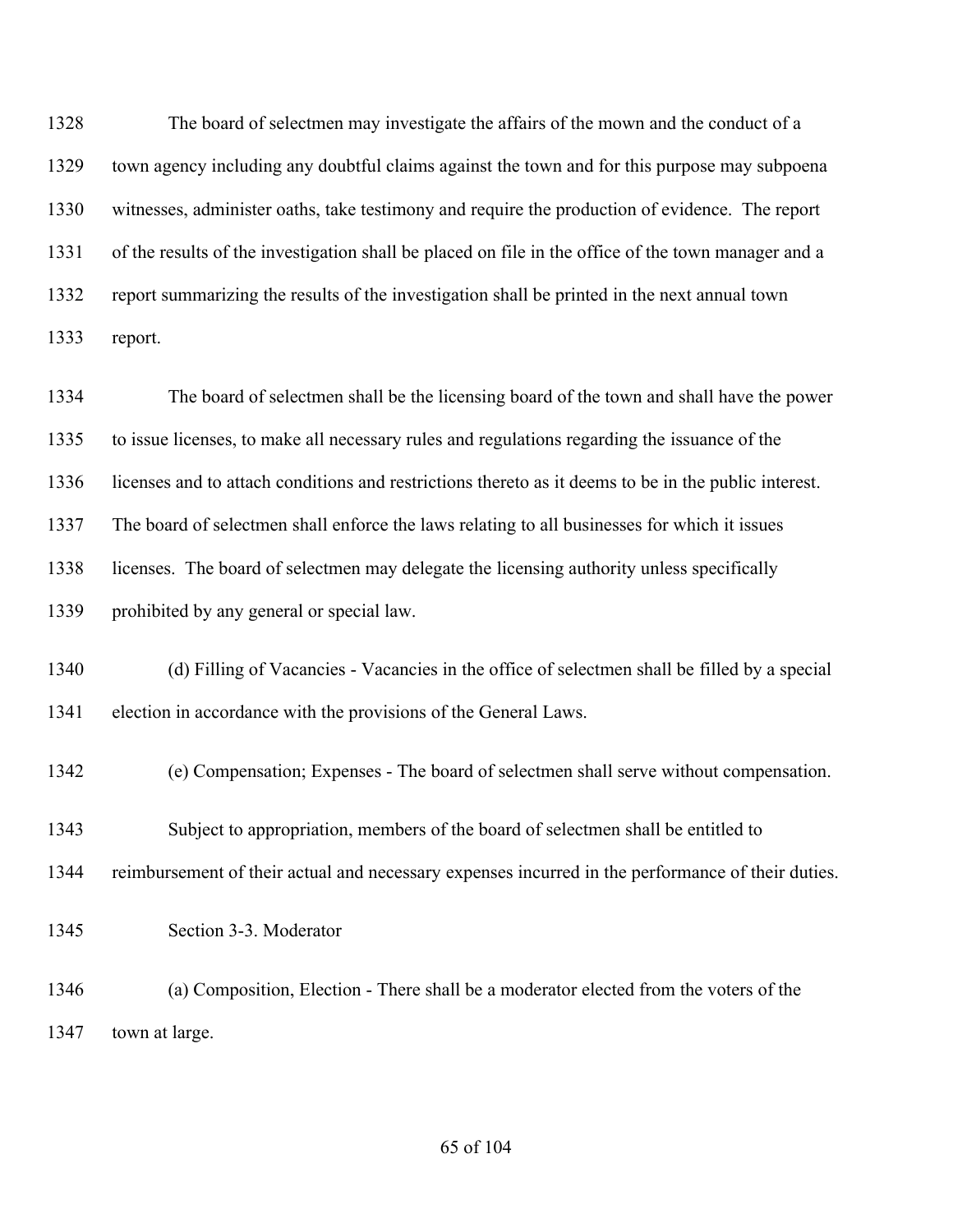| 1348 | (b) Term of Office - The term of the moderator shall be for a term of 3 years beginning            |
|------|----------------------------------------------------------------------------------------------------|
| 1349 | on the second Monday following election and continuing until a successor is qualified.             |
| 1350 | (c) Powers and Duties - The moderator shall preside and regulate the procedure at all              |
| 1351 | sessions of the town meeting and shall have all of the powers and duties to which are given        |
| 1352 | moderators under the constitution and the General Laws and such additional powers and duties       |
| 1353 | as may be authorized by the charter, by by-law or by other vote of the town meeting.               |
| 1354 | (d) Vacancy - If a vacancy occurs in the office of moderator, whether by failure to elect          |
| 1355 | or otherwise, the board of selectmen shall within 30 days from the date the vacancy is declared to |
| 1356 | exist by the town clerk under section 109 of chapter 41 of the General Laws, act to fill the       |
| 1357 | vacancy by appointment. The appointee shall serve for the balance of the unexpired term. A         |
| 1358 | person so chosen shall be sworn and commence to serve forthwith.                                   |
| 1359 | Section 3-4. Library Trustees                                                                      |
| 1360 | (a) Composition, Election - There shall be a board of library trustees composed of 9               |
| 1361 | members, all elected by and from the voters of the town at large.                                  |
| 1362 | (b) Term of Office - The terms of library trustee members shall be for 3 years beginning           |
| 1363 | on the second Monday following election and continuing until a successor is qualified. Terms of    |
| 1364 | office shall be so arranged that the terms of as nearly an equal number of members as is possible  |
| 1365 | shall expire at each regular biennial town election.                                               |
| 1366 | (c) Powers and Duties - The library trustees shall insure that members of the Bridgewater          |
| 1367 | community have the right and means to free and open access to information and ideas. The           |
| 1368 | library protects intellectual freedom, promotes literacy and encourages life-long learning.        |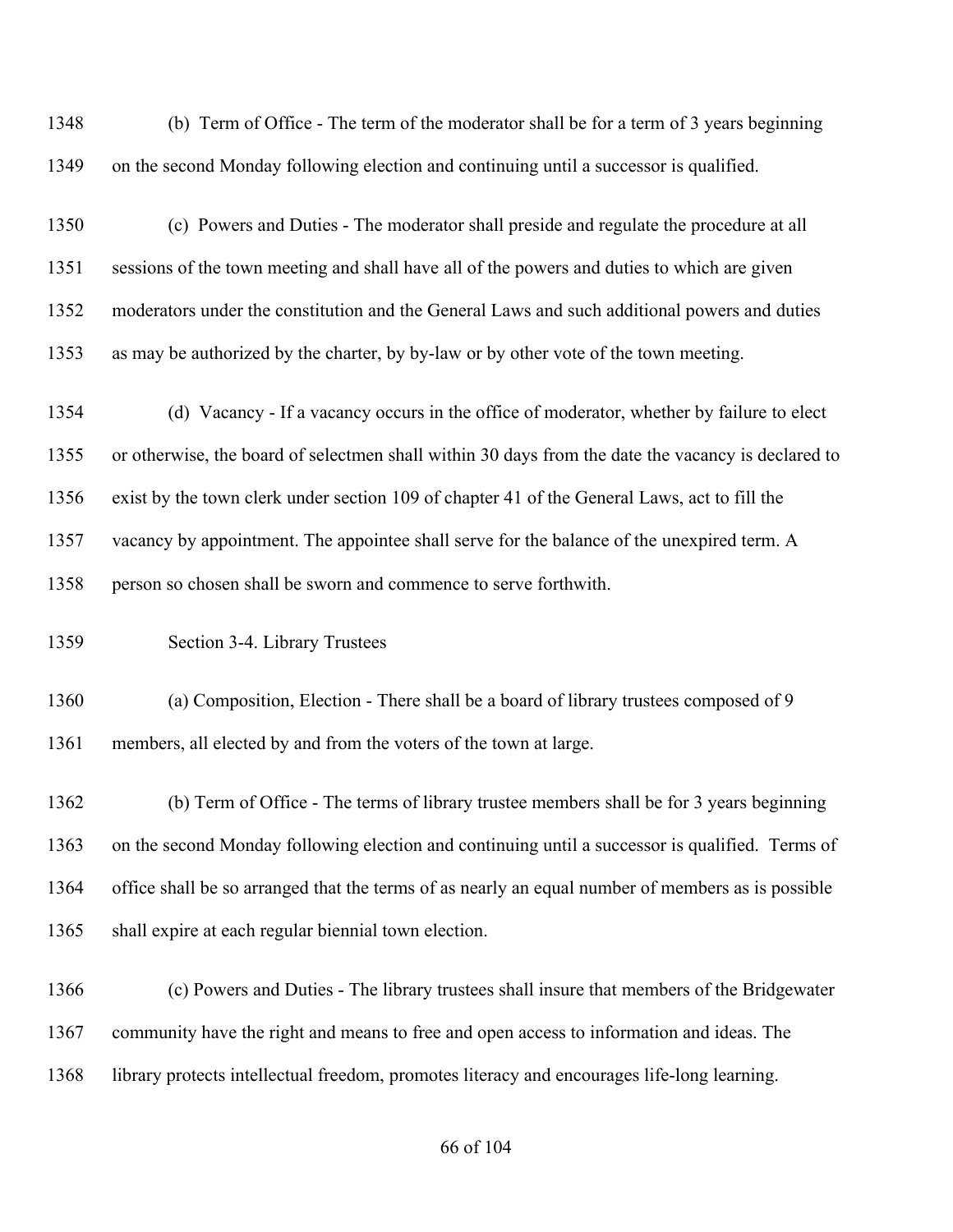(d) Vacancy - If a vacancy occurs in the membership of the board of library trustees whether by failure to elect or otherwise, the library trustees shall within 30 days from the date the vacancy is declared to exist by the town clerk under section 109 of chapter 41 of the General Laws, act to fill the vacancy by appointment. The appointment is subject to approval by the board of selectmen. If the vacancy is not filled within 30 days the appointment will defer to the board of selectmen. The appointee shall serve for the balance of the unexpired term. A person so chosen shall be sworn and commence to serve forthwith. Section 3-5. Town Clerk (a) Composition, Election – A town clerk shall be elected by and from the voters at large (b) Term of Office – The term of the office of town clerk shall be for 3 years beginning on the second Monday following election and continuing until a successor is qualified. (c) Powers and Duties - The town clerk shall be the keeper of vital statistics of the town, the custodian of the town seal and of all records of the town, shall administer the oath of office to all town officers, shall issue licenses and permits as may be provided by law and shall be responsible for the conduct of elections and all matters relating thereto. The town Clerk shall have the powers and duties provided that office by any general or special law, the charter, 1385 ordinance or other town meeting vote. ARTICLE IV - TOWN MANAGER Section 4-1. Appointment, Qualifications, Term of Office The board of selectmen shall appoint by a majority vote of the full board, a town manager. The town manager shall be a person of proven administrative ability, especially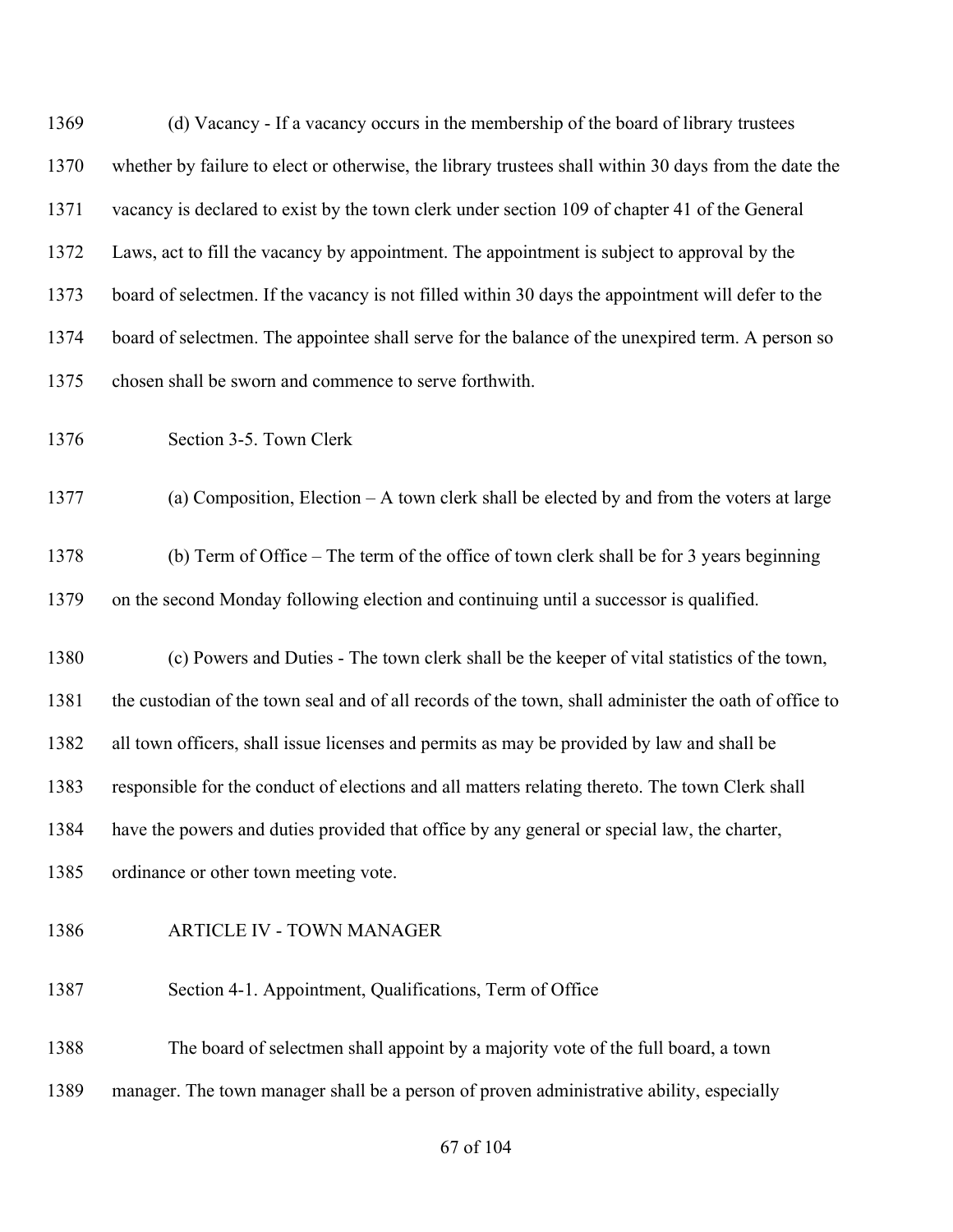qualified by education and training with prior experience as a city or town manager or an assistant city or town manager or the equivalent public or private sector level experience. The board of selectmen may from time to time establish additional qualifications as deemed necessary and appropriate. The town manager shall devote full time to the duties of the office and shall not hold any other elective or appointive office under the town, nor shall the town manager engage in any other business unless the business is approved in advance by a majority vote in public session of the board of selectmen. The town manager need not be a resident of the town, but shall be a United States citizen.

Section 4-2. Administrative Powers and Duties

 The town manager shall be the chief administrative officer of the town and shall be responsible to the board of selectmen for the proper operation of town affairs for which the town manager is given responsibility under this charter. The powers, duties and responsibilities of the town manager shall apply to all municipal departments, excluding the Bridgewater Raynham regional school district. The powers, duties and responsibilities shall include, but not be limited to, the following:

 (1) to supervise, direct and be responsible for the efficient administration of all officers appointed by the town manager and their respective departments and of all functions for which the town manager is given responsibility under this charter, by ordinance or by vote of the board of selectmen;

 (i) With the consent of the board of selectmen, the town manager may serve as the head 1410 of 1 or more departments, offices, or agencies or may appoint 1 person as the head of 2 or more of them;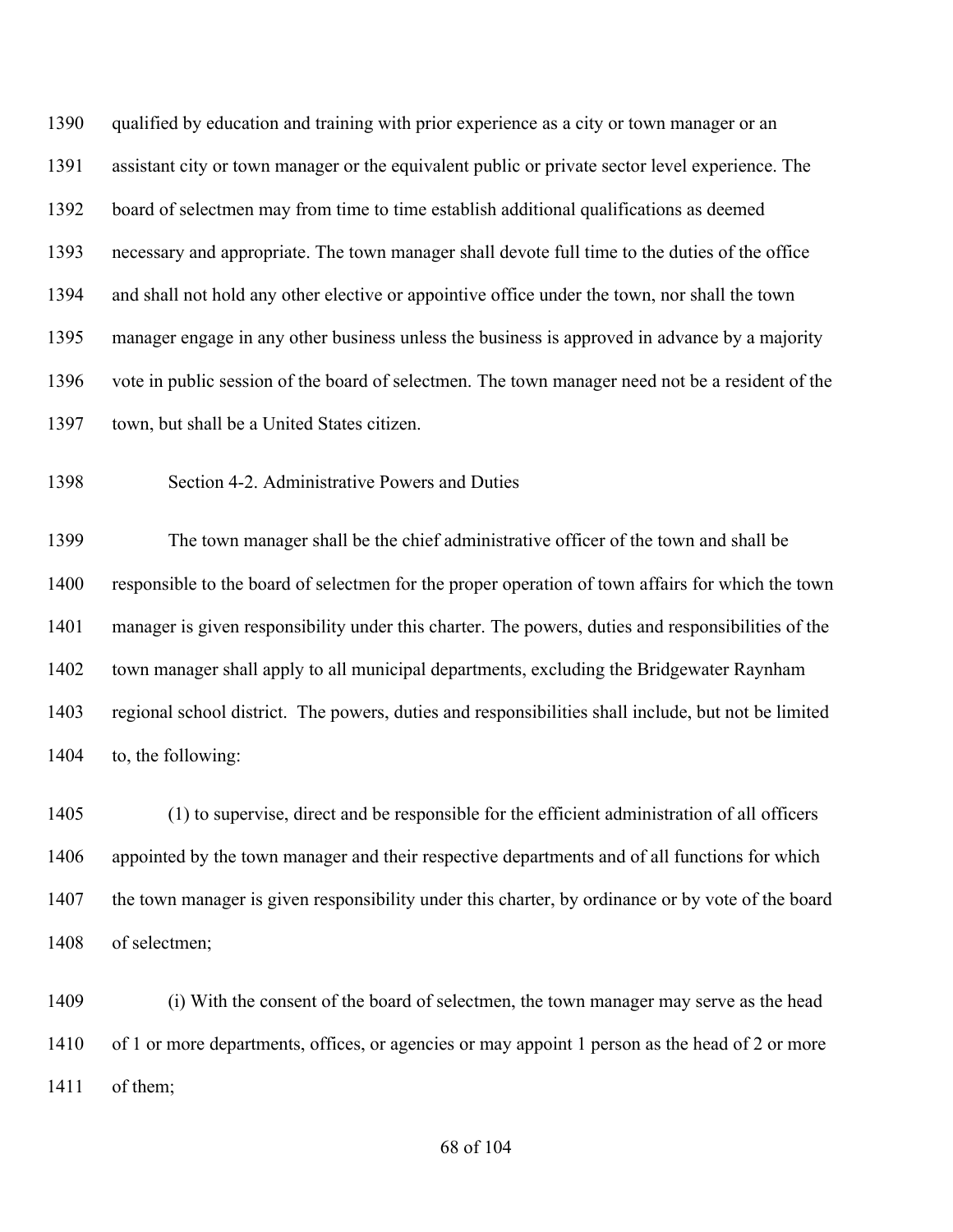(2) to administer either directly or through a person or persons supervised by the town manager, in accordance with this charter, all provisions of general or special laws applicable to the town, all ordinances and all regulations established by the board of selectmen;

 (3) to coordinate all activities of town departments or appointed boards, committees or agencies;

(4) to provide consultative services to elected boards, committees or agencies;

(5) to attend all regular and special meetings of the board of selectmen, unless excused,

 and to answer all questions addressed to the town manager which are related to matters under the general supervision of the town manager;

 (6) to have the right to take part in discussions of the Board of Selectmen, but shall not vote;

 (7) to keep the board of selectmen fully informed as to the needs of the town, and to recommend to the board for adoption such measures requiring action by them as the town manager deems necessary or expedient;

 (8) to make recommendations to the board of selectmen concerning the affairs of the 1427 town and facilitate the work of the board of selectmen in developing policy;

 (9) to ensure that complete and full records of the financial and administrative activity of 1429 the town are maintained and to render reports to the board of selectmen and finance committee as may be required;

(10) to be responsible for the rental, use, maintenance and repair of all town facilities;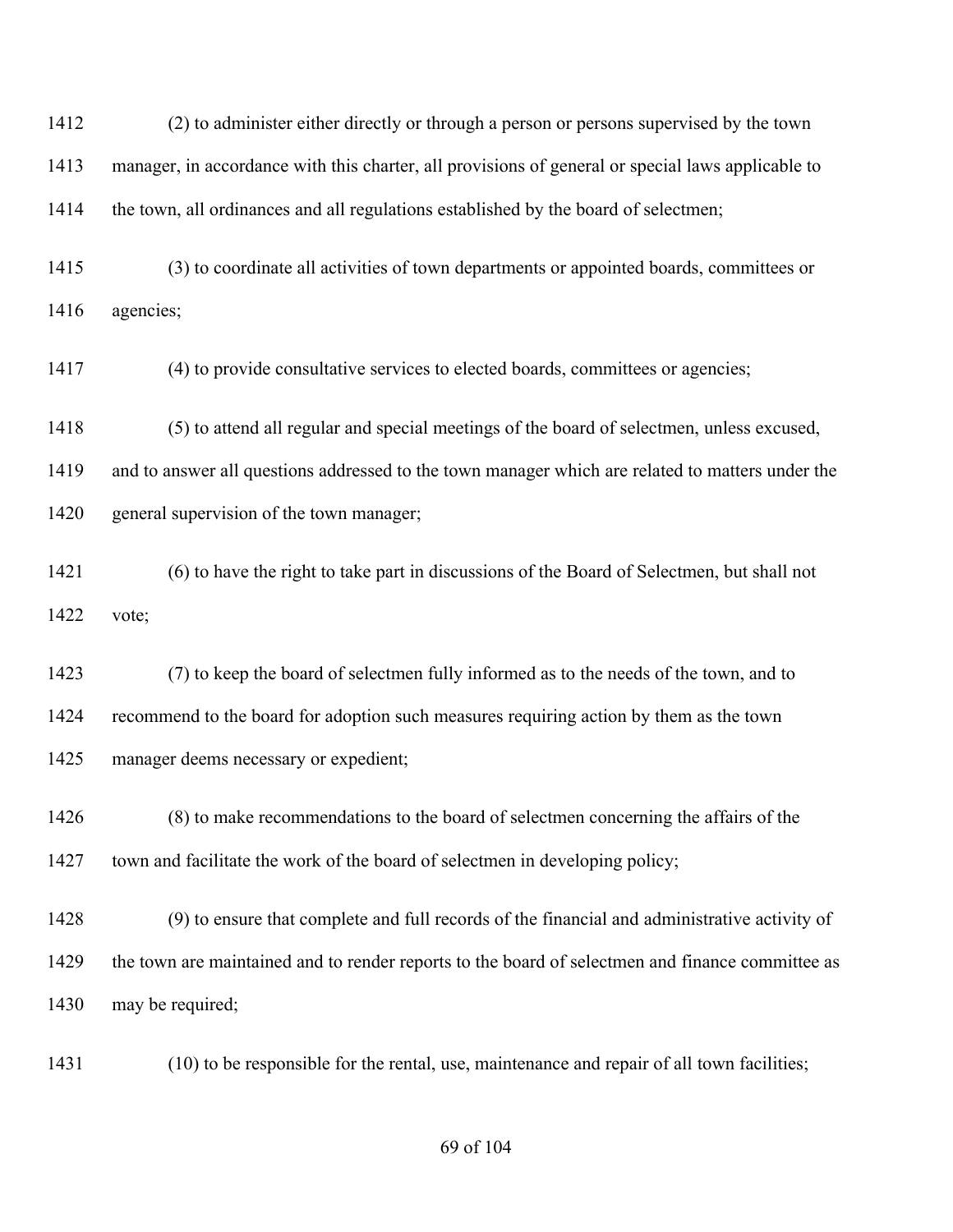(11) to be responsible for the purchase of all supplies, materials, and equipment and approve the award of all contracts;

 (12) to develop and maintain a full and complete inventory of all town owned real and personal property;

 (13) to administer personnel policies, practices, or rules and regulations, compensation plan and any related matters for all town employees and to administer all collective bargaining agreements, entered into by the town;

 (14) to fix the compensation of all town employees and officers appointed by the town manager within the limits established by appropriation and any applicable compensation plan;

 (15) to be responsible for the negotiation of all contracts with town employees over wages, and other terms and conditions of employment. The town manager may employ special counsel to assist in the performance of these duties. If a contract requires an appropriation it shall 1444 be subject to the approval of the board of selectmen;

 (16) to prepare and submit an annual operating budget, capital improvement program and a long term financial forecast as provided in Article VI;

 (17) to ensure that the chairman of the board of selectmen is kept fully informed of and fully involved in the town's emergency preparedness planning and preparation;

 (18) to keep the board of selectmen fully informed as to the financial condition of the 1450 town and to make recommendations to the board of selectmen as the town manager determines necessary or expedient;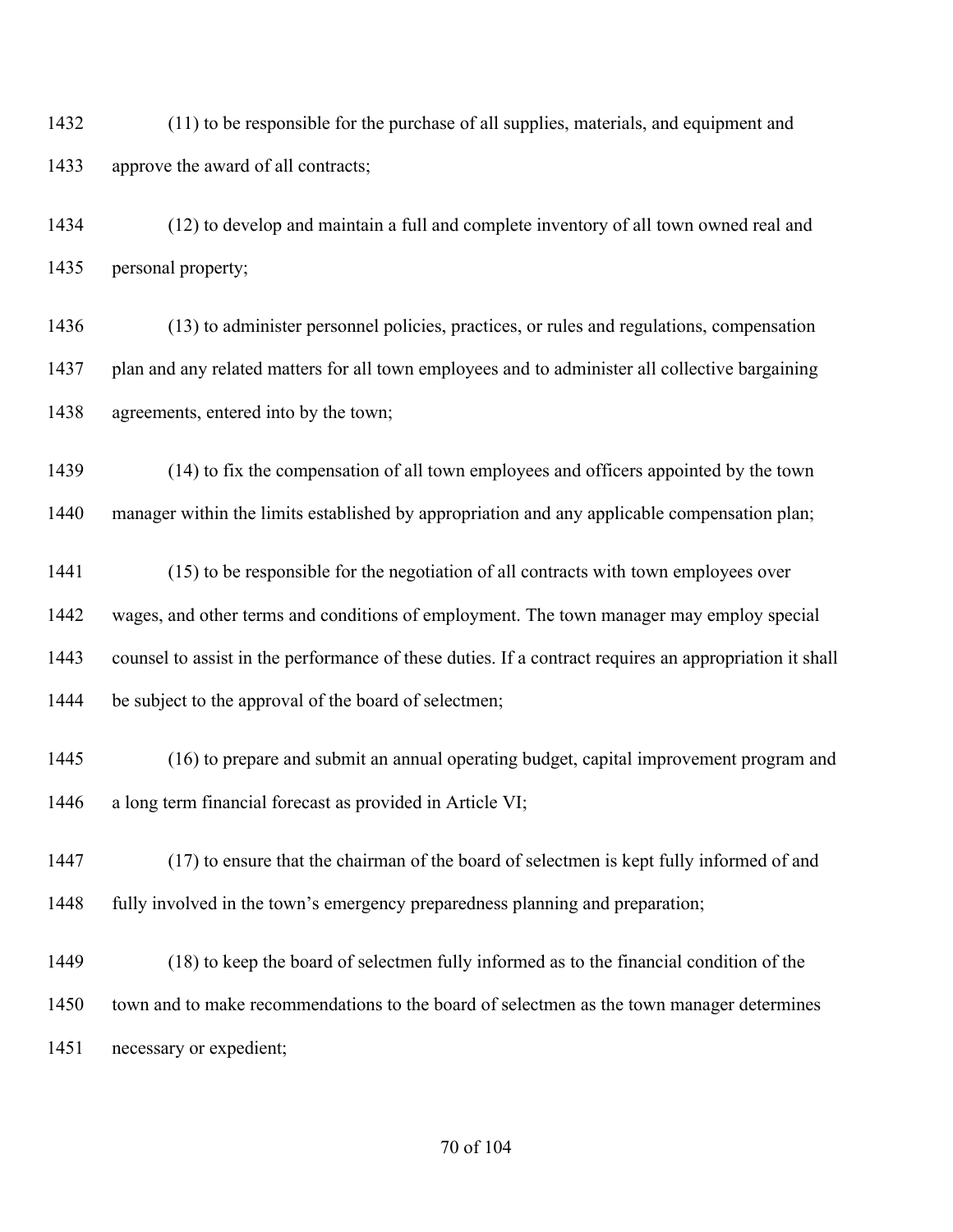(19) to assist the board to develop long term goals for the town and strategies to implement these goals;

(20) to investigate or inquire into the affairs of any town department, agency or office;

(21) to delegate, authorize or direct any subordinate or employee of the town to exercise

any power, duty or responsibility which the office of town manager is authorized to exercise;

provided, however, that all acts that are performed under such delegation shall be considered to

be the acts of the town manager;

 (22) to perform such other duties as necessary or as may be assigned by this charter, by 1460 ordinance, or by vote of the board of selectmen;

 (23) to provide staff support services for the chairman of the board of selectmen and 1462 other board of selectmen members;

 (24) to serve as the town's liaison to a regional entity of which the town is a member and to explore opportunities for intergovernmental cooperation;

 (25) to promote partnerships among board, staff, citizens and businesses in developing 1466 public policy and building a sense of community; and

 (26) to hold regular informational sessions with departments and community-based organizations.

Section 4-3. Powers of Appointment

 (a) Department Heads - Except as otherwise provided by this charter, the town manager shall appoint, based upon merit and fitness alone, all department heads. All appointments of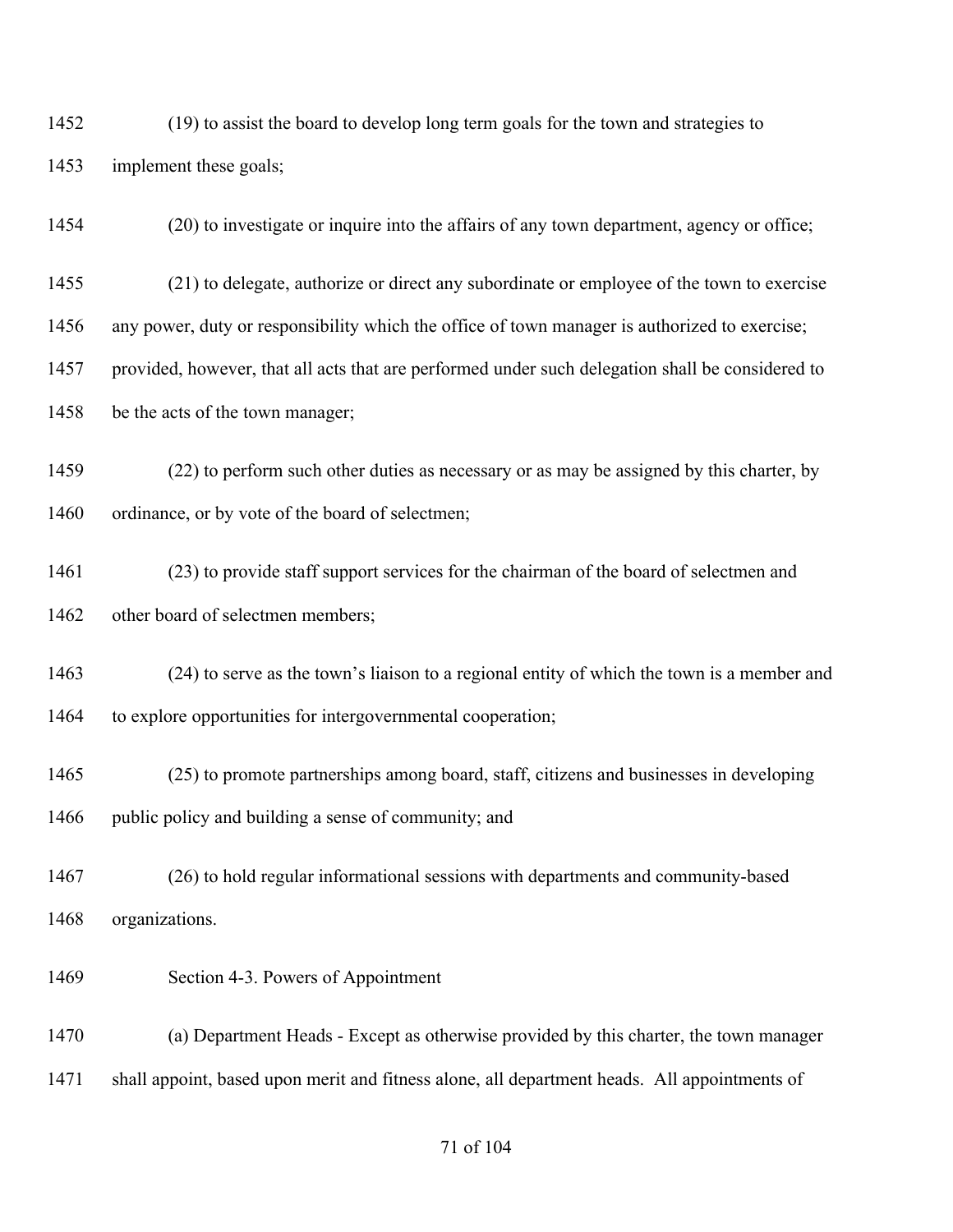department heads, as defined within the administrative code, shall be subject to the ratification of 1473 the board of selectmen. The town manager shall also appoint officers, subordinates and employees for whom no other method of selection is provided in this charter, except employees of the regional school department and persons serving under officers elected directly by the 1476 voters of the town. In accordance with the procedures set forth in Article V, the town manager may be required to consult with, or engage in a joint recruitment and selection process with, multiple member bodies, before the appointment of department heads or employees who perform 1479 tasks under the jurisdiction of the multiple member bodies.

 (b) Boards, Committees, and Agencies - Except as otherwise provided by this charter, the town manager shall appoint all boards, committees and agencies. Members of all appointed boards and committees shall be residents of the town. All appointments of boards, committees and agencies, as defined within the administrative code, shall be subject to the ratification of the board of selectmen. The town manager shall form a citizen's advisory committee to help in evaluating and selecting those individuals for appointment. The number and terms of office of 1486 the committee shall be established by ordinance.

Section 4-4. Powers of Suspension, Removal

 Except as otherwise provided by this charter, the town manager shall have the authority to suspend or remove department heads and appointive administrative officers provided for by or under this charter, except as otherwise provided by-law, collective bargaining agreements, this charter or personnel rules adopted pursuant to this charter. The town manager may authorize any administrative officer subject to the town manager's direction and supervision to exercise these powers with respect to subordinates in that officer's department, office or agency.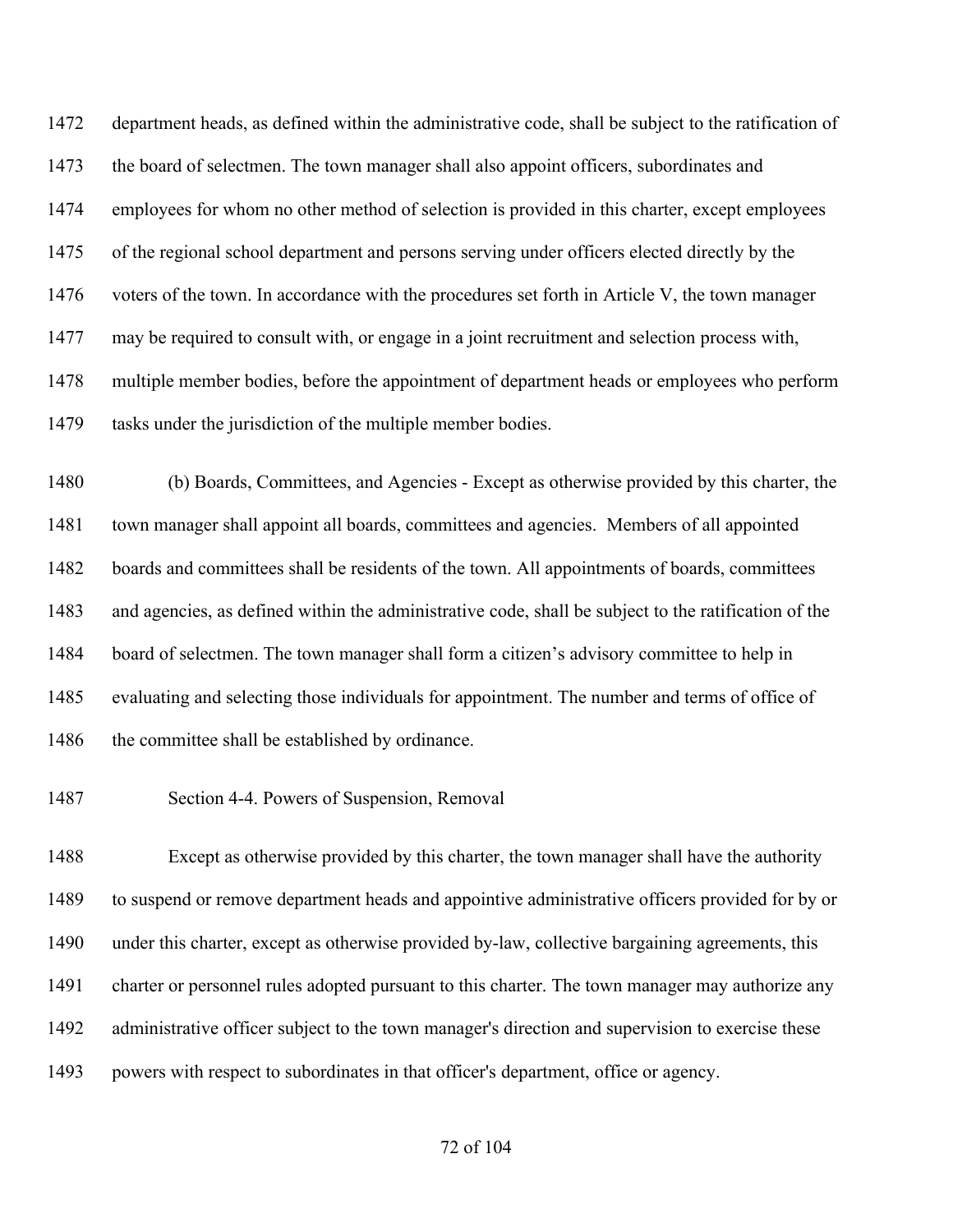#### Section 4-5. Compensation

 The town manager shall receive compensation for services as the board of selectmen shall determine, but such compensation shall be within the limits of available appropriations.

Section 4-6. Vacancy in Office

1498 A vacancy in the office of town manager shall be filled as soon as possible by the board of selectmen. Pending appointment of the town manager or the filling of a vacancy, the board of selectmen shall forthwith appoint some other qualified person to perform the duties of the town manager as acting town manager. The appointment of the acting town manager shall be for a term not to exceed 3 months; provided, however, a renewal, not to exceed an additional 3 months may be provided.

Section 4-7. Temporary Absence

 The town manager shall designate by letter filed with the board of selectmen and elected town clerk, a qualified officer of the town to perform the duties of the town manager during a temporary absence or disability. The board of selectmen may not revoke such designation until at least 14 days have elapsed whereupon it may appoint such other person to perform the duties of the town manager. In the event of failure of the town manager to make the designation or if the person so designated is for any reason unable to serve, or is deemed not qualified by the board of selectmen, the board of selectmen may designate some other qualified person to perform the duties of the town manager until the town manager returns.

Section 4-8. Removal of Town Manager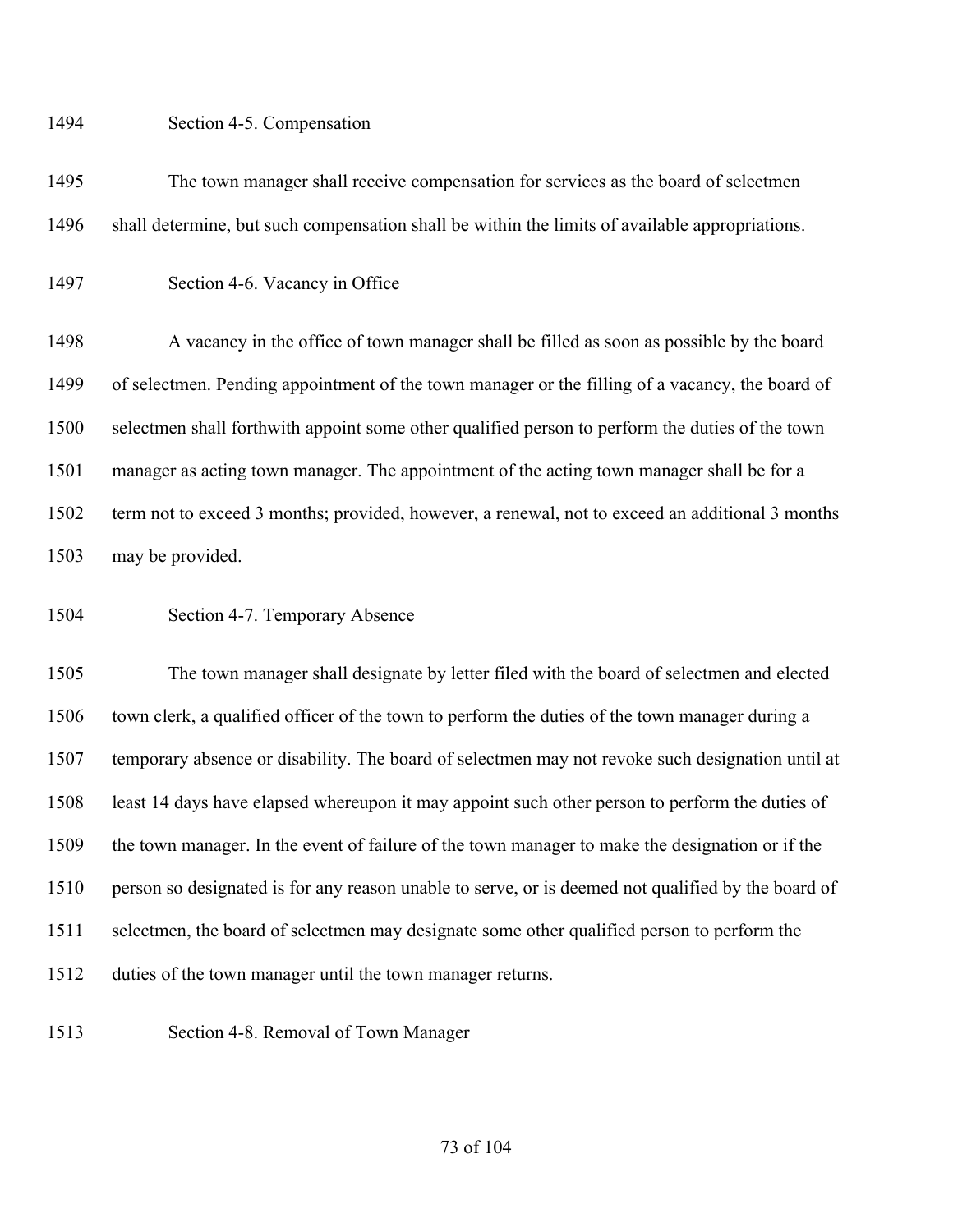The board of selectmen by affirmative vote of a majority of the full board may vote to terminate, remove or suspend the town manager from office in accordance with the following 1516 procedure: Before removal or termination the board of selectmen shall adopt a preliminary resolution of removal by the affirmative vote of a majority of the full board. The preliminary resolution may suspend the town manager for a period not to exceed 30 days. A copy of the resolution shall be delivered to the town manager forthwith. If so requested by the town manager, the board of selectmen shall provide a written statement setting forth the reasons for the removal or termination. Within 5 days after the receipt of the preliminary resolution, the town manager may request a public hearing by filing a written request for the hearing with the board of selectmen. If a hearing is requested, the hearing shall be held at a meeting of the board of selectmen not later than 20 days from the date of request. At the hearing the town manager shall be entitled to address the board of selectmen and make comments related to the preliminary resolution. If a public hearing has not been requested by the town manager, the board of selectmen may adopt a final resolution of removal, which may be effective immediately, by the affirmative vote of a majority of the full board at any time after 10 days following the date of delivery of a copy of the preliminary resolution to the town manager. If the town manager requests a public hearing, the board of selectmen may, at the conclusion of the hearing or within 5 days of the conclusion of the hearing, adopt a final resolution of removal by an affirmative vote of majority of the full board. The board of selectmen may suspend by an affirmative vote of the majority of the full board, the town manager pending and during a public hearing as requested by the town manager. The town manager shall continue to receive a salary until the final date of removal becomes effective unless provided otherwise. The action of the board of selectmen in terminating, removing or suspending the town manager shall be final.

#### of 104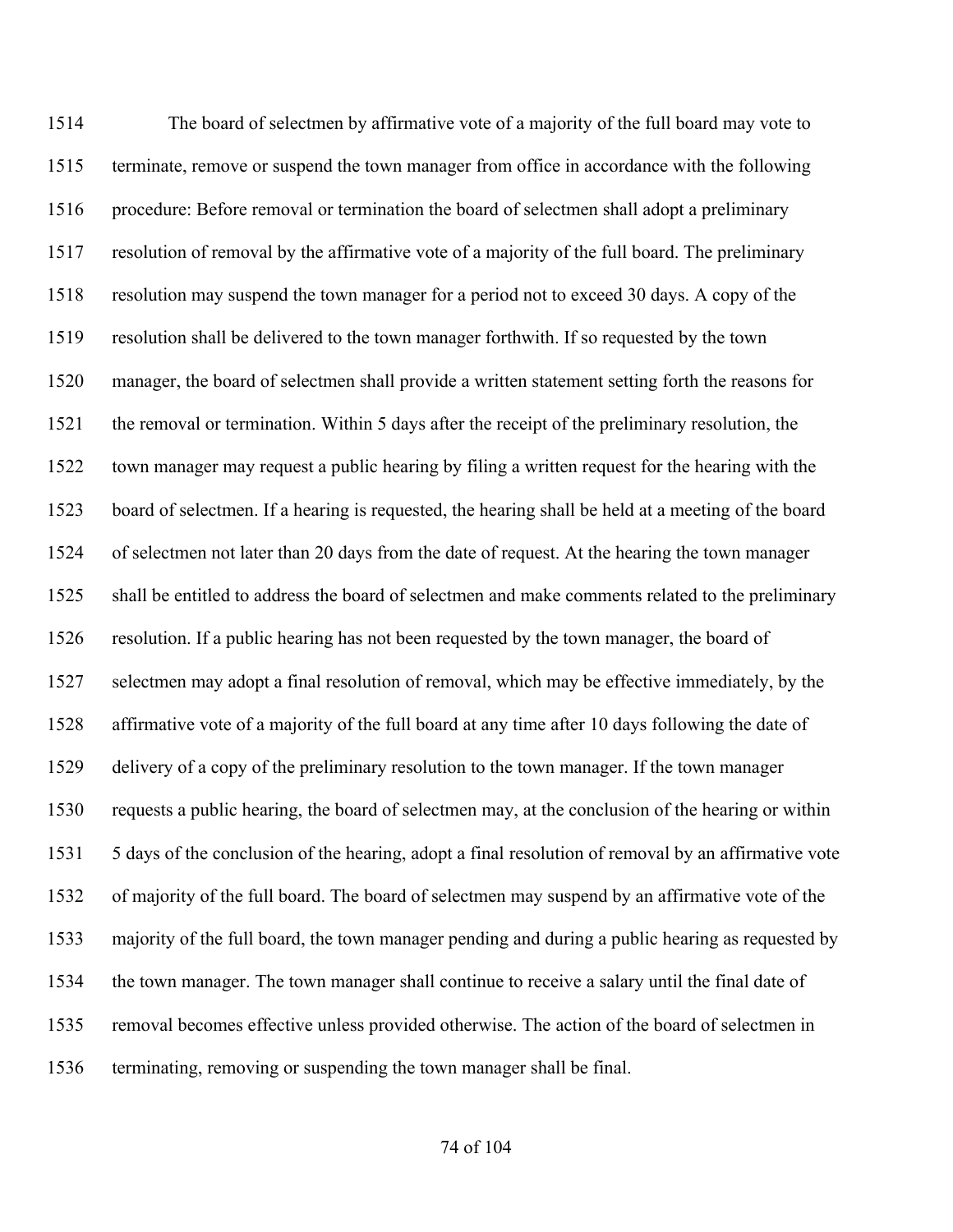Section 4-9. Annual Review of the Town Manager

 Annually, the board chairman shall cause the board of selectmen to prepare and deliver to the town manager a written evaluation of the town manager's performance. The evaluation shall be conducted in accordance with any applicable general or special law.

## ARTICLE V- ADMINISTRATIVE ORGANIZATION

Section 5-1. Organization of Town Agencies; Adoption of Administrative Code

 The organization of the town into operating agencies for the provision of services and the administration of government may, under charter powers granted in section 20 of chapter 43B of the General Laws, be accomplished through either of 2 methods provided in this section. For the convenience of the public, the administrative code and any amendments thereto shall be printed as an appendix to, but not an integral part, of the ordinances of the town.

 (a)Ordinance - Subject only to the express prohibitions in any general or special law or the provisions of this charter, the board of selectmen may, by ordinance, reorganize, consolidate, create, merge, divide or abolish any town agency, in whole or in part, establish new town agencies as it deems necessary or advisable, determine the manner of selection, the term of office and prescribe the functions of all such agencies.

 (b) Executive Reorganizations - The town manager may from time to time prepare and submit to the board of selectmen plans of organization or reorganization which establish operating divisions for the orderly, efficient or convenient conduct of business of the town. Whenever the town manager prepares such plan, the town manager shall hold 1 or more public hearings on the proposal giving notice by publication in a local newspaper, which notice shall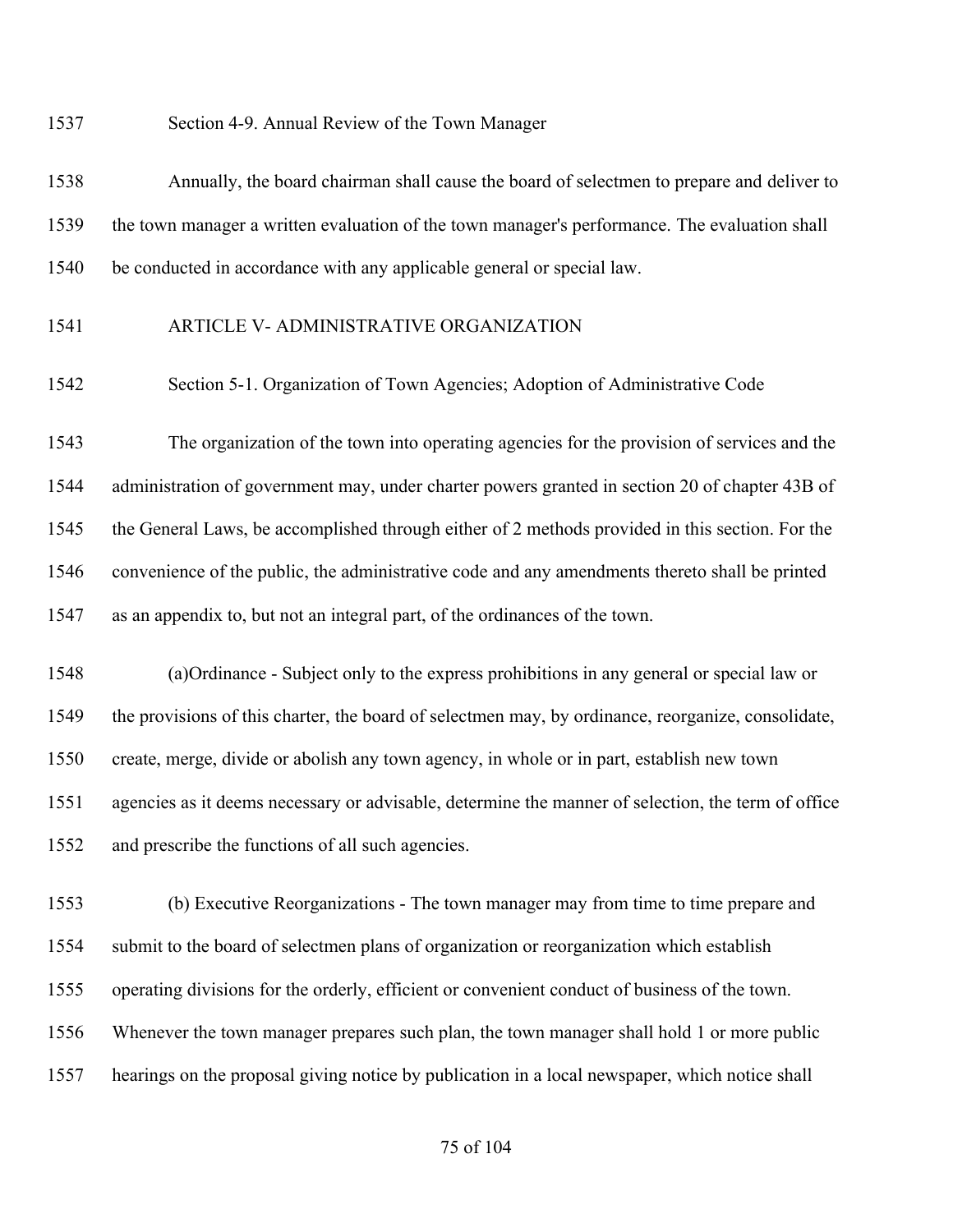describe the scope of the proposal and the time and place at which the public hearing will be held, not less than 7 nor more than 14 days following the date of the publication. Following the public hearing, the proposal, which may have been amended by the town manager subsequent to the public hearing, shall be submitted to the board of selectmen. An organization or reorganization plan shall become effective at the expiration of the 60 days following the date of submission of such proposal to the board of selectmen unless the board of selectmen votes, by a majority vote, to disapprove the plan. The board of selectmen may vote only to approve or disapprove the plan and no vote to amend or alter it shall be deemed in order. The town manager may propose reorganization plans and subject only to express prohibitions in any general or special law or this charter, reorganize, consolidate or abolish in whole or in part town agencies, or establish such new town agencies as is deemed necessary to the same extent as is provided in subsection (a), for ordinances and for such purpose may transfer the duties and powers and so far as is consistent with the use for which the funds were voted by the board, transfer the appropriation of 1 town agency to another. Whenever a reorganization proposal becomes effective, whether under the provisions of subsections (a) or (b), no proposal to again reorganize which deals with substantially the same subject matter shall be acted upon within 18 months following the first reorganization, except on the petition of the town manager.

Section 5-2. Personnel Administration

 The town manager shall adopt rules and regulations establishing a personnel system. The personnel system shall make use of modern concepts of personnel management and may include, but not be limited to, the following elements:

(1) a method of administration;

#### of 104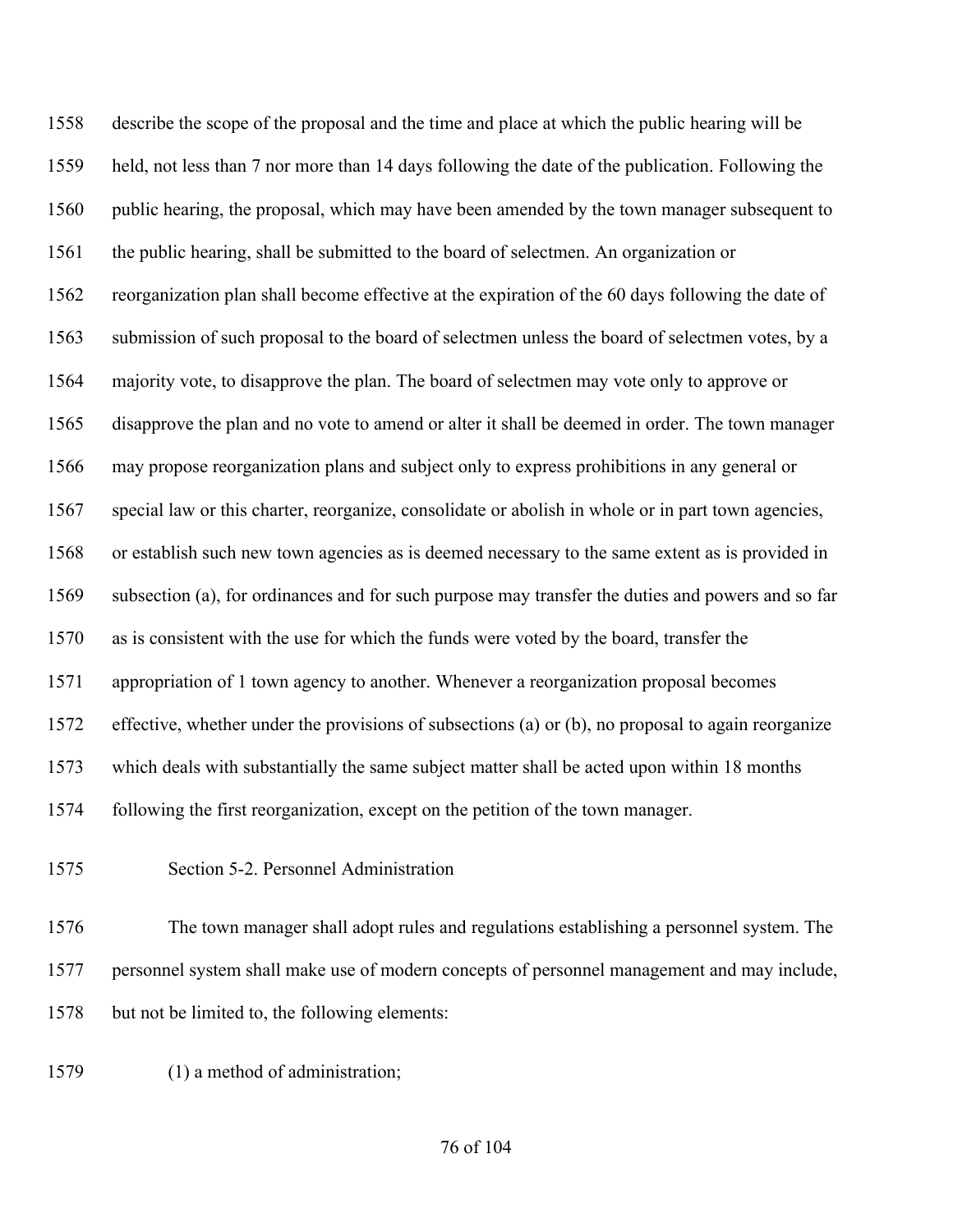| 1580 | (2) personnel policies indicating the rights, obligations and benefits of employees;               |
|------|----------------------------------------------------------------------------------------------------|
| 1581 | (3) a classification plan;                                                                         |
| 1582 | (4) a compensation plan;                                                                           |
| 1583 | (5) a method of recruiting and selecting employees based upon merit principles;                    |
| 1584 | (6) a centralized record keeping system;                                                           |
| 1585 | (7) a merit based performance evaluation system;                                                   |
| 1586 | (8) disciplinary procedures; and                                                                   |
| 1587 | (9) other elements that are determined necessary.                                                  |
| 1588 | All town agencies and positions shall be subject to the rules and regulations adopted              |
| 1589 | under this section excluding employees of the regional school department.                          |
| 1590 | Department heads shall have the authority to appoint, suspend and remove based upon                |
| 1591 | merit and fitness alone, all department subordinates and employees, except as otherwise provided   |
| 1592 | by law, collective bargaining agreements, this charter or personnel rules adopted pursuant to this |
| 1593 | charter. Employees of the regional school department and persons serving under officers            |
| 1594 | elected directly by the voters of town are excluded.                                               |
| 1595 | Section 5-3. Town Attorney                                                                         |
| 1596 | (a) Appointment - There shall be a legal officer of the town appointed by the town                 |
| 1597 | manager subject to confirmation by the board of selectmen.                                         |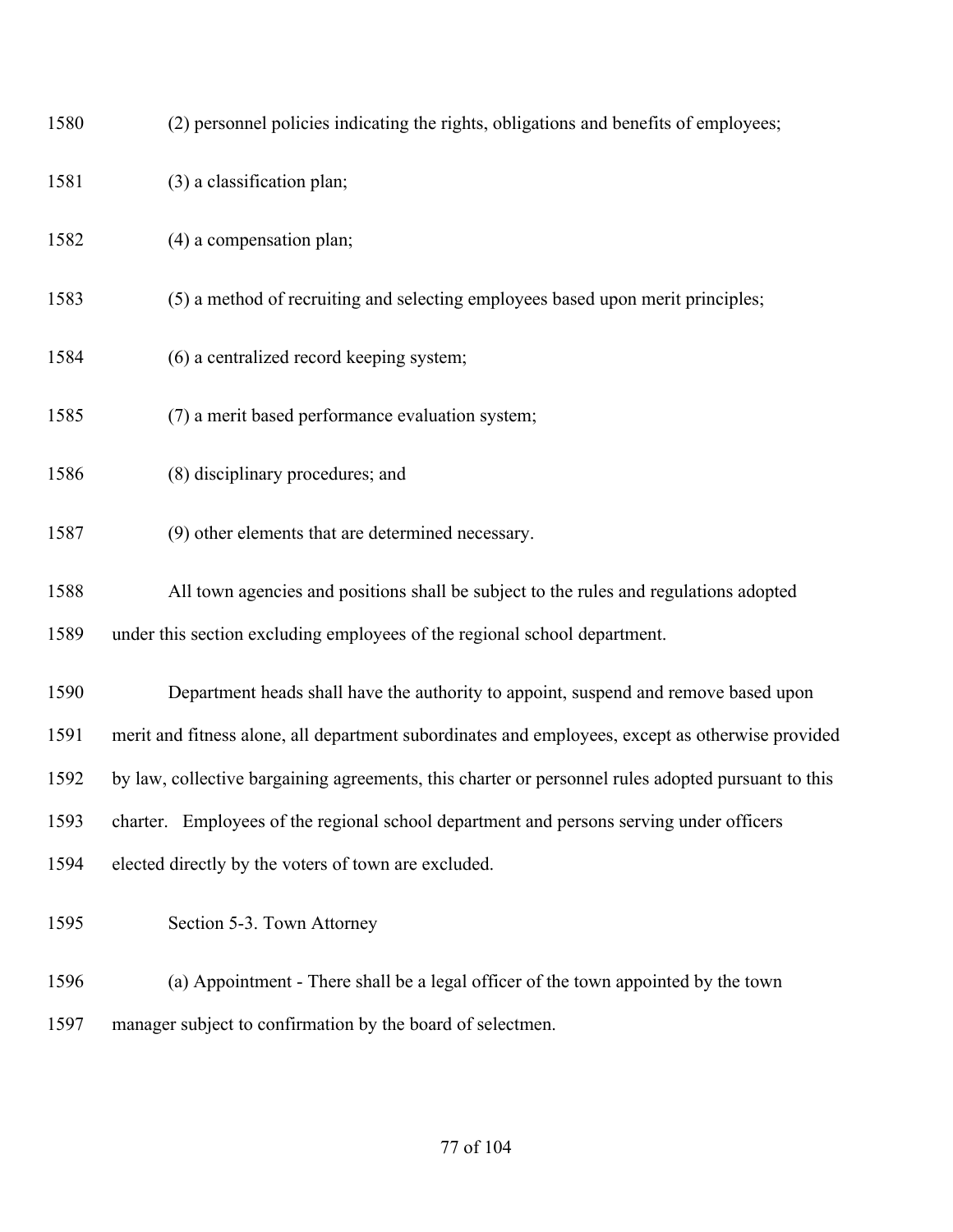(b) Role - The legal officer shall serve as chief legal adviser to the board, the town manager and all town departments, offices and agencies shall represent the town in all legal proceedings and shall perform any other duties prescribed by any general or spcial law, by this 1601 charter or by ordinance.

# ARTICLE VI - FINANCIAL MANAGEMENT

Section 6-1. Annual Budget Policy

 The chairman of the board of selectmen shall call a joint meeting of the board of selectmen, the regional school committee chairman or the chairman's designee, the finance committee, the town manager and any other committee established for said purposes, before the commencement of the budget process to review the financial condition of the town, revenue and expenditure forecasts and other relevant information in order to develop a coordinated budget.

 The fiscal year of the town shall begin on the first day of July and end on the last day of June.

Section 6-2. Submission of Budget; Budget Message

 Within the period prescribed by the General Laws and the regional school district agreement, the town manager shall submit to the board of selectmen a proposed operating budget for all town agencies. The budget message submitted by the town manager shall explain the budget in fiscal terms and in terms of work programs for all town agencies. It shall outline the proposed fiscal policies of the town for the ensuing fiscal year; describe important features of the proposed budget and indicate any major variations from the current budget, fiscal policies, expenditures and revenues together with reasons for the change. The proposed budget shall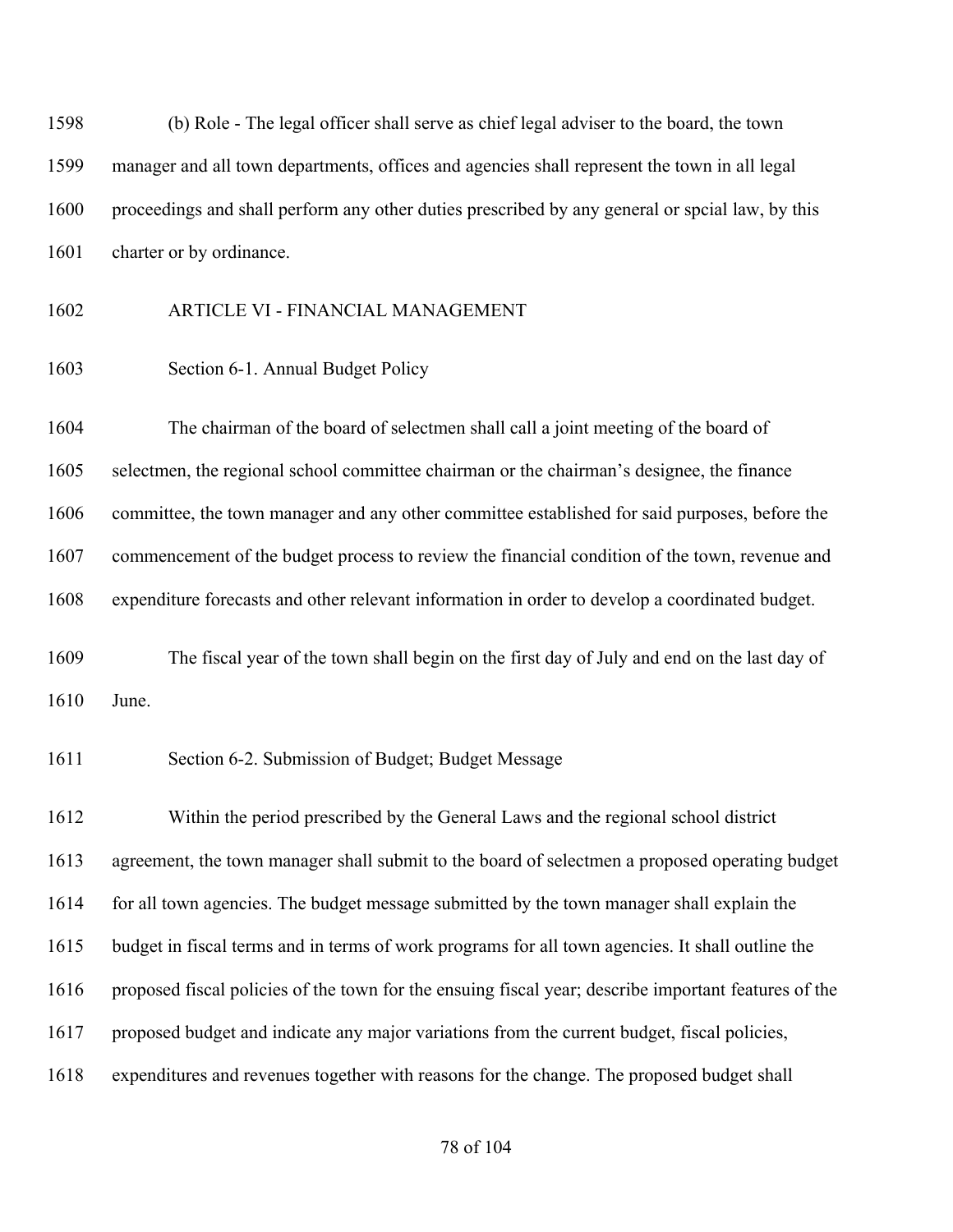provide a complete fiscal plan of all town funds and activities and shall be in the form the town manager deems desirable.

 The regional school district proposed budget, as adopted by the school committee for the ensuing fiscal year, with an accompanying budget message and supporting documents shall be presented to the board of selectmen by the town manager.

 On a date as determined from time to time by ordinance, but not later than February 1st of each year, the town manager shall submit to the board of selectmen a preliminary budget for the ensuing fiscal year and an accompanying message. The final budget should be submitted by the first board meeting in April, unless the town manager requests an extension of time. The extension may be granted at the discretion of the board of selectmen, but shall provide for a reasonable and timely review of the proposed budget.

 (a) Budget - The budget shall provide a complete financial plan of all town funds and activities for the ensuing fiscal year and, except as required by-law or this charter, shall be in the 1632 form the town manager deems desirable or the board of selectmen may require for effective management and an understanding of the relationship between the budget and the town's strategic goals. The budget shall be realistic, based on a forecast of those scenarios most likely to occur in the coming year.

 The budget shall begin with a clear general summary of its contents, shall show in detail all estimated income, indicating the proposed property tax levy and all proposed expenditures, including debt service, for the ensuing fiscal year and shall be so arranged as to show comparative figures for actual and estimated income and expenditures of the current fiscal year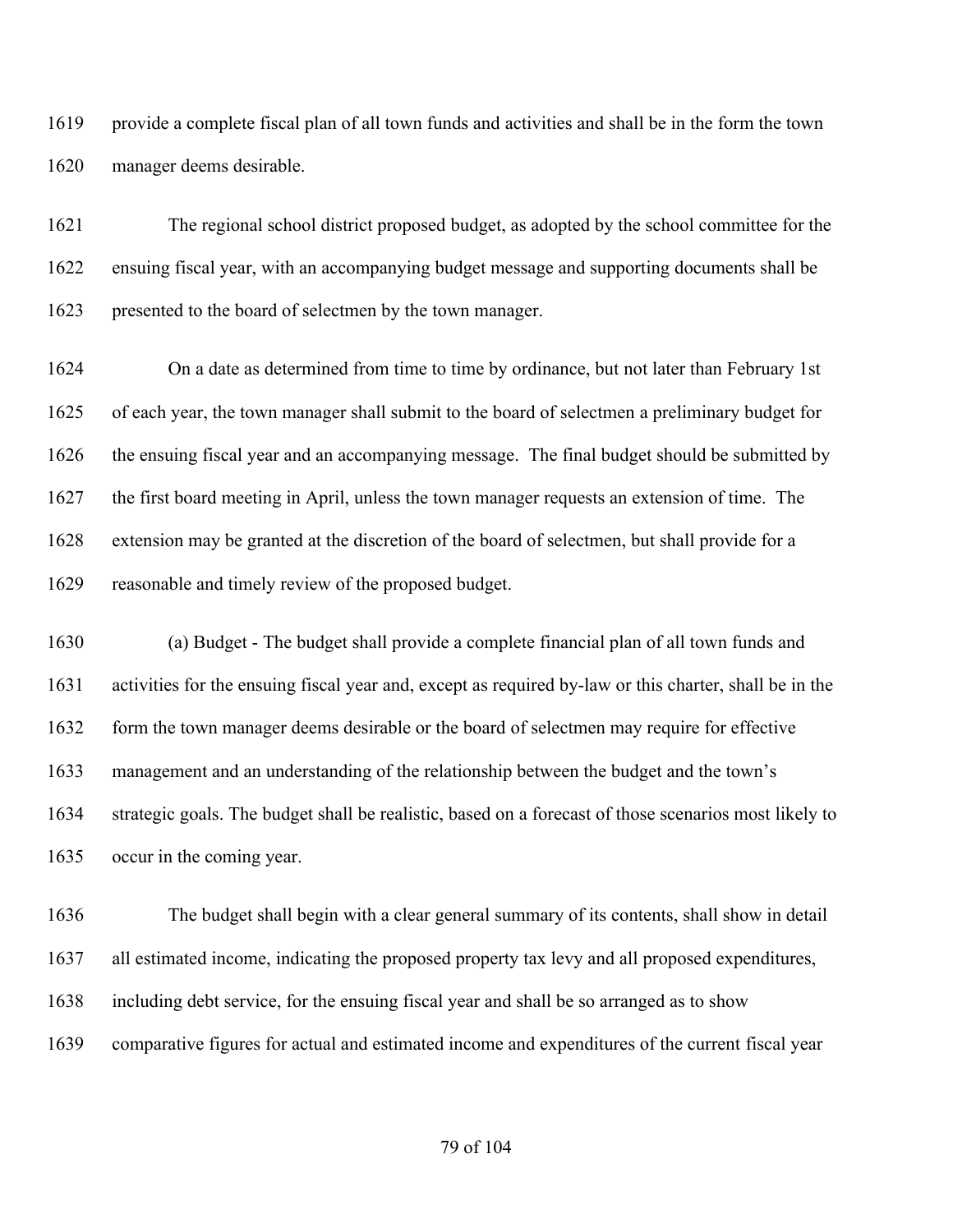and actual income and expenditures of the preceding fiscal year. It shall indicate in separate sections:

 (1) The proposed goals and expenditures for current operations during the ensuing fiscal year, detailed for each fund by department or by other organization unit, and program, purpose or activity, method of financing such expenditures and methods to measure outcomes and 1645 performance related to the goals;

 (2) Proposed longer-term goals and capital expenditures during the ensuing fiscal year, detailed for each fund by department or by other organization unit when practical, the proposed method of financing each capital expenditure and methods to measure outcomes and performance related to the goals; and

 (3) The proposed goals, anticipated income and expense, profit and loss for the ensuing year for each utility or other enterprise fund or internal service fund operated by the town and methods to measure outcomes and performance related to the goals. For any fund, the total of proposed expenditures shall not exceed the total of estimated income plus carried forward fund balance exclusive of reserves.

 (b) Budget Message - The town manager's message shall explain the budget both in fiscal terms and in terms of the work programs, linking those programs to organizational goals and community priorities. It shall outline the proposed financial policies of the town for the ensuing fiscal year and the impact of those policies on future years. It shall describe the important features of the budget, indicate any major changes from the current year in financial policies, expenditures, and revenues together with the reasons for such changes, summarize the town's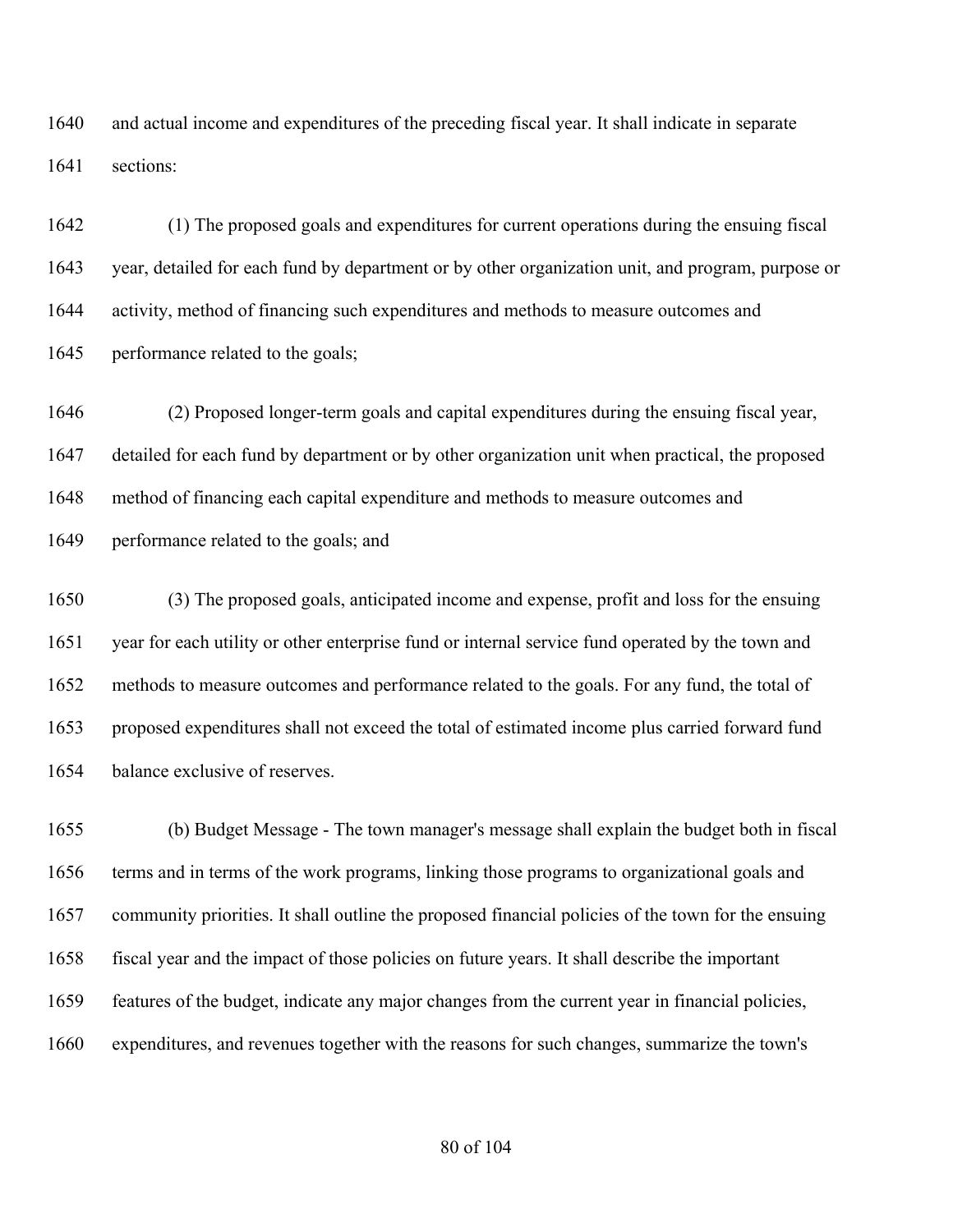debt position, including factors affecting the ability to raise resources through debt issues and 1662 include such other material as the town manager deems desirable.

Section 6-3. Action of the Budget

 (a) Public Hearing - The board of selectmen shall publish in a newspaper of general circulation in the town, a summary of the proposed operating budget as submitted by the town manager by a notice stating: (1) the times and places where copies of the entire proposed budget are available for inspection by the public; and (2) the date, time and place not less than 14 days after the publication, when a public hearing on the proposed budget shall be held by the board of selectmen. For the purpose of this section, the summary of the proposed operating budget that is required to be published shall contain proposed appropriations, funding sources and any narrative summary deemed necessary by the board of selectmen. The proposed budget shall be published on the town's website not less than 14 days before the date of the public hearing.

 (b) Adoption of the Budget - Town meeting shall adopt the budget, with or without amendments, at the annual town meeting. In amending the budget, town meeting may delete or decrease any programs or amounts except expenditures required by-law or for debt service. Town meeting shall not increase any line item without a corresponding decrease in an identified line item and the total proposed budget may not be increased from what was proposed unless otherwise authorized by the laws. If town meeting fails to take action with respect to any item in the budget within 45 days after the annual Town Meeting, the amount shall, without any action by town meeting become a part of the appropriations for the year and be available for the purposes specified. The adopted budget will be published on the town's website not less than 14 days after adoption.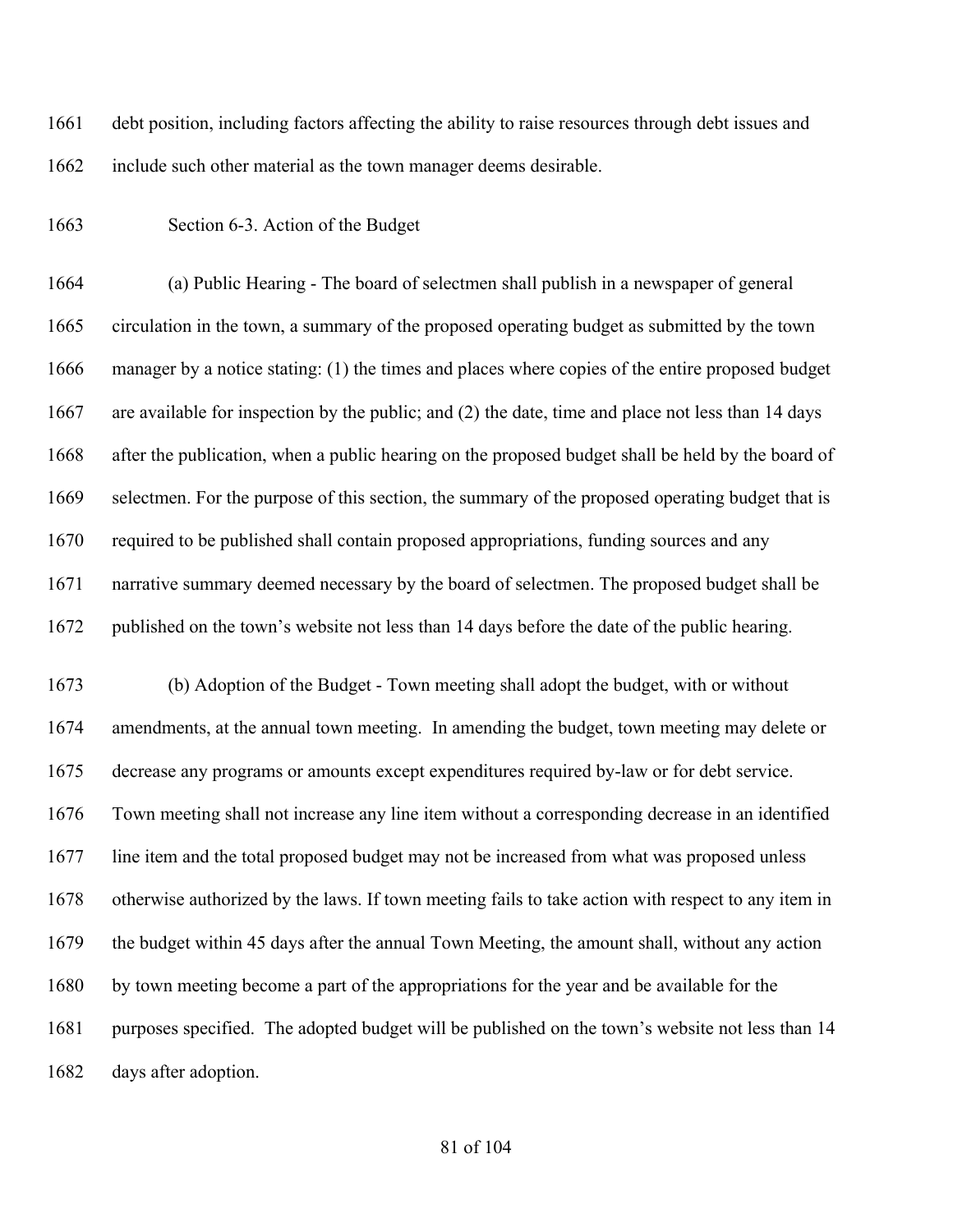(c) Budget to Actual Assessments - The town manager shall conduct a mid-year budget to actual comparison, showing significant variances, for review and presentation to the public. The mid-year assessment will be published on the town's website not less than 14 days after review with the public.

Section 6-4. Supplementary Budgets and Appropriations

 Whenever the town manager submits to the board of selectmen a request for an appropriation of a sum of money, whether as a supplement to the annual operating budget or for an item not included therein, the board of selectmen shall not act upon the request until it has given notice by publication in a local newspaper of the request and held a public hearing concerning the request. The publication and the public hearing shall be in conformity with subsection (a) of section 6-3 concerning the proposed annual operating budget.

 (a) Supplemental Appropriations - If during or before the fiscal year begins, the town manager certifies that there are available for appropriation, revenues in excess of those estimated in the budget, town meeting by ordinance may make supplemental appropriations for the year up 1697 to the amount of the excess.

 (b) Emergency Appropriations - To address a public emergency affecting life, health, property or the public peace, the board of selectmen may make emergency appropriations. The appropriations may be made by emergency ordinance in accordance with the provisions of Article VII. To the extent that there are no available unappropriated revenues or a sufficient fund balance to meet the appropriations, the board of selectmen may by emergency ordinance authorize the issuance of emergency notes, which may be renewed from time to time, but the emergency notes and renewals of any fiscal year shall be paid or refinanced as long-term debt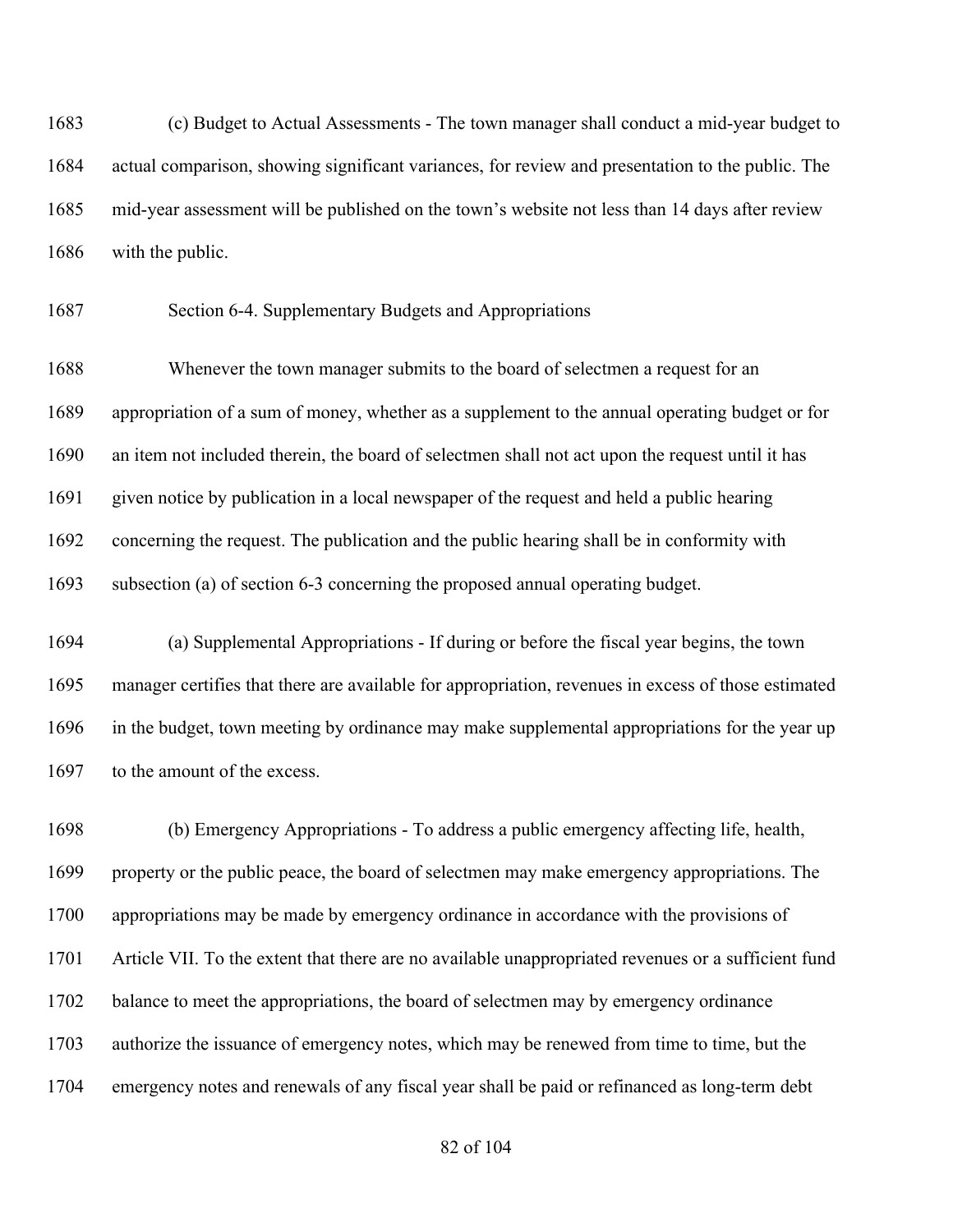not later than the last day of the fiscal year next succeeding that in which the emergency appropriation was made.

 (c) Reduction of Appropriations - If at any time during the fiscal year it appears probable to the town manager that the revenues or fund balances available will be insufficient to finance the expenditures for which appropriations have been authorized, the town manager shall report to 1710 the board of selectmen without delay, indicating the estimated amount of the deficit, any remedial action taken by the town manager and recommendations as to any other steps to be taken. The board shall then take such further action as it deems necessary to prevent or reduce any deficit and for that purpose it may by ordinance reduce or eliminate 1 or more appropriations.

 (d) Transfer of Appropriations - At any time during or before the fiscal year, the 1716 town manager, with concurrence from the finance committee and the board of selectmen, may transfer up to a maximum of \$25,000 of the unencumbered appropriation balance from 1 department, fund, service, strategy or organizational unit to the appropriation for other departments or organizational units or a new appropriation and shall report the transfers to the board of selectmen in writing within a 14-day period. The town manager may also, with concurrence from the finance committee and board of selectmen, transfer funds among line items within a department, fund, service, strategy or organizational unit and shall report the transfers to the board of selectmen in writing within a 14-day period.

 (e) Limitation; Effective Date - No appropriation for debt service may be reduced or transferred, except to the extent that the debt is refinanced and less debt service is required, and no appropriation may be reduced below an amount required by-law to be appropriated or by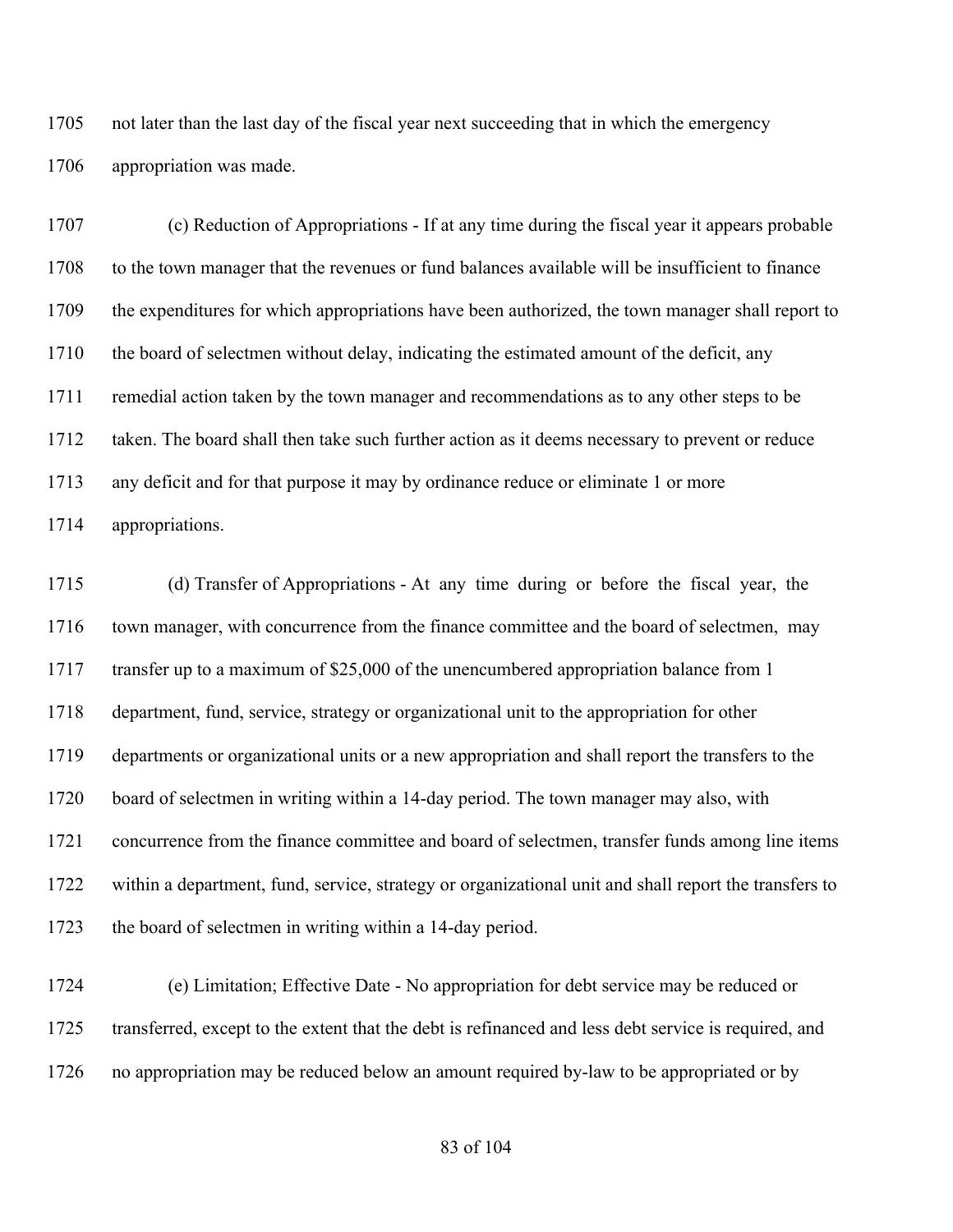| 1727 | more than the amount of the unencumbered balance thereof. The supplemental and emergency           |
|------|----------------------------------------------------------------------------------------------------|
| 1728 | appropriations and reduction or transfer of appropriations authorized by this section may be       |
| 1729 | made effective immediately upon adoption.                                                          |
| 1730 | Section 6-5. Administration and Fiduciary Oversight of the Budget                                  |
| 1731 | The board of selectmen shall provide by ordinance the procedures for administration and            |
| 1732 | fiduciary oversight of the budget.                                                                 |
| 1733 | Section 6-6. Capital Improvements Program                                                          |
| 1734 | (a) Preparation - The town manager shall, in conjunction with any committee established            |
| 1735 | for the purpose, annually submit a 5-year capital improvement program to the board of selectmen    |
| 1736 | at least 30 days before the date for submission of the operating budget, unless some other time is |
| 1737 | provided by ordinance.                                                                             |
| 1738 | (b) Contents - The capital program shall include:                                                  |
| 1739 | (1) A clear general summary of its contents;                                                       |
| 1740 | (2) Identification of the long-term goals of the community;                                        |
| 1741 | (3) A list of all capital improvements and other capital expenditures which are proposed           |
| 1742 | to be undertaken during the fiscal years next ensuing, with appropriate supporting information as  |
| 1743 | to the necessity for each;                                                                         |
| 1744 | (4) Cost estimates and recommended time schedules for each improvement or other                    |
| 1745 | capital expenditure;                                                                               |
| 1746 | (5) Method of financing upon which each capital expenditure is to be reliant;                      |

# of 104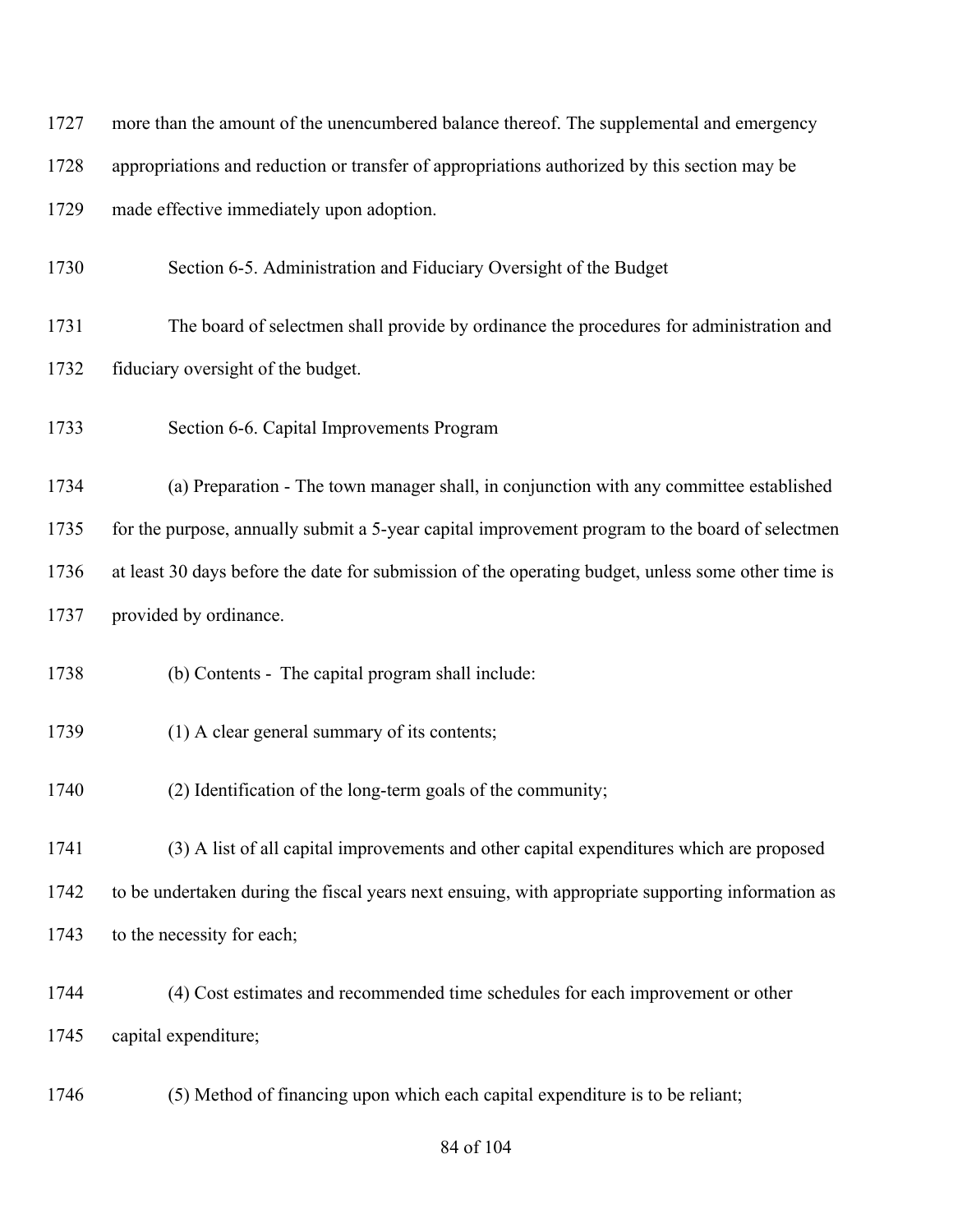(6) The estimated annual cost of operating and maintaining the facilities to be constructed or acquired;

 (7) A commentary on how the plan addresses the sustainability of the community and the region of which it is a part; and

 (8) Methods to measure outcomes and performance of the capital plan related to the long-term goals of the community.

 The above shall be revised and extended each year with regard to capital improvements still pending or in process of construction or acquisition.

 (c) Public Hearing – The board of selectmen shall publish in a newspaper of general circulation in the town a summary of the proposed capital improvement plan as submitted by the town manager by a notice stating: (1) the times and places where copies of the entire proposed capital improvement plan are available for inspection by the public; and (2) the date, time and place not less than 14 days after the publication, when a public hearing on the proposed capital improvement plan is be held by the board of selectmen. The proposed capital improvement plan 1761 shall be published on the town's website not less than 14 days before the date of the public hearing.

 (d) Adoption of the Capital Improvement Program - Town meeting shall adopt the capital improvement plan, with or without amendments, at the annual town meeting; provided, however 1765 that each amendment must be voted separately and that any increase in the capital improvement 1766 plan as submitted must clearly identify and approve the method of financing proposed to accomplish the increase. The proposed capital improvement plan shall be published on the town's website upon adoption.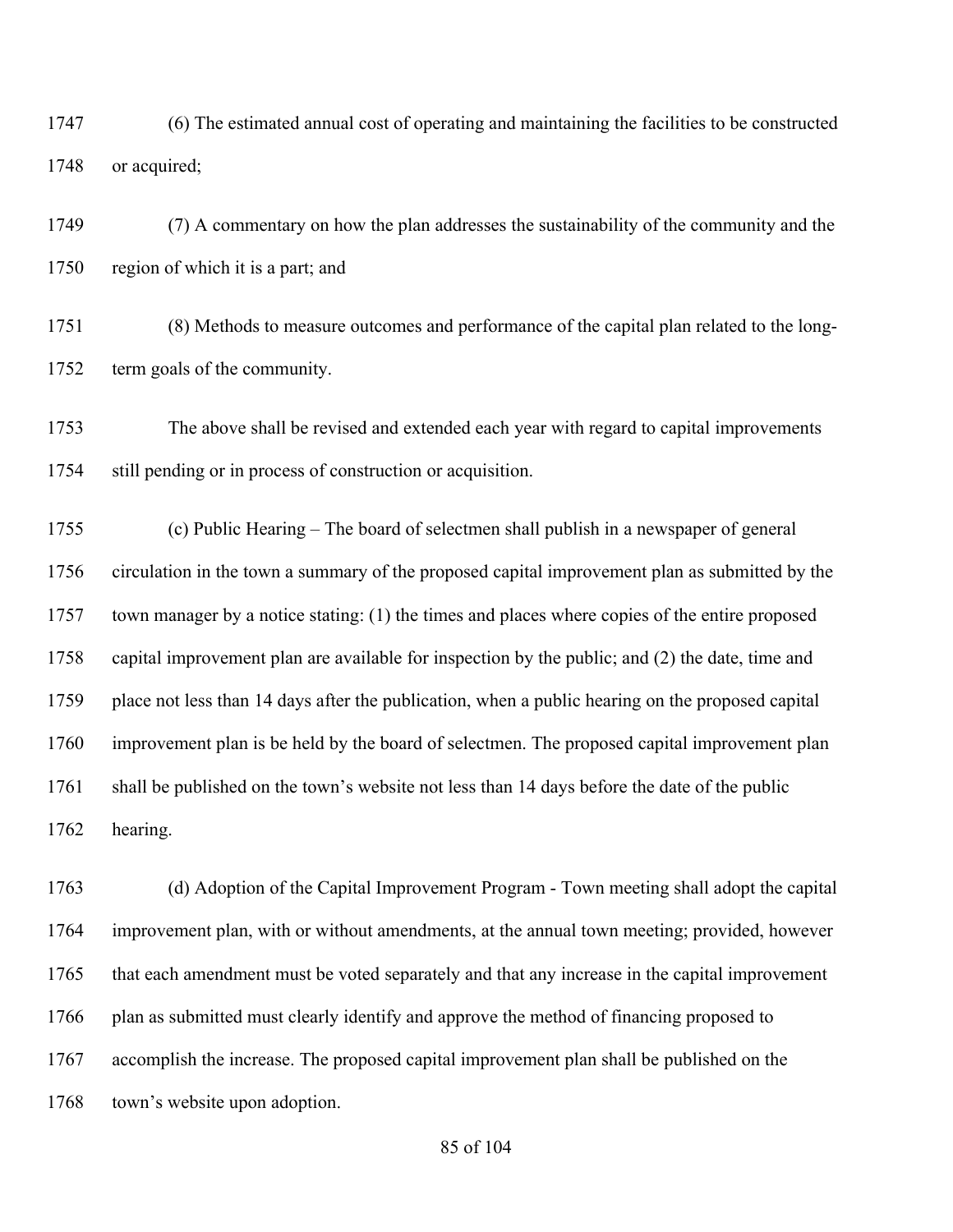#### Section 6-7. Long-Term Financial Forecast

 (a) The town manager shall annually prepare a 5-year financial forecast of town revenue, expenditures and the general financial condition of the town. The forecast shall include, but not be limited to: an identification of factors which will impact on the financial condition of the town; revenue and expenditure trends; potential sources of new or expanded revenues; and any long or short-term actions which may be taken that may enhance the financial condition of the town. The forecast shall be submitted to the board of selectmen and finance committee and shall be available to the public for inspection. The long-term financial forecast shall be published on the town's website and when updates occur, they shall be posted in a timely manner.

# Section 6-8. Annual Independent Audit

 The board of selectmen shall provide for an independent annual audit of all town accounts and may provide for more frequent audits as it deems necessary. An independent certified public accountant or firm of accountants shall make the audits. The audits should be performed in accordance with generally-accepted auditing standards and generally-accepted governmental auditing standards.

 The board of selectmen shall designate not fewer than 3 of its members to serve as an audit committee. This audit committee shall:

1786 (1) Lead the process of selecting an independent auditor;

 (2) Direct the work of the independent auditor as to the scope of the annual audit and any 1788 matters of concern with respect to internal controls; and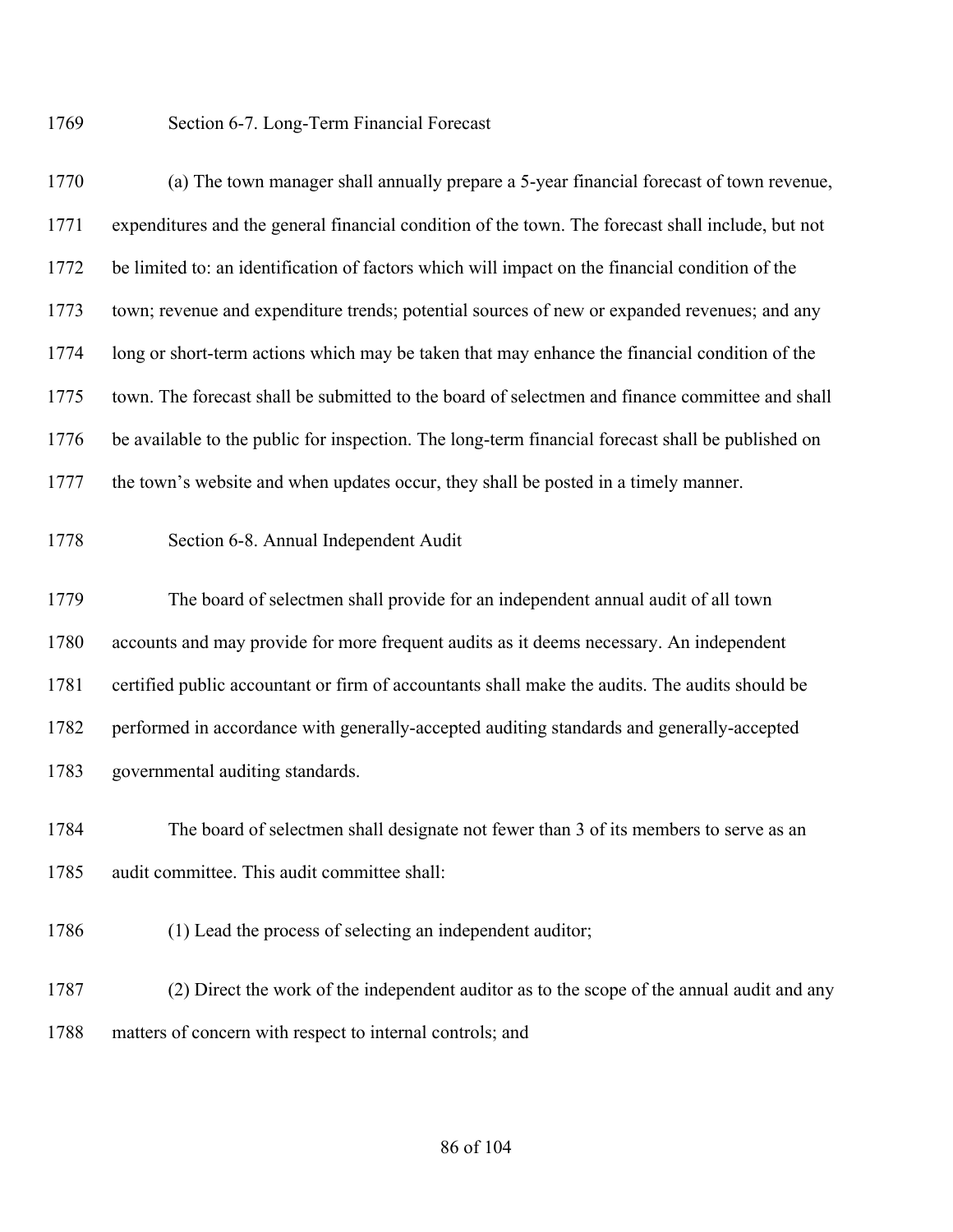(3) Receive the report of the internal auditor and present that report to the board with any recommendations from the audit committee.

 The board of selectmen shall, using competitive bidding, designate an accountant or firm annually, or for a period not exceeding 5 years, but the designation for a particular fiscal year shall be made not later than 30 days after the beginning of the fiscal year. The standard for independence is that the auditor must be capable of exercising objective and impartial judgment on all issues encompassed within the audit engagement. No accountant or firm may provide other services to the town during the time it is retained to provide independent audits to the town. The board of selectmen may waive this requirement by a majority vote at a public hearing. If the commonwealth makes such an audit, the board may accept it as satisfying the requirements of this section.

Section 6-9. Financial Committee

 (a) There shall be a finance committee consisting of 9 members, appointed each for a 3- year staggered term, the members of which shall be appointed as follows: 3 members by the town manager; 3 members by the board of selectmen; and 3 members by the town moderator. The finance committee shall report its recommendations on finance related articles contained in a town meeting warrant, in writing, at least 10 days before a scheduled town meeting. Before preparing its recommendations, the finance committee shall hold 1 or more meetings to permit discussion of the subject matter of all finance articles contained in the warrant, except those articles subject to public hearings by other multiple-member town bodies and not containing appropriations. The finance committee shall have such additional powers and duties as may be provided by the General Laws, by this charter or by by-law.

#### of 104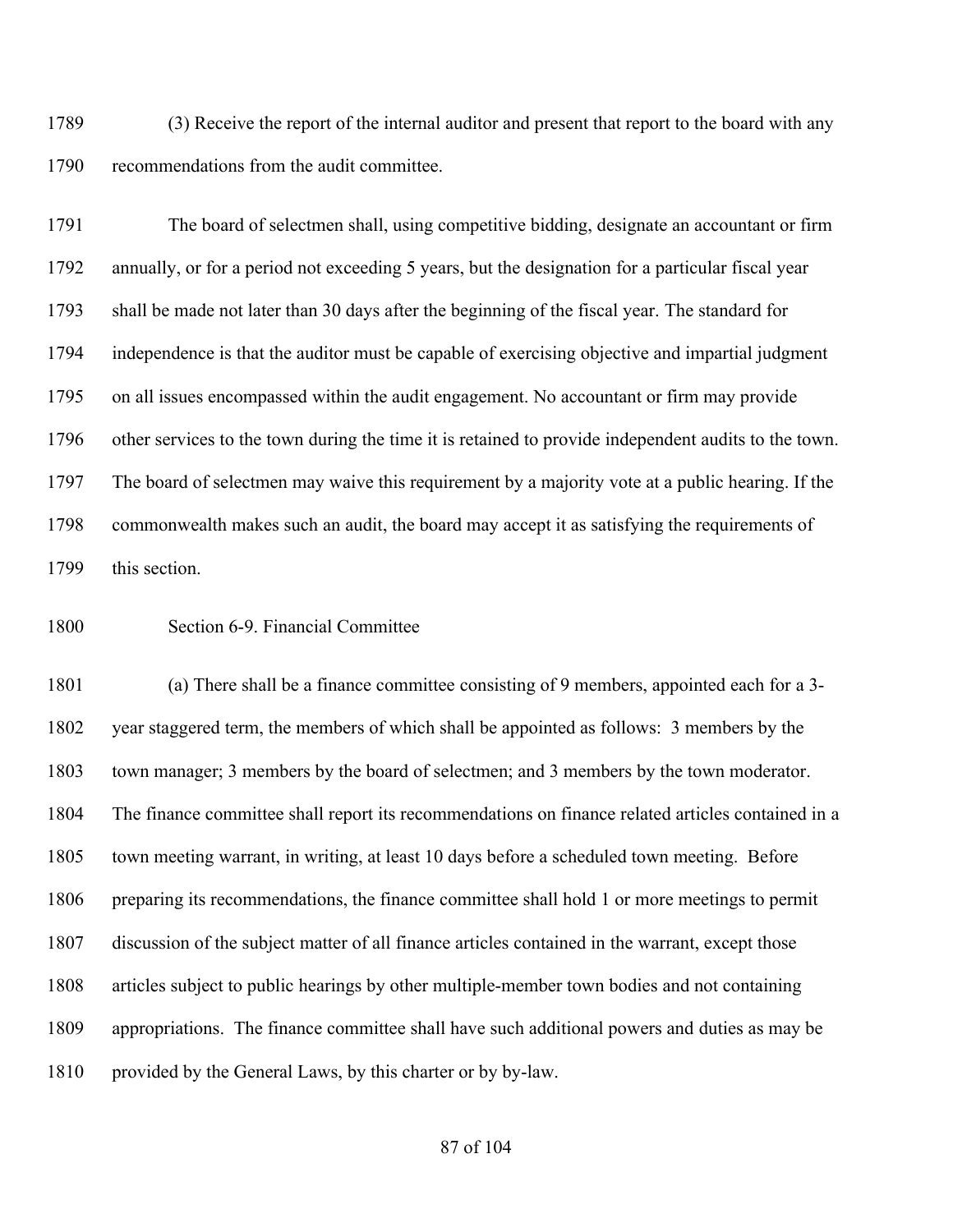(b) The finance committee, town accountant and town treasurer-collector shall support the overall budget process. The town accountant and treasurer-collector shall have ex-officio membership, without voting rights on the committee. The finance committee shall carry out its duties in accordance with the provisions of the General Laws, this charter and by-law and it shall have regular and free access and inspection rights to all books and accounts of all town departments or offices. The committee shall carefully examine all budget and appropriations proposals and shall issue its review thereon before consideration, debate and vote by the board of selectmen. Section 6-10. Financial Management Standards The board of selectmen may by ordinance establish reasonable standards relating to the management of financial systems and practices. Any standards adopted shall conform to modern concepts of financial management. Section 6-11. Public Records Copies of the budget, capital program, independent audits and appropriation and revenue ordinances shall be public records and shall be published on the town's website. ARTICLE VII - ELECTIONS AND RELATED MATTERS Section 7-1. Town Elections The regular town election of town officers shall be held annually on the Saturday preceding the last Monday in April. Section 7-2. Non-Partisan Elections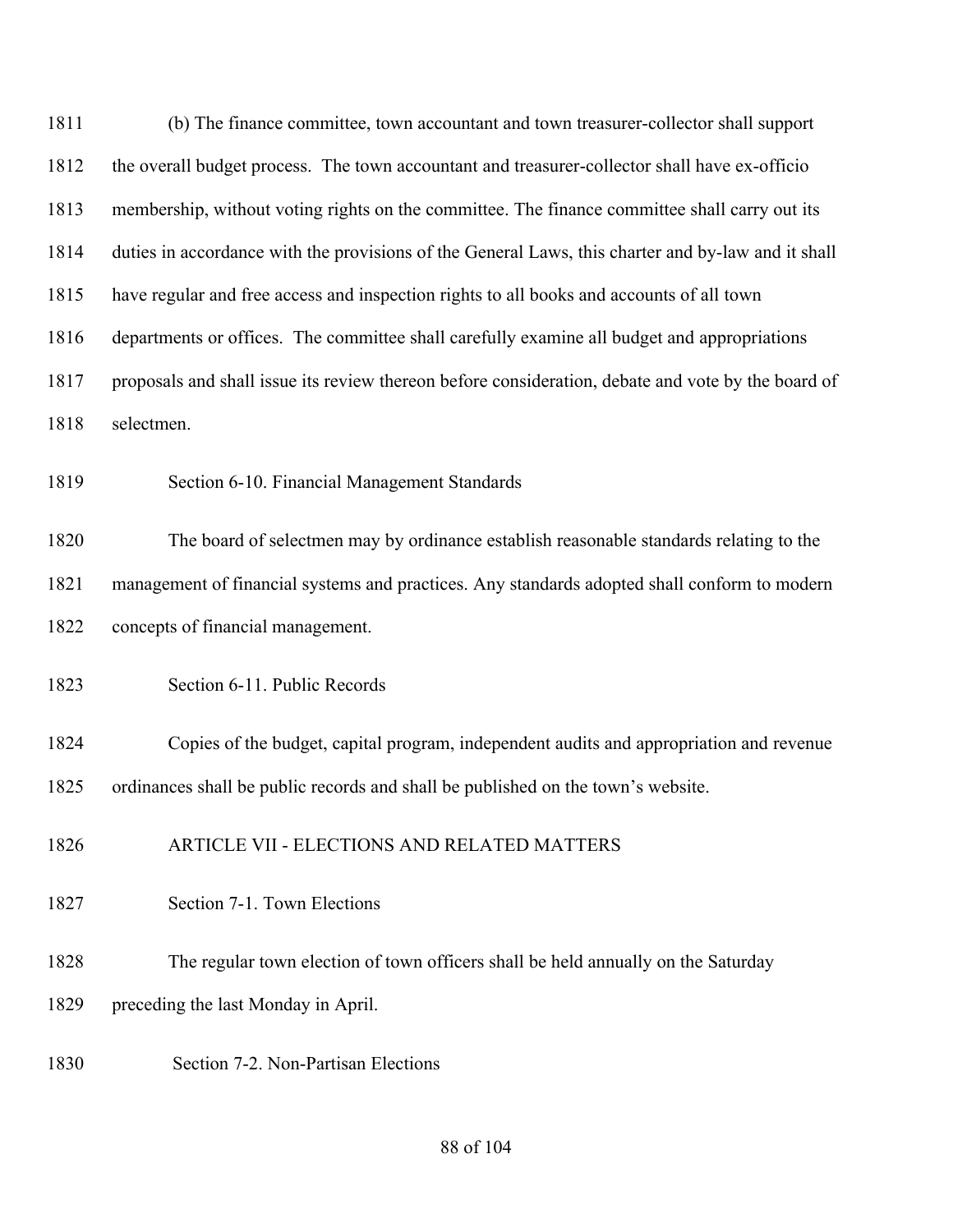All elections for town offices shall be non-partisan and election ballots shall be printed without any party mark, emblem or other designation whatsoever.

Section 7-3. Signature Requirements; Information to Voters; Ballot Position

 (a) Signature Requirements - The number of signatures of voters required to place the name of a candidate on the official ballot to be used at an election shall be as follows: For an office which is to be filled by the voters of the whole town, not less than 150; and for an office which is to be filled by the voters of a precinct, not less than 100 from such precinct.

 (b) Information to Voters - If the candidate in a regular town election is an incumbent elected by the voters to the office to which the candidate seeks election, against the candidate's name shall appear the phrase "candidate for re-election."

 (c) Ballot Position - The order in which names of candidates appear on the ballot for each office in a regular town election shall be determined by a drawing by lot conducted by the elected town clerk. At least 34 days before the date of the election, the town clerk shall post in a conspicuous place in the town hall the names and residences of the candidates for election who have duly qualified as candidates for election. The order of the names as to appear on the ballot shall be drawn by the town clerk. In drawing by lot for position on the ballot the candidates shall have an opportunity to be present in person or by one representative each.

Section 7-4. Districts

 The territory of the town shall be divided into 7 districts so established as to consist of as nearly an equal number of inhabitants as it is possible to achieve based on compact and contiguous territory, bounded insofar as possible by the center line of known streets or ways or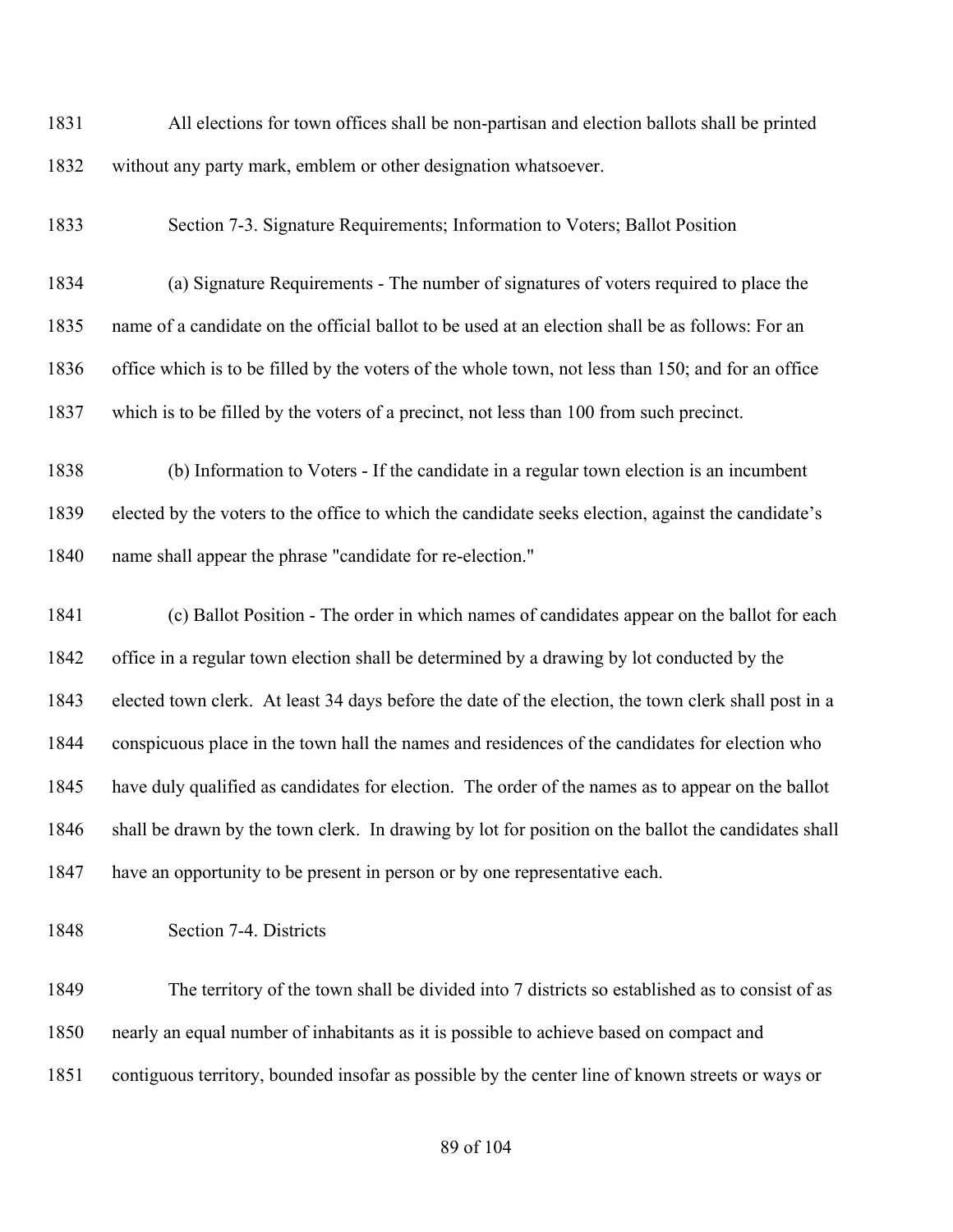by other well defined limits. Each district shall be composed of 1 or more voting precincts established in accordance with the General Laws. The board of selectmen shall from time to time, but at least once in each 10 years, review the districts to insure their uniformity in number of inhabitants.

Section 7-5. Application of State Laws

 Except as expressly provided in the charter and authorized by statute, all town elections shall be governed by federal, state and local laws relating to the right to vote, the registration of voters, the nomination of candidates, the conduct of elections, the submission of charter amendments and other propositions, the counting of votes and the declaration of results.

# ARTICLE VIII - CITIZEN PARTICIPATION MECHANISMS

## Section 8-1. Citizen Initiative Measures

 (a) Commencement - Initiative procedures shall be started by the filing of a proposed initiative petition with the elected town clerk. The petition shall be addressed to the board of selectmen, shall contain a request for the passage of a particular measure which shall be set forth in full in the petition and shall be signed by at least 50 voters. The petition shall be accompanied by an affidavit signed by 10 voters and shall contain their residential addresses stating they shall constitute the petitioners' committee and be responsible for circulating the petition and filing it in proper form. The person whose signature appears first on the affidavit accompanying the petition shall be designated as clerk.

 (b) Referral to Town Attorney - The elected town clerk shall, forthwith following receipt of each proposed petition, deliver a copy of the petition to the town attorney. The town attorney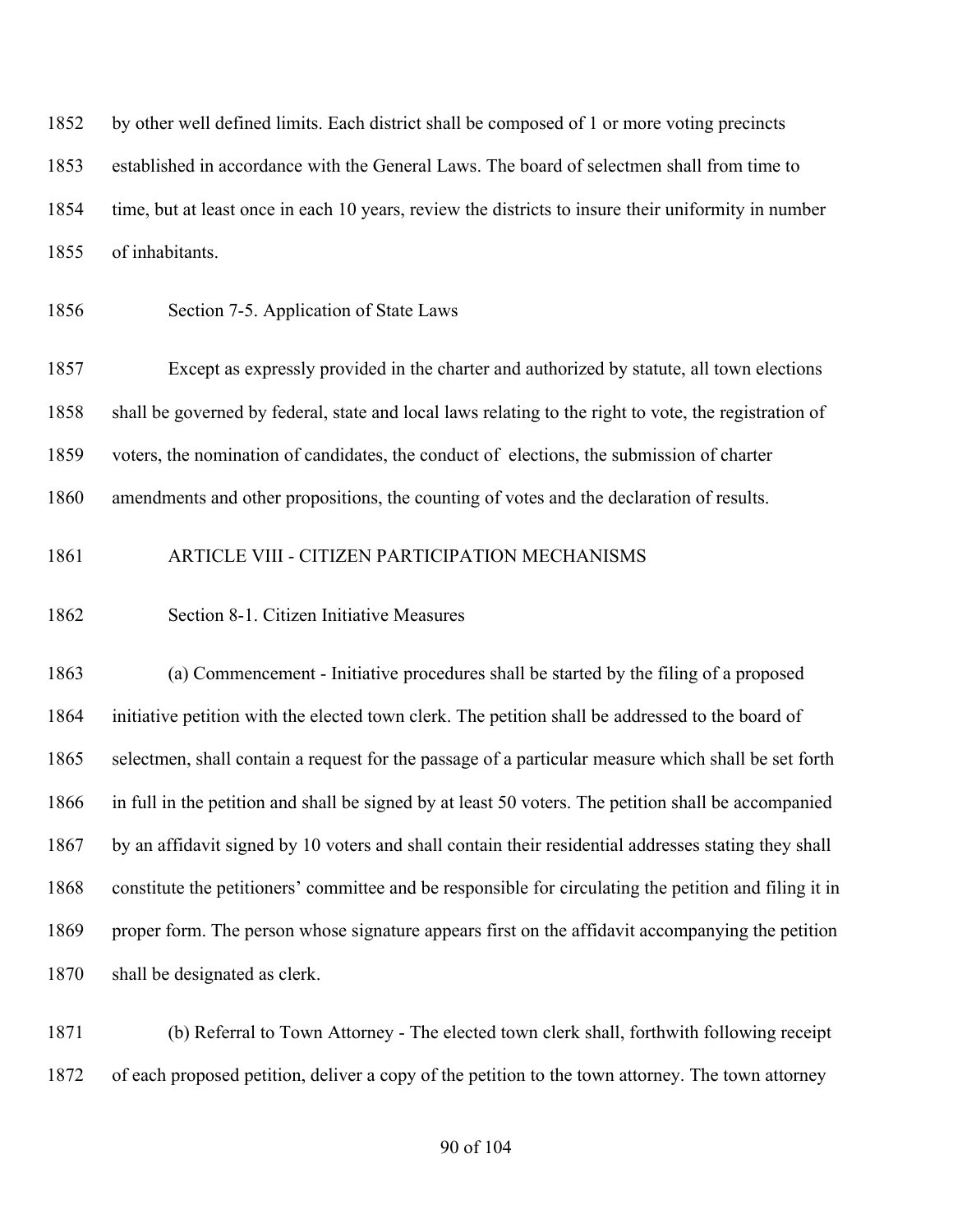shall, within 15 days following receipt of a copy of the petition, in writing, advise the elected town clerk whether the measure, as proposed, may lawfully be proposed by the initiative process and whether, in its present form, it may be lawfully adopted by the board of selectmen. If the opinion of the town attorney is that the measure is not in proper form, the reply shall state the reasons for the opinion, in full. A copy of the opinion of the town attorney shall also be mailed by the elected town clerk to the clerk of the petitioners' committee.

 (c) Submission to elected Town Clerk - If the opinion of the town attorney is that the petition is in a proper form, the elected town clerk shall provide blank forms for the use of subsequent signers and shall print at the top of each blank a fair, concise summary of the proposed measure, as determined by the town attorney, together with the names and addresses of the first 10 voters who signed the originating petition. Within 10 days following the date the blank forms are issued by the elected town clerk, the petitions shall be returned and filed with the elected town clerk signed by at least 10 per cent of the total number of voters as of the date of the most recent town election. Signatures to an initiative petition need not all be on 1 paper, but all such papers pertaining to any 1 measure shall be fastened together and shall be filed as a single instrument, with the endorsement thereon of the name and residence address of the person designated as filing the same. With each signature on the petition there shall also appear the street and number of the residence of each signer. Within 10 days following the filing of the petition the board of registrars of voters shall ascertain by what number of voters the petition has been signed and what percentage that number is of the total number of voters as of the date of the most recent town election and shall return the petition along with a certificate showing the results of the examination of the registrars of voters to the elected town clerk. A copy of the certificate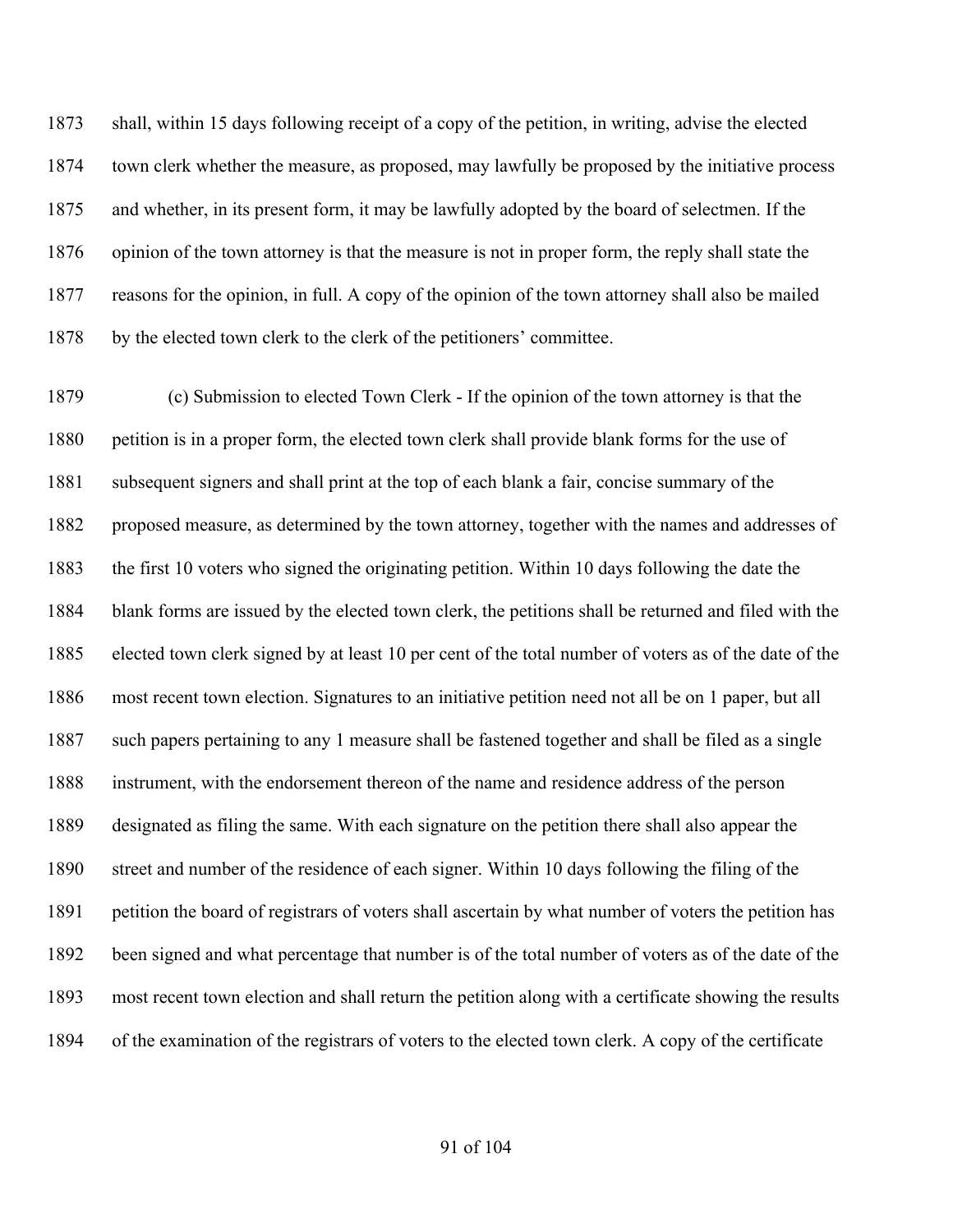of the board of registrars of voters shall be mailed to the person designated as clerk of the petitioners' committee.

 (d) Action on Petitions - Within 30 days following the date a petition has been returned to the elected town clerk, and after publication in accordance with the provisions of this section, the board of selectmen may pass the measure without alteration, subject to the referendum vote provided by this charter or, the board of selectmen shall call a special election to be held on a date fixed by it not less than 35 nor more than 60 days after the date of the certificate hereinbefore mentioned, and shall submit the proposed measure without alteration to a vote of the voters of the town at that election; provided, however, that if a town election is otherwise to occur within 120 days after the date of the certificate, the board of selectmen may, at its discretion, omit the calling of a special election and submit the proposed measure to the voters at the approaching election. The ballots used when voting upon a proposed measure under this section shall state the nature of the measure in terms sufficient to show the substance thereof as set forth in subsection (f).

 (e) Publication - The full text of an initiative measure which is submitted to the voters shall be published in a local newspaper and on the town's website not less than 7 nor more than 14 days preceding the date of the election at which the question is to be voted upon. Additional copies of the full text shall be available for distribution to the public in the office of the elected town clerk and on the town's website.

 (f) Form of Question - The ballots used when voting on a measure proposed by the voters under this section shall contain a question in substantially the following form:

Shall the following measure which was proposed by an initiative petition take effect?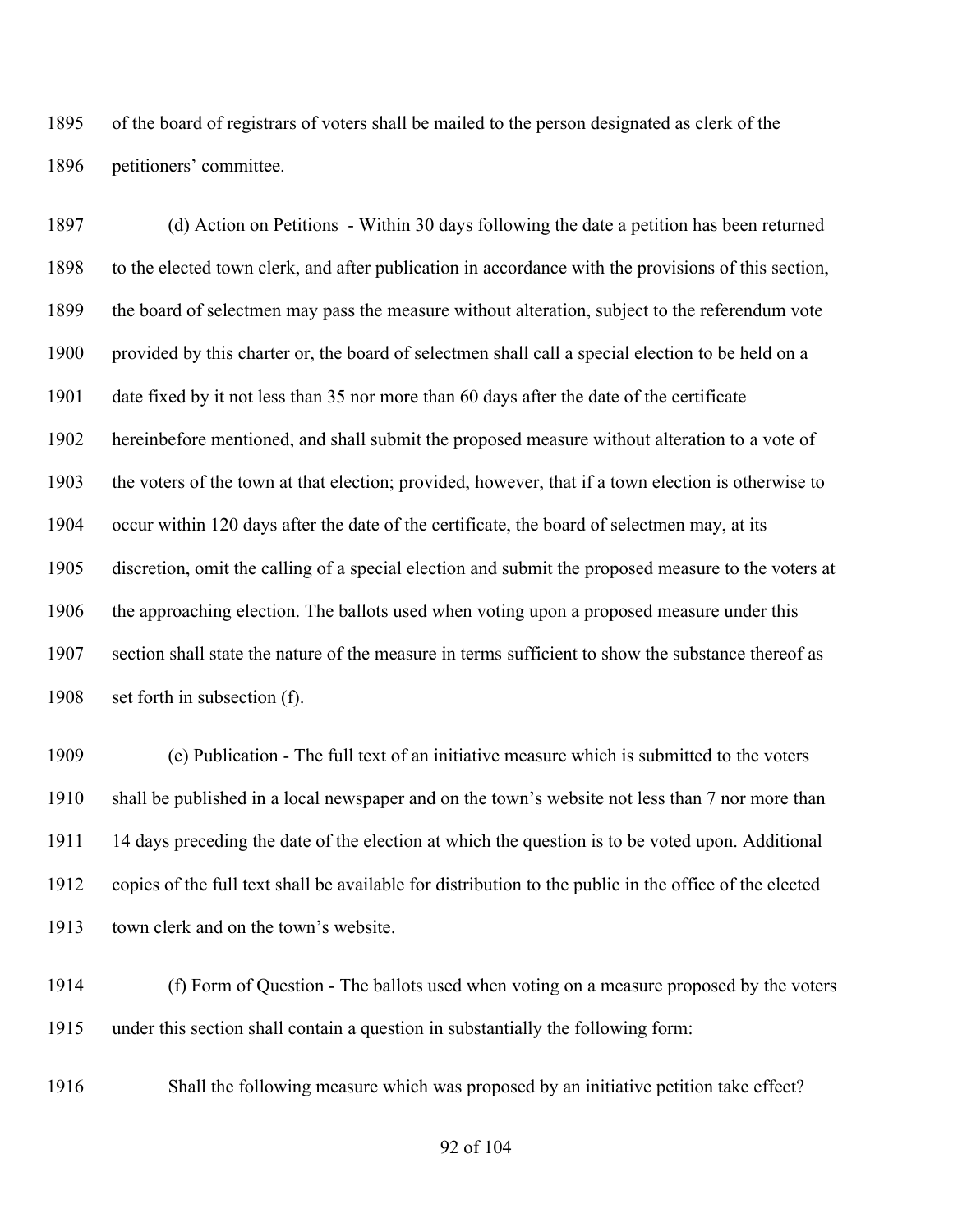(Here insert a fair, concise summary prepared and approved by the town attorney.)

#### YES NO

 (g) Time of Taking Effect - If a majority of the votes cast on the question is in the affirmative, the measure shall be deemed to be effective forthwith, unless a later date is specified in the measure.

 Section 8-2. Citizen Referendum Procedures; Referendum Petition; Effect on Final Passage

 If within 10 days after the final passage of a measure, a petition signed by voters equal in number to at least 5 per cent of the total number of voters and addressed to the board of selectmen, protesting against the measure or any part thereof taking effect, is filed with the elected town clerk, the same shall thereupon and thereby be suspended from taking effect and the board of selectmenshall immediately reconsider the measure or part thereof and if the measure or part thereof is not entirely rescinded, the board of selectmen shall submit the same to a vote of the voters either at the next regular town election or at a special election which may, in the board of selectmen's discretion, be called for the purpose and the measure or part thereof shall forthwith become null and void unless a majority of the voters voting on the same at the election vote in favor thereof.

Section 8-3. Required Voter Participation

 For any measure to be effective under initiative procedure and for any measure to be declared null and void under any referendum procedure, at least 20 per cent of the voters shall vote at an election upon which an initiative or referendum question is submitted to the voters.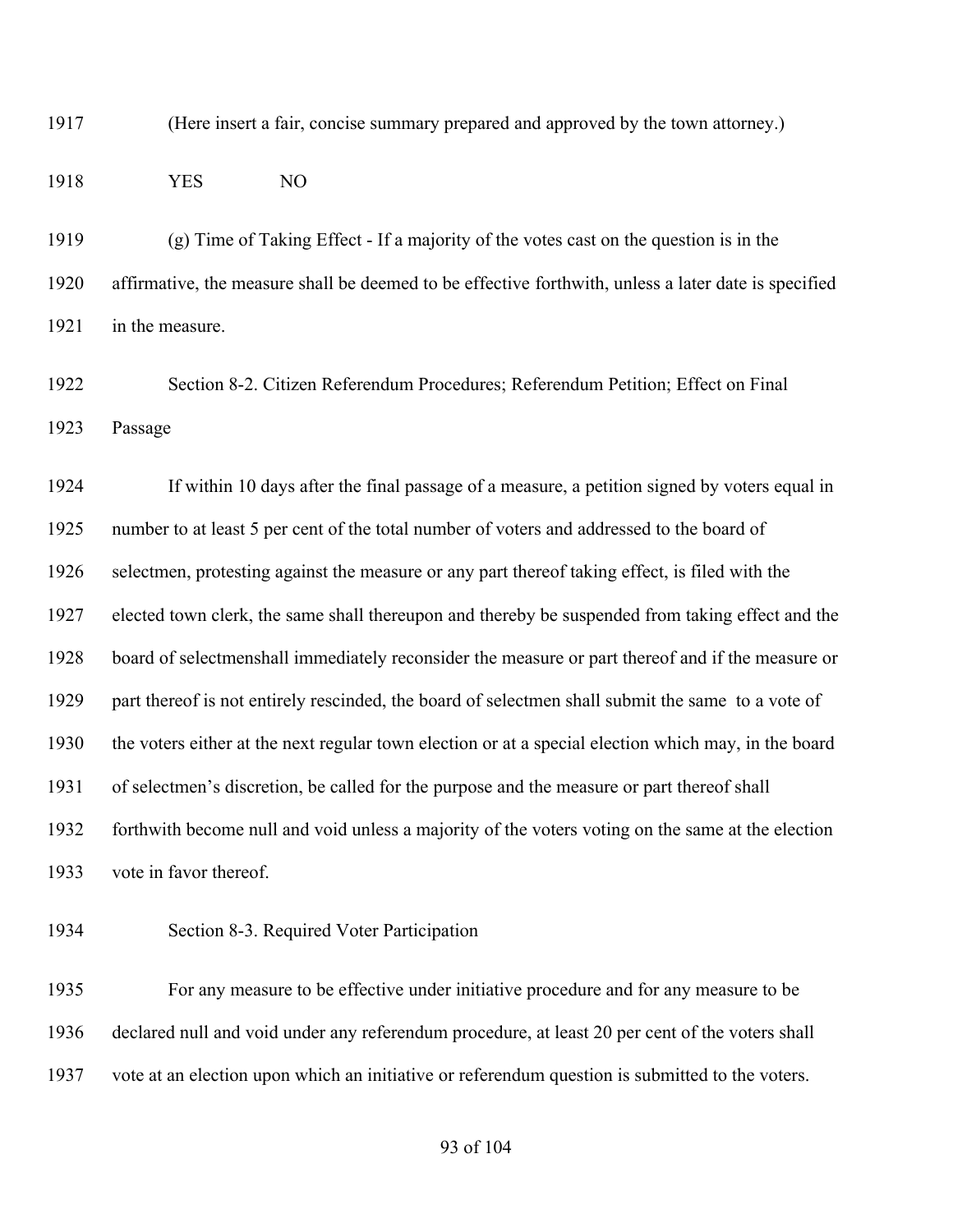| 1938 | Section 8-4. Measures Not Subject to Initiative and Referendum                                    |
|------|---------------------------------------------------------------------------------------------------|
| 1939 | Measures which include the following subject matter shall not be subject to initiative and        |
| 1940 | referendum procedures:                                                                            |
| 1941 | (1) revenue loan orders;                                                                          |
| 1942 | (2) appropriations for the payment of debt or debt service;                                       |
| 1943 | (3) internal operational procedures of the board of selectmen;                                    |
| 1944 | (4) emergency measures;                                                                           |
| 1945 | (5) the town budget as a whole or the school committee budget as a whole;                         |
| 1946 | (6) appropriation of funds to implement a collective bargaining agreement;                        |
| 1947 | (7) procedures relating to election, appointment, removal, discharge or other personnel           |
| 1948 | action; and                                                                                       |
| 1949 | (8) proceedings providing for the submission or referral of a matter to the voters at an          |
| 1950 | election.                                                                                         |
| 1951 | Section 8-5. Submission of Proposed Measure to Voters                                             |
| 1952 | The board of selectmen may, of its own motion, submit a proposed measure or a                     |
| 1953 | proposition for the repeal or amendment of a measure, to a vote of the voters for adoption or     |
| 1954 | rejection at a general or special town election. The board shall also allow for the submissions   |
| 1955 | upon request of the regional school committee if a measure originates with that committee and     |
| 1956 | pertains to the affairs under its administration. Any action of the board of selectmen shall have |
|      |                                                                                                   |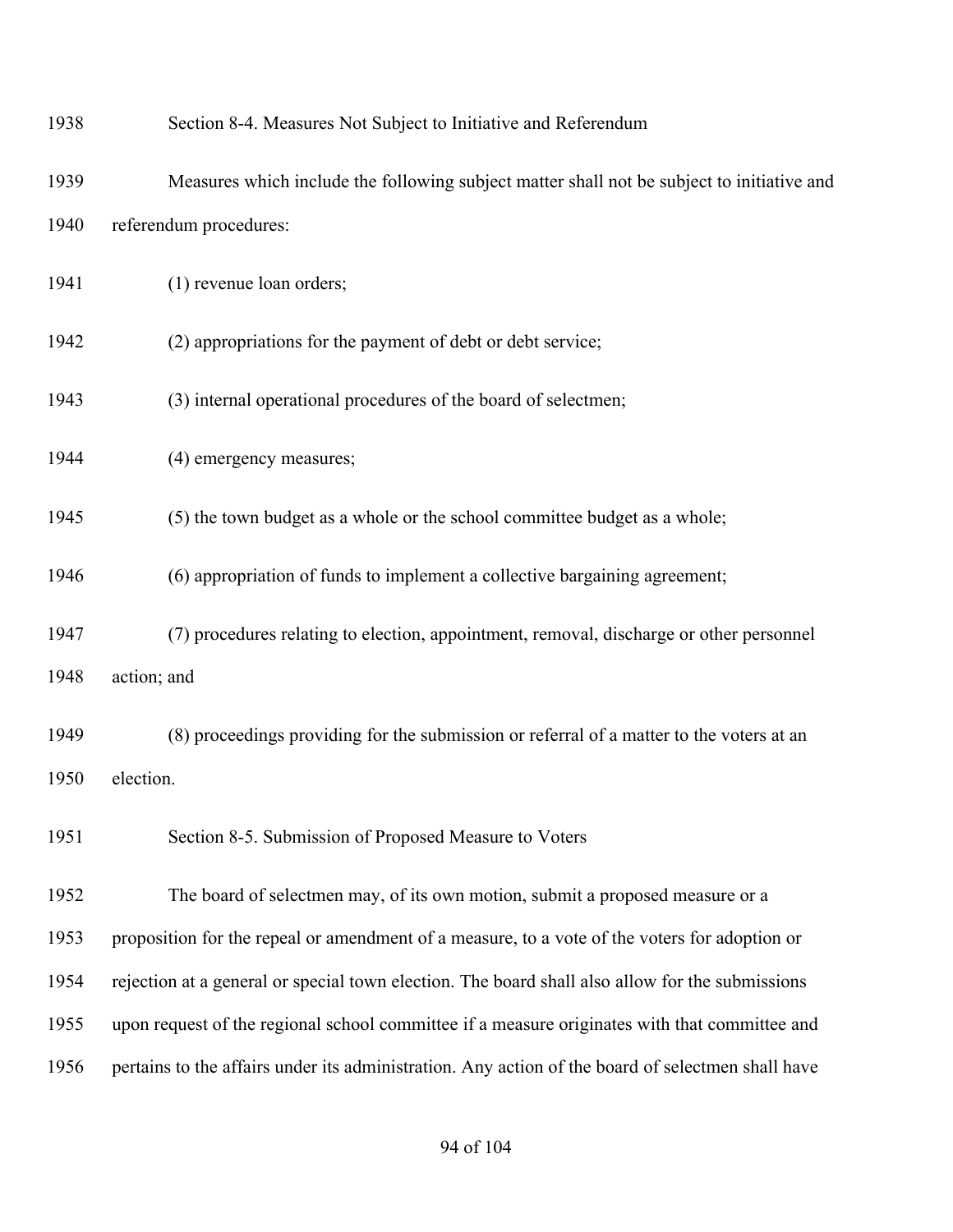the same force and effect as are provided herein for submission of the measures on petition by 1958 the voters.

Section 8-6. Measures with Conflicting Provisions

 If 2 or more proposed measures passed at the same election contain conflicting provisions, only the 1 receiving the greater number of affirmative votes shall take effect.

Section 8-7. Free Petition

 (a) Individual Petitions, Action Discretionary - The board of selectmen shall receive all petitions which are addressed to them and signed by a voter, as certified by the town board of registrars of voters, or its successor, and may, at their discretion, take action with regard to petitions as they deem necessary and appropriate.

 (b) Group Petitions; Action Required - The board of selectmen shall hold a public hearing and act by taking a vote on the merits of every petition which is addressed to it and which is signed by at least 150 voters, as certified by the town board of registrars of voters, or its successor. The hearing shall be held by the board of selectmen or by a committee or subcommittee thereof and the action by the board of selectmen shall be taken not later than 2 months after the petition is filed with the elected town clerk. Hearings on 2 or more petitions filed under this section may be held at the same time and place. The elected town clerk shall mail 1974 notice of the hearing to the 10 petitioners whose names first appear on each petition at least 7 days before the hearing. Notice by publication at least 7 days before all hearings shall also be made and shall be at public expense. No hearing shall be heard upon any 1 subject more than once in any given 12 month period. All papers with signatures shall be filed in the office of elected town clerk as 1 instrument on 1 date and time.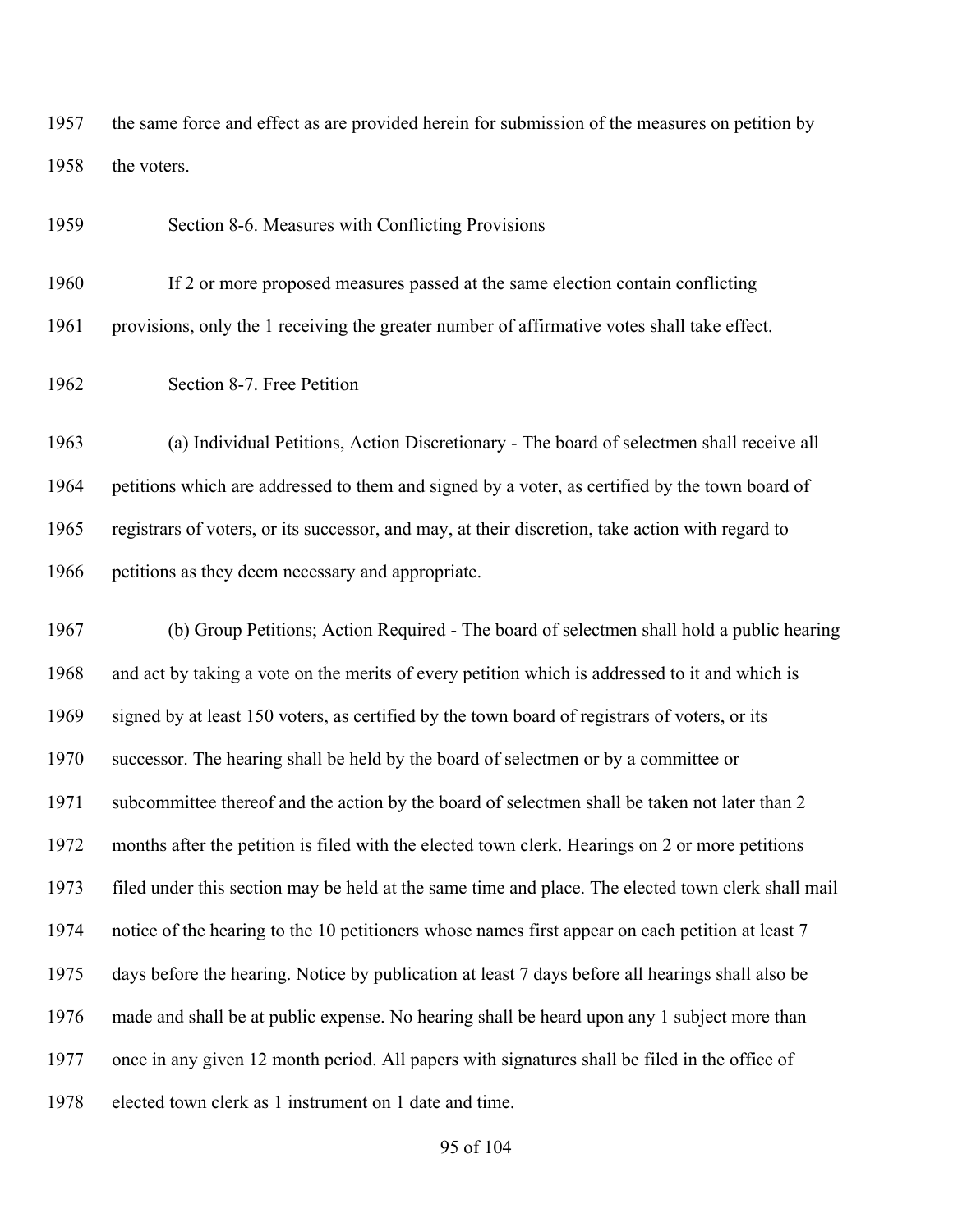ARTICLE IX - GENERAL PROVISIONS

Section 9-1. Conflicts of Interest

 (a) Conflicts of Interest - The use of public office for private gain is prohibited. The board of selectmen shall implement this prohibition by ordinance, the terms of which shall include, but not be limited to: acting in an official capacity on matters in which the official has a private financial interest clearly separate from that of the general public; the acceptance of gifts and other things of value; acting in a private capacity on matters dealt with as a public official; the use of confidential information; and appearances by town officials before other town agencies on behalf of private interests. This ordinance shall include a statement of purpose and shall provide for reasonable public disclosure of finances by officials with major decision- making authority over monetary expenditures and contractual and regulatory matters and, insofar as permissible under any general or special law, shall provide for fines and imprisonment for violations.

Section 9-2. Prohibitions.

(a) Activities Prohibited - The following activities are prohibited:

 (1) No person shall be appointed to or removed from, or in any way favored or discriminated against with respect to a town position or appointive town administrative office because of race, gender, age, sexual orientation, disability, religion, country of origin or political affiliation.

 (2) No person shall willfully make a false statement, certificate, mark, rating or report in regard to a test, certification or appointment under the provisions of this charter or the rules and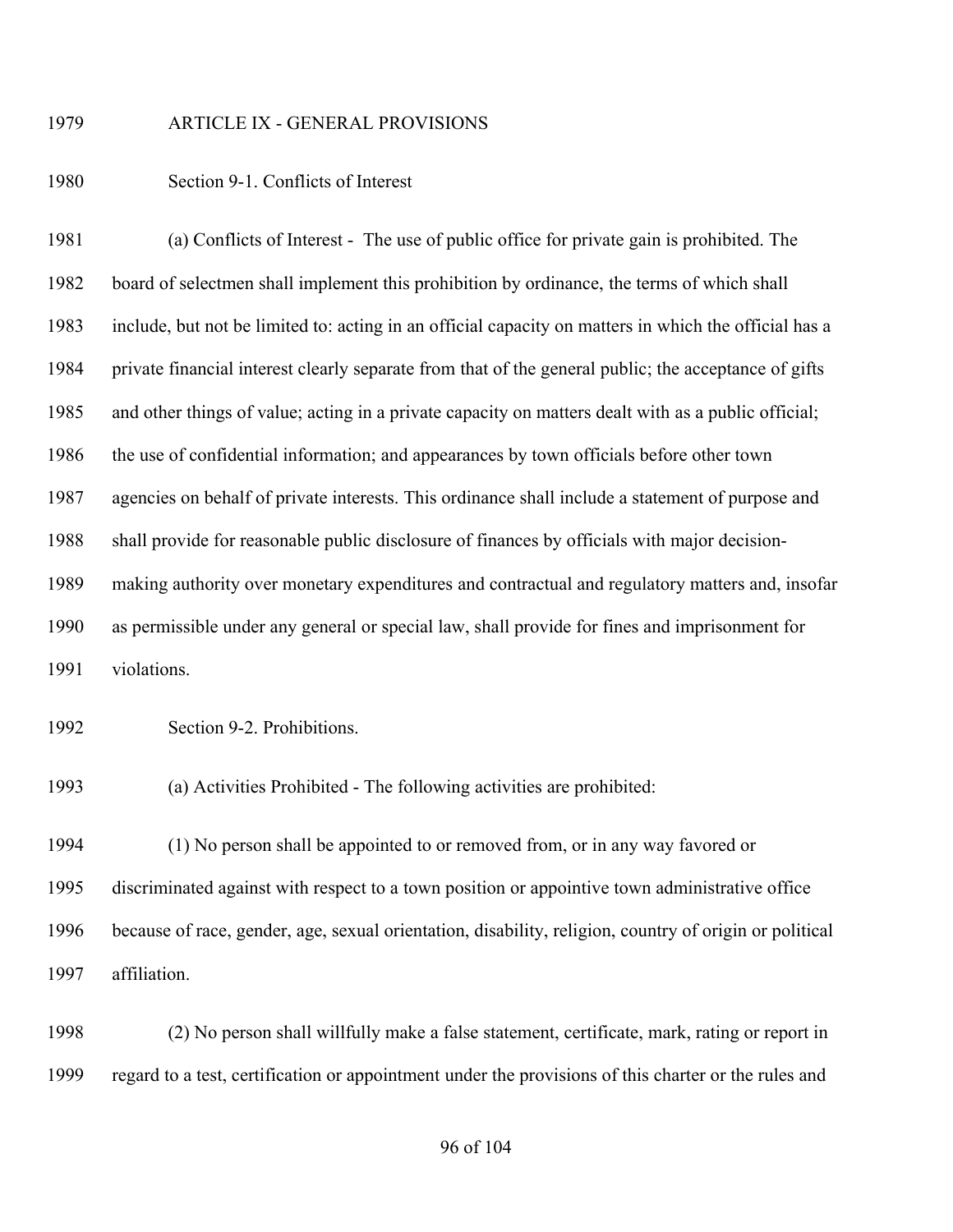regulations made there under, or in any manner commit or attempt to commit fraud preventing 2001 the impartial execution of the provisions, rules and regulations.

 (3) No person who seeks appointment or promotion with respect to a town position or appointive town administrative office shall directly or indirectly give, render or pay money, service or other valuable thing to a person for or in connection with his test, appointment, proposed appointment, promotion or proposed promotion.

 (4) During working hours, no town employee shall knowingly or willfully participate in any aspect of a political campaign on behalf of or opposition to a candidate for town office. This section shall not be construed to limit a person's right to exercise rights as a citizen to express opinions or to cast a vote, nor shall it be construed to prohibit a person from active participation 2010 in political campaigns at any other level of government.

 (b) Penalties - A person found to be in of a violation of this section shall be ineligible for a period of 5 years following the conviction to hold a town office or position and, if an officer or employee of the town, shall immediately forfeit the person's office or position. The board of selectmen may establish by ordinance further penalties as it may deem appropriate.

Section 9-3. Campaign Finance

 (a) Disclosure - The board of selectmen shall enact ordinances to protect the ability of town residents to be informed of the financing used in support of, or against, campaigns for 2018 locally elected office. The terms of the ordinances shall include, but not be limited to: requirements upon candidates and candidate committees to report in a timely manner to the appropriate town office; contributions received, including the name, address, employer and occupation of each contributor who has contributed \$200 or more; expenditures made; and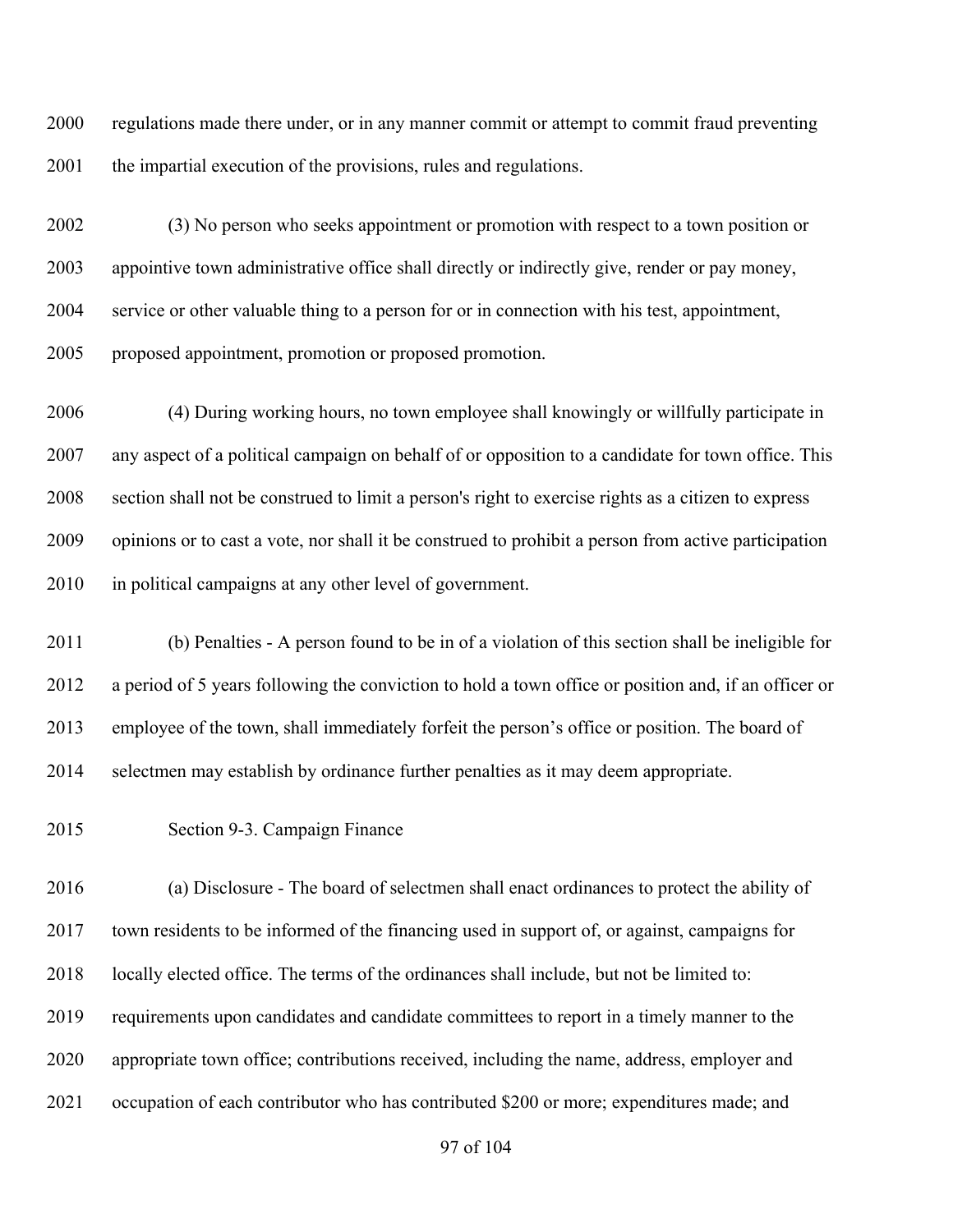obligations entered into by the candidate or candidate committee. In so far as is permissible under any general or special laws, the regulations shall also provide for fines and imprisonment for violations. The ordinance shall provide for convenient public disclosure pursuant to section 26 of chapter 55.

 (b) Contribution and Spending Limitations - In order to combat the potential for, and appearance of, corruption, and to preserve the ability of all qualified citizens to run for public office, the town shall, in so far as is permitted by state and federal law, have the authority to enact ordinances designed to limit contributions and expenditures by, or on behalf of, candidates 2030 for locally elected office. Ordinances under this section may include, but are not limited to: limitations on candidate and candidate committees that affect the amount, time, place and source of financial and in-kind contributions; and voluntary limitations on candidate and candidate committee expenditures tied to financial or non-financial incentives.

Section 9-4. Charter Revision or Amendment

 (a) In General - The charter may be replaced, revised or amended in accordance with any procedure made available by Article LXXXIX of the Amendments to the Constitution and any general or special laws enacted to implement the constitutional amendment.

 (b) Periodic Review - No later than the first day of July, at 6-year intervals, the board of selectmen shall provide for a review and propose revisions to the town charter. The review shall 2040 be conducted by a special committee to consist of 7 residents of the town appointed by the chairman of the board of selectmen with the approval of the board of selectmen. The committee shall file a report within the year recommending any changes in the charter which it may deem to be necessary or desirable, unless an extension is granted by vote of the board of selectmen.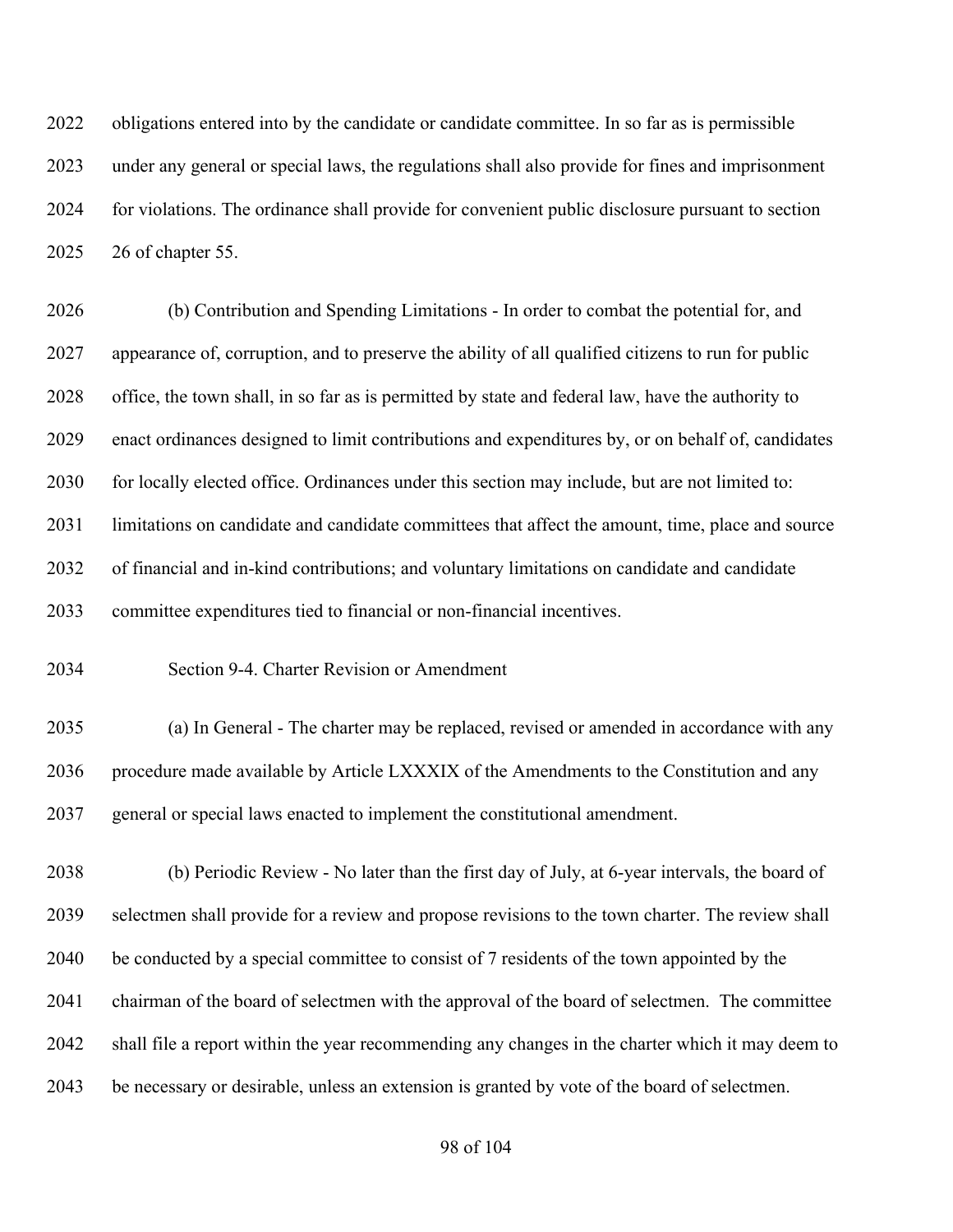Section 9-5. Severability

 The provisions of this charter are severable. If any of the provisions of this charter are held to be unconstitutional, or invalid, the remaining provisions of this charter shall not be affected thereby. If the application of this charter, or any of its provisions, to any person or circumstances is held to be invalid, the application of the charter and its provisions to other persons or circumstances shall not be affected thereby.

Section 9-6. Rules of Interpretation

The following rules shall apply when interpreting the charter:

 (a) Specific Provisions to Prevail - To the extent that a specific provision of the charter shall conflict with any provision expressed in general terms, the specific provision shall prevail.

 (b) Number and Gender - Words imparting the singular number may extend and be applied to several persons or things, words imparting the plural number may include the singular and words imparting the masculine gender shall include the feminine gender.

 (c) References to General Laws - All references to the General Laws or the laws of the Commonwealth contained in the charter refer to the General Laws of the commonwealth of Massachusetts and are intended to include any amendments or revisions to the chapters and sections or to the corresponding chapters and sections of any rearrangement of the General Laws enacted subsequent to the adoption of the charter.

 (d) Computation of Time - Unless otherwise specified by the General Laws, in computing time under the charter, if 7days or less, only business days, not including Saturdays, Sundays, or legal holidays shall be counted and if more than 7 days, every day shall be counted.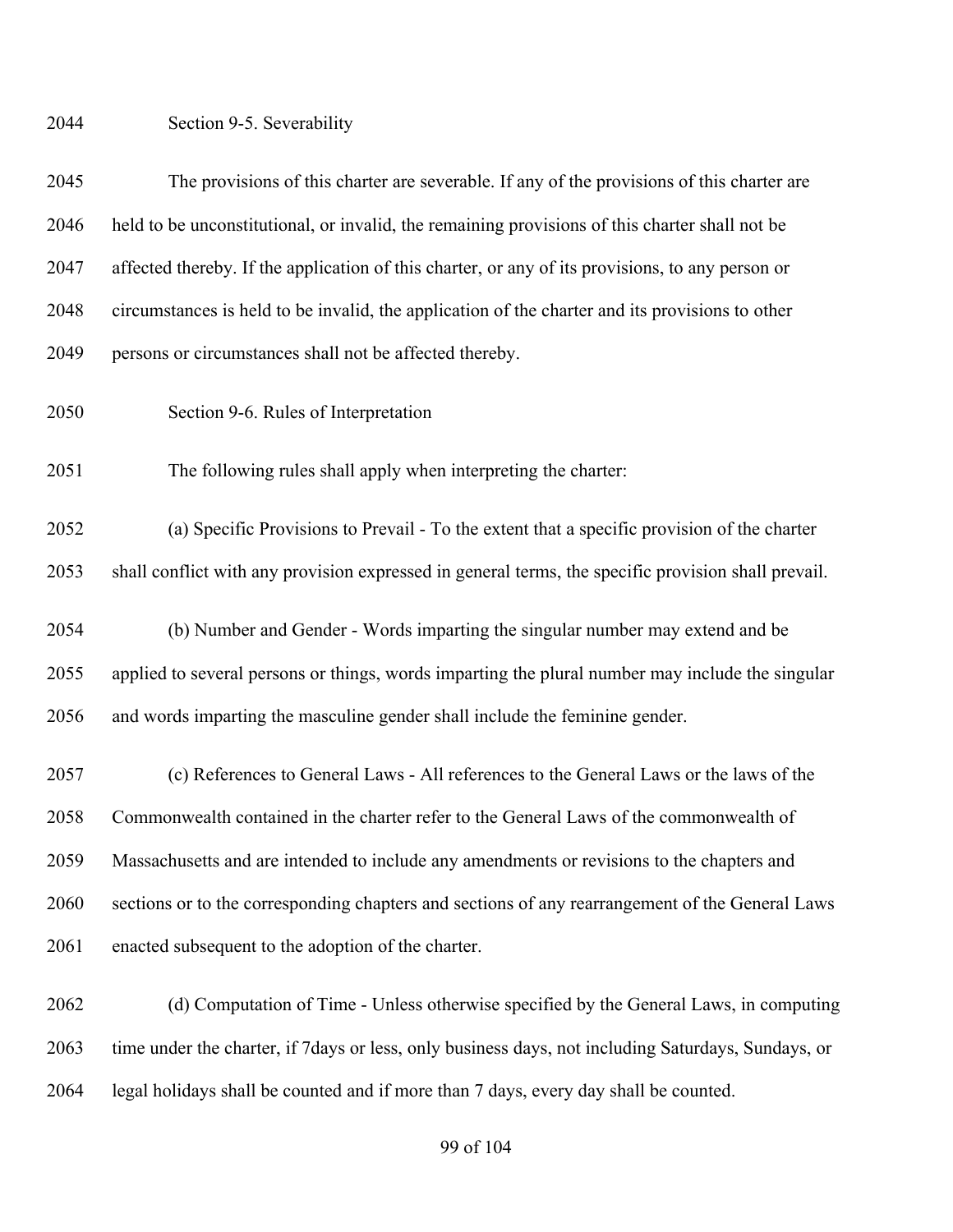Section 9-7. Removal of Member of Multiple Member Bodies

| 2066 | Any official appointed by the town manager to a multiple-member body, may be                     |
|------|--------------------------------------------------------------------------------------------------|
| 2067 | removed from office by the town manager if the appointed official fails to attend regularly      |
| 2068 | scheduled meetings for a period of 3 consecutive months without express leave from the           |
| 2069 | chairman of the multiple member body, unless the town manager shall determine otherwise. A       |
| 2070 | appointed official shall be automatically removed from office if the appointed official is       |
| 2071 | convicted of a felony or if the appointed official is absent from the duties for the period of 6 |
| 2072 | months notwithstanding the permission from the chairman of the board of selectmen to be          |
| 2073 | absent.                                                                                          |
| 2074 | A removal shall be accomplished in accordance with the following procedure:                      |
| 2075 | (1) A written notice of the intent to remove and a statement of the reasons therefore shall      |
| 2076 | be delivered by registered mail to the last known address of the appointed official sought to be |
| 2077 | removed;                                                                                         |
| 2078 | (2) Within 14 days of delivery of the notice the appointed official may request a public         |
| 2079 | hearing before the appointing authority;                                                         |
| 2080 | (3) If the appointed official fails to request a public hearing, then the appointed official     |
| 2081 | shall be discharged forthwith;                                                                   |
| 2082 | (4) The appointed official may be represented by private counsel at the hearing and shall        |
| 2083 | be entitled to present evidence, to call witnesses and to examine any witness appearing at the   |
| 2084 | hearing;                                                                                         |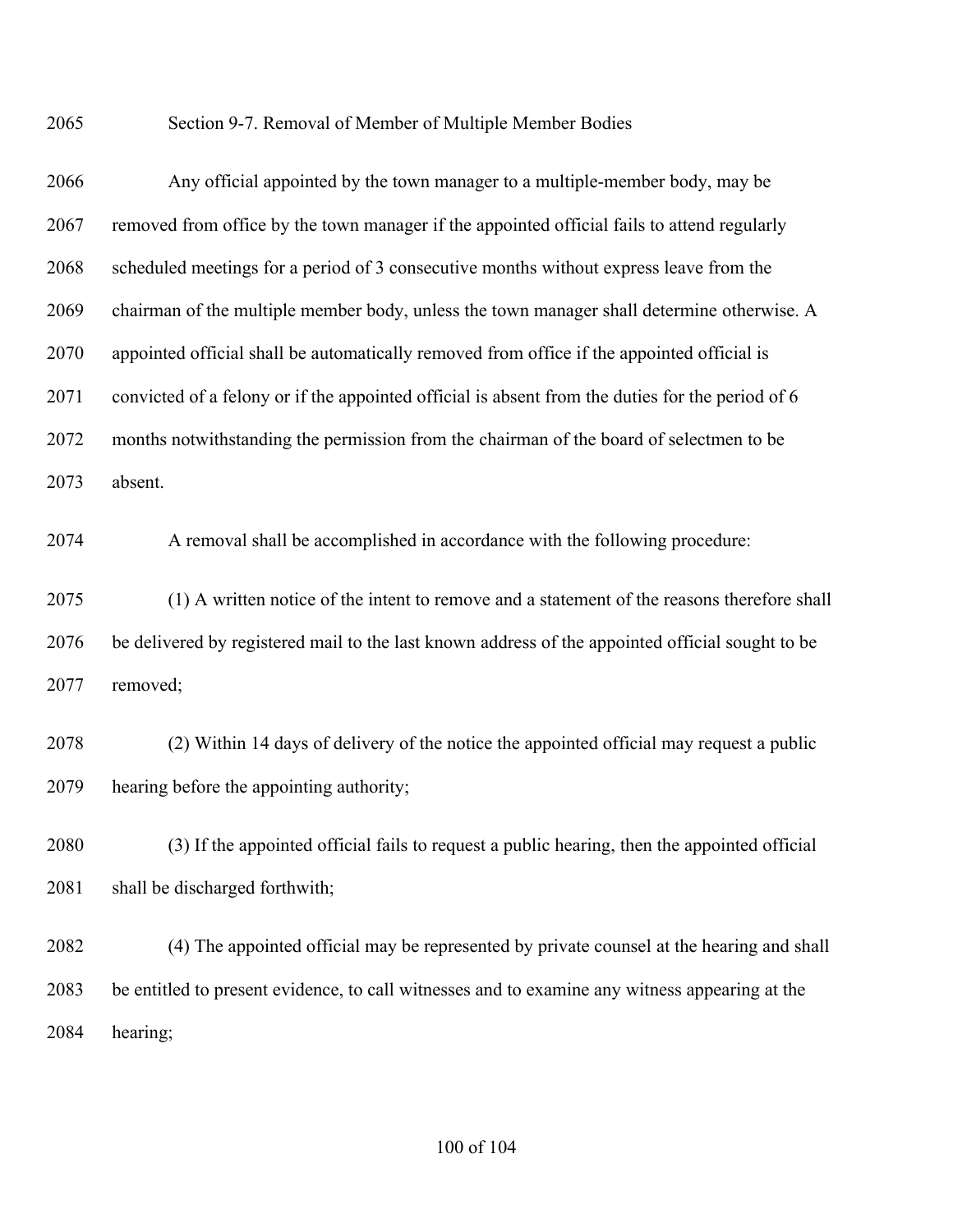(5) Within 10 days after the public hearing is adjourned, the appointing authority may, by a majority vote, remove the appointed official for good cause;

- (6) A notice of a decision to remove the member and the reasons therefore shall be delivered by registered mail to the last known address of the appointed official;
- (7) Within 14 days of delivery of the notice, the appointed official may request a public hearing before the board of selectmen;
- (8) If the appointed official fails to request a public hearing, then the appointed official shall be discharged forthwith;

 (9) The appointed official may be represented by private counsel at the hearing and shall be entitled to present evidence, to call witnesses and to examine any witness appearing at the hearing; and

 (10) Within 10 days after the public hearing is adjourned, the board of selectmen may, by a two-thirds vote, reinstate the appointed official, but the appointed official shall otherwise be removed.

 Nothing is this section shall be construed as granting a right to such a hearing when an appointed official who has been appointed to a fixed term is not reappointed when the appointed official's original term expires.

Section 9-8. Posting of Public Documents

 The board of selectmen and town manager shall ensure that all pertinent, public town documents be posted to the town's website. Examples of these documents shall include, but not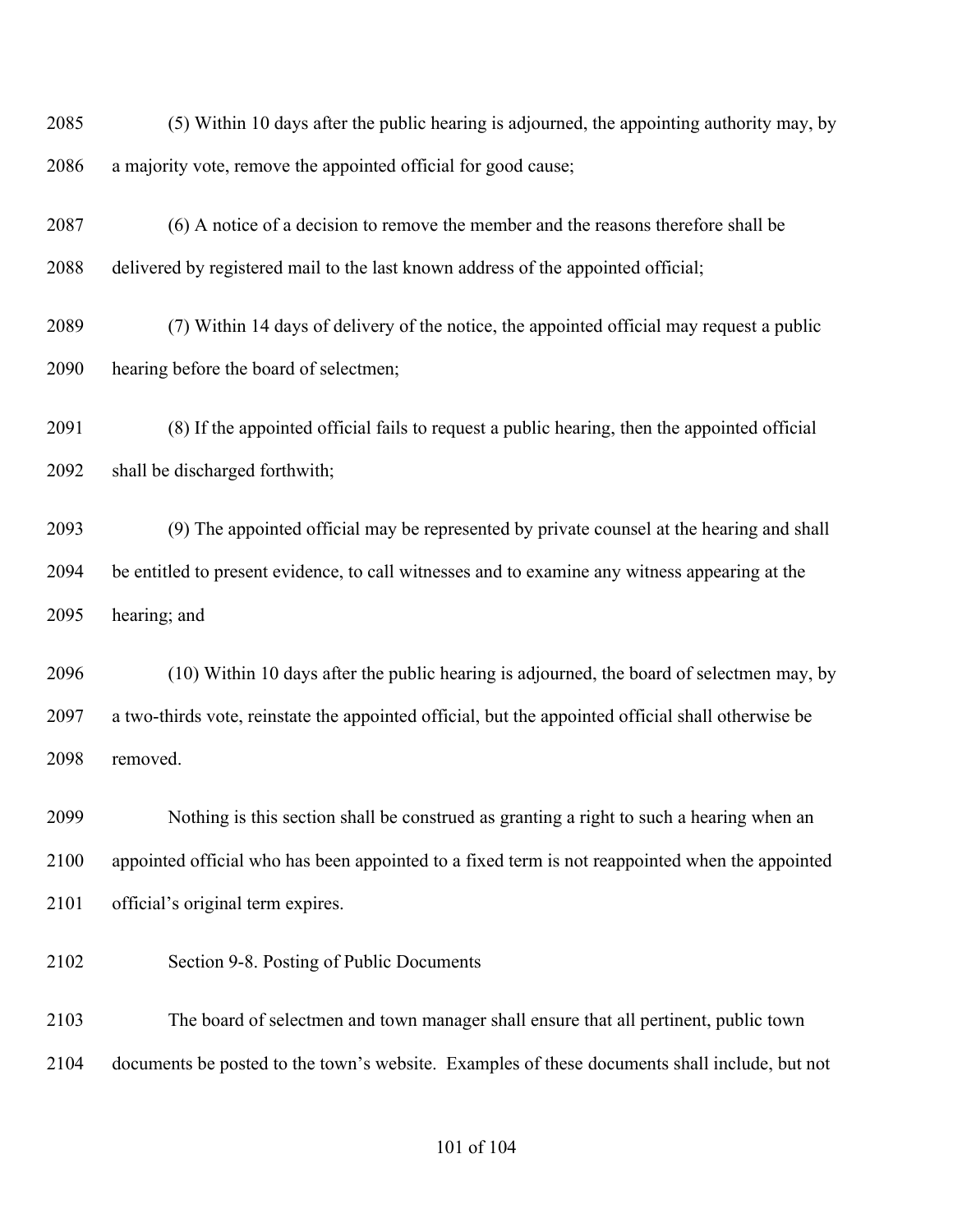limited to, the following: administrative code, audit results, budget, financial management policies, ordinances and personnel policies and procedures.

- ARTICLE X- TRANSITIONAL PROVISIONS
- Section 10-1. Continuation of Existing Laws

 All by-laws, resolutions, rules, regulations and votes of the town meeting which are in 2110 force at the time this charter is adopted, not inconsistent with the provisions of this charter, shall continue in full force until amended or repealed. If the provisions of this charter conflict with provisions of town by-laws, rules, regulations, orders or special acts or acceptances of laws, the charter provisions shall govern. All provisions of town by-laws, rules, regulations, orders and special acts not superseded by this charter shall remain in force.

Section 10-2. Existing Officials and Employees

 A person holding a town office or employment under the town, shall retain the office or employment and shall continue to perform the duties of the office until provisions shall have been made in accordance with this charter for the performance of the the duties by another person or agency.

Section 10-3. Continuation of Government

 All town offices, boards, commissions or agencies shall continue to perform their duties until re-appointed, re-elected or until successors to their respective positions are fully appointed or elected or until their duties have been transferred and assumed by another town office, board, commission or agency.

Section 10-4. Transfer of Records and Property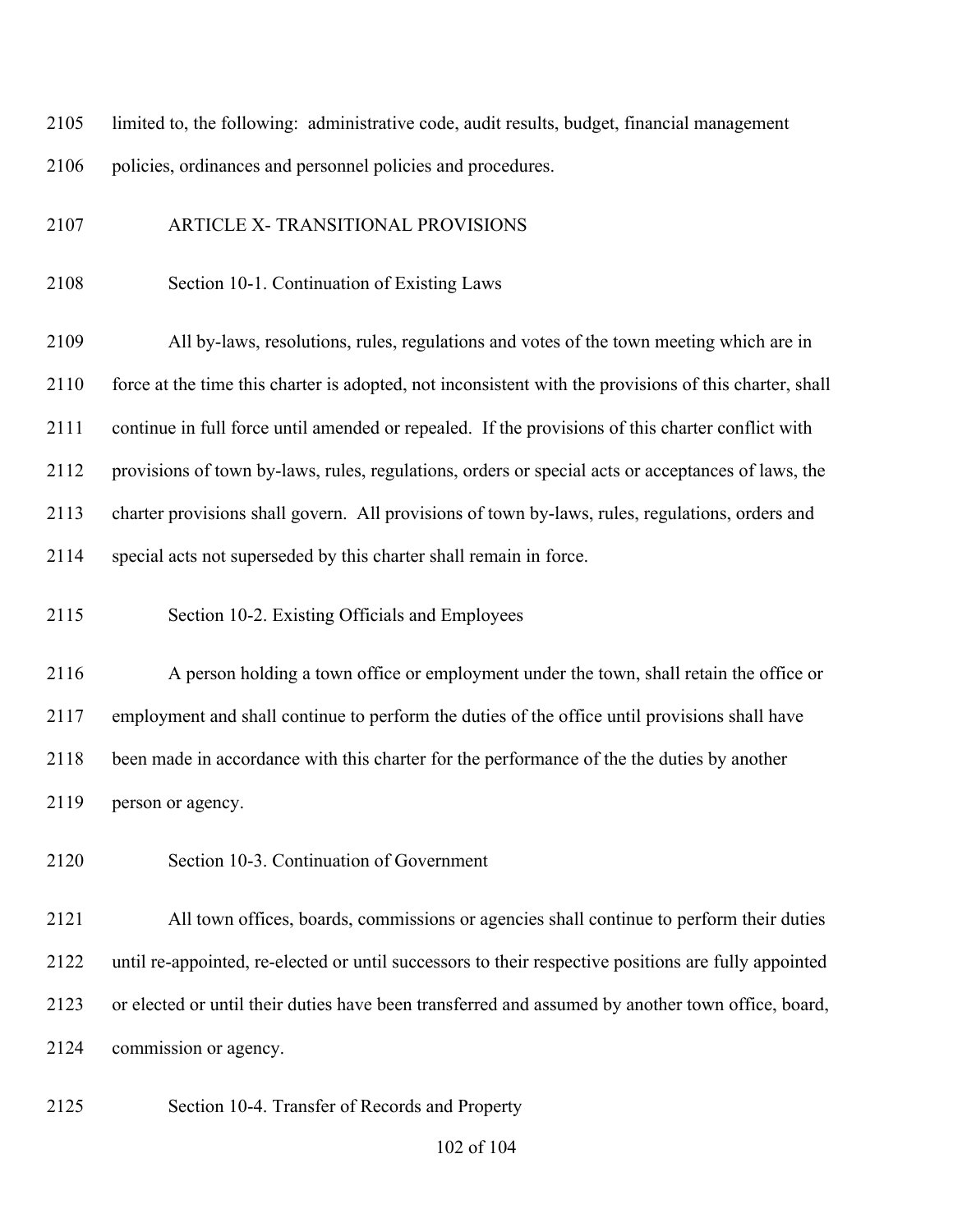| 2126 | All records, property and equipment whatsoever of any office, board, commission,                     |
|------|------------------------------------------------------------------------------------------------------|
| 2127 | committee or agency or part thereof, the powers and duties of which are assigned in whole or in      |
| 2128 | part to another town office, board, commission or agency, shall be transferred forthwith to the      |
| 2129 | office, board, commission or agency.                                                                 |
| 2130 | Section 10-5. Continuation of Personnel                                                              |
| 2131 | A person, holding a town office or a position in the administrative service of the town, or          |
| 2132 | a person holding full-time employment under the town, shall retain the office, position or           |
| 2133 | employment or be retained in a capacity as similar to their former capacity as it is practical to do |
| 2134 | SO.                                                                                                  |
| 2135 | The person holding a town office or position shall continue to perform the duties of the             |
| 2136 | office, position or employment until provisions have been made for the performance of those          |
| 2137 | duties by another person or agency; provided, however, that no person in the permanent full-time     |
| 2138 | service of the town shall forfeit the person's pay grade or time in service of the town.             |
| 2139 | Section 10-6. Effect On Obligations, Taxes, Etc.                                                     |
| 2140 | All official bonds, recognizances, obligations, contracts and other instruments entered              |
| 2141 | into or executed by or to the town before the adoption of this charter and all taxes, assessments,   |
| 2142 | fines, penalties, forfeitures, incurred or imposed, due or owing to the town, shall be enforced and  |
| 2143 | collected and all writs, prosecutions, actions and cause of action, except as herein otherwise       |
| 2144 | provided, shall continue without abatement and remain unaffected by the charter and no legal act     |
| 2145 | done by or in favor of the town shall be rendered invalid by reason of the adoption of this          |
| 2146 | charter.                                                                                             |
|      |                                                                                                      |